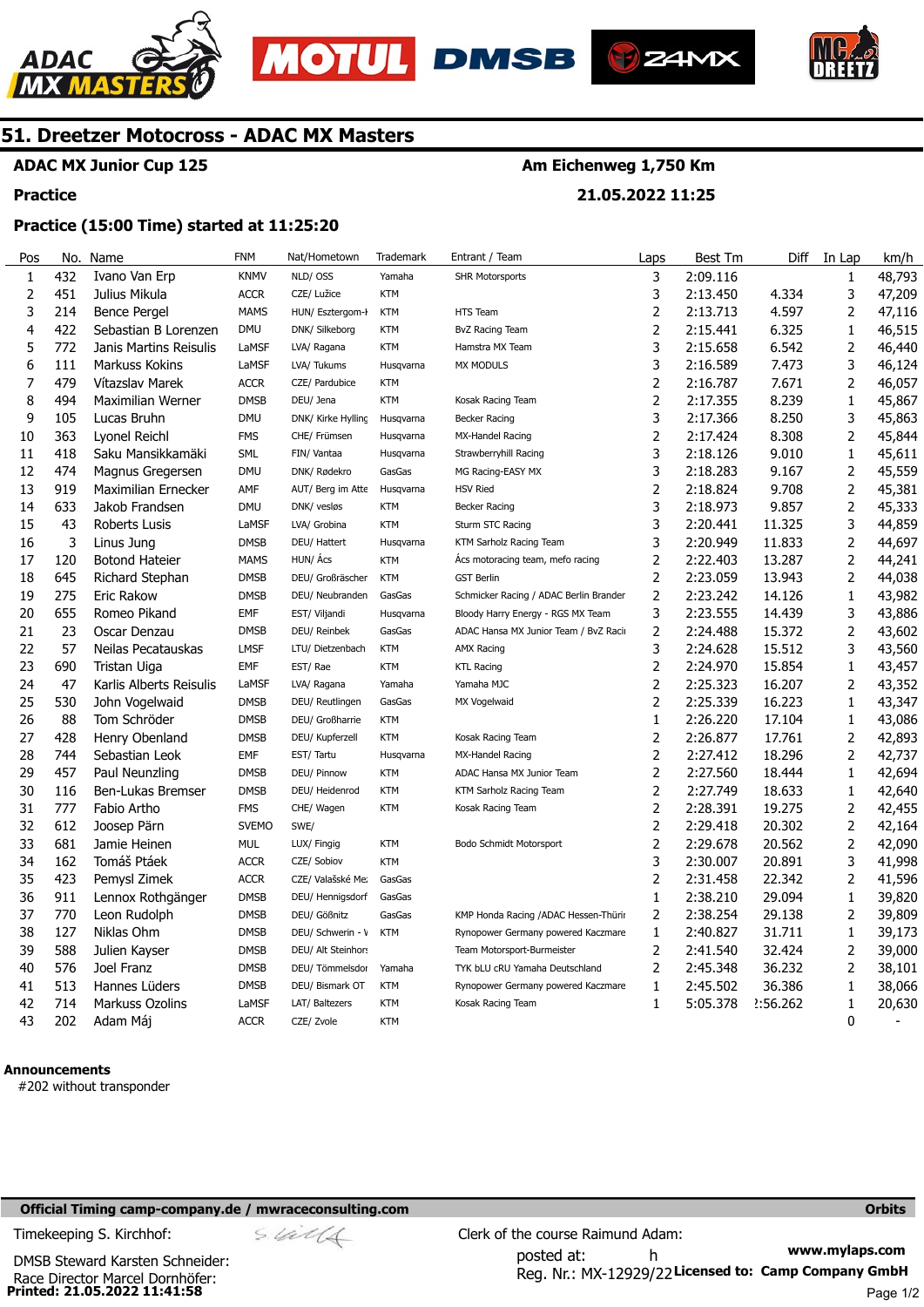







## **ADAC MX Junior Cup 125**

#### **Practice**

## **Am Eichenweg 1,750 Km**

#### **21.05.2022 11:25**

#### **Practice (15:00 Time) started at 11:25:20**

| Pos | No. | Name               | <b>FNM</b> | Nat/Hometown | Trademark | Entrant / Team                    | Laps | Best<br>Tm | Diff | In Lap | km/h |
|-----|-----|--------------------|------------|--------------|-----------|-----------------------------------|------|------------|------|--------|------|
| 44  |     | Ofir Casey Tzemach | <b>HMS</b> | ISR/Samobor  | KTM       | Bloody Harry Energy - RGS MX Team |      |            |      |        |      |

**Announcements** 

#202 without transponder

#### **Official Timing camp-company.de / mwraceconsulting.com <b>Orbits and Company.de Company** orbits **Orbits Orbits**

**Printed: 21.05.2022 11:41:58**  Race Director Marcel Dornhöfer: DMSB Steward Karsten Schneider: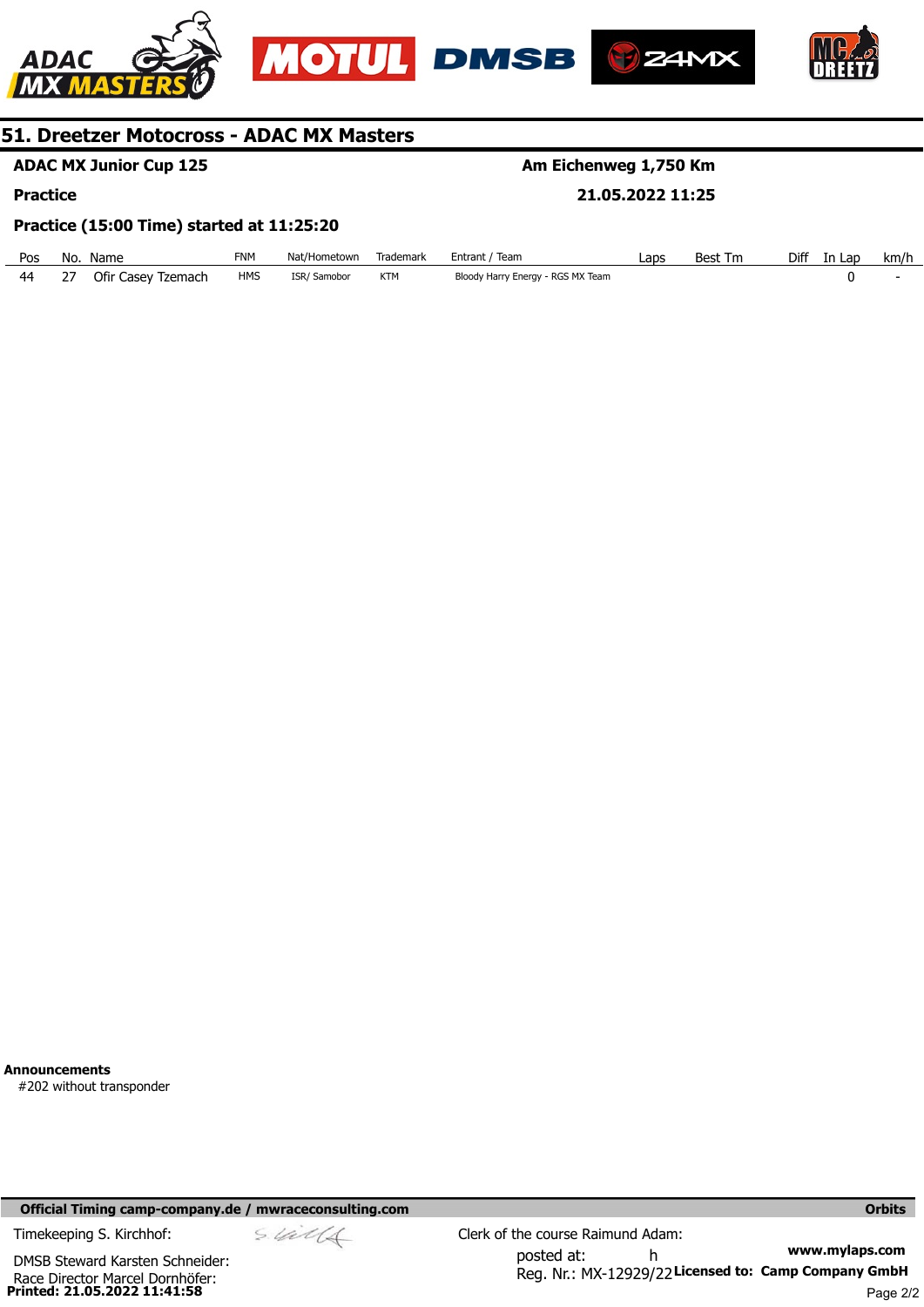





**21.05.2022 11:25** 



## **51. Dreetzer Motocross - ADAC MX Masters**

**Practice (15:00 Time) started at 11:25:20** 

## **ADAC MX Junior Cup 125**

#### **Practice**

| Lap                     | Time of Day                  | Lap Tm   | S1 Tm    | S <sub>2</sub> Tm | Lap                  | Time of Day                          | Lap Tm   | S1 Tm    | S2 Tm    |
|-------------------------|------------------------------|----------|----------|-------------------|----------------------|--------------------------------------|----------|----------|----------|
|                         |                              |          |          |                   | $\mathbf{1}$         | 11:35:06.909                         | 2:23.252 | 1:12.159 | 1:11.093 |
| (432) Ivano Van Erp     |                              |          |          |                   | $\overline{2}$       | 11:37:47.569                         | 2:40.660 | 1:07.033 | 1:33.627 |
| 1                       | 11:34:14.685                 | 2:09.116 | 1:03.894 | 1:05.222          | 3                    | 11:40:08.010                         | 2:20.441 | 1:09.445 | 1:10.996 |
| 2                       | 11:36:35.967                 | 2:21.282 | 1:13.014 | 1:08.268          |                      |                                      |          |          |          |
| 3                       | 11:39:28.773                 | 2:52.806 | 1:43.280 | 1:09.526          | (3) Linus Jung       |                                      |          |          |          |
|                         |                              |          |          |                   | $\mathbf{1}$         | 11:35:01.998                         | 2:26.304 | 1:13.774 | 1:12.530 |
| (451) Julius Mikula     |                              |          |          |                   | $\overline{2}$       | 11:37:22.947                         | 2:20.949 | 1:10.182 | 1:10.767 |
| 1                       | 11:34:25.958                 | 2:15.427 | 1:07.103 | 1:08.324          | 3                    | 11:39:45.766                         | 2:22.819 | 1:10.227 | 1:12.592 |
| 2                       | 11:36:40.745                 | 2:14.787 | 1:07.012 | 1:07.775          |                      |                                      |          |          |          |
| 3                       | 11:38:54.195                 | 2:13.450 | 1:06.250 | 1:07.200          | (120) Botond Hateier |                                      |          |          |          |
|                         |                              |          |          |                   | 1                    | 11:34:50.713                         | 2:26.315 | 1:13.596 | 1:12.719 |
| (214) Bence Pergel      |                              |          |          |                   | 2                    | 11:37:13.116                         | 2:22.403 | 1:09.862 | 1:12.541 |
| 1                       | 11:34:28.248                 | 2:16.836 | 1:08.769 | 1:08.067          |                      |                                      |          |          |          |
| 2                       | 11:36:41.961                 | 2:13.713 | 1:07.715 | 1:05.998          |                      | (645) Richard Stephan                |          |          |          |
|                         |                              |          |          |                   | 1                    | 11:35:44.484                         | 2:24.275 | 1:11.102 | 1:13.173 |
|                         | (422) Sebastian B Lorenzen   |          |          |                   | $\overline{2}$       | 11:38:07.543                         | 2:23.059 | 1:12.371 | 1:10.688 |
| 1                       | 11:34:29.895                 | 2:15.441 | 1:08.169 | 1:07.272          |                      |                                      |          |          |          |
| 2                       | 11:36:47.709                 | 2:17.814 | 1:09.374 | 1:08.440          | (275) Eric Rakow     |                                      |          |          |          |
|                         |                              |          |          |                   | 1                    | 11:35:22.748                         | 2:23.242 | 1:12.193 | 1:11.049 |
|                         | (772) Janis Martins Reisulis |          |          |                   | 2                    | 11:37:53.545                         | 2:30.797 | 1:11.907 | 1:18.890 |
| 1                       | 11:34:24.257                 | 2:16.708 | 1:07.163 | 1:09.545          |                      |                                      |          |          |          |
| $\overline{\mathbf{c}}$ | 11:36:39.915                 | 2:15.658 | 1:07.300 | 1:08.358          | (655) Romeo Pikand   |                                      |          |          |          |
| 3                       | 11:39:12.662                 | 2:32.747 | 1:16.006 | 1:16.741          | 1                    | 11:35:10.131                         | 2:28.751 | 1:16.152 | 1:12.599 |
|                         |                              |          |          |                   | $\overline{2}$       | 11:37:36.069                         | 2:25.938 | 1:10.148 | 1:15.790 |
|                         | (111) Markuss Kokins         |          |          |                   | 3                    | 11:39:59.624                         | 2:23.555 | 1:10.605 | 1:12.950 |
| 1                       | 11:35:20.985                 | 2:36.173 | 1:18.277 | 1:17.896          |                      |                                      |          |          |          |
| 2                       | 11:37:44.542                 | 2:23.557 | 1:08.100 | 1:15.457          | (23) Oscar Denzau    |                                      |          |          |          |
| 3                       | 11:40:01.131                 | 2:16.589 | 1:07.551 | 1:09.038          | $\mathbf{1}$         | 11:35:11.620                         | 2:31.566 | 1:19.325 | 1:12.241 |
|                         |                              |          |          |                   | $\overline{2}$       | 11:37:36.108                         | 2:24.488 | 1:10.809 | 1:13.679 |
|                         | (479) Vítazslav Marek        |          |          |                   |                      |                                      |          |          |          |
| 1                       | 11:34:26.551                 | 2:17.623 | 1:08.361 | 1:09.262          |                      | (57) Neilas Pecatauskas              |          |          |          |
| 2                       | 11:36:43.338                 | 2:16.787 | 1:08.264 | 1:08.523          | $\mathbf{1}$         | 11:35:16.244                         | 2:47.033 | 1:22.302 | 1:24.731 |
|                         |                              |          |          |                   | 2                    | 11:37:51.024                         | 2:34.780 | 1:14.747 | 1:20.033 |
|                         | (494) Maximilian Werner      |          |          |                   | 3                    | 11:40:15.652                         | 2:24.628 | 1:11.262 | 1:13.366 |
| 1                       | 11:34:25.383                 | 2:17.355 | 1:08.118 | 1:09.237          |                      |                                      |          |          |          |
| 2                       | 11:36:52.734                 | 2:27.351 | 1:13.803 | 1:13.548          | (690) Tristan Uiga   |                                      |          |          |          |
|                         |                              |          |          |                   | 1<br>$\overline{2}$  | 11:35:25.728                         | 2:24.970 | 1:11.862 | 1:13.108 |
| (105) Lucas Bruhn       |                              |          |          |                   |                      | 11:37:58.293                         | 2:32.565 | 1:13.289 | 1:19.276 |
| 1                       | 11:34:39.358                 | 2:21.803 | 1:09.536 | 1:12.267          |                      |                                      |          |          |          |
| 2                       | 11:36:59.263                 | 2:19.905 | 1:09.628 | 1:10.277          |                      | (47) Karlis Alberts Reisulis         |          |          |          |
| 3                       | 11:39:16.629                 | 2:17.366 | 1:09.138 | 1:08.228          | 1                    | 11:36:04.566                         | 3:37.655 | 2:21.335 | 1:16.320 |
|                         |                              |          |          |                   | 2                    | 11:38:29.889                         | 2:25.323 | 1:09.855 | 1:15.468 |
| (363) Lyonel Reichl     |                              |          |          |                   |                      |                                      |          |          |          |
| 1                       | 11:35:27.884                 | 2:29.651 | 1:15.966 | 1:13.685          |                      | (530) John Vogelwaid                 |          |          | 1:12.270 |
| $\overline{2}$          | 11:37:45.308                 | 2:17.424 | 1:08.689 | 1:08.735          | 1                    | 11:35:29.359                         | 2:25.339 | 1:13.069 |          |
|                         |                              |          |          |                   | $\overline{2}$       | 11:38:41.794                         | 3:12.435 | 2:00.531 | 1:11.904 |
|                         | (418) Saku Mansikkamäki      |          |          |                   | (88) Tom Schröder    |                                      |          |          |          |
| 1                       | 11:34:32.037                 | 2:18.126 | 1:09.638 | 1:08.488          | 1                    | 11:34:56.918                         |          | 1:13.802 | 1:12.418 |
| 2                       | 11:37:07.961                 | 2:35.924 | 1:24.482 | 1:11.442          |                      |                                      | 2:26.220 |          |          |
| 3                       | 11:39:30.114                 | 2:22.153 | 1:08.671 | 1:13.482          |                      |                                      |          |          |          |
|                         |                              |          |          |                   |                      | (428) Henry Obenland<br>11:35:38.309 |          | 1:54.742 | 1:19.457 |
|                         | (474) Magnus Gregersen       |          |          |                   | $\overline{2}$       |                                      | 3:14.199 |          | 1:14.791 |
| 1                       | 11:34:37.593                 | 2:20.583 | 1:12.146 | 1:08.437          |                      | 11:38:05.186                         | 2:26.877 | 1:12.086 |          |
| 2                       | 11:36:55.876                 | 2:18.283 | 1:09.257 | 1:09.026          |                      |                                      |          |          |          |
| 3                       | 11:39:22.673                 | 2:26.797 | 1:15.161 | 1:11.636          | 1                    | (744) Sebastian Leok<br>11:35:32.622 |          | 1:13.818 | 1:15.590 |
|                         |                              |          |          |                   | $\overline{2}$       |                                      | 2:29.408 |          |          |
|                         | (919) Maximilian Ernecker    |          |          |                   |                      | 11:38:00.034                         | 2:27.412 | 1:12.697 | 1:14.715 |
| 1                       | 11:34:35.978                 | 2:21.041 | 1:10.554 | 1:10.487          |                      |                                      |          |          |          |
| 2                       | 11:36:54.802                 | 2:18.824 | 1:07.350 | 1:11.474          | (457) Paul Neunzling |                                      |          |          |          |
|                         |                              |          |          |                   | 1                    | 11:35:05.616                         | 2:27.560 | 1:14.225 | 1:13.335 |
|                         | (633) Jakob Frandsen         |          |          |                   | $\overline{c}$       | 11:37:42.827                         | 2:37.211 | 1:10.002 | 1:27.209 |
| 1                       | 11:34:41.004                 | 2:21.426 | 1:10.701 | 1:10.725          |                      |                                      |          |          |          |
| 2                       | 11:36:59.977                 | 2:18.973 | 1:08.920 | 1:10.053          |                      | (116) Ben-Lukas Bremser              |          |          |          |
| 3                       | 11:39:26.127                 | 2:26.150 | 1:12.659 | 1:13.491          | $\mathbf{1}$         | 11:35:00.931                         | 2:27.749 | 1:13.556 | 1:14.193 |
|                         |                              |          |          |                   | $\overline{c}$       | 11:37:38.863                         | 2:37.932 | 1:10.463 | 1:27.469 |
| (43) Roberts Lusis      |                              |          |          |                   |                      |                                      |          |          |          |

#### **Official Timing camp-company.de / mwraceconsulting.com <b>Orbits and Company.defect in the Company** orbits **Orbits**

**www.mylaps.com**  Reg. Nr.: MX-12929/22 Licensed to: Camp Company GmbH posted at: h Timekeeping S. Kirchhof:  $\le \& \& \& \& \& \& \& \& \qquad \qquad$  Clerk of the course Raimund Adam:

Race Director Marcel Dornhöfer:<br>**Printed: 21.05.2022 11:42:10** DMSB Steward Karsten Schneider: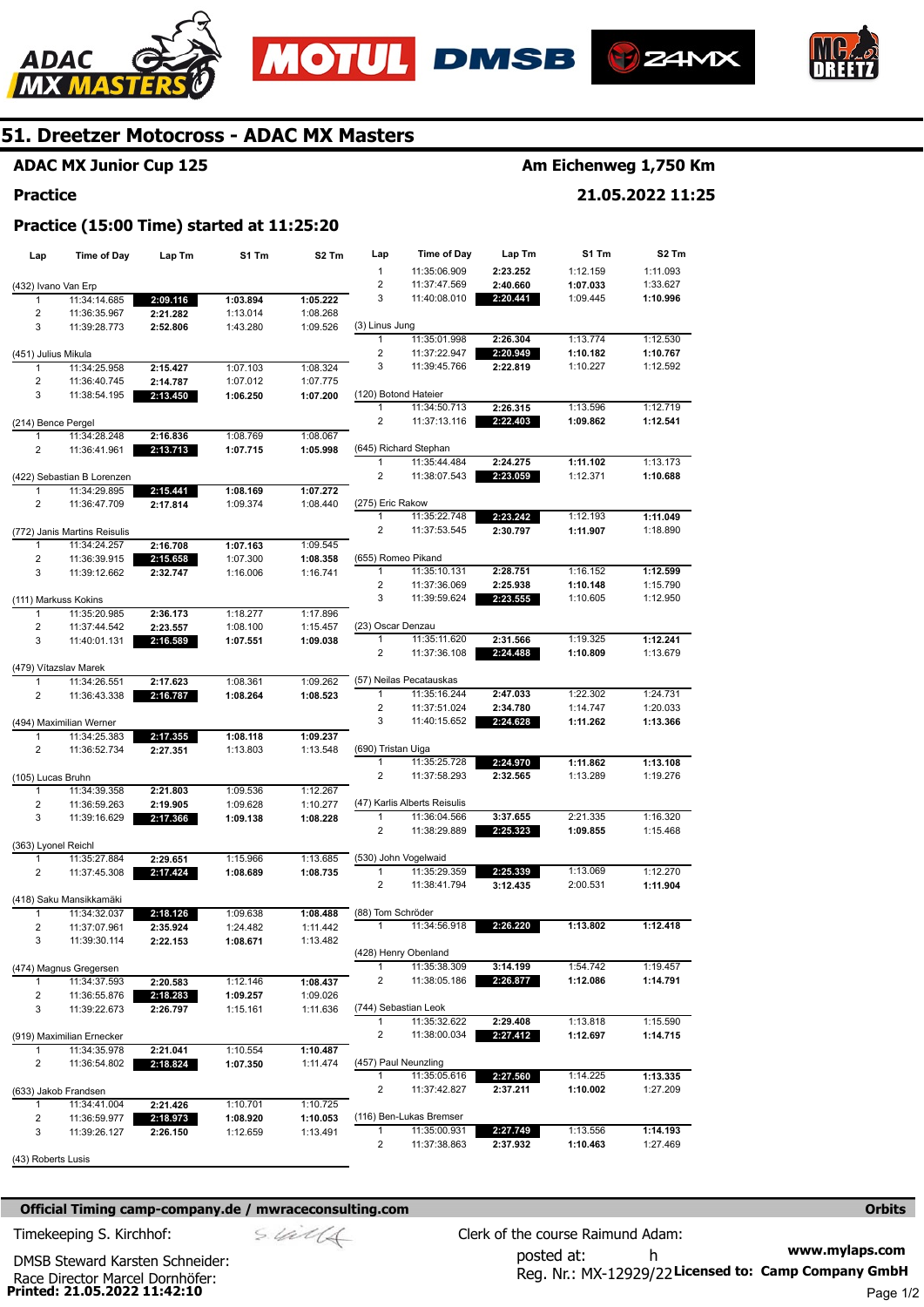







|                    | <b>ADAC MX Junior Cup 125</b>             |          |          |                   | Am Eichenweg 1,750 Km |                    |                  |       |                   |  |
|--------------------|-------------------------------------------|----------|----------|-------------------|-----------------------|--------------------|------------------|-------|-------------------|--|
| <b>Practice</b>    |                                           |          |          |                   |                       |                    | 21.05.2022 11:25 |       |                   |  |
|                    | Practice (15:00 Time) started at 11:25:20 |          |          |                   |                       |                    |                  |       |                   |  |
| Lap                | Time of Day                               | Lap Tm   | S1 Tm    | S <sub>2</sub> Tm | Lap                   | <b>Time of Day</b> | Lap Tm           | S1 Tm | S <sub>2</sub> Tm |  |
| (777) Fabio Artho  |                                           |          |          |                   |                       |                    |                  |       |                   |  |
| 1                  | 11:35:50.575                              | 2:29.579 | 1:12.903 | 1:16.676          |                       |                    |                  |       |                   |  |
| $\overline{2}$     | 11:38:18.966                              | 2:28.391 | 1:12.971 | 1:15.420          |                       |                    |                  |       |                   |  |
| (612) Joosep Pärn  |                                           |          |          |                   |                       |                    |                  |       |                   |  |
| $\mathbf{1}$       | 11:35:34.558                              | 2:39.165 | 1:20.274 | 1:18.891          |                       |                    |                  |       |                   |  |
| 2                  | 11:38:03.976                              | 2:29.418 | 1:12.477 | 1:16.941          |                       |                    |                  |       |                   |  |
| (681) Jamie Heinen |                                           |          |          |                   |                       |                    |                  |       |                   |  |
| 1                  | 11:35:39.392                              | 2:33.492 | 1:13.854 | 1:19.638          |                       |                    |                  |       |                   |  |
| $\overline{2}$     | 11:38:09.070                              | 2:29.678 | 1:16.040 | 1:13.638          |                       |                    |                  |       |                   |  |
| (162) Tomáš Ptáek  |                                           |          |          |                   |                       |                    |                  |       |                   |  |
| $\mathbf{1}$       | 11:35:08.758                              | 2:32.713 | 1:17.716 | 1:14.997          |                       |                    |                  |       |                   |  |
| $\boldsymbol{2}$   | 11:37:39.404                              | 2:30.646 | 1:13.616 | 1:17.030          |                       |                    |                  |       |                   |  |
| 3                  | 11:40:09.411                              | 2:30.007 | 1:13.227 | 1:16.780          |                       |                    |                  |       |                   |  |
|                    | (423) Pemysl Zimek                        |          |          |                   |                       |                    |                  |       |                   |  |
| 1                  | 11:35:17.641                              | 2:46.564 | 1:22.976 | 1:23.588          |                       |                    |                  |       |                   |  |
| $\overline{2}$     | 11:37:49.099                              | 2:31.458 | 1:17.348 | 1:14.110          |                       |                    |                  |       |                   |  |
|                    | (911) Lennox Rothgänger                   |          |          |                   |                       |                    |                  |       |                   |  |
| $\mathbf{1}$       | 11:36:08.521                              | 2:38.210 | 1:17.758 | 1:20.452          |                       |                    |                  |       |                   |  |
|                    | (770) Leon Rudolph                        |          |          |                   |                       |                    |                  |       |                   |  |
| 1                  | 11:35:44.427                              | 2:55.776 | 1:18.374 | 1:37.402          |                       |                    |                  |       |                   |  |
| $\overline{2}$     | 11:38:22.681                              | 2:38.254 | 1:19.674 | 1:18.580          |                       |                    |                  |       |                   |  |
| (127) Niklas Ohm   |                                           |          |          |                   |                       |                    |                  |       |                   |  |
| $\mathbf{1}$       | 11:35:15.816                              | 2:40.827 | 1:20.357 | 1:20.470          |                       |                    |                  |       |                   |  |
|                    | (588) Julien Kayser                       |          |          |                   |                       |                    |                  |       |                   |  |
| 1                  | 11:35:42.941                              | 2:50.928 | 1:33.732 | 1:17.196          |                       |                    |                  |       |                   |  |
| $\overline{2}$     | 11:38:24.481                              | 2:41.540 | 1:16.923 | 1:24.617          |                       |                    |                  |       |                   |  |
| (576) Joel Franz   |                                           |          |          |                   |                       |                    |                  |       |                   |  |
| 1                  | 11:36:49.898                              | 4:10.756 | 2:51.844 | 1:18.912          |                       |                    |                  |       |                   |  |
| $\boldsymbol{2}$   | 11:39:35.246                              | 2:45.348 | 1:24.645 | 1:20.703          |                       |                    |                  |       |                   |  |
|                    | (513) Hannes Lüders                       |          |          |                   |                       |                    |                  |       |                   |  |
| $\mathbf{1}$       | 11:35:39.590                              | 2:45.502 | 1:20.264 | 1:25.238          |                       |                    |                  |       |                   |  |
|                    | (714) Markuss Ozolins                     |          |          |                   |                       |                    |                  |       |                   |  |
| 1                  | 11:37:43.128                              | 5:05.378 | 3:54.196 | 1:11.182          |                       |                    |                  |       |                   |  |
|                    |                                           |          |          |                   |                       |                    |                  |       |                   |  |

**Official Timing camp-company.de / mwraceconsulting.com <b>Orbits Orbits Orbits Orbits** 

Race Director Marcel Dornhöfer:<br>**Printed: 21.05.2022 11:42:10** DMSB Steward Karsten Schneider: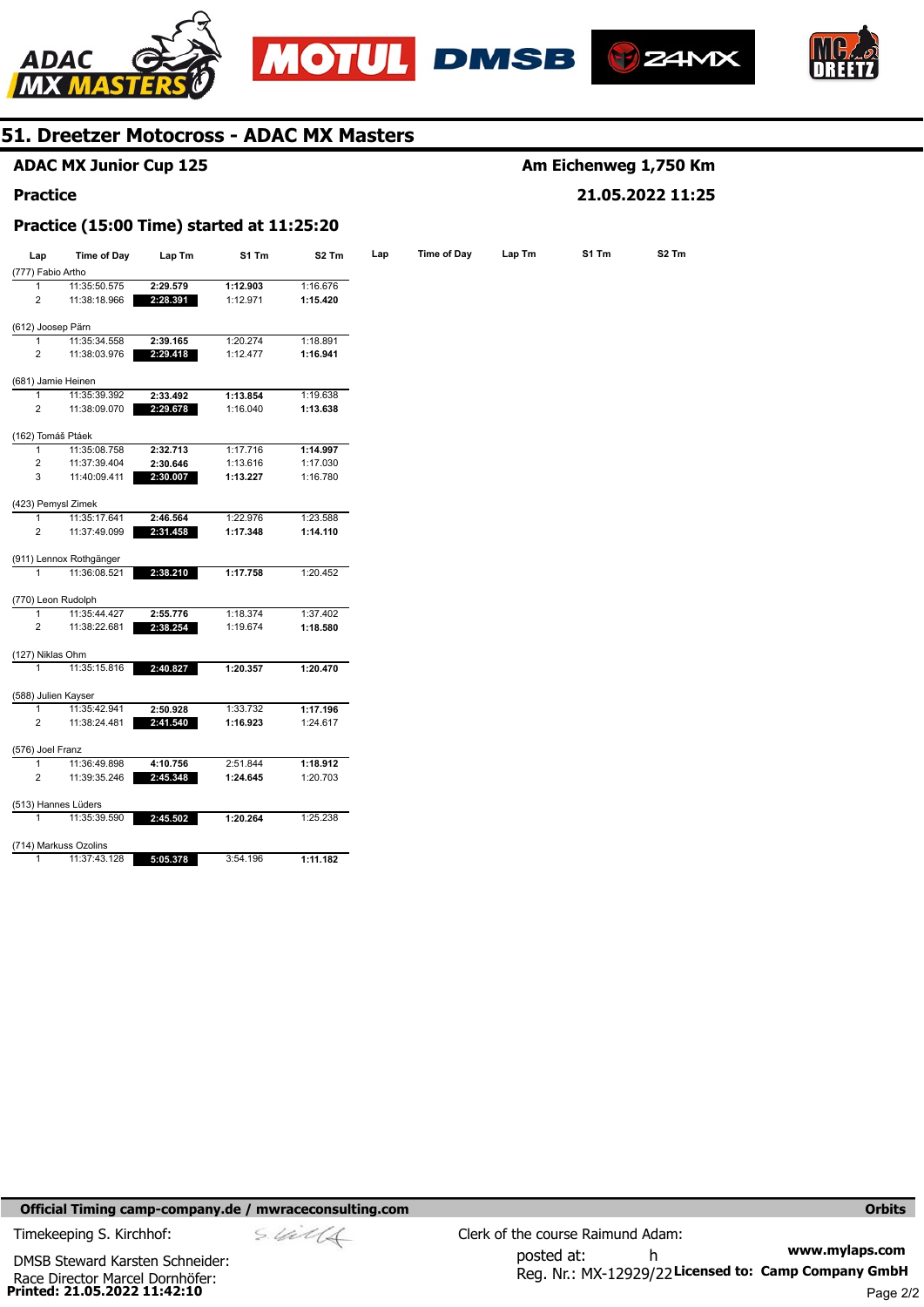





**21.05.2022 11:40** 



## **51. Dreetzer Motocross - ADAC MX Masters**

## **ADAC MX Junior Cup 125**

#### **Qualifying**

#### **Qualifying (20:00 Time) started at 11:40:24**

| Pos            | No. | Name                    | <b>FNM</b>   | Nat/Hometown       | Trademark  | Entrant / Team                         | Laps | Best Tm  | Diff   | In Lap       | km/h   |
|----------------|-----|-------------------------|--------------|--------------------|------------|----------------------------------------|------|----------|--------|--------------|--------|
| $\mathbf 1$    | 432 | Ivano Van Erp           | <b>KNMV</b>  | NLD/OSS            | Yamaha     | <b>SHR Motorsports</b>                 | 6    | 2:06.381 |        | 4            | 49,849 |
| $\overline{2}$ | 47  | Karlis Alberts Reisulis | LaMSF        | LVA/ Ragana        | Yamaha     | Yamaha MJC                             | 7    | 2:08.636 | 2.255  | 1            | 48,975 |
| 3              | 772 | Janis Martins Reisulis  | LaMSF        | LVA/ Ragana        | <b>KTM</b> | Hamstra MX Team                        | 8    | 2:09.443 | 3.062  | 5            | 48,670 |
| 4              | 479 | Vítazslav Marek         | <b>ACCR</b>  | CZE/ Pardubice     | <b>KTM</b> |                                        | 5    | 2:10.309 | 3.928  | 3            | 48,347 |
| 5              | 451 | Julius Mikula           | <b>ACCR</b>  | CZE/ Lužice        | <b>KTM</b> |                                        | 6    | 2:10.996 | 4.615  | 5            | 48,093 |
| 6              | 494 | Maximilian Werner       | <b>DMSB</b>  | DEU/ Jena          | <b>KTM</b> | Kosak Racing Team                      | 8    | 2:11.267 | 4.886  | 5            | 47,994 |
| $\overline{7}$ | 474 | Magnus Gregersen        | <b>DMU</b>   | DNK/ Rødekro       | GasGas     | MG Racing-EASY MX                      | 6    | 2:11.433 | 5.052  | 1            | 47,933 |
| 8              | 418 | Saku Mansikkamäki       | <b>SML</b>   | FIN/ Vantaa        | Husgvarna  | Strawberryhill Racing                  | 7    | 2:11.639 | 5.258  | 4            | 47,858 |
| 9              | 214 | <b>Bence Pergel</b>     | <b>MAMS</b>  | HUN/ Esztergom-I   | <b>KTM</b> | HTS Team                               | 7    | 2:11.714 | 5.333  | 1            | 47,831 |
| 10             | 645 | Richard Stephan         | <b>DMSB</b>  | DEU/ Großräscher   | <b>KTM</b> | <b>GST Berlin</b>                      | 7    | 2:12.116 | 5.735  | $\mathbf{1}$ | 47,685 |
| 11             | 43  | <b>Roberts Lusis</b>    | LaMSF        | LVA/ Grobina       | <b>KTM</b> | Sturm STC Racing                       | 8    | 2:13.077 | 6.696  | 6            | 47,341 |
| 12             | 633 | Jakob Frandsen          | <b>DMU</b>   | DNK/ vesløs        | <b>KTM</b> | <b>Becker Racing</b>                   | 6    | 2:13.216 | 6.835  | 5            | 47,292 |
| 13             | 202 | Adam Máj                | <b>ACCR</b>  | CZE/ Zvole         | <b>KTM</b> |                                        | 7    | 2:13.272 | 6.891  | 4            | 47,272 |
| 14             | 422 | Sebastian B Lorenzen    | <b>DMU</b>   | DNK/ Silkeborg     | <b>KTM</b> | <b>BvZ Racing Team</b>                 | 8    | 2:13.543 | 7.162  | 2            | 47,176 |
| 15             | 690 | Tristan Uiga            | EMF          | EST/Rae            | <b>KTM</b> | <b>KTL Racing</b>                      | 5    | 2:13.557 | 7.176  | 3            | 47,171 |
| 16             | 919 | Maximilian Ernecker     | AMF          | AUT/ Berg im Atte  | Husqvarna  | <b>HSV Ried</b>                        | 8    | 2:13.562 | 7.181  | 5            | 47,169 |
| 17             | 105 | Lucas Bruhn             | <b>DMU</b>   | DNK/ Kirke Hylling | Husqvarna  | Becker Racing                          | 8    | 2:13.856 | 7.475  | $\mathbf{1}$ | 47,066 |
| 18             | 612 | Joosep Pärn             | <b>SVEMO</b> | SWE/               |            |                                        | 8    | 2:14.233 | 7.852  | 2            | 46,933 |
| 19             | 275 | Eric Rakow              | <b>DMSB</b>  | DEU/ Neubranden    | GasGas     | Schmicker Racing / ADAC Berlin Brander | 6    | 2:14.368 | 7.987  | 1            | 46,886 |
| 20             | 111 | Markuss Kokins          | LaMSF        | LVA/ Tukums        | Husqvarna  | <b>MX MODULS</b>                       | 8    | 2:15.109 | 8.728  | 3            | 46,629 |
| 21             | 363 | Lyonel Reichl           | <b>FMS</b>   | CHE/ Frümsen       | Husqvarna  | MX-Handel Racing                       | 8    | 2:15.426 | 9.045  | 3            | 46,520 |
| 22             | 744 | Sebastian Leok          | <b>EMF</b>   | EST/ Tartu         | Husqvarna  | MX-Handel Racing                       | 7    | 2:15.808 | 9.427  | 7            | 46,389 |
| 23             | 770 | Leon Rudolph            | <b>DMSB</b>  | DEU/ Gößnitz       | GasGas     | KMP Honda Racing / ADAC Hessen-Thürir  | 7    | 2:16.269 | 9.888  | 1            | 46,232 |
| 24             | 714 | Markuss Ozolins         | LaMSF        | LAT/ Baltezers     | <b>KTM</b> | Kosak Racing Team                      | 4    | 2:16.818 | 10.437 | 2            | 46,047 |
| 25             | 457 | Paul Neunzling          | <b>DMSB</b>  | DEU/ Pinnow        | <b>KTM</b> | ADAC Hansa MX Junior Team              | 6    | 2:16.952 | 10.571 | $\mathbf{1}$ | 46,002 |
| 26             | 655 | Romeo Pikand            | EMF          | EST/ Viljandi      | Husgvarna  | Bloody Harry Energy - RGS MX Team      | 7    | 2:17.061 | 10.680 | 1            | 45,965 |
| 27             | 513 | Hannes Lüders           | <b>DMSB</b>  | DEU/ Bismark OT    | <b>KTM</b> | Rynopower Germany powered Kaczmare     | 7    | 2:17.289 | 10.908 | 4            | 45,889 |
| 28             | 116 | Ben-Lukas Bremser       | <b>DMSB</b>  | DEU/ Heidenrod     | <b>KTM</b> | KTM Sarholz Racing Team                | 7    | 2:17.994 | 11.613 | 5            | 45,654 |
| 29             | 120 | <b>Botond Hateier</b>   | <b>MAMS</b>  | HUN/ Ács           | <b>KTM</b> | Acs motoracing team, mefo racing       | 5    | 2:18.210 | 11.829 | 3            | 45,583 |
| 30             | 23  | Oscar Denzau            | <b>DMSB</b>  | DEU/ Reinbek       | GasGas     | ADAC Hansa MX Junior Team / BvZ Raci   | 6    | 2:18.437 | 12.056 | 6            | 45,508 |
| 31             | 127 | Niklas Ohm              | <b>DMSB</b>  | DEU/ Schwerin - \  | <b>KTM</b> | Rynopower Germany powered Kaczmare     | 7    | 2:19.267 | 12.886 | 1            | 45,237 |
| 32             | 3   | Linus Jung              | <b>DMSB</b>  | DEU/ Hattert       | Husqvarna  | KTM Sarholz Racing Team                | 6    | 2:20.632 | 14.251 | 5            | 44,798 |
| 33             | 428 | Henry Obenland          | <b>DMSB</b>  | DEU/ Kupferzell    | <b>KTM</b> | Kosak Racing Team                      | 7    | 2:21.233 | 14.852 | 5            | 44,607 |
| 34             | 530 | John Vogelwaid          | <b>DMSB</b>  | DEU/ Reutlingen    | GasGas     | MX Vogelwaid                           | 7    | 2:21.577 | 15.196 | 6            | 44,499 |
| 35             | 681 | Jamie Heinen            | <b>MUL</b>   | LUX/ Fingig        | <b>KTM</b> | Bodo Schmidt Motorsport                | 6    | 2:21.742 | 15.361 | 3            | 44,447 |
| 36             | 57  | Neilas Pecatauskas      | <b>LMSF</b>  | LTU/ Dietzenbach   | <b>KTM</b> | <b>AMX Racing</b>                      | 5    | 2:22.465 | 16.084 | 1            | 44,221 |
| 37             | 27  | Ofir Casey Tzemach      | <b>HMS</b>   | ISR/ Samobor       | <b>KTM</b> | Bloody Harry Energy - RGS MX Team      | 7    | 2:23.569 | 17.188 | 5            | 43,881 |
| 38             | 162 | Tomáš Ptáek             | <b>ACCR</b>  | CZE/ Sobiov        | <b>KTM</b> |                                        | 5    | 2:23.827 | 17.446 | 3            | 43,803 |
| 39             | 777 | Fabio Artho             | <b>FMS</b>   | CHE/ Wagen         | <b>KTM</b> | Kosak Racing Team                      | 5    | 2:24.214 | 17.833 | 1            | 43,685 |
| 40             | 88  | Tom Schröder            | <b>DMSB</b>  | DEU/ Großharrie    | <b>KTM</b> |                                        | 4    | 2:24.891 | 18.510 | 1            | 43,481 |
| 41             | 423 | Pemysl Zimek            | <b>ACCR</b>  | CZE/ Valašské Me:  | GasGas     |                                        | 7    | 2:27.552 | 21.171 | 1            | 42,697 |
| 42             | 576 | Joel Franz              | <b>DMSB</b>  | DEU/ Tömmelsdor    | Yamaha     | TYK bLU cRU Yamaha Deutschland         | 3    | 2:28.396 | 22.015 | 1            | 42,454 |
| 43             | 588 | Julien Kayser           | <b>DMSB</b>  | DEU/ Alt Steinhor: |            | Team Motorsport-Burmeister             | 4    | 2:29.039 | 22.658 | 4            | 42,271 |

#### **Announcements**

Weather: cloudy 13 degrees, dry track

#### **Official Timing camp-company.de / mwraceconsulting.com <b>Orbits and Company.de Company** orbits **Orbits Orbits**

**Printed: 21.05.2022 12:04:09**  Race Director Marcel Dornhöfer: DMSB Steward Karsten Schneider:

**www.mylaps.com**  Reg. Nr.: MX-12929/22 Licensed to: Camp Company GmbH posted at: h Timekeeping S. Kirchhof:  $\le \frac{1}{2}$  Clerk of the course Raimund Adam: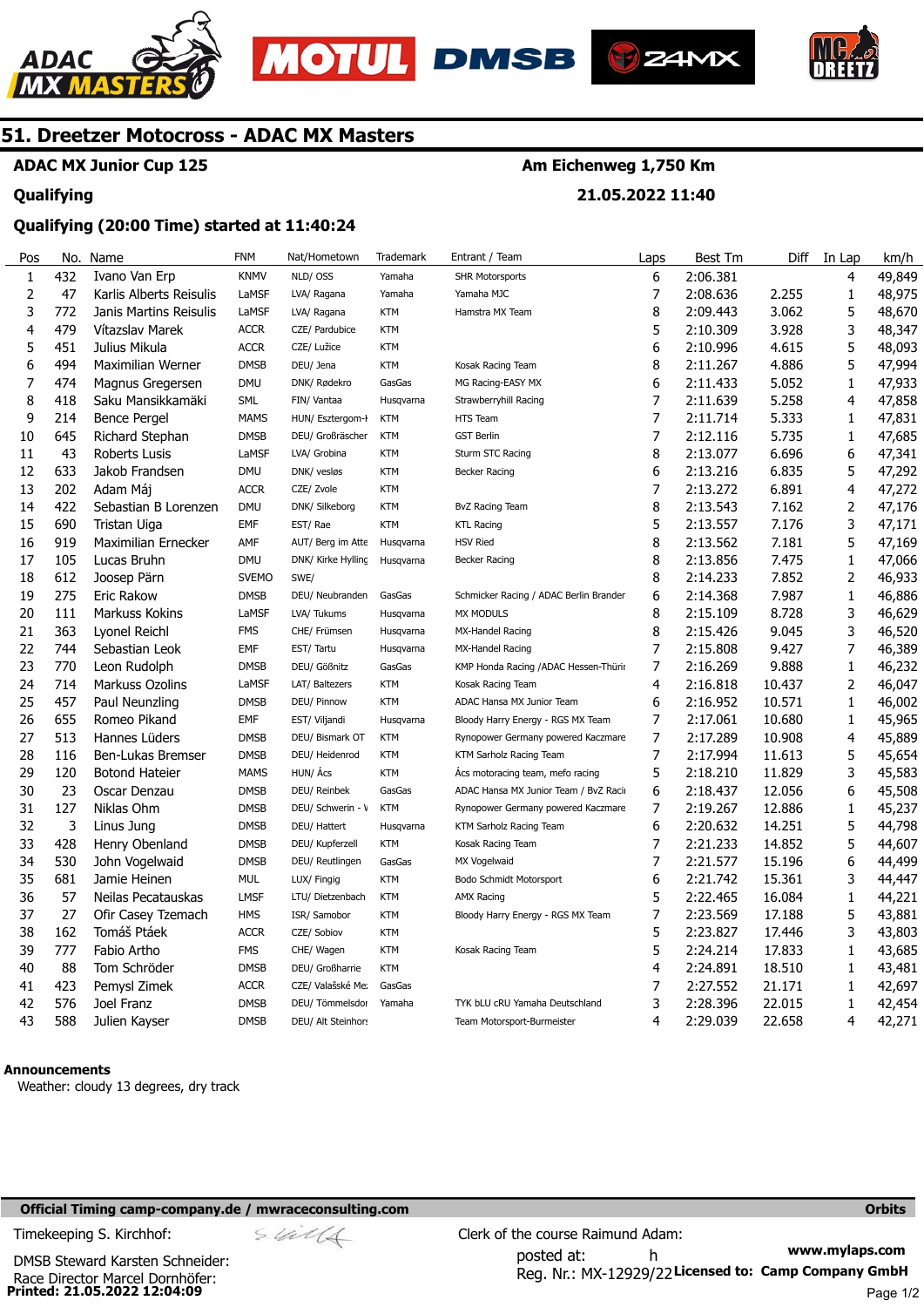





**ADAC MX Junior Cup 125** 

**Qualifying** 

## **Am Eichenweg 1,750 Km**

**21.05.2022 11:40** 

#### **Qualifying (20:00 Time) started at 11:40:24**

| Pos | No. | Name              | FNM         | Nat/Hometown     | Trademark | Team<br>Entrant / | Laps | <b>Best Tm</b> | Diff   | In Lap | km/h  |
|-----|-----|-------------------|-------------|------------------|-----------|-------------------|------|----------------|--------|--------|-------|
| 44  | 911 | Lennox Rothgänger | <b>DMSB</b> | DEU/ Hennigsdorf | GasGas    |                   |      | 2:31.062       | 24.681 |        | 1.705 |

**Announcements** 

Weather: cloudy 13 degrees, dry track

#### **Official Timing camp-company.de / mwraceconsulting.com <b>Orbits and Company.de Company** orbits **Orbits Orbits**

**Printed: 21.05.2022 12:04:09**  Race Director Marcel Dornhöfer: DMSB Steward Karsten Schneider: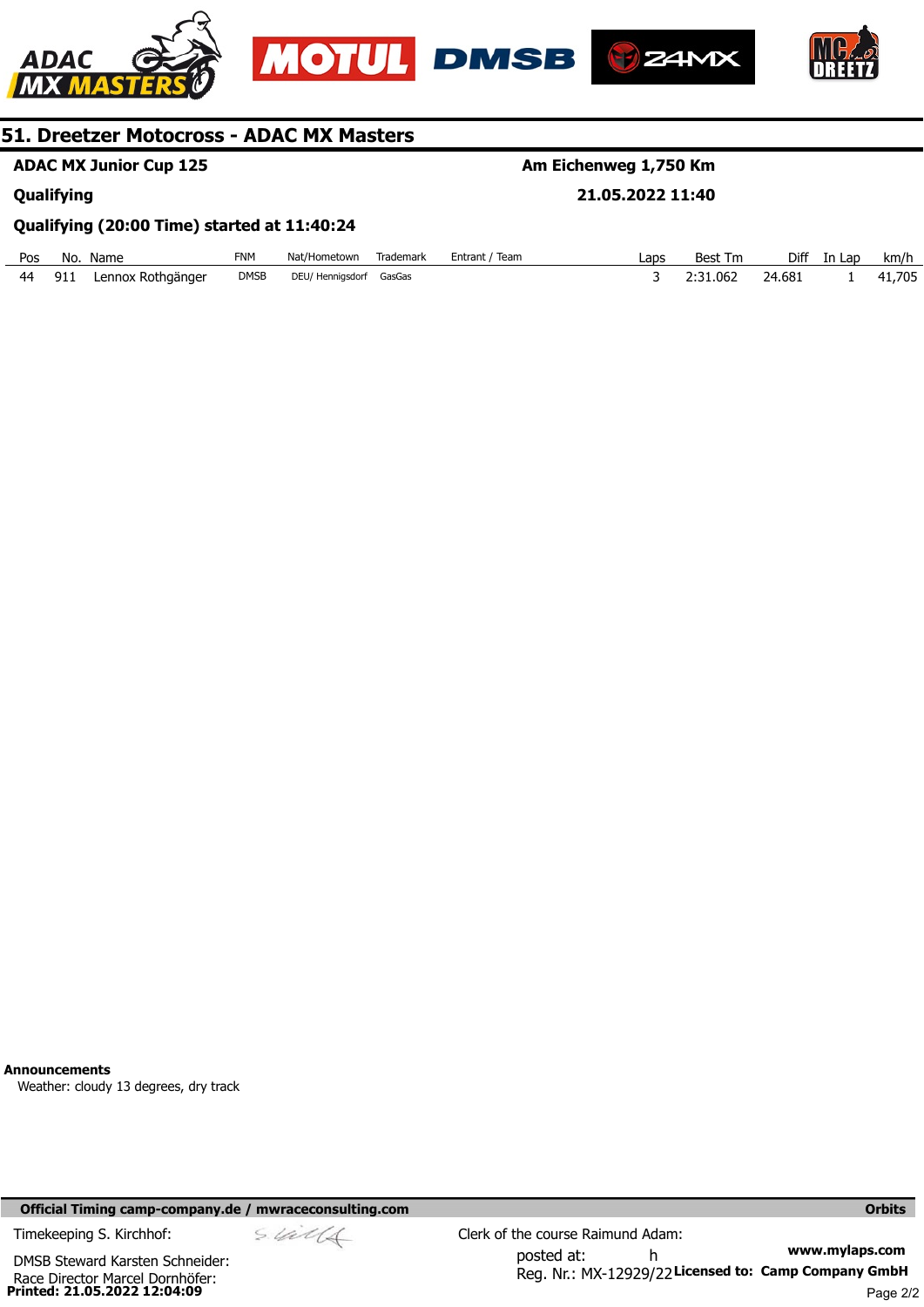







## **ADAC MX Junior Cup 125**

#### **Qualifying**

## **Am Eichenweg 1,750 Km**

**21.05.2022 11:40** 

#### **Qualifying (20:00 Time) started at 11:40:24**

| Lap                 | <b>Time of Day</b>           | Lap Tm               | S1 Tm                | S <sub>2</sub> Tm    | Lap                            | Time of Day                | Lap Tm               | S1 Tm    | S <sub>2</sub> Tm |
|---------------------|------------------------------|----------------------|----------------------|----------------------|--------------------------------|----------------------------|----------------------|----------|-------------------|
|                     |                              |                      |                      |                      | 5                              | 11:56:09.499               | 2:49.540             | 1:27.286 | 1:22.254          |
|                     | (432) Ivano Van Erp          |                      |                      |                      | 6                              | 11:58:23.412               | 2:13.913             | 1:06.955 | 1:06.958          |
| 1                   | 11:44:00.996                 | 2:16.398             | 1:06.050             | 1:10.348             | 7                              | 12:01:06.906               | 2:43.494             | 1:22.463 | 1:21.031          |
| 2                   | 11:46:10.163                 | 2:09.167             | 1:05.239             | 1:03.928             |                                |                            |                      |          |                   |
| 3                   | 11:50:17.374                 | 4:07.211             | 2:52.651             | 1:14.560             | (214) Bence Pergel             |                            |                      |          |                   |
| 4                   | 11:52:23.755                 | 2:06.381             | 1:03.127             | 1:03.254             | 1                              | 11:43:11.884               | 2:11.714             | 1:06.377 | 1:05.337          |
| 5                   | 11:55:20.896                 | 2:57.141             | 1:34.111             | 1:23.030             | 2                              | 11:46:19.624               | 3:07.740             | 1:30.203 | 1:37.537          |
| 6                   | 12:03:08.533                 | 7:47.637             | 6:30.245             | 1:17.392             | 3                              | 11:48:31.386               | 2:11.762             | 1:05.474 | 1:06.288          |
|                     |                              |                      |                      |                      | 4                              | 11:54:15.520               | 5:44.134             | 4:20.827 | 1:23.307          |
|                     | (47) Karlis Alberts Reisulis |                      |                      |                      | 5                              | 11:56:27.618               | 2:12.098             | 1:06.667 | 1:05.431          |
| 1                   | 11:43:07.408                 | 2:08.636             | 1:03.182             | 1:05.454             | 6                              | 12:00:07.897               | 3:40.279             | 2:18.681 | 1:21.598          |
| 2                   | 11:46:13.435                 | 3:06.027             | 1:29.986             | 1:36.041             | 7                              | 12:02:20.935               | 2:13.038             | 1:06.125 | 1:06.913          |
| 3                   | 11:48:38.906                 | 2:25.471             | 1:03.107             | 1:22.364             |                                |                            |                      |          |                   |
| 4                   | 11:50:48.052                 | 2:09.146             | 1:04.149             | 1:04.997             |                                | (645) Richard Stephan      |                      |          |                   |
| 5                   | 11:57:46.565                 | 6:58.513             | 5:39.143             | 1:19.370             | 1                              | 11:43:56.039               | 2:12.116             | 1:07.266 | 1:04.850          |
| 6                   | 11:59:56.446                 | 2:09.881             | 1:04.316             | 1:05.565             | 2                              | 11:48:14.161               | 4:18.122             | 3:00.453 | 1:17.669          |
| $\overline{7}$      | 12:03:00.521                 | 3:04.075             | 1:35.734             | 1:28.341             | 3                              | 11:50:45.656               | 2:31.495             | 1:10.957 | 1:20.538          |
|                     |                              |                      |                      |                      | 4                              | 11:53:00.014               | 2:14.358             | 1:05.982 | 1:08.376          |
|                     | (772) Janis Martins Reisulis |                      |                      |                      | 5                              | 11:56:56.702               | 3:56.688             | 2:22.988 | 1:33.700          |
| 1                   | 11:43:52.864                 | 2:11.184             | 1:04.863             | 1:06.321             | 6                              | 11:59:10.591               | 2:13.889             | 1:05.169 | 1:08.720          |
| 2                   | 11:46:36.350                 | 2:43.486             | 1:23.059             | 1:20.427             | 7                              | 12:03:28.429               | 4:17.838             | 2:40.588 | 1:37.250          |
| 3                   | 11:48:45.976                 | 2:09.626             | 1:04.479             | 1:05.147             |                                |                            |                      |          |                   |
| 4                   | 11:52:33.624                 | 3:47.648             | 2:29.964             | 1:17.684             | (43) Roberts Lusis             |                            |                      |          |                   |
| 5                   | 11:54:43.067                 | 2:09.443             | 1:05.409             | 1:04.034             | 1                              | 11:44:48.726               | 2:13.312             | 1:05.613 | 1:07.699          |
| 6                   | 11:57:29.126                 | 2:46.059             | 1:24.364             | 1:21.695             | 2                              | 11:47:31.015               | 2:42.289             | 1:07.187 | 1:35.102          |
| 7                   | 11:59:39.505                 | 2:10.379             | 1:04.862             | 1:05.517             | 3                              | 11:49:44.280               | 2:13.265             | 1:05.431 | 1:07.834          |
| 8                   | 12:02:15.974                 | 2:36.469             | 1:14.247             | 1:22.222             | 4                              | 11:52:24.802               | 2:40.522             | 1:24.199 | 1:16.323          |
|                     |                              |                      |                      |                      | 5                              | 11:54:47.821               | 2:23.019             | 1:06.391 | 1:16.628          |
|                     | (479) Vítazslav Marek        |                      |                      |                      | 6                              | 11:57:00.898               | 2:13.077             | 1:05.092 | 1:07.985          |
| 1                   | 11:43:27.317                 | 2:11.303             | 1:03.536             | 1:07.767             | 7                              | 12:00:18.214               | 3:17.316             | 1:41.983 | 1:35.333          |
| 2                   | 11:47:34.754                 | 4:07.437             | 2:42.740             | 1:24.697             | 8                              | 12:02:33.901               | 2:15.687             | 1:06.030 | 1:09.657          |
| 3                   | 11:49:45.063                 | 2:10.309             | 1:04.423             | 1:05.886             |                                |                            |                      |          |                   |
| 4                   | 12:00:03.585                 | 10:18.522            | 8:48.781             | 1:29.741             |                                | (633) Jakob Frandsen       |                      |          |                   |
| 5                   | 12:02:15.095                 | 2:11.510             | 1:04.742             | 1:06.768             | 1                              | 11:44:06.655               | 2:15.118             | 1:07.359 | 1:07.759          |
|                     |                              |                      |                      |                      | 2                              | 11:46:47.569               | 2:40.914             | 1:21.304 | 1:19.610          |
| (451) Julius Mikula |                              |                      |                      |                      | 3                              | 11:49:02.346               | 2:14.777             | 1:06.511 | 1:08.266          |
| 1                   | 11:48:32.778                 | 2:46.421             | 1:25.577             | 1:20.844             | 4                              | 11:54:04.872               | 5:02.526             | 3:42.104 | 1:20.422          |
| 2                   | 11:50:44.685                 | 2:11.907             | 1:05.853             | 1:06.054             | 5                              | 11:56:18.088               | 2:13.216             | 1:05.765 | 1:07.451          |
| 3                   | 11:52:57.260                 | 2:12.575             | 1:06.027             | 1:06.548             | 6                              | 12:01:44.355               | 5:26.267             | 4:09.921 | 1:16.346          |
| 4                   | 11:58:09.750                 | 5:12.490             | 3:53.607             | 1:18.883             |                                |                            |                      |          |                   |
| 5                   | 12:00:20.746                 | 2:10.996             | 1:05.610             | 1:05.386             | (202) Adam Máj<br>$\mathbf{1}$ | 11:44:24.143               |                      | 1:06.656 | 1:08.153          |
| 6                   | 12:02:33.267                 | 2:12.521             | 1:06.730             | 1:05.791             | 2                              | 11:46:41.223               | 2:14.809<br>2:17.080 | 1:08.275 | 1:08.805          |
|                     |                              |                      |                      |                      | 3                              | 11:51:45.552               | 5:04.329             | 3:27.348 | 1:36.981          |
|                     | (494) Maximilian Werner      |                      |                      |                      | 4                              | 11:53:58.824               | 2:13.272             | 1:05.338 | 1:07.934          |
| 1                   | 11:43:02.083                 | 2:12.011             | 1:04.684             | 1:07.327             | 5                              | 11:57:23.789               | 3:24.965             | 1:25.100 | 1:59.865          |
| 2                   | 11:45:36.471<br>11:47:48.042 | 2:34.388             | 1:18.887             | 1:15.501             | 6                              | 11:59:38.775               | 2:14.986             | 1:06.268 | 1:08.718          |
| 3<br>4              |                              | 2:11.571<br>2:36.219 | 1:05.203<br>1:23.899 | 1:06.368<br>1:12.320 | 7                              | 12:01:55.219               | 2:16.444             | 1:07.617 | 1:08.827          |
| 5                   | 11:50:24.261                 |                      |                      | 1:06.035             |                                |                            |                      |          |                   |
|                     | 11:52:35.528<br>11:55:22.720 | 2:11.267             | 1:05.232<br>1:29.280 |                      |                                | (422) Sebastian B Lorenzen |                      |          |                   |
| 6<br>7              | 11:57:41.960                 | 2:47.192             | 1:06.559             | 1:17.912             | 1                              | 11:43:46.920               | 2:14.062             | 1:07.864 | 1:06.198          |
| 8                   |                              | 2:19.240             |                      | 1:12.681             | 2                              | 11:46:00.463               | 2:13.543             | 1:06.043 | 1:07.500          |
|                     | 12:01:32.255                 | 3:50.295             | 2:39.688             | 1:10.607             | 3                              | 11:48:30.819               | 2:30.356             | 1:17.353 | 1:13.003          |
|                     | (474) Magnus Gregersen       |                      |                      |                      | 4                              | 11:52:01.159               | 3:30.340             | 2:21.177 | 1:09.163          |
| 1                   | 11:43:54.055                 | 2:11.433             | 1:06.480             | 1:04.953             | 5                              | 11:54:17.379               | 2:16.220             | 1:06.073 | 1:10.147          |
| 2                   | 11:46:28.029                 | 2:33.974             | 1:18.231             | 1:15.743             | 6                              | 11:56:35.879               | 2:18.500             | 1:07.997 | 1:10.503          |
| 3                   | 11:48:41.204                 | 2:13.175             | 1:05.420             | 1:07.755             | 7                              | 11:58:50.509               | 2:14.630             | 1:06.851 | 1:07.779          |
| 4                   |                              |                      | 1:20.706             | 1:15.196             | 8                              | 12:01:35.370               | 2:44.861             | 1:35.093 | 1:09.768          |
| 5                   | 11:51:17.106                 | 2:35.902<br>2:37.971 | 1:05.944             | 1:32.027             |                                |                            |                      |          |                   |
| 6                   | 11:53:55.077<br>11:56:07.912 | 2:12.835             | 1:06.555             | 1:06.280             | (690) Tristan Uiga             |                            |                      |          |                   |
|                     |                              |                      |                      |                      | 1                              | 11:44:15.170               | 2:13.890             | 1:06.189 | 1:07.701          |
|                     | (418) Saku Mansikkamäki      |                      |                      |                      | 2                              | 11:50:41.080               | 6:25.910             | 5:06.126 | 1:19.784          |
| 1                   | 11:44:03.272                 | 2:15.501             | 1:06.401             | 1:09.100             | 3                              | 11:52:54.637               | 2:13.557             | 1:06.391 | 1:07.166          |
| 2                   |                              |                      |                      | 1:06.397             | 4                              | 11:59:02.453               | 6:07.816             | 4:44.238 | 1:23.578          |
| 3                   | 11:46:15.457                 | 2:12.185<br>4:52.863 | 1:05.788             |                      | 5                              | 12:01:52.448               | 2:49.995             | 1:15.385 | 1:34.610          |
| 4                   | 11:51:08.320<br>11:53:19.959 | 2:11.639             | 3:39.787<br>1:05.915 | 1:13.076<br>1:05.724 |                                |                            |                      |          |                   |
|                     |                              |                      |                      |                      |                                |                            |                      |          |                   |

#### **Official Timing camp-company.de / mwraceconsulting.com <b>Orbits and Company.de Company** orbits **Orbits Orbits**

$$
= 4i\ell\ell\ell
$$

**www.mylaps.com**  Reg. Nr.: MX-12929/22 Licensed to: Camp Company GmbH posted at: h Timekeeping S. Kirchhof:  $\le \neq \neq \text{C}$  Clerk of the course Raimund Adam:

Race Director Marcel Dornhöfer:<br>**Printed: 21.05.2022 12:04:21** DMSB Steward Karsten Schneider: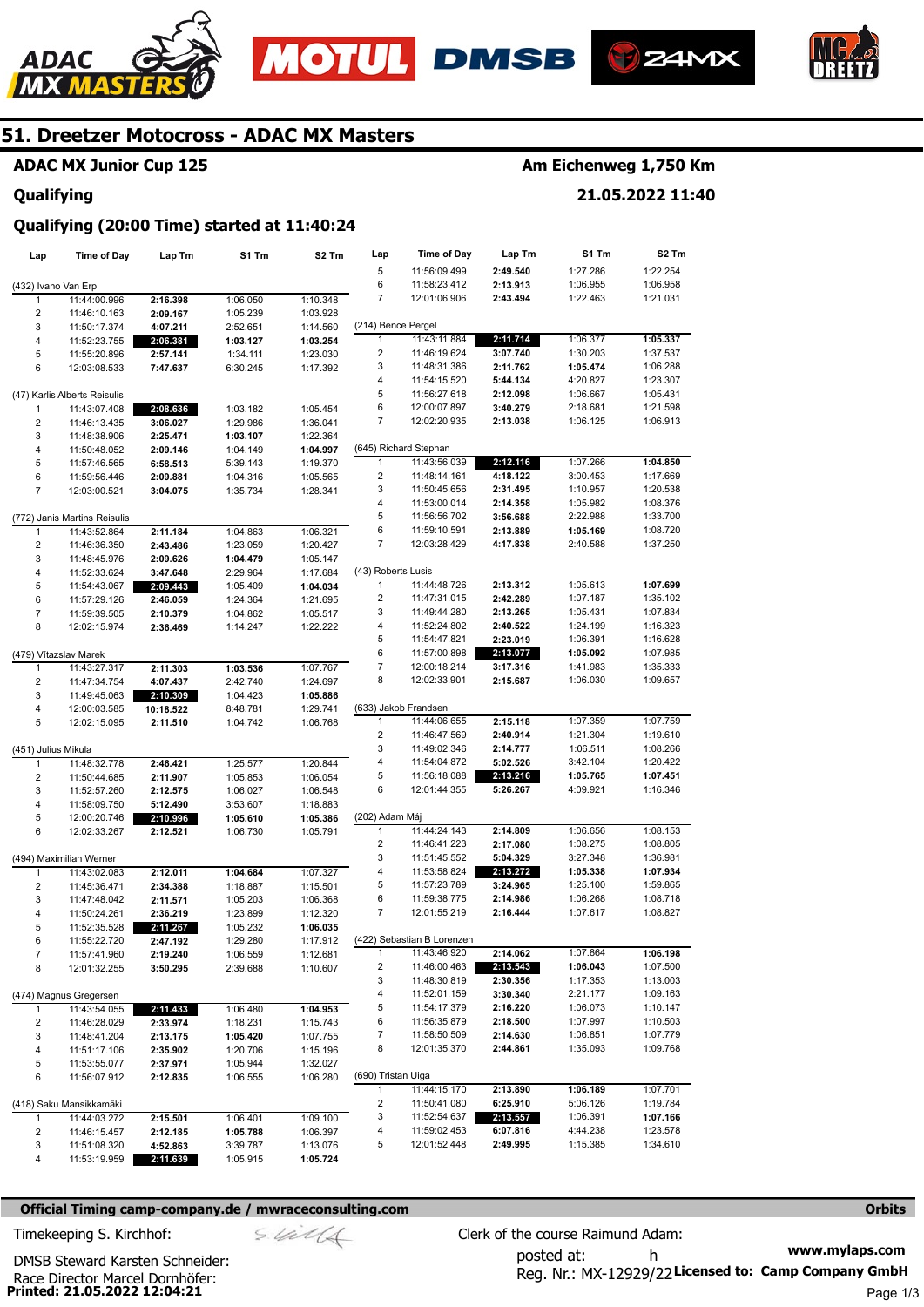







## **ADAC MX Junior Cup 125**

#### **Qualifying**

## **Am Eichenweg 1,750 Km**

**21.05.2022 11:40** 

## **Qualifying (20:00 Time) started at 11:40:24**

| Lap                     | <b>Time of Day</b>           | Lap Tm               | S1 Tm                | S2 Tm                | Lap                                     | <b>Time of Day</b>           | Lap Tm               | S1 Tm                | S2 Tm                |
|-------------------------|------------------------------|----------------------|----------------------|----------------------|-----------------------------------------|------------------------------|----------------------|----------------------|----------------------|
|                         | (919) Maximilian Ernecker    |                      |                      |                      |                                         |                              |                      |                      |                      |
| 1                       | 11:43:04.869                 | 2:13.658             | 1:06.010             | 1:07.648             | (770) Leon Rudolph                      |                              |                      |                      |                      |
| 2                       | 11:45:38.269                 | 2:33.400             | 1:17.821             | 1:15.579             | 1                                       | 11:43:11.654                 | 2:16.269             | 1:08.304             | 1:07.965             |
| 3                       | 11:47:52.036                 | 2:13.767             | 1:05.461             | 1:08.306             | $\overline{2}$                          | 11:48:51.328                 | 5:39.674             | 4:19.448             | 1:20.226             |
| $\overline{\mathbf{4}}$ | 11:50:36.049                 | 2:44.013             | 1:23.984             | 1:20.029             | 3                                       | 11:51:09.580                 | 2:18.252             | 1:09.181             | 1:09.071             |
| 5                       | 11:52:49.611                 | 2:13.562             | 1:04.904             | 1:08.658             | 4                                       | 11:54:05.742                 | 2:56.162             | 1:20.145             | 1:36.017             |
| 6                       | 11:56:58.230                 | 4:08.619             | 2:49.753             | 1:18.866             | 5                                       | 11:56:47.990                 | 2:42.248             | 1:14.071             | 1:28.177             |
| $\boldsymbol{7}$        | 11:59:12.051                 | 2:13.821             | 1:05.476             | 1:08.345             | 6                                       | 11:59:34.136                 | 2:46.146             | 1:08.234             | 1:37.912             |
| 8                       | 12:03:19.540                 | 4:07.489             | 2:40.678             | 1:26.811             | 7                                       | 12:01:53.235                 | 2:19.099             | 1:09.691             | 1:09.408             |
|                         |                              |                      |                      |                      |                                         |                              |                      |                      |                      |
| (105) Lucas Bruhn       |                              |                      |                      |                      |                                         | (714) Markuss Ozolins        |                      |                      |                      |
| 1                       | 11:44:04.278                 | 2:13.856             | 1:06.143             | 1:07.713             | $\mathbf{1}$                            | 11:47:26.573                 | 4:34.772             | 3:15.307             | 1:19.465             |
| 2                       | 11:46:46.494                 | 2:42.216             | 1:22.782             | 1:19.434             | $\overline{\mathbf{c}}$                 | 11:49:43.391                 | 2:16.818             | 1:07.806             | 1:09.012             |
| 3                       | 11:49:03.075                 | 2:16.581             | 1:06.392             | 1:10.189             | 3                                       | 11:57:39.213                 | 7:55.822             | 6:46.838             | 1:08.984             |
| 4                       | 11:51:19.930                 | 2:16.855             | 1:08.159             | 1:08.696             | 4                                       | 11:59:56.208                 | 2:16.995             | 1:08.166             | 1:08.829             |
| 5                       | 11:55:32.075                 | 4:12.145             | 2:53.122             | 1:19.023             |                                         |                              |                      |                      |                      |
| 6                       | 11:57:53.865                 | 2:21.790             | 1:06.608             | 1:15.182             |                                         | (457) Paul Neunzling         |                      |                      |                      |
| $\overline{7}$          | 12:00:08.669                 | 2:14.804             | 1:06.850             | 1:07.954             | 1<br>$\overline{2}$                     | 11:43:55.066<br>11:48:21.147 | 2:16.952<br>4:26.081 | 1:07.242<br>3:04.713 | 1:09.710             |
| 8                       | 12:02:24.523                 | 2:15.854             | 1:07.229             | 1:08.625             | 3                                       | 11:50:38.132                 | 2:16.985             | 1:08.078             | 1:21.368             |
|                         |                              |                      |                      |                      | 4                                       | 11:55:55.442                 | 5:17.310             | 3:57.005             | 1:08.907<br>1:20.305 |
| (612) Joosep Pärn<br>1  | 11:43:07.360                 | 2:31.024             | 1:08.359             | 1:22.665             | 5                                       | 11:58:13.114                 | 2:17.672             | 1:08.601             | 1:09.071             |
| $\overline{2}$          |                              | 2:14.233             | 1:07.166             |                      | 6                                       | 12:01:57.950                 | 3:44.836             | 2:23.054             | 1:21.782             |
| 3                       | 11:45:21.593<br>11:48:12.049 |                      | 1:25.109             | 1:07.067<br>1:25.347 |                                         |                              |                      |                      |                      |
| $\overline{\mathbf{4}}$ | 11:50:26.751                 | 2:50.456<br>2:14.702 | 1:06.525             | 1:08.177             | (655) Romeo Pikand                      |                              |                      |                      |                      |
| 5                       | 11:55:02.516                 | 4:35.765             | 3:07.257             | 1:28.508             | 1                                       | 11:44:46.366                 | 2:17.061             | 1:07.372             | 1:09.689             |
| 6                       | 11:57:35.813                 | 2:33.297             | 1:08.017             | 1:25.280             | $\overline{\mathbf{c}}$                 | 11:47:04.972                 | 2:18.606             | 1:08.554             | 1:10.052             |
| 7                       | 11:59:50.757                 | 2:14.944             | 1:06.676             | 1:08.268             | 3                                       | 11:51:04.446                 | 3:59.474             | 2:39.877             | 1:19.597             |
| 8                       | 12:02:52.464                 | 3:01.707             | 1:29.988             | 1:31.719             | 4                                       | 11:53:22.640                 | 2:18.194             | 1:07.268             | 1:10.926             |
|                         |                              |                      |                      |                      | 5                                       | 11:56:06.091                 | 2:43.451             | 1:20.534             | 1:22.917             |
| (275) Eric Rakow        |                              |                      |                      |                      | 6                                       | 11:58:24.284                 | 2:18.193             | 1:08.414             | 1:09.779             |
| 1                       | 11:44:35.307                 | 2:14.368             | 1:06.928             | 1:07.440             | $\overline{7}$                          | 12:01:18.894                 | 2:54.610             | 1:30.655             | 1:23.955             |
| 2                       | 11:46:52.923                 | 2:17.616             | 1:06.795             | 1:10.821             |                                         |                              |                      |                      |                      |
| 3                       | 11:49:08.067                 | 2:15.144             | 1:07.728             | 1:07.416             |                                         | (513) Hannes Lüders          |                      |                      |                      |
| 4                       | 11:54:37.093                 | 5:29.026             | 4:12.234             | 1:16.792             | 1                                       | 11:43:18.890                 | 2:17.312             | 1:08.193             | 1:09.119             |
| 5                       | 11:57:14.389                 | 2:37.296             | 1:24.237             | 1:13.059             | $\overline{2}$                          | 11:45:38.932                 | 2:20.042             | 1:09.501             | 1:10.541             |
| 6                       | 11:59:28.989                 | 2:14.600             | 1:07.291             | 1:07.309             | 3                                       | 11:51:19.220                 | 5:40.288             | 4:11.326             | 1:28.962             |
|                         |                              |                      |                      |                      | 4                                       | 11:53:36.509                 | 2:17.289             | 1:08.637             | 1:08.652             |
|                         | (111) Markuss Kokins         |                      |                      |                      | 5                                       | 11:56:13.652                 | 2:37.143             | 1:18.216             | 1:18.927             |
| 1                       | 11:44:39.165                 | 2:18.802             | 1:06.200             | 1:12.602             | 6                                       | 11:58:46.242                 | 2:32.590             | 1:09.117             | 1:23.473             |
| 2                       | 11:48:34.252                 | 3:55.087             | 2:44.117             | 1:10.970             | 7                                       | 12:01:04.775                 | 2:18.533             | 1:08.938             | 1:09.595             |
| 3                       | 11:50:49.361                 | 2:15.109             | 1:06.536             | 1:08.573             |                                         |                              |                      |                      |                      |
| 4                       | 11:53:11.625                 | 2:22.264             | 1:10.893             | 1:11.371             |                                         | (116) Ben-Lukas Bremser      |                      |                      |                      |
| 5                       | 11:55:27.655                 | 2:16.030             | 1:07.059             | 1:08.971             | 1                                       | 11:44:13.229                 | 2:18.983             | 1:08.248             | 1:10.735             |
| 6                       | 11:57:58.287                 | 2:30.632             | 1:15.592             | 1:15.040             | $\overline{2}$                          | 11:46:53.921                 | 2:40.692             | 1:21.119             | 1:19.573             |
| $\overline{7}$          | 12:00:15.143                 | 2:16.856             | 1:06.911             | 1:09.945             | 3                                       | 11:49:14.543                 | 2:20.622             | 1:09.886             | 1:10.736             |
| 8                       | 12:03:06.711                 | 2:51.568             | 1:24.725             | 1:26.843             | 4                                       | 11:51:49.332                 | 2:34.789             | 1:18.674             | 1:16.115             |
|                         |                              |                      |                      |                      | 5                                       | 11:54:07.326                 | 2:17.994             | 1:08.144             | 1:09.850             |
| (363) Lyonel Reichl     |                              |                      |                      |                      | 6                                       | 11:59:40.929                 | 5:33.603             | 4:16.011             | 1:17.592             |
|                         | 11:42:48.544                 | 2:17.351             | 1:07.945             | 1:09.406             | 7                                       | 12:02:12.626                 | 2:31.697             | 1:08.680             | 1:23.017             |
| $\overline{\mathbf{c}}$ | 11:45:27.047                 | 2:38.503             | 1:21.349             | 1:17.154             |                                         |                              |                      |                      |                      |
| 3                       | 11:47:42.473                 | 2:15.426             | 1:06.605             | 1:08.821             |                                         | (120) Botond Hateier         |                      |                      |                      |
| 4                       | 11:51:24.062                 | 3:41.589             | 2:14.640             | 1:26.949             | $\mathbf{1}$                            | 11:45:00.849                 | 2:21.986             | 1:08.979             | 1:13.007             |
| 5                       | 11:53:41.972                 | 2:17.910             | 1:08.545             | 1:09.365             | $\overline{\mathbf{c}}$                 | 11:50:29.984                 | 5:29.135             | 4:11.927             | 1:17.208             |
| 6                       | 11:56:25.244                 | 2:43.272             | 1:23.098             | 1:20.174             | 3                                       | 11:52:48.194                 | 2:18.210             | 1:08.263             | 1:09.947             |
| 7                       | 11:58:41.576                 | 2:16.332             | 1:07.619             | 1:08.713             | 4                                       | 11:58:12.151                 | 5:23.957             | 4:05.598             | 1:18.359             |
| 8                       | 12:01:00.186                 | 2:18.610             | 1:09.007             | 1:09.603             | 5                                       | 12:00:33.892                 | 2:21.741             | 1:10.386             | 1:11.355             |
|                         |                              |                      |                      |                      |                                         |                              |                      |                      |                      |
|                         | (744) Sebastian Leok         |                      |                      |                      | (23) Oscar Denzau                       |                              |                      |                      |                      |
| 1                       | 11:42:59.820                 | 2:20.434             | 1:07.384             | 1:13.050             | $\mathbf{1}$<br>$\overline{\mathbf{c}}$ | 11:44:41.614<br>11:47:27.514 | 2:19.719             | 1:08.557<br>1:23.395 | 1:11.162<br>1:22.505 |
| 2                       | 11:45:18.177                 | 2:18.357             | 1:08.055             | 1:10.302             | 3                                       | 11:49:47.779                 | 2:45.900<br>2:20.265 | 1:09.854             | 1:10.411             |
| 3                       | 11:47:34.476                 | 2:16.299             | 1:07.501             | 1:08.798<br>1:23.726 | 4                                       | 11:56:15.429                 | 6:27.650             | 5:07.761             | 1:19.889             |
| 4<br>5                  | 11:51:38.795<br>11:54:13.870 | 4:04.319             | 2:40.593             | 1:26.274             | 5                                       | 11:58:53.269                 | 2:37.840             | 1:10.110             | 1:27.730             |
| 6                       | 11:56:39.056                 | 2:35.075<br>2:25.186 | 1:08.801<br>1:09.133 | 1:16.053             | 6                                       | 12:01:11.706                 | 2:18.437             | 1:09.195             | 1:09.242             |
| $\overline{7}$          | 11:58:54.864                 | 2:15.808             | 1:07.175             | 1:08.633             |                                         |                              |                      |                      |                      |
|                         |                              |                      |                      |                      |                                         |                              |                      |                      |                      |

#### **Official Timing camp-company.de / mwraceconsulting.com <b>Orbits Orbits Orbits Orbits**

Race Director Marcel Dornhöfer:<br>**Printed: 21.05.2022 12:04:21** 

DMSB Steward Karsten Schneider:

**www.mylaps.com**  Reg. Nr.: MX-12929/22 Licensed to: Camp Company GmbH posted at: h Timekeeping S. Kirchhof:  $\le \neq \neq \text{C}$  Clerk of the course Raimund Adam: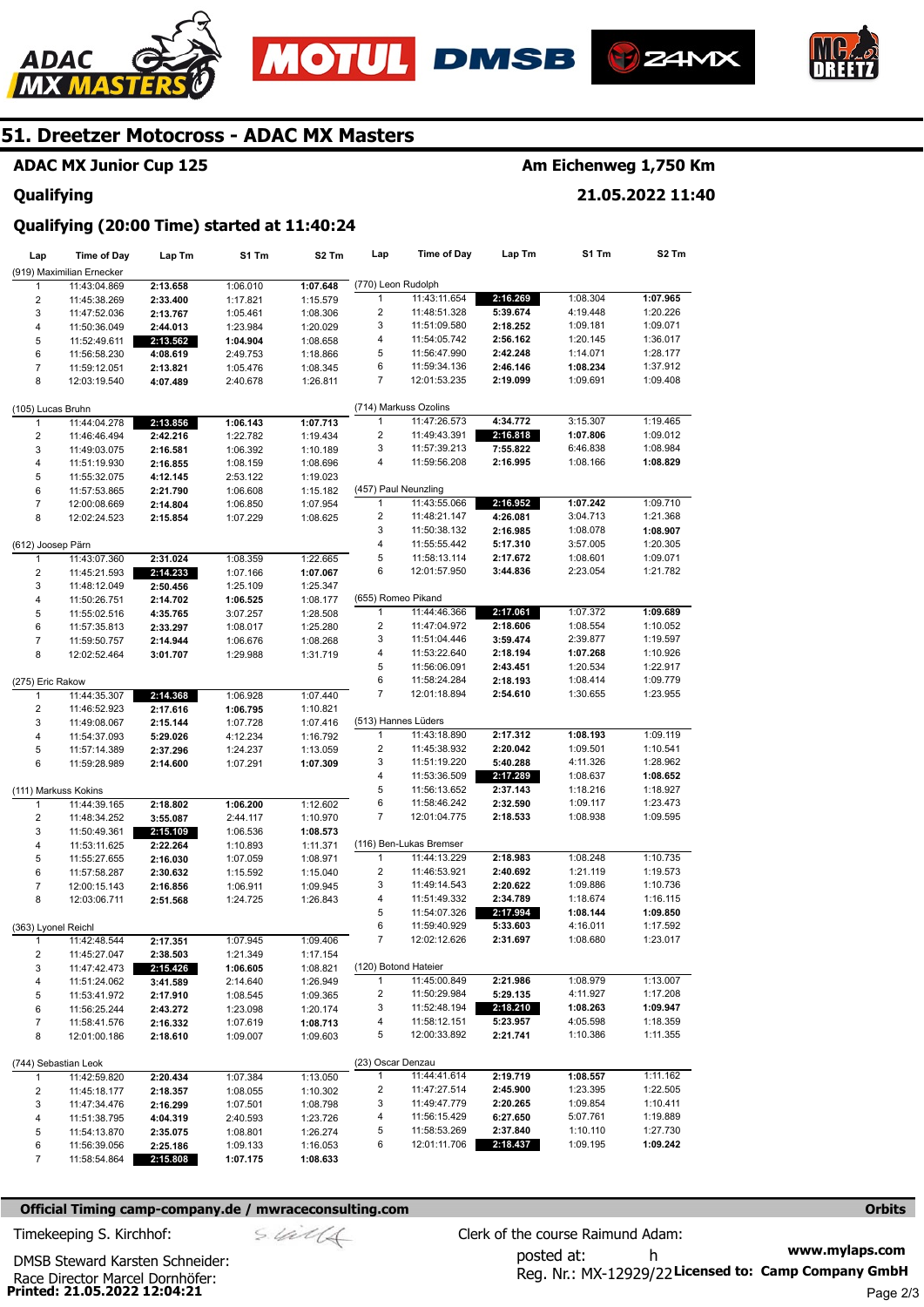





**21.05.2022 11:40** 



## **51. Dreetzer Motocross - ADAC MX Masters**

## **ADAC MX Junior Cup 125**

#### **Qualifying**

### **Qualifying (20:00 Time) started at 11:40:24**

| Lap                     | <b>Time of Day</b>                      | Lap Tm                | S1 Tm                | S2 Tm                | Lap                     | <b>Time of Day</b>      | Lap Tm    | S1 Tm    | S2 Tm    |
|-------------------------|-----------------------------------------|-----------------------|----------------------|----------------------|-------------------------|-------------------------|-----------|----------|----------|
| (127) Niklas Ohm        |                                         |                       |                      |                      | (777) Fabio Artho       |                         |           |          |          |
| 1                       | 11:43:26.806                            | 2:19.267              | 1:09.294             | 1:09.973             | 1                       | 11:45:57.417            | 2:24.214  | 1:10.647 | 1:13.567 |
| $\overline{\mathbf{c}}$ | 11:45:49.933                            | 2:23.127              | 1:10.568             | 1:12.559             | 2                       | 11:48:46.776            | 2:49.359  | 1:28.043 | 1:21.316 |
| 3                       | 11:51:56.795                            | 6:06.862              | 4:45.935             | 1:20.927             | 3                       | 11:51:12.020            | 2:25.244  | 1:11.526 | 1:13.718 |
| 4                       | 11:54:19.751                            | 2:22.956              | 1:09.793             | 1:13.163             | 4                       | 11:56:17.684            | 5:05.664  | 3:46.629 | 1:19.035 |
| 5                       | 11:57:03.482                            | 2:43.731              | 1:24.910             | 1:18.821             | 5                       | 11:58:42.713            | 2:25.029  | 1:12.041 | 1:12.988 |
| 6                       | 11:59:27.470                            | 2:23.988              | 1:10.695             | 1:13.293             |                         |                         |           |          |          |
| $\overline{7}$          | 12:01:54.410                            | 2:26.940              | 1:12.799             | 1:14.141             | (88) Tom Schröder       |                         |           |          |          |
|                         |                                         |                       |                      |                      | 1                       | 11:47:04.562            | 2:24.891  | 1:11.040 | 1:13.851 |
| (3) Linus Jung          |                                         |                       |                      |                      | $\overline{c}$          | 11:56:10.472            | 9:05.910  | 7:44.559 | 1:21.351 |
| $\mathbf{1}$            | 11:47:05.501                            | 2:22.194              | 1:09.636             | 1:12.558             | 3                       | 11:58:35.620            | 2:25.148  | 1:10.912 | 1:14.236 |
| 2                       | 11:49:28.483                            | 2:22.982              | 1:10.560             | 1:12.422             | 4                       | 12:03:33.748            | 4:58.128  | 3:31.547 | 1:26.581 |
| 3                       | 11:53:34.912                            | 4:06.429              | 2:46.746             | 1:19.683             |                         |                         |           |          |          |
| 4                       | 11:55:57.409                            | 2:22.497              | 1:10.419             | 1:12.078             | (423) Pemysl Zimek      |                         |           |          |          |
| 5                       | 11:58:18.041                            | 2:20.632              | 1:09.997             | 1:10.635             | 1                       | 11:45:07.497            | 2:27.552  | 1:12.962 | 1:14.590 |
| 6                       | 12:00:41.953                            | 2:23.912              | 1:10.259             | 1:13.653             | 2                       | 11:48:01.622            | 2:54.125  | 1:29.506 | 1:24.619 |
|                         |                                         |                       |                      |                      | 3                       | 11:50:33.787            | 2:32.165  | 1:14.046 | 1:18.119 |
|                         | (428) Henry Obenland                    |                       |                      |                      | 4                       | 11:53:24.903            | 2:51.116  | 1:29.320 | 1:21.796 |
| 1                       | 11:43:50.785                            | 2:23.107              | 1:10.476             | 1:12.631             | 5                       | 11:55:56.185            | 2:31.282  | 1:14.234 | 1:17.048 |
| 2                       | 11:46:38.912                            | 2:48.127              | 1:28.282             | 1:19.845             | 6                       | 11:59:48.606            | 3:52.421  | 2:24.951 | 1:27.470 |
| 3                       | 11:49:00.222                            | 2:21.310              | 1:10.190             | 1:11.120             | 7                       | 12:02:18.596            | 2:29.990  | 1:14.391 | 1:15.599 |
| 4                       | 11:54:19.007                            | 5:18.785              | 3:54.376             | 1:24.409             |                         |                         |           |          |          |
| 5                       | 11:56:40.240                            | 2:21.233              | 1:09.741             | 1:11.492             | (576) Joel Franz        |                         |           |          |          |
| 6                       | 11:59:30.193                            | 2:49.953              | 1:26.597             | 1:23.356             | 1                       | 11:49:41.687            | 2:28.396  | 1:13.947 | 1:14.449 |
| $\overline{7}$          | 12:02:03.893                            | 2:33.700              | 1:11.632             | 1:22.068             | $\overline{\mathbf{c}}$ | 11:59:49.617            | 10:07.930 | 8:38.231 | 1:29.699 |
|                         |                                         |                       |                      |                      | 3                       | 12:02:24.068            | 2:34.451  | 1:16.633 | 1:17.818 |
|                         | (530) John Vogelwaid                    |                       |                      |                      |                         |                         |           |          |          |
| 1                       | 11:43:28.836                            | 2:23.901              | 1:10.445             | 1:13.456             | (588) Julien Kayser     |                         |           |          |          |
| $\boldsymbol{2}$        | 11:45:55.007                            | 2:26.171              | 1:12.298             | 1:13.873             | 1                       | 11:46:11.185            | 2:29.205  | 1:14.995 | 1:14.210 |
| 3                       | 11:48:18.218                            | 2:23.211              | 1:11.456             | 1:11.755             | 2                       | 11:51:27.980            | 5:16.795  | 3:56.717 | 1:20.078 |
| 4                       | 11:52:46.259                            | 4:28.041              | 3:16.148             | 1:11.893             | 3                       | 11:53:57.592            | 2:29.612  | 1:13.319 | 1:16.293 |
| 5                       | 11:55:08.924                            | 2:22.665              | 1:11.736             | 1:10.929             | 4                       | 11:56:26.631            | 2:29.039  | 1:14.747 | 1:14.292 |
| 6                       | 11:57:30.501                            | $2:21.\overline{577}$ | 1:10.613             | 1:10.964             |                         |                         |           |          |          |
| $\overline{7}$          | 11:59:56.179                            | 2:25.678              | 1:11.190             | 1:14.488             |                         | (911) Lennox Rothgänger |           |          |          |
|                         |                                         |                       |                      |                      | 1                       | 11:45:19.237            | 2:31.062  | 1:14.597 | 1:16.465 |
| (681) Jamie Heinen      |                                         |                       |                      |                      | $\overline{\mathbf{c}}$ | 11:56:02.751            | 10:43.514 | 9:18.747 | 1:24.767 |
| 1                       | 11:45:59.638                            | 2:21.939              | 1:10.869             | 1:11.070             | 3                       | 11:58:37.251            | 2:34.500  | 1:16.232 | 1:18.268 |
| $\overline{c}$          | 11:48:40.590                            | 2:40.952              | 1:22.057             | 1:18.895             |                         |                         |           |          |          |
| 3                       | 11:51:02.332                            | 2:21.742              | 1:09.947             | 1:11.795             |                         |                         |           |          |          |
| 4                       | 11:57:41.238                            | 6:38.906              | 5:19.030             | 1:19.876             |                         |                         |           |          |          |
| 5                       | 12:00:14.505                            | 2:33.267              | 1:17.182             | 1:16.085             |                         |                         |           |          |          |
| 6                       | 12:03:01.536                            | 2:47.031              | 1:20.988             | 1:26.043             |                         |                         |           |          |          |
|                         |                                         |                       |                      |                      |                         |                         |           |          |          |
|                         | (57) Neilas Pecatauskas                 |                       |                      |                      |                         |                         |           |          |          |
| 1                       | 11:49:19.123                            | 2:22.465              | 1:10.017             | 1:12.448             |                         |                         |           |          |          |
| $\overline{\mathbf{c}}$ | 11:52:17.174                            | 2:58.051              | 1:30.061             | 1:27.990             |                         |                         |           |          |          |
| 3                       | 11:54:42.161                            | 2:24.987              | 1:11.233             | 1:13.754             |                         |                         |           |          |          |
| 4                       | 11:57:49.926                            | 3:07.765              | 1:36.393             | 1:31.372             |                         |                         |           |          |          |
| 5                       | 12:00:12.742                            | 2:22.816              | 1:09.994             | 1:12.822             |                         |                         |           |          |          |
|                         |                                         |                       |                      |                      |                         |                         |           |          |          |
|                         | (27) Ofir Casey Tzemach<br>11:45:09.659 |                       |                      | 1:13.514             |                         |                         |           |          |          |
| 1                       |                                         | 2:23.655              | 1:10.141             |                      |                         |                         |           |          |          |
| 2<br>3                  | 11:47:45.489                            | 2:35.830              | 1:12.457             | 1:23.373             |                         |                         |           |          |          |
|                         | 11:50:10.089                            | 2:24.600              | 1:10.769             | 1:13.831             |                         |                         |           |          |          |
| 4<br>5                  | 11:54:20.945<br>11:56:44.514            | 4:10.856              | 2:53.232             | 1:17.624             |                         |                         |           |          |          |
| 6                       |                                         | 2:23.569              | 1:11.104             | 1:12.465             |                         |                         |           |          |          |
| 7                       | 11:59:24.871<br>12:01:49.024            | 2:40.357              | 1:15.818<br>1:10.909 | 1:24.539<br>1:13.244 |                         |                         |           |          |          |
|                         |                                         | 2:24.153              |                      |                      |                         |                         |           |          |          |
| (162) Tomáš Ptáek       |                                         |                       |                      |                      |                         |                         |           |          |          |
| 1                       | 11:45:28.286                            | 2:24.274              | 1:11.560             | 1:12.714             |                         |                         |           |          |          |
| 2                       | 11:49:48.401                            | 4:20.115              | 3:01.811             | 1:18.304             |                         |                         |           |          |          |
| 3                       | 11:52:12.228                            | 2:23.827              | 1:11.436             | 1:12.391             |                         |                         |           |          |          |
| 4                       | 11:56:43.299                            | 4:31.071              | 3:10.562             | 1:20.509             |                         |                         |           |          |          |
| 5                       | 11:59:08.669                            | 2:25.370              | 1:11.903             | 1:13.467             |                         |                         |           |          |          |
|                         |                                         |                       |                      |                      |                         |                         |           |          |          |

#### **Official Timing camp-company.de / mwraceconsulting.com <b>Orbits and Company.de Company** orbits **Orbits Orbits**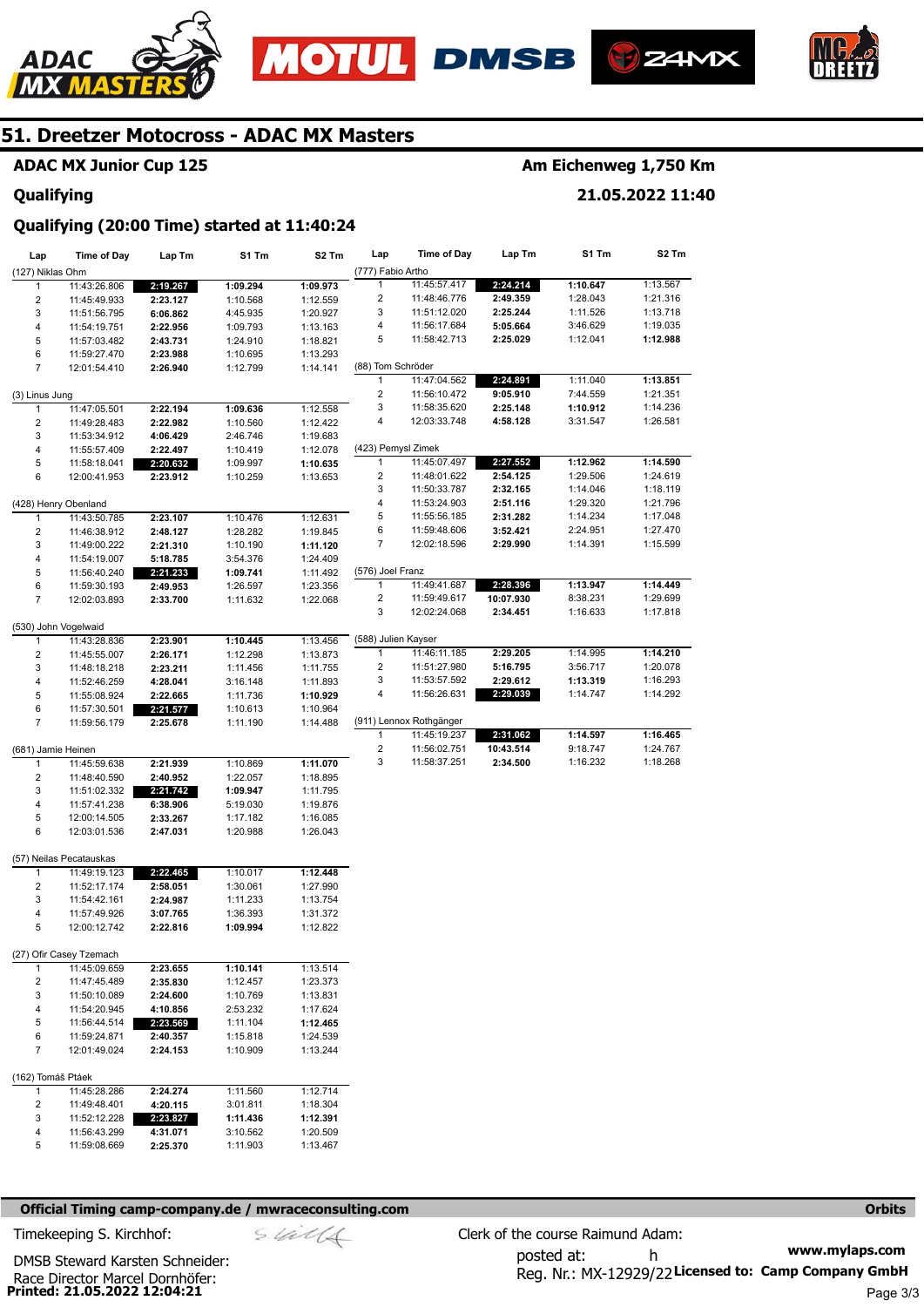



#### **Startgrid Race 1 + 2 + 3**

**Junior Cup 125 Junior Cup 125** 

**B**Z4MX

| Pos. Nr. |                | Name                            | <b>FNM</b>   | Nat. / Hometown              | Trademark  | Entrant / Team                                  |
|----------|----------------|---------------------------------|--------------|------------------------------|------------|-------------------------------------------------|
| 1        | 432            | Van Erp, Ivano                  | <b>KNMV</b>  | NLD/OSS                      | Yamaha     | <b>SHR Motorsports</b>                          |
| 2        | 47             | <b>Reisulis, Karlis Alberts</b> | LaMSF        | LVA/ Ragana                  | Yamaha     | Yamaha MJC                                      |
| 3        | 772            | <b>Reisulis, Janis Martins</b>  | LaMSF        | LVA/ Ragana                  | <b>KTM</b> | Hamstra MX Team                                 |
| 4        | 479            | Marek, Vítazslav                | <b>ACCR</b>  | CZE/ Pardubice               | <b>KTM</b> |                                                 |
| 5        | 451            | Mikula, Julius                  | <b>ACCR</b>  | CZE/ Lužice                  | KTM        |                                                 |
| 6        | 494            | Werner, Maximilian              | DMSB         | DEU/ Jena                    | <b>KTM</b> | Kosak Racing Team                               |
| 7        | 474            | Gregersen, Magnus               | <b>DMU</b>   | DNK/ Rødekro                 | GasGas     | MG Racing-EASY MX                               |
| 8        | 418            | Mansikkamäki, Saku              | <b>SML</b>   | FIN/ Vantaa                  | Husqvarna  | <b>Strawberryhill Racing</b>                    |
| 9        | 214            | Pergel, Bence                   | <b>MAMS</b>  | HUN/ Esztergom-Kertvaros KTM |            | <b>HTS Team</b>                                 |
| 10       | 645            | <b>Stephan, Richard</b>         | <b>DMSB</b>  | DEU/ Großräschen             | <b>KTM</b> | <b>GST Berlin</b>                               |
| 11       | 43             | Lusis, Roberts                  | LaMSF        | LVA/ Grobina                 | <b>KTM</b> | Sturm STC Racing                                |
| 12       | 633            | Frandsen, Jakob                 | DMU          | DNK/ vesløs                  | <b>KTM</b> | Becker Racing                                   |
| 13       | 202            | Máj, Adam                       | <b>ACCR</b>  | CZE/ Zvole                   | <b>KTM</b> |                                                 |
| 14       | 422            | Lorenzen, Sebastian B           | <b>DMU</b>   | DNK/ Silkeborg               | <b>KTM</b> | <b>BvZ Racing Team</b>                          |
| 15       | 690            | Uiga, Tristan                   | EMF          | EST/Rae                      | <b>KTM</b> | <b>KTL Racing</b>                               |
| 16       | 919            | Ernecker, Maximilian            | AMF          | AUT/ Berg im Attergau        | Husqvarna  | <b>HSV Ried</b>                                 |
| 17       | 105            | <b>Bruhn, Lucas</b>             | DMU          | DNK/ Kirke Hyllinge          | Husqvarna  | <b>Becker Racing</b>                            |
| 18       | 612            | Pärn, Joosep                    | <b>SVEMO</b> | SWE/                         |            |                                                 |
| 19       | 275            | Rakow, Eric                     | DMSB         | DEU/ Neubrandenburg          | GasGas     | Schmicker Racing / ADAC Berlin Brandenburg e.V. |
| 20       | 111            | Kokins, Markuss                 | LaMSF        | LVA/Tukums                   | Husqvarna  | <b>MX MODULS</b>                                |
| 21       | 363            | Reichl, Lyonel                  | FMS          | CHE/ Frümsen                 | Husqvarna  | <b>MX-Handel Racing</b>                         |
| 22       | 744            | Leok, Sebastian                 | EMF          | EST/Tartu                    | Husqvarna  | MX-Handel Racing                                |
| 23       | 770            | Rudolph, Leon                   | DMSB         | DEU/ Gößnitz                 | GasGas     | KMP Honda Racing /ADAC Hessen-Thüringen         |
| 24       | 714            | <b>Ozolins, Markuss</b>         | LaMSF        | <b>LAT/ Baltezers</b>        | <b>KTM</b> | Kosak Racing Team                               |
| 25       | 457            | <b>Neunzling, Paul</b>          | DMSB         | <b>DEU/ Pinnow</b>           | <b>KTM</b> | ADAC Hansa MX Junior Team                       |
| 26       | 655            | Pikand, Romeo                   | <b>EMF</b>   | EST/ Viljandi                | Husqvarna  | Bloody Harry Energy - RGS MX Team               |
| 27       | 513            | Lüders, Hannes                  | DMSB         | DEU/ Bismark OT Berkau       | KTM        | Rynopower Germany powered Kaczmarek Motorsport  |
| 28       | 116            | <b>Bremser, Ben-Lukas</b>       | <b>DMSB</b>  | DEU/ Heidenrod               | <b>KTM</b> | <b>KTM Sarholz Racing Team</b>                  |
| 29       | 120            | <b>Hateier, Botond</b>          | MAMS         | HUN/ Ács                     | <b>KTM</b> | Acs motoracing team, mefo racing                |
| 30       | 23             | Denzau, Oscar                   | <b>DMSB</b>  | DEU/ Reinbek                 | GasGas     | ADAC Hansa MX Junior Team / BvZ Racing Team     |
| 31       | 127            | Ohm, Niklas                     | <b>DMSB</b>  | DEU/ Schwerin - Wüstmark KTM |            | Rynopower Germany powered Kaczmarek Motorsport  |
| 32       | 3              | Jung, Linus                     | DMSB         | DEU/ Hattert                 | Husqvarna  | <b>KTM Sarholz Racing Team</b>                  |
| 33       | 428            | <b>Obenland, Henry</b>          | <b>DMSB</b>  | DEU/ Kupferzell              | <b>KTM</b> | Kosak Racing Team                               |
| 34       | 530            | Vogelwaid, John                 | DMSB         | <b>DEU/ Reutlingen</b>       | GasGas     | <b>MX Vogelwaid</b>                             |
| 35       | 681            | Heinen, Jamie                   | <b>MUL</b>   | LUX/ Fingig                  | <b>KTM</b> | Bodo Schmidt Motorsport                         |
| 36       | 57             | Pecatauskas, Neilas             | <b>LMSF</b>  | LTU/Dietzenbach              | <b>KTM</b> | <b>AMX Racing</b>                               |
| 37       | 27             | <b>Tzemach, Ofir Casey</b>      | <b>HMS</b>   | ISR/Samobor                  | <b>KTM</b> | Bloody Harry Energy - RGS MX Team               |
| 38       | 162            | Ptáek, Tomáš                    | <b>ACCR</b>  | CZE/ Sobiov                  | <b>KTM</b> |                                                 |
| 39       | 777            | <b>Fabio Artho</b>              | <b>FMS</b>   | CHE/ Wagen                   | <b>KTM</b> | Kosak Racing Team                               |
| 40       | 88             | Schröder, Tom                   | <b>DMSB</b>  | DEU/ Großharrie              | <b>KTM</b> |                                                 |
|          | <b>Reserve</b> |                                 |              |                              |            |                                                 |
| 1        | 423            | Zimek, Pemysl                   | <b>ACCR</b>  | CZE/ Valašské Mezi           | GasGas     |                                                 |
| 2        | 576            | Franz, Joel                     | <b>DMSB</b>  | DEU/ Alt Stein               |            |                                                 |

**OTUL** DMSB

## **Announcements: These results are provisional until the conclusion of any judicial and technical matters**

Clerk of the course Raimund Adam:

Timekeeping S. Kirchhof:



DMSB Steward Karsten Schneider

Race Director Marcel Dornhöfer

suite



printed: 21.05.2022 12:06 posted at: h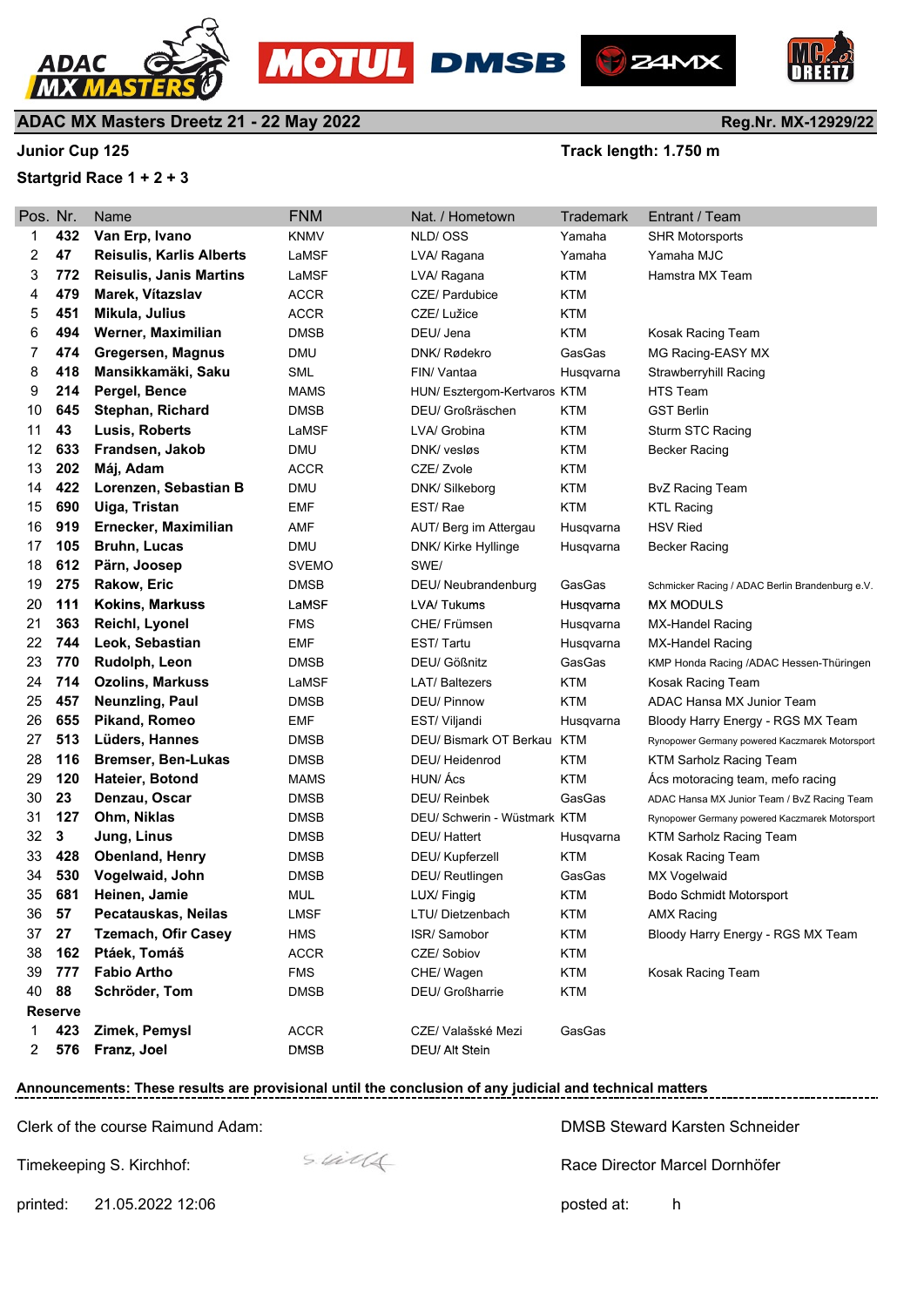







#### **ADAC MX Junior Cup 125**

**Race 1** 

#### **Am Eichenweg 1,750 Km**

**21.05.2022 14:50** 

#### **Race (20:00 and 2 Laps) started at 14:49:33**

| Pos            | No. | <b>Name</b>                    | <b>FNM</b>   | Nat/Hometown            | <b>Trademark</b> | Entrant / Team                   | Laps | <b>Total Tm</b> | Diff     | Best Tm In Lap |                | Points         |
|----------------|-----|--------------------------------|--------------|-------------------------|------------------|----------------------------------|------|-----------------|----------|----------------|----------------|----------------|
| $\mathbf{1}$   | 47  | <b>Karlis Alberts Reisulis</b> | LaMSF        | LVA/ Ragana             | Yamaha           | Yamaha MJC                       | 11   | 26:23.962       |          | 2:06.966       | $\mathbf{1}$   | 25             |
| 2              | 432 | <b>Ivano Van Erp</b>           | <b>KNMV</b>  | NLD/OSS                 | Yamaha           | <b>SHR Motorsports</b>           | 11   | 26:27.143       | 3.181    | 2:09.238       | 2              | 22             |
| 3              | 214 | <b>Bence Pergel</b>            | <b>MAMS</b>  | HUN/ Esztergom-Kertvard | <b>KTM</b>       | <b>HTS Team</b>                  | 11   | 27:04.752       | 40.790   | 2:09.386       | 1              | 20             |
| $\overline{4}$ | 494 | <b>Maximilian Werner</b>       | <b>DMSB</b>  | DEU/ Jena               | <b>KTM</b>       | Kosak Racing Team                | 11   | 27:09.243       | 45.281   | 2:09.764       | 2              | 18             |
| 5              | 479 | Vítazslav Marek                | <b>ACCR</b>  | CZE/ Pardubice          | <b>KTM</b>       |                                  | 11   | 27:10.084       | 46.122   | 2:09.511       | 1              | 16             |
| 6              | 422 | Sebastian B Lorenzen           | <b>DMU</b>   | DNK/ Silkeborg          | <b>KTM</b>       | BvZ Racing Team                  | 11   | 27:10.539       | 46.577   | 2:12.169       | $\overline{2}$ | 15             |
| 7              | 772 | <b>Janis Martins Reisulis</b>  | LaMSF        | LVA/ Ragana             | <b>KTM</b>       | Hamstra MX Team                  | 11   | 27:15.673       | 51.711   | 2:10.382       | 2              | 14             |
| 8              | 451 | Julius Mikula                  | <b>ACCR</b>  | CZE/ Lužice             | <b>KTM</b>       |                                  | 11   | 27:15.963       | 52.001   | 2:08.005       | 2              | 13             |
| 9              | 202 | Adam Máj                       | <b>ACCR</b>  | CZE/ Zvole              | KTM              |                                  | 11   | 27:32.035       | 1:08.073 | 2:11.065       | 1              | 12             |
| 10             | 474 | <b>Magnus Gregersen</b>        | <b>DMU</b>   | DNK/ Rødekro            | GasGas           | MG Racing-EASY MX                | 11   | 27:33.727       | 1:09.765 | 2:13.913       | 3              | 11             |
| 11             | 714 | <b>Markuss Ozolins</b>         | LaMSF        | LAT/ Baltezers          | <b>KTM</b>       | Kosak Racing Team                | 11   | 27:38.542       | 1:14.580 | 2:12.276       | $\mathbf{1}$   | 10             |
| 12             | 105 | <b>Lucas Bruhn</b>             | <b>DMU</b>   | DNK/ Kirke Hyllinge     | Husgvarna        | Becker Racing                    | 11   | 27:45.432       | 1:21.470 | 2:12.514       | $\overline{2}$ | 9              |
| 13             | 645 | <b>Richard Stephan</b>         | <b>DMSB</b>  | DEU/ Großräschen        | <b>KTM</b>       | <b>GST Berlin</b>                | 11   | 27:59.627       | 1:35.665 | 2:13.419       | 3              | 8              |
| 14             | 275 | <b>Eric Rakow</b>              | <b>DMSB</b>  | DEU/ Neubrandenburg     | GasGas           | Schmicker Racing / ADAC Berlin I | 11   | 28:00.193       | 1:36.231 | 2:14.110       | $\overline{2}$ | $\overline{7}$ |
| 15             | 418 | Saku Mansikkamäki              | <b>SML</b>   | FIN/ Vantaa             | Husqvarna        | Strawberryhill Racing            | 11   | 28:02.460       | 1:38.498 | 2:14.111       | 3              | 6              |
| 16             | 690 | Tristan Uiga                   | <b>EMF</b>   | EST/Rae                 | KTM              | <b>KTL Racing</b>                | 11   | 28:22.455       | 1:58.493 | 2:14.734       | 2              | 5              |
| 17             | 111 | <b>Markuss Kokins</b>          | LaMSF        | LVA/ Tukums             | Husgvarna        | <b>MX MODULS</b>                 | 11   | 28:22.818       | 1:58.856 | 2:15.763       | 2              | $\overline{4}$ |
| 18             | 43  | <b>Roberts Lusis</b>           | LaMSF        | LVA/ Grobina            | KTM              | Sturm STC Racing                 | 11   | 28:26.172       | 2:02.210 | 2:12.386       | $\overline{2}$ | 3              |
| 19             | 919 | <b>Maximilian Ernecker</b>     | AMF          | AUT/ Berg im Attergau   | Husgvarna        | <b>HSV Ried</b>                  | 11   | 28:34.463       | 2:10.501 | 2:13.482       | $\mathbf{1}$   | $\overline{2}$ |
| 20             | 633 | Jakob Frandsen                 | <b>DMU</b>   | DNK/ vesløs             | <b>KTM</b>       | Becker Racing                    | 11   | 28:39.908       | 2:15.946 | 2:19.129       | 5              | $\mathbf{1}$   |
| 21             | 116 | <b>Ben-Lukas Bremser</b>       | <b>DMSB</b>  | DEU/ Heidenrod          | KTM              | KTM Sarholz Racing Team          | 11   | 28:47.565       | 2:23.603 | 2:17.899       | 3              | $\mathbf 0$    |
| 22             | 457 | <b>Paul Neunzling</b>          | <b>DMSB</b>  | DEU/ Pinnow             | <b>KTM</b>       | ADAC Hansa MX Junior Team        | 10   | 26:25.166       | 1 Lap    | 2:18.535       | $\mathbf{1}$   | 0              |
| 23             | 744 | <b>Sebastian Leok</b>          | <b>EMF</b>   | EST/Tartu               | Husgvarna        | MX-Handel Racing                 | 10   | 26:36.434       | 1 Lap    | 2:18.841       | $\overline{2}$ | $\pmb{0}$      |
| 24             | 655 | <b>Romeo Pikand</b>            | EMF          | EST/ Viljandi           | Husqvarna        | Bloody Harry Energy - RGS MX Ti  | 10   | 26:48.296       | 1 Lap    | 2:16.607       | $\overline{2}$ | $\pmb{0}$      |
| 25             | 23  | <b>Oscar Denzau</b>            | <b>DMSB</b>  | DEU/ Reinbek            | GasGas           | ADAC Hansa MX Junior Team / B    | 10   | 26:49.837       | 1 Lap    | 2:21.403       | 2              | $\pmb{0}$      |
| 26             | 3   | <b>Linus Jung</b>              | <b>DMSB</b>  | DEU/ Hattert            | Husgvarna        | KTM Sarholz Racing Team          | 10   | 26:55.031       | 1 Lap    | 2:22.092       | 5              | $\mathbf 0$    |
| 27             | 530 | John Vogelwaid                 | <b>DMSB</b>  | DEU/ Reutlingen         | GasGas           | MX Vogelwaid                     | 10   | 27:01.723       | 1 Lap    | 2:21.938       | $\mathbf{1}$   | $\mathbf 0$    |
| 28             | 770 | <b>Leon Rudolph</b>            | <b>DMSB</b>  | DEU/ Gößnitz            | GasGas           | KMP Honda Racing /ADAC Hesse     | 10   | 27:06.220       | 1 Lap    | 2:17.882       | 1              | $\pmb{0}$      |
| 29             | 127 | <b>Niklas Ohm</b>              | <b>DMSB</b>  | DEU/ Schwerin - Wüstma  | <b>KTM</b>       | Rynopower Germany powered Ka     | 10   | 27:09.100       | 1 Lap    | 2:23.052       | 5              | 0              |
| 30             | 363 | <b>Lyonel Reichl</b>           | <b>FMS</b>   | CHE/ Frümsen            | Husqvarna        | MX-Handel Racing                 | 10   | 27:09.701       | 1 Lap    | 2:19.508       | 5              | $\mathbf 0$    |
| 31             | 428 | <b>Henry Obenland</b>          | <b>DMSB</b>  | DEU/ Kupferzell         | <b>KTM</b>       | Kosak Racing Team                | 10   | 27:56.483       | 1 Lap    | 2:25.088       | 1              | 0              |
| 32             | 777 | Fabio Artho                    | <b>FMS</b>   | CHE/ Wagen              | <b>KTM</b>       | Kosak Racing Team                | 10   | 28:02.273       | 1 Lap    | 2:22.007       | 3              | 0              |
| 33             | 88  | Tom Schröder                   | <b>DMSB</b>  | DEU/ Großharrie         | KTM              |                                  | 10   | 28:10.117       | 1 Lap    | 2:30.498       | $\mathbf{1}$   | $\mathbf 0$    |
| 34             | 57  | <b>Neilas Pecatauskas</b>      | <b>LMSF</b>  | LTU/ Dietzenbach        | <b>KTM</b>       | <b>AMX Racing</b>                | 10   | 28:11.491       | 1 Lap    | 2:23.511       | 1              | $\mathbf 0$    |
| 35             | 162 | Tomáš Ptáek                    | <b>ACCR</b>  | CZE/ Sobiov             | <b>KTM</b>       |                                  | 10   | 28:15.124       | 1 Lap    | 2:25.708       | $\overline{2}$ | $\pmb{0}$      |
| 36             | 27  | <b>Ofir Casey Tzemach</b>      | <b>HMS</b>   | ISR/ Samobor            | <b>KTM</b>       | Bloody Harry Energy - RGS MX Ti  | 10   | 28:37.842       | 1 Lap    | 2:19.462       | 2              | 0              |
| 37             | 120 | <b>Botond Hateier</b>          | <b>MAMS</b>  | HUN/ Ács                | <b>KTM</b>       | Acs motoracing team, mefo racin  | 8    | 21:12.737       | 3 Laps   | 2:13.692       | 1              | 0              |
| 38             | 681 | Jamie Heinen                   | <b>MUL</b>   | LUX/ Fingig             | <b>KTM</b>       | Bodo Schmidt Motorsport          | 6    | 20:32.840       | 5 Laps   | 2:26.055       | 4              | 0              |
| 39             | 612 | Joosep Pärn                    | <b>SVEMO</b> | SWE/                    |                  |                                  | 2    | 8:30.824        | 9 Laps   | 2:20.161       | $\mathbf{1}$   | $\mathbf 0$    |
| 40             | 513 | <b>Hannes Lüders</b>           | <b>DMSB</b>  | DEU/ Bismark OT Berkau  | <b>KTM</b>       | Rynopower Germany powered Ka     | 1    | 5:13.033        | 10 Laps  | 2:41.778       | $\mathbf{1}$   | $\Omega$       |

#### **Announcements**

**Printed: 21.05.2022 15:19:20** 

These results are provisional until the conclusion of any judicial and technical matters! Weather: cloudy 13 degrees, dry track #451 under investigation of the stewards #214 holeshot #451 +30 sec penalty; refuel in the waiting zone Classified: 40 Not classified: 0

| <b>Margin of Victory</b>                                           | Ø km/h                                                 | <b>Best Lap Tm</b> | km/h                                     | Best Lap by                                             |
|--------------------------------------------------------------------|--------------------------------------------------------|--------------------|------------------------------------------|---------------------------------------------------------|
| 3.181                                                              | 43,751                                                 | 2:06.966           | 49,620                                   | 47 - Karlis Alberts Reisulis                            |
|                                                                    | Official Timing camp-company.de / mwraceconsulting.com |                    |                                          | <b>Orbits</b>                                           |
| Timekeeping S. Kirchhof:                                           | sulls                                                  |                    | Clerk of the course Raimund Adam:        |                                                         |
| DMSB Steward Karsten Schneider:<br>Race Director Marcel Dornhöfer: |                                                        |                    | posted at:<br>h<br>Reg. Nr.: MX 12929/22 | www.mylaps.com<br><b>Licensed to: Camp Company GmbH</b> |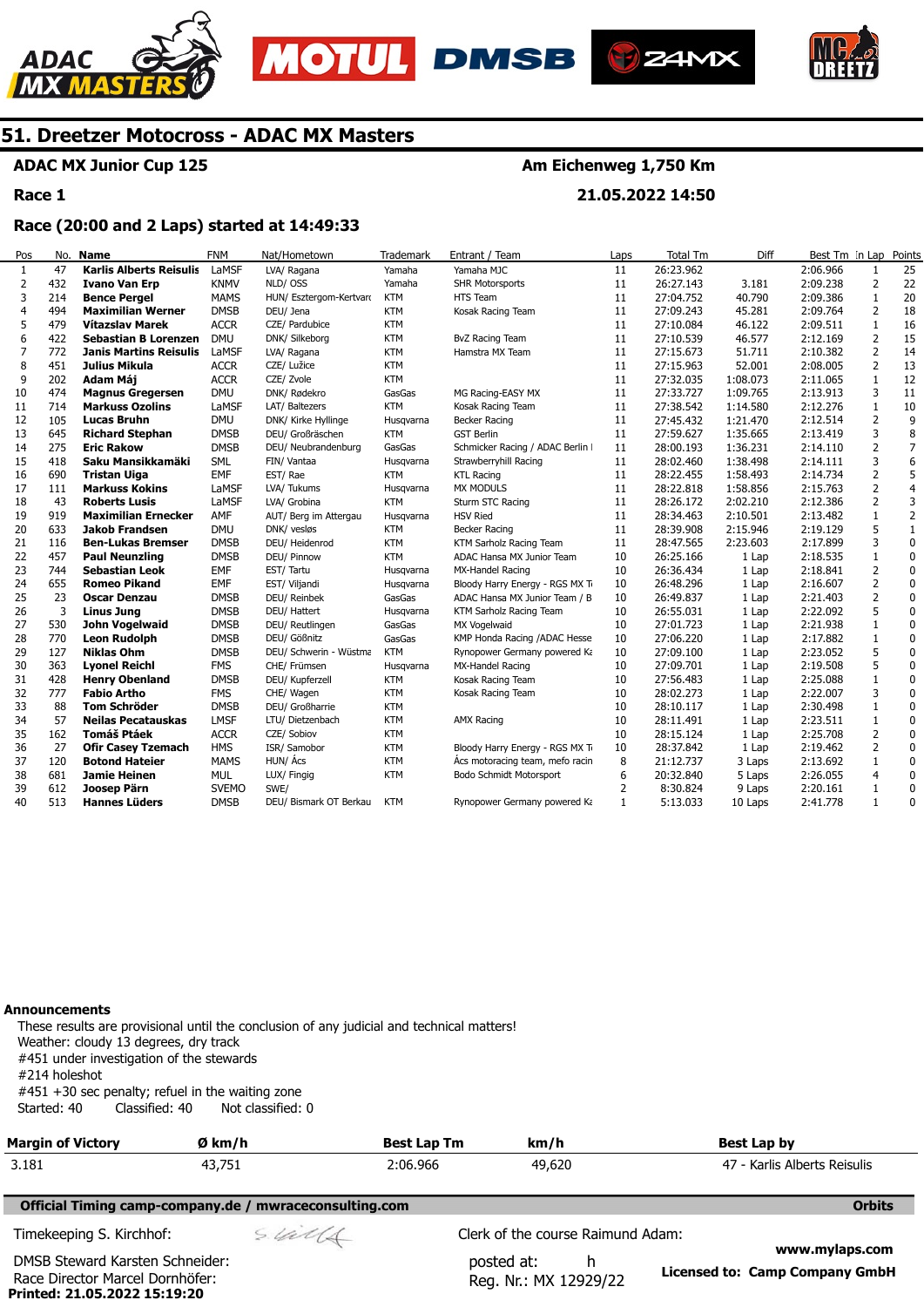







## **ADAC MX Junior Cup 125**

#### **Race 1**

## **Am Eichenweg 1,750 Km**

**21.05.2022 14:50** 

#### **Race (20:00 and 2 Laps) started at 14:49:33**

| Lap                                | <b>Time of Day</b>           | Lap Tm               | S1 Tm                | S <sub>2</sub> Tm | Lap                            | <b>Time of Day</b>           | Lap Tm   | S1 Tm    | S2 Tm    |
|------------------------------------|------------------------------|----------------------|----------------------|-------------------|--------------------------------|------------------------------|----------|----------|----------|
|                                    |                              |                      |                      |                   |                                | (422) Sebastian B Lorenzen   |          |          |          |
|                                    | (47) Karlis Alberts Reisulis |                      |                      |                   | $\mathbf{1}$                   | 14:54:03.099                 | 2:13.208 | 1:06.349 | 1:06.859 |
| 1                                  | 14:53:44.871                 | 2:06.966             | 1:03.019             | 1:03.947          | $\overline{\mathbf{c}}$        | 14:56:15.268                 | 2:12.169 | 1:05.782 | 1:06.387 |
| $\overline{c}$                     | 14:55:54.111                 | 2:09.240             | 1:04.482             | 1:04.758          | 3                              | 14:58:28.858                 | 2:13.590 | 1:06.161 | 1:07.429 |
| 3                                  | 14:58:03.653                 | 2:09.542             | 1:04.687             | 1:04.855          | 4                              | 15:00:44.296                 | 2:15.438 | 1:06.636 | 1:08.802 |
| $\overline{\mathbf{4}}$            | 15:00:14.426                 | 2:10.773             | 1:05.688             | 1:05.085          | 5                              | 15:03:00.210                 | 2:15.914 | 1:07.151 | 1:08.763 |
| 5                                  | 15:02:25.209                 | 2:10.783             | 1:05.512             | 1:05.271          | 6                              | 15:05:17.199                 | 2:16.989 | 1:09.567 | 1:07.422 |
| 6                                  | 15:04:38.721                 | 2:13.512             | 1:06.304             | 1:07.208          | 7                              | 15:07:31.927                 | 2:14.728 | 1:07.334 | 1:07.394 |
| $\overline{7}$                     | 15:06:52.454                 | 2:13.733             | 1:07.068             | 1:06.665          | 8                              | 15:09:50.267                 | 2:18.340 | 1:08.939 | 1:09.401 |
| 8                                  | 15:09:08.909                 | 2:16.455             | 1:08.078             | 1:08.377          | 9                              | 15:12:08.205                 | 2:17.938 | 1:07.893 | 1:10.045 |
| 9                                  | 15:11:28.721                 | 2:19.812             | 1:12.413             | 1:07.399          | 10                             | 15:14:26.408                 | 2:18.203 | 1:09.536 | 1:08.667 |
| 10                                 | 15:13:43.018                 | 2:14.297             | 1:07.537             | 1:06.760          | 11                             | 15:16:44.045                 | 2:17.637 | 1:07.591 | 1:10.046 |
| 11                                 | 15:15:57.468                 | 2:14.450             | 1:07.471             | 1:06.979          |                                |                              |          |          |          |
|                                    |                              |                      |                      |                   |                                | (772) Janis Martins Reisulis |          |          |          |
|                                    | (432) Ivano Van Erp          |                      |                      |                   | $\mathbf{1}$                   | 14:54:12.295                 | 2:11.045 | 1:06.403 | 1:04.642 |
| 1                                  | 14:54:05.338                 | 2:09.529             | 1:05.145             | 1:04.384          | $\overline{\mathbf{c}}$        | 14:56:22.677                 | 2:10.382 | 1:05.506 | 1:04.876 |
| $\overline{c}$                     | 14:56:14.576                 | 2:09.238             | 1:05.257             | 1:03.981          | 3                              | 14:58:36.770                 | 2:14.093 | 1:07.030 | 1:07.063 |
| 3                                  | 14:58:24.941                 | 2:10.365             | 1:05.990             | 1:04.375          | 4                              | 15:00:48.160                 | 2:11.390 | 1:06.545 | 1:04.845 |
| 4                                  | 15:00:34.378                 | 2:09.437             | 1:05.245             | 1:04.192          | 5                              | 15:03:04.405                 | 2:16.245 | 1:08.662 | 1:07.583 |
| 5                                  | 15:02:46.228                 | 2:11.850             | 1:05.742             | 1:06.108          | 6                              | 15:05:20.207                 | 2:15.802 | 1:08.990 | 1:06.812 |
| 6                                  | 15:04:57.748                 | 2:11.520             | 1:06.557             | 1:04.963          | 7                              | 15:07:35.709                 | 2:15.502 | 1:07.921 | 1:07.581 |
| $\overline{7}$                     | 15:07:09.218                 | 2:11.470             | 1:05.885             | 1:05.585          | 8                              | 15:09:53.606                 | 2:17.897 | 1:08.345 | 1:09.552 |
| 8                                  | 15:09:25.149                 | 2:15.931             | 1:09.322             | 1:06.609          | 9                              | 15:12:10.553                 | 2:16.947 | 1:09.300 | 1:07.647 |
| 9                                  | 15:11:36.204                 | 2:11.055             | 1:06.548             | 1:04.507          | 10                             | 15:14:27.644                 | 2:17.091 | 1:09.715 | 1:07.376 |
| 10                                 | 15:13:47.640                 | 2:11.436             |                      | 1:05.571          | 11                             | 15:16:49.179                 | 2:21.535 | 1:10.593 | 1:10.942 |
| 11                                 | 15:16:00.649                 |                      | 1:05.865<br>1:05.359 | 1:07.650          |                                |                              |          |          |          |
|                                    |                              | 2:13.009             |                      |                   | (451) Julius Mikula            |                              |          |          |          |
|                                    |                              |                      |                      |                   | $\mathbf{1}$                   | 14:53:55.839                 | 2:09.886 | 1:04.506 | 1:05.380 |
| (214) Bence Pergel<br>$\mathbf{1}$ | 14:53:49.564                 | 2:09.386             | 1:04.637             | 1:04.749          | $\overline{\mathbf{c}}$        | 14:56:03.844                 | 2:08.005 | 1:03.742 | 1:04.263 |
| $\overline{\mathbf{c}}$            | 14:56:00.128                 |                      |                      | 1:06.570          | 3                              | 14:58:16.065                 | 2:12.221 | 1:06.206 | 1:06.015 |
| 3                                  | 14:58:12.042                 | 2:10.564<br>2:11.914 | 1:03.994<br>1:05.839 | 1:06.075          | 4                              | 15:00:27.583                 | 2:11.518 | 1:06.470 | 1:05.048 |
| $\overline{\mathbf{4}}$            | 15:00:26.473                 |                      | 1:07.419             | 1:07.012          | 5                              | 15:02:42.799                 | 2:15.216 | 1:08.021 | 1:07.195 |
| 5                                  | 15:02:44.606                 | 2:14.431             |                      |                   | 6                              | 15:04:58.311                 | 2:15.512 | 1:07.206 | 1:08.306 |
|                                    |                              | 2:18.133             | 1:08.219             | 1:09.914          | 7                              | 15:07:12.477                 | 2:14.166 | 1:07.147 | 1:07.019 |
| 6                                  | 15:05:00.998                 | 2:16.392             | 1:08.650             | 1:07.742          | 8                              | 15:09:28.983                 | 2:16.506 | 1:07.954 | 1:08.552 |
| $\overline{7}$                     | 15:07:19.810                 | 2:18.812             | 1:10.000             | 1:08.812          | 9                              | 15:11:44.872                 | 2:15.889 | 1:08.006 | 1:07.883 |
| 8                                  | 15:09:39.602                 | 2:19.792             | 1:10.038             | 1:09.754          |                                |                              |          |          |          |
| 9                                  | 15:11:59.364                 | 2:19.762             | 1:09.388             | 1:10.374          | 10<br>11                       | 15:14:00.632                 | 2:15.760 | 1:07.991 | 1:07.769 |
| 10                                 | 15:14:16.651                 | 2:17.287             | 1:07.999             | 1:09.288          |                                | 15:16:19.469                 | 2:18.837 | 1:08.605 | 1:10.232 |
| 11                                 | 15:16:38.258                 | 2:21.607             | 1:10.111             | 1:11.496          |                                |                              |          |          |          |
|                                    |                              |                      |                      |                   | (202) Adam Máj<br>$\mathbf{1}$ | 14:53:58.748                 |          |          | 1:04.304 |
|                                    | (494) Maximilian Werner      |                      |                      |                   | $\overline{\mathbf{c}}$        | 14:56:12.131                 | 2:11.065 | 1:06.761 | 1:06.973 |
| 1                                  | 14:53:53.127                 | 2:10.042             | 1:05.444             | 1:04.598          |                                | 14:58:28.021                 | 2:13.383 | 1:06.410 |          |
| $\overline{\mathbf{c}}$            | 14:56:02.891                 | 2:09.764             | 1:05.008             | 1:04.756          | 3                              |                              | 2:15.890 | 1:07.817 | 1:08.073 |
| 3                                  | 14:58:14.721                 | 2:11.830             | 1:06.231             | 1:05.599          | 4                              | 15:00:43.163                 | 2:15.142 | 1:07.036 | 1:08.106 |
| 4                                  | 15:00:29.361                 | 2:14.640             | 1:08.016             | 1:06.624          | 5                              | 15:02:58.411                 | 2:15.248 | 1:07.352 | 1:07.896 |
| 5                                  | 15:02:44.808                 | 2:15.447             | 1:07.687             | 1:07.760          | 6                              | 15:05:15.845                 | 2:17.434 | 1:09.945 | 1:07.489 |
| 6                                  | 15:05:03.177                 | 2:18.369             | 1:10.409             | 1:07.960          | 7                              | 15:07:34.303                 | 2:18.458 | 1:08.750 | 1:09.708 |
| $\overline{7}$                     | 15:07:21.546                 | 2:18.369             | 1:08.448             | 1:09.921          | 8                              | 15:09:55.317                 | 2:21.014 | 1:09.296 | 1:11.718 |
| 8                                  | 15:09:42.057                 | 2:20.511             | 1:11.418             | 1:09.093          | 9                              | 15:12:19.182                 | 2:23.865 | 1:12.392 | 1:11.473 |
| 9                                  | 15:12:00.775                 | 2:18.718             | 1:10.059             | 1:08.659          | 10                             | 15:14:43.483                 | 2:24.301 | 1:11.409 | 1:12.892 |
| 10                                 | 15:14:19.279                 | 2:18.504             | 1:10.179             | 1:08.325          | 11                             | 15:17:05.541                 | 2:22.058 | 1:10.512 | 1:11.546 |
| 11                                 | 15:16:42.749                 | 2:23.470             | 1:10.380             | 1:13.090          |                                |                              |          |          |          |
|                                    |                              |                      |                      |                   |                                | (474) Magnus Gregersen       |          |          |          |
|                                    | (479) Vítazslav Marek        |                      |                      |                   | 1                              | 14:54:25.795                 | 2:15.716 | 1:07.596 | 1:08.120 |
| 1                                  | 14:53:51.069                 | 2:09.511             | 1:04.188             | 1:05.323          | $\overline{a}$                 | 14:56:40.101                 | 2:14.306 | 1:08.544 | 1:05.762 |
| 2                                  | 14:56:01.468                 | 2:10.399             | 1:04.877             | 1:05.522          | 3                              | 14:58:54.014                 | 2:13.913 | 1:07.054 | 1:06.859 |
| 3                                  | 14:58:13.193                 | 2:11.725             | 1:05.695             | 1:06.030          | 4                              | 15:01:08.081                 | 2:14.067 | 1:07.347 | 1:06.720 |
| 4                                  | 15:00:25.945                 | 2:12.752             | 1:06.946             | 1:05.806          | 5                              | 15:03:23.807                 | 2:15.726 | 1:07.672 | 1:08.054 |
| 5                                  | 15:02:54.093                 | 2:28.148             | 1:06.758             | 1:21.390          | 6                              | 15:05:39.368                 | 2:15.561 | 1:09.086 | 1:06.475 |
| 6                                  | 15:05:11.093                 | 2:17.000             | 1:09.459             | 1:07.541          | 7                              | 15:07:55.115                 | 2:15.747 | 1:08.733 | 1:07.014 |
| 7                                  | 15:07:29.458                 | 2:18.365             | 1:08.927             | 1:09.438          | 8                              | 15:10:11.212                 | 2:16.097 | 1:07.789 | 1:08.308 |
| 8                                  | 15:09:46.505                 | 2:17.047             | 1:07.988             | 1:09.059          | 9                              | 15:12:28.999                 | 2:17.787 | 1:08.524 | 1:09.263 |
| 9                                  | 15:12:05.254                 | 2:18.749             | 1:09.562             | 1:09.187          | 10                             | 15:14:47.302                 | 2:18.303 | 1:08.910 | 1:09.393 |
| 10                                 | 15:14:23.839                 | 2:18.585             | 1:09.286             | 1:09.299          | 11                             | 15:17:07.233                 | 2:19.931 | 1:10.518 | 1:09.413 |
| 11                                 | 15:16:43.590                 | 2:19.751             | 1:08.274             | 1:11.477          |                                |                              |          |          |          |
|                                    |                              |                      |                      |                   |                                | (714) Markuss Ozolins        |          |          |          |

#### **Official Timing camp-company.de / mwraceconsulting.com <b>Orbits and Company.de Company** orbits **Orbits Orbits**

**Printed: 21.05.2022 15:19:33**  Race Director Marcel Dornhöfer:

DMSB Steward Karsten Schneider:

**www.mylaps.com**  Reg. Nr.: MX-12929/22 Licensed to: Camp Company GmbH posted at: h Timekeeping S. Kirchhof:  $\frac{1}{2}$  Clerk of the course Raimund Adam: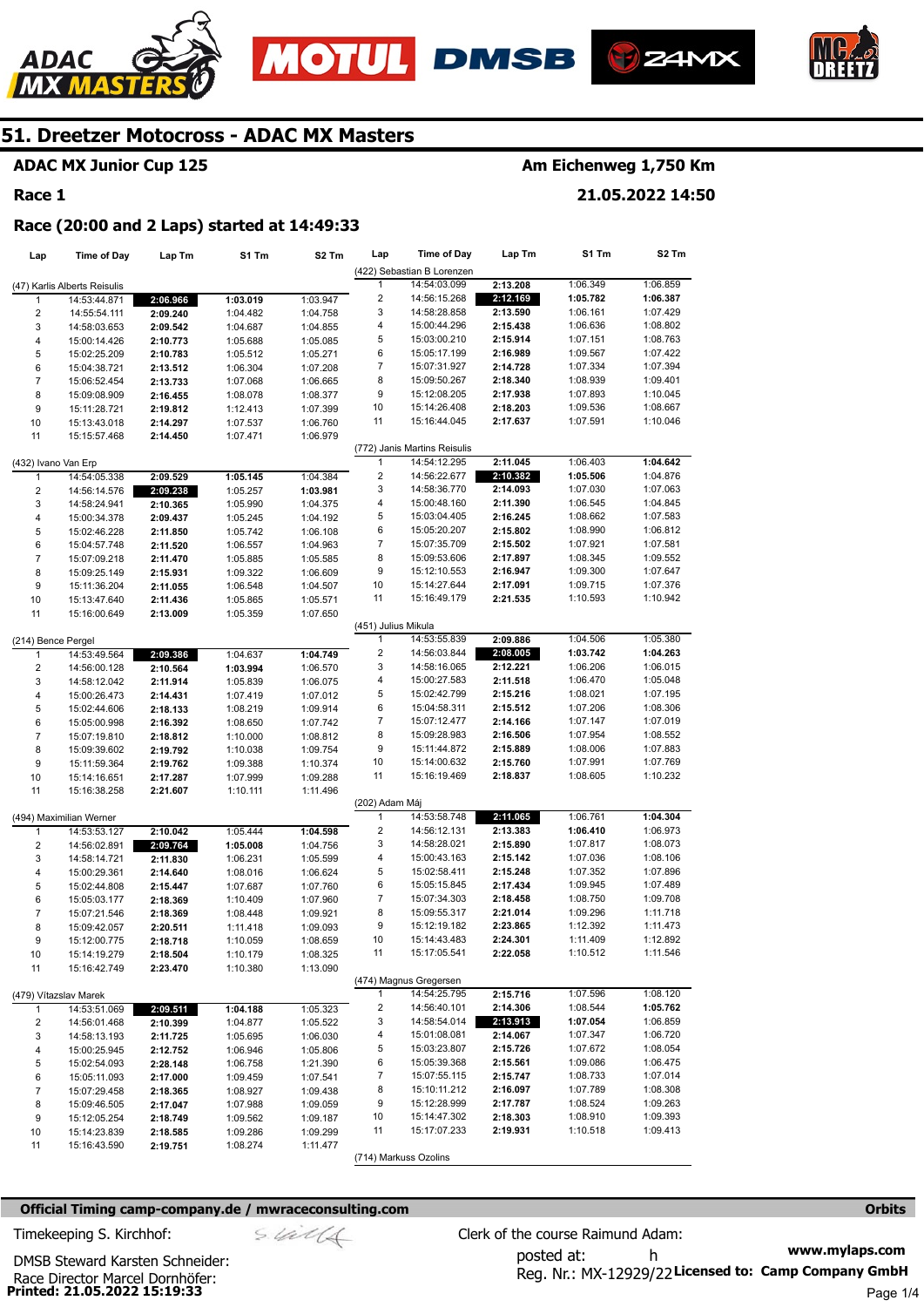





#### **ADAC MX Junior Cup 125**

#### **Race 1**

ADAC

#### **Am Eichenweg 1,750 Km**

**21.05.2022 14:50** 

#### **Race (20:00 and 2 Laps) started at 14:49:33**

| Lap                     | <b>Time of Day</b>      | Lap Tm               | S1 Tm    | S2 Tm    | Lap                | Time of Day               | Lap Tm   | S1 Tm    | S2 Tm    |
|-------------------------|-------------------------|----------------------|----------|----------|--------------------|---------------------------|----------|----------|----------|
| $\mathbf{1}$            | 14:53:57.037            | 2:12.276             | 1:04.845 | 1:07.431 | 2                  | 14:56:23.275              | 2:14.734 | 1:07.233 | 1:07.501 |
| 2                       | 14:56:11.217            | 2:14.180             | 1:07.655 | 1:06.525 | 3                  | 14:58:39.052              | 2:15.777 | 1:08.456 | 1:07.321 |
| 3                       | 14:58:26.071            | 2:14.854             | 1:07.687 | 1:07.167 | 4                  | 15:00:59.749              | 2:20.697 | 1:10.924 | 1:09.773 |
| 4                       | 15:00:45.780            | 2:19.709             | 1:07.938 | 1:11.771 | 5                  | 15:03:26.041              | 2:26.292 | 1:14.119 | 1:12.173 |
| 5                       | 15:03:03.391            | 2:17.611             | 1:07.966 | 1:09.645 | 6                  | 15:05:49.799              | 2:23.758 | 1:10.936 | 1:12.822 |
| 6                       | 15:05:26.969            | 2:23.578             | 1:10.411 | 1:13.167 | 7                  | 15:08:11.107              | 2:21.308 | 1:10.600 | 1:10.708 |
| $\overline{7}$          | 15:07:48.006            | 2:21.037             | 1:10.127 | 1:10.910 | 8                  | 15:10:37.114              | 2:26.007 | 1:11.477 | 1:14.530 |
| 8                       | 15:10:09.441            | 2:21.435             | 1:10.151 | 1:11.284 | 9                  | 15:13:01.248              | 2:24.134 | 1:10.967 | 1:13.167 |
| 9                       | 15:12:29.561            | 2:20.120             | 1:09.434 | 1:10.686 | 10                 | 15:15:30.513              | 2:29.265 | 1:14.127 | 1:15.138 |
| 10                      | 15:14:49.644            | 2:20.083             | 1:09.639 | 1:10.444 | 11                 | 15:17:55.961              | 2:25.448 | 1:12.786 | 1:12.662 |
| 11                      | 15:17:12.048            | 2:22.404             | 1:09.084 | 1:13.320 |                    |                           |          |          |          |
|                         |                         |                      |          |          |                    | (111) Markuss Kokins      |          |          |          |
| (105) Lucas Bruhn       |                         |                      |          |          | $\mathbf{1}$       | 14:54:09.958              | 2:15.826 | 1:08.971 | 1:06.855 |
| 1                       | 14:54:18.506            | 2:15.118             | 1:08.318 | 1:06.800 | 2                  | 14:56:25.721              | 2:15.763 | 1:08.798 | 1:06.965 |
| 2                       | 14:56:31.020            | 2:12.514             | 1:05.535 | 1:06.979 | 3                  | 14:58:42.880              | 2:17.159 | 1:07.508 | 1:09.651 |
| 3                       | 14:58:43.616            | 2:12.596             | 1:06.510 | 1:06.086 | 4                  | 15:00:59.489              | 2:16.609 | 1:08.460 | 1:08.149 |
| 4                       | 15:01:01.561            | 2:17.945             | 1:10.818 | 1:07.127 | 5                  | 15:03:40.093              | 2:40.604 | 1:10.110 | 1:30.494 |
| 5                       | 15:03:21.676            | 2:20.115             | 1:11.638 | 1:08.477 | 6                  | 15:06:01.809              | 2:21.716 | 1:10.166 | 1:11.550 |
| 6                       | 15:05:40.476            | 2:18.800             | 1:10.011 | 1:08.789 | 7                  | 15:08:23.344              | 2:21.535 | 1:10.004 | 1:11.531 |
| $\overline{\mathbf{7}}$ | 15:08:00.827            | 2:20.351             | 1:10.928 | 1:09.423 | 8                  | 15:10:48.173              | 2:24.829 | 1:11.932 | 1:12.897 |
| 8                       | 15:10:20.088            | 2:19.261             | 1:08.808 | 1:10.453 | 9                  | 15:13:10.773              | 2:22.600 | 1:12.492 | 1:10.108 |
| 9                       | 15:12:38.556            | 2:18.468             | 1:08.999 | 1:09.469 | 10                 | 15:15:32.604              | 2:21.831 | 1:10.968 | 1:10.863 |
| $10$                    | 15:14:57.174            |                      | 1:09.478 | 1:09.140 | 11                 | 15:17:56.324              | 2:23.720 | 1:12.912 | 1:10.808 |
| 11                      | 15:17:18.938            | 2:18.618<br>2:21.764 | 1:10.090 | 1:11.674 |                    |                           |          |          |          |
|                         |                         |                      |          |          | (43) Roberts Lusis |                           |          |          |          |
|                         |                         |                      |          |          | 1                  | 14:54:14.304              | 2:27.041 | 1:13.280 | 1:13.761 |
|                         | (645) Richard Stephan   |                      | 1:09.064 |          | 2                  | 14:56:26.690              | 2:12.386 | 1:06.014 | 1:06.372 |
| $\mathbf{1}$            | 14:54:16.003            | 2:15.848             |          | 1:06.784 | 3                  | 14:58:40.041              | 2:13.351 | 1:06.451 | 1:06.900 |
| 2                       | 14:56:32.939            | 2:16.936             | 1:08.549 | 1:08.387 | 4                  |                           |          | 1:18.428 |          |
| 3                       | 14:58:46.358            | 2:13.419             | 1:06.969 | 1:06.450 |                    | 15:01:07.458              | 2:27.417 |          | 1:08.989 |
| 4                       | 15:01:19.338            | 2:32.980             | 1:25.814 | 1:07.166 | 5                  | 15:03:27.106              | 2:19.648 | 1:08.491 | 1:11.157 |
| 5                       | 15:03:35.231            | 2:15.893             | 1:07.291 | 1:08.602 | 6                  | 15:05:47.939              | 2:20.833 | 1:09.822 | 1:11.011 |
| 6                       | 15:05:51.814            | 2:16.583             | 1:09.129 | 1:07.454 | 7                  | 15:08:08.407              | 2:20.468 | 1:10.036 | 1:10.432 |
| $\overline{\mathbf{7}}$ | 15:08:12.162            | 2:20.348             | 1:09.634 | 1:10.714 | 8                  | 15:10:29.499              | 2:21.092 | 1:09.509 | 1:11.583 |
| 8                       | 15:10:32.330            | 2:20.168             | 1:09.806 | 1:10.362 | 9                  | 15:12:49.690              | 2:20.191 | 1:09.523 | 1:10.668 |
| 9                       | 15:12:50.992            | 2:18.662             | 1:09.492 | 1:09.170 | 10                 | 15:15:28.009              | 2:38.319 | 1:09.947 | 1:28.372 |
| 10                      | 15:15:10.797            | 2:19.805             | 1:09.798 | 1:10.007 | 11                 | 15:17:59.678              | 2:31.669 | 1:17.932 | 1:13.737 |
| 11                      | 15:17:33.133            | 2:22.336             | 1:10.956 | 1:11.380 |                    |                           |          |          |          |
|                         |                         |                      |          |          |                    | (919) Maximilian Ernecker |          |          |          |
| (275) Eric Rakow        |                         |                      |          |          | 1                  | 14:54:06.540              | 2:13.482 | 1:06.159 | 1:07.323 |
| 1                       | 14:54:14.698            | 2:15.128             | 1:08.044 | 1:07.084 | 2                  | 14:56:21.401              | 2:14.861 | 1:06.894 | 1:07.967 |
| 2                       | 14:56:28.808            | 2:14.110             | 1:07.255 | 1:06.855 | 3                  | 14:58:36.411              | 2:15.010 | 1:06.934 | 1:08.076 |
| 3                       | 14:58:44.369            | 2:15.561             | 1:06.468 | 1:09.093 | 4                  | 15:00:54.134              | 2:17.723 | 1:10.001 | 1:07.722 |
| 4                       | 15:01:02.405            | 2:18.036             | 1:09.090 | 1:08.946 | 5                  | 15:03:14.762              | 2:20.628 | 1:10.398 | 1:10.230 |
| 5                       | 15:03:21.168            | 2:18.763             | 1:09.784 | 1:08.979 | 6                  | 15:05:36.268              | 2:21.506 | 1:10.326 | 1:11.180 |
| 6                       | 15:05:39.879            | 2:18.711             | 1:09.907 | 1:08.804 | 7                  | 15:08:06.315              | 2:30.047 | 1:16.118 | 1:13.929 |
| 7                       | 15:07:59.704            | 2:19.825             | 1:10.980 | 1:08.845 | 8                  | 15:10:46.740              | 2:40.425 | 1:27.512 | 1:12.913 |
| 8                       | 15:10:23.115            | 2:23.411             | 1:09.500 | 1:13.911 | 9                  | 15:13:09.044              | 2:22.304 | 1:11.457 | 1:10.847 |
| 9                       | 15:12:51.899            | 2:28.784             | 1:19.639 | 1:09.145 | 10                 | 15:15:39.234              | 2:30.190 | 1:14.323 | 1:15.867 |
| 10                      | 15:15:11.991            | 2:20.092             | 1:10.304 | 1:09.788 | 11                 | 15:18:07.969              | 2:28.735 | 1:15.234 | 1:13.501 |
| 11                      | 15:17:33.699            | 2:21.708             | 1:11.299 | 1:10.409 |                    |                           |          |          |          |
|                         |                         |                      |          |          |                    | (633) Jakob Frandsen      |          |          |          |
|                         | (418) Saku Mansikkamäki |                      |          |          | 1                  | 14:54:34.040              | 2:21.574 | 1:10.988 | 1:10.586 |
| 1                       | 14:54:20.833            | 2:34.421             | 1:26.259 | 1:08.162 | 2                  | 14:56:53.366              | 2:19.326 | 1:10.053 | 1:09.273 |
| 2                       | 14:56:54.805            | 2:33.972             | 1:25.383 | 1:08.589 | 3                  | 14:59:14.033              | 2:20.667 | 1:10.501 | 1:10.166 |
| 3                       | 14:59:08.916            | 2:14.111             | 1:06.610 | 1:07.501 | 4                  | 15:01:36.175              | 2:22.142 | 1:10.850 | 1:11.292 |
| 4                       | 15:01:23.882            | 2:14.966             | 1:07.339 | 1:07.627 | 5                  | 15:03:55.304              | 2:19.129 | 1:10.475 | 1:08.654 |
| 5                       | 15:03:41.200            | 2:17.318             | 1:07.585 | 1:09.733 | 6                  | 15:06:16.731              | 2:21.427 | 1:10.109 | 1:11.318 |
| 6                       | 15:05:59.655            | 2:18.455             | 1:09.317 | 1:09.138 | 7                  | 15:08:38.281              | 2:21.550 | 1:11.309 | 1:10.241 |
| 7                       | 15:08:17.998            |                      |          |          | 8                  | 15:11:01.780              | 2:23.499 | 1:11.431 | 1:12.068 |
| 8                       | 15:10:37.728            | 2:18.343             | 1:08.514 | 1:09.829 | 9                  | 15:13:22.982              | 2:21.202 | 1:10.815 | 1:10.387 |
|                         |                         | 2:19.730             | 1:08.505 | 1:11.225 | 10                 | 15:15:47.696              |          | 1:11.324 | 1:13.390 |
| 9                       | 15:12:55.437            | 2:17.709             | 1:08.053 | 1:09.656 |                    |                           | 2:24.714 |          |          |
| 10                      | 15:15:15.659            | 2:20.222             | 1:09.608 | 1:10.614 | 11                 | 15:18:13.414              | 2:25.718 | 1:12.368 | 1:13.350 |
| 11                      | 15:17:35.966            | 2:20.307             | 1:09.318 | 1:10.989 |                    |                           |          |          |          |
|                         |                         |                      |          |          |                    | (116) Ben-Lukas Bremser   |          |          |          |
| (690) Tristan Uiga      |                         |                      |          |          | 1                  | 14:54:24.629              | 2:20.577 | 1:10.225 | 1:10.352 |
| $\mathbf{1}$            | 14:54:08.541            | 2:14.803             | 1:08.146 | 1:06.657 | 2                  | 14:56:46.638              | 2:22.009 | 1:13.111 | 1:08.898 |

#### **Official Timing camp-company.de / mwraceconsulting.com <b>Orbits and Company.de Company** orbits **Orbits Orbits**

**www.mylaps.com**  Reg. Nr.: MX-12929/22 Licensed to: Camp Company GmbH posted at: h Timekeeping S. Kirchhof:  $\le \frac{1}{2}$  Clerk of the course Raimund Adam:

**Printed: 21.05.2022 15:19:33**  Race Director Marcel Dornhöfer: DMSB Steward Karsten Schneider: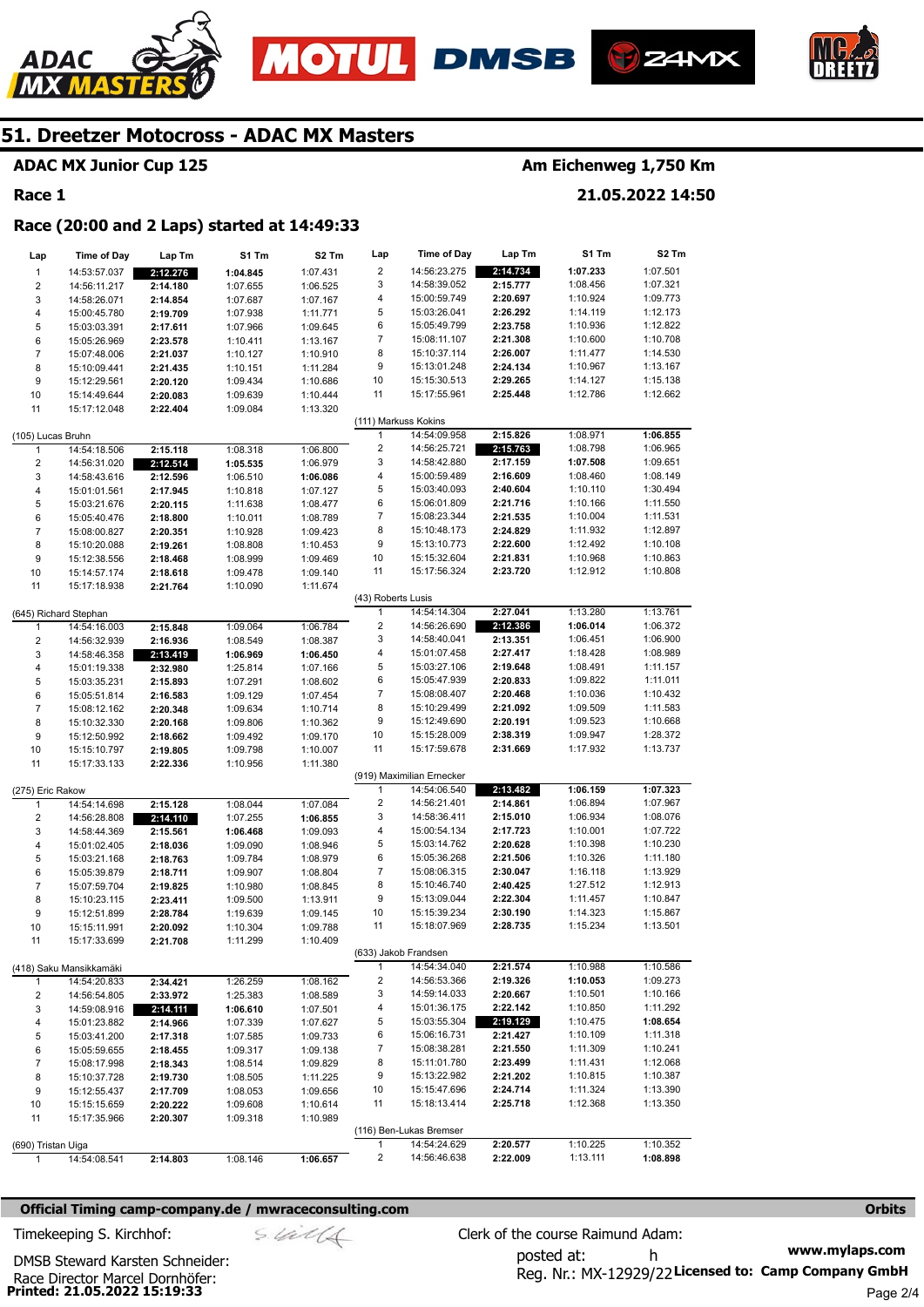





## **ADAC MX Junior Cup 125**

#### **Race 1**

ADAC

## **Am Eichenweg 1,750 Km**

**21.05.2022 14:50** 

#### **Race (20:00 and 2 Laps) started at 14:49:33**

| Lap                     | <b>Time of Day</b>   | Lap Tm   | S1 Tm    | S2 Tm    | Lap                     | <b>Time of Day</b>           | Lap Tm               | S1 Tm                | S <sub>2</sub> Tm |
|-------------------------|----------------------|----------|----------|----------|-------------------------|------------------------------|----------------------|----------------------|-------------------|
| 3                       | 14:59:04.537         | 2:17.899 | 1:08.866 | 1:09.033 | 8                       | 15:11:24.348                 | 2:25.216             | 1:12.205             | 1:13.011          |
| 4                       | 15:01:25.433         | 2:20.896 | 1:11.019 | 1:09.877 | 9                       | 15:13:58.158                 | 2:33.810             | 1:14.094             | 1:19.716          |
| 5                       | 15:03:47.823         | 2:22.390 | 1:10.883 | 1:11.507 | 10                      | 15:16:28.537                 | 2:30.379             | 1:14.524             | 1:15.855          |
| 6                       | 15:06:11.024         | 2:23.201 | 1:11.400 | 1:11.801 |                         |                              |                      |                      |                   |
| $\overline{7}$          | 15:08:35.003         | 2:23.979 | 1:12.506 | 1:11.473 |                         | (530) John Vogelwaid         |                      |                      |                   |
| 8                       | 15:10:57.494         | 2:22.491 | 1:09.918 | 1:12.573 | 1                       | 14:54:23.704                 | 2:21.938             | 1:09.383             | 1:12.555          |
| 9                       | 15:13:21.371         | 2:23.877 | 1:09.534 | 1:14.343 | $\overline{c}$          | 14:56:46.182                 | 2:22.478             | 1:10.643             | 1:11.835          |
| 10                      | 15:15:46.111         | 2:24.740 | 1:11.960 | 1:12.780 | 3                       | 14:59:23.143                 | 2:36.961             | 1:24.467             | 1:12.494          |
| 11                      | 15:18:21.071         | 2:34.960 | 1:12.786 | 1:22.174 | 4                       | 15:01:47.961                 | 2:24.818             | 1:10.871             | 1:13.947          |
|                         |                      |          |          |          | 5                       | 15:04:13.320                 | 2:25.359             | 1:13.017             | 1:12.342          |
|                         | (457) Paul Neunzling |          |          |          | 6                       | 15:06:39.009                 | 2:25.689             | 1:13.035             | 1:12.654          |
| 1                       | 14:54:13.739         | 2:18.535 | 1:09.133 | 1:09.402 | $\overline{7}$          | 15:09:06.377                 | 2:27.368             | 1:15.018             | 1:12.350          |
| $\overline{\mathbf{c}}$ | 14:56:35.247         | 2:21.508 | 1:10.004 | 1:11.504 | 8                       | 15:11:34.351                 | 2:27.974             | 1:13.364             | 1:14.610          |
| 3                       | 14:58:55.647         | 2:20.400 | 1:09.543 | 1:10.857 | 9                       | 15:14:04.742                 | 2:30.391             | 1:13.939             | 1:16.452          |
| 4                       | 15:01:17.184         | 2:21.537 | 1:09.899 | 1:11.638 | 10                      | 15:16:35.229                 | 2:30.487             | 1:13.793             | 1:16.694          |
| 5                       | 15:03:41.770         | 2:24.586 | 1:12.148 | 1:12.438 |                         |                              |                      |                      |                   |
| 6                       | 15:06:08.470         | 2:26.700 | 1:12.795 | 1:13.905 | (770) Leon Rudolph      |                              |                      |                      |                   |
| $\overline{7}$          | 15:08:34.049         | 2:25.579 | 1:12.712 | 1:12.867 | $\mathbf{1}$            | 14:54:51.759                 | 2:17.882             | 1:08.506             | 1:09.376          |
| 8                       | 15:11:00.820         | 2:26.771 | 1:14.033 | 1:12.738 | $\overline{\mathbf{c}}$ | 14:57:11.444                 | 2:19.685             | 1:09.982             | 1:09.703          |
| 9                       | 15:13:27.900         | 2:27.080 | 1:13.913 | 1:13.167 | 3                       | 14:59:33.951                 | 2:22.507             | 1:10.342             | 1:12.165          |
| 10                      | 15:15:58.672         | 2:30.772 | 1:12.803 | 1:17.969 | 4                       | 15:01:57.551                 | 2:23.600             | 1:11.772             | 1:11.828          |
|                         |                      |          |          |          | 5                       | 15:04:21.234                 | 2:23.683             | 1:11.861             | 1:11.822          |
|                         | (744) Sebastian Leok |          |          |          | 6                       | 15:06:46.507                 | 2:25.273             | 1:12.457             | 1:12.816          |
| 1                       | 14:54:32.624         | 2:21.596 | 1:11.463 | 1:10.133 | 7                       | 15:09:13.990                 | 2:27.483             | 1:14.943             | 1:12.540          |
| 2                       | 14:56:51.465         | 2:18.841 | 1:08.047 | 1:10.794 | 8                       | 15:11:44.059                 | 2:30.069             | 1:14.386             | 1:15.683          |
| 3                       | 14:59:12.826         | 2:21.361 | 1:10.854 | 1:10.507 | 9                       | 15:14:10.533                 | 2:26.474             | 1:13.368             | 1:13.106          |
| 4                       | 15:01:34.440         | 2:21.614 | 1:11.716 | 1:09.898 | 10                      | 15:16:39.726                 | 2:29.193             | 1:13.911             | 1:15.282          |
| 5                       | 15:03:54.782         | 2:20.342 | 1:11.127 | 1:09.215 |                         |                              |                      |                      |                   |
| 6                       | 15:06:20.419         | 2:25.637 | 1:13.161 | 1:12.476 | (127) Niklas Ohm        |                              |                      |                      |                   |
| $\overline{7}$          | 15:08:46.061         | 2:25.642 | 1:12.305 | 1:13.337 | $\mathbf{1}$            | 14:54:33.321                 | 2:23.752             | 1:11.099             | 1:12.653          |
| 8                       | 15:11:14.658         | 2:28.597 | 1:13.915 | 1:14.682 | $\overline{c}$          | 14:57:01.163                 | 2:27.842             | 1:11.978             | 1:15.864          |
| 9                       | 15:13:39.043         | 2:24.385 | 1:11.748 | 1:12.637 | 3                       | 14:59:27.471                 | 2:26.308             | 1:14.164             | 1:12.144          |
| 10                      | 15:16:09.940         | 2:30.897 | 1:14.866 | 1:16.031 | 4                       | 15:01:51.575                 | 2:24.104             | 1:12.558             | 1:11.546          |
|                         |                      |          |          |          | 5                       | 15:04:14.627                 | 2:23.052             | 1:12.089             | 1:10.963          |
|                         | (655) Romeo Pikand   |          |          |          | 6                       | 15:06:41.057                 | 2:26.430             | 1:13.915             | 1:12.515          |
| 1                       | 14:54:19.617         | 2:20.397 | 1:10.040 | 1:10.357 | 7                       | 15:09:08.908                 | 2:27.851             | 1:14.771             | 1:13.080          |
| $\overline{\mathbf{c}}$ | 14:56:36.224         | 2:16.607 | 1:07.893 | 1:08.714 | 8                       | 15:11:38.072                 | 2:29.164             | 1:14.842             | 1:14.322          |
| 3                       | 14:58:56.655         | 2:20.431 | 1:13.229 | 1:07.202 | 9                       | 15:14:10.005                 | 2:31.933             | 1:15.088             | 1:16.845          |
| 4                       | 15:01:15.052         | 2:18.397 | 1:09.649 | 1:08.748 | 10                      | 15:16:42.606                 | 2:32.601             | 1:13.364             | 1:19.237          |
| 5                       | 15:03:34.725         | 2:19.673 | 1:10.402 | 1:09.271 |                         |                              |                      |                      |                   |
| 6                       | 15:06:28.860         | 2:54.135 | 1:11.318 | 1:42.817 | (363) Lyonel Reichl     |                              |                      |                      |                   |
| 7                       | 15:08:54.958         | 2:26.098 | 1:12.408 | 1:13.690 | $\mathbf{1}$            | 14:54:34.726                 | 2:36.775             | 1:08.457             | 1:28.318          |
| 8                       | 15:11:22.629         | 2:27.671 | 1:13.061 | 1:14.610 | $\overline{\mathbf{c}}$ | 14:56:58.076                 | 2:23.350             | 1:10.476             | 1:12.874          |
| 9                       | 15:13:51.677         | 2:29.048 | 1:13.381 | 1:15.667 | 3                       | 14:59:17.994                 | 2:19.918             | 1:08.446             | 1:11.472          |
| 10                      | 15:16:21.802         | 2:30.125 | 1:13.711 | 1:16.414 | 4                       | 15:01:38.152                 | 2:20.158             | 1:09.414             | 1:10.744          |
|                         |                      |          |          |          | 5                       | 15:03:57.660                 | 2:19.508             | 1:10.609             | 1:08.899          |
| (23) Oscar Denzau       |                      |          |          |          | 6                       | 15:06:36.717                 | 2:39.057             | 1:24.919             | 1:14.138          |
| $\mathbf{1}$            | 14:54:41.465         | 2:23.121 | 1:11.169 | 1:11.952 | $\overline{7}$          | 15:09:03.934                 | 2:27.217             | 1:15.040             | 1:12.177          |
| 2                       | 14:57:02.868         | 2:21.403 | 1:08.521 | 1:12.882 | 8<br>9                  | 15:11:28.604                 | 2:24.670             | 1:12.173             | 1:12.497          |
| 3                       | 14:59:25.558         | 2:22.690 | 1:11.208 | 1:11.482 |                         | 15:13:56.945                 | 2:28.341             | 1:16.003             | 1:12.338          |
| 4                       | 15:01:49.233         | 2:23.675 | 1:11.853 | 1:11.822 | 10                      | 15:16:43.207                 | 2:46.262             | 1:13.671             | 1:32.591          |
| 5                       | 15:04:11.627         | 2:22.394 | 1:10.422 | 1:11.972 |                         |                              |                      |                      |                   |
| 6                       | 15:06:36.093         | 2:24.466 | 1:12.385 | 1:12.081 |                         | (428) Henry Obenland         |                      |                      |                   |
| $\overline{7}$          | 15:09:02.224         | 2:26.131 | 1:12.808 | 1:13.323 | $\mathbf{1}$            | 14:54:37.039                 | 2:25.088             | 1:13.070             | 1:12.018          |
| 8                       | 15:11:27.711         | 2:25.487 | 1:12.626 | 1:12.861 | 2                       | 14:57:06.316<br>14:59:35.109 | 2:29.277<br>2:28.793 | 1:12.914<br>1:14.599 | 1:16.363          |
| 9                       | 15:13:56.135         | 2:28.424 | 1:15.610 | 1:12.814 | 3                       |                              |                      | 1:14.059             | 1:14.194          |
| 10                      | 15:16:23.343         | 2:27.208 | 1:12.337 | 1:14.871 | 4                       | 15:02:02.357                 | 2:27.248             |                      | 1:13.189          |
|                         |                      |          |          |          | 5                       | 15:04:27.899                 | 2:25.542             | 1:13.219             | 1:12.323          |
| (3) Linus Jung          |                      |          |          |          | 6                       | 15:07:00.502                 | 2:32.603             | 1:14.284             | 1:18.319          |
| 1                       | 14:54:34.093         | 2:23.543 | 1:10.868 | 1:12.675 | 7                       | 15:09:34.414<br>15:12:07.975 | 2:33.912             | 1:16.845             | 1:17.067          |
| 2                       | 14:57:00.732         | 2:26.639 | 1:11.849 | 1:14.790 | 8                       |                              | 2:33.561             | 1:15.830             | 1:17.731          |
| 3                       | 14:59:24.067         | 2:23.335 | 1:11.875 | 1:11.460 | 9                       | 15:14:44.707                 | 2:36.732             | 1:18.662             | 1:18.070          |
| 4                       | 15:01:46.425         | 2:22.358 | 1:10.788 | 1:11.570 | 10                      | 15:17:29.989                 | 2:45.282             | 1:25.231             | 1:20.051          |
| 5                       | 15:04:08.517         | 2:22.092 | 1:10.962 | 1:11.130 |                         |                              |                      |                      |                   |
| 6                       | 15:06:32.423         | 2:23.906 | 1:12.861 | 1:11.045 | (777) Fabio Artho<br>1  | 14:54:25.378                 | 2:22.743             | 1:11.290             | 1:11.453          |
| $\overline{7}$          | 15:08:59.132         | 2:26.709 | 1:13.354 | 1:13.355 |                         |                              |                      |                      |                   |

#### **Official Timing camp-company.de / mwraceconsulting.com <b>Orbits and Company.de Company** orbits **Orbits Orbits**

**Printed: 21.05.2022 15:19:33**  Race Director Marcel Dornhöfer:

DMSB Steward Karsten Schneider:

**www.mylaps.com**  Reg. Nr.: MX-12929/22 Licensed to: Camp Company GmbH posted at: h Timekeeping S. Kirchhof:  $\le \frac{1}{2}$  Clerk of the course Raimund Adam: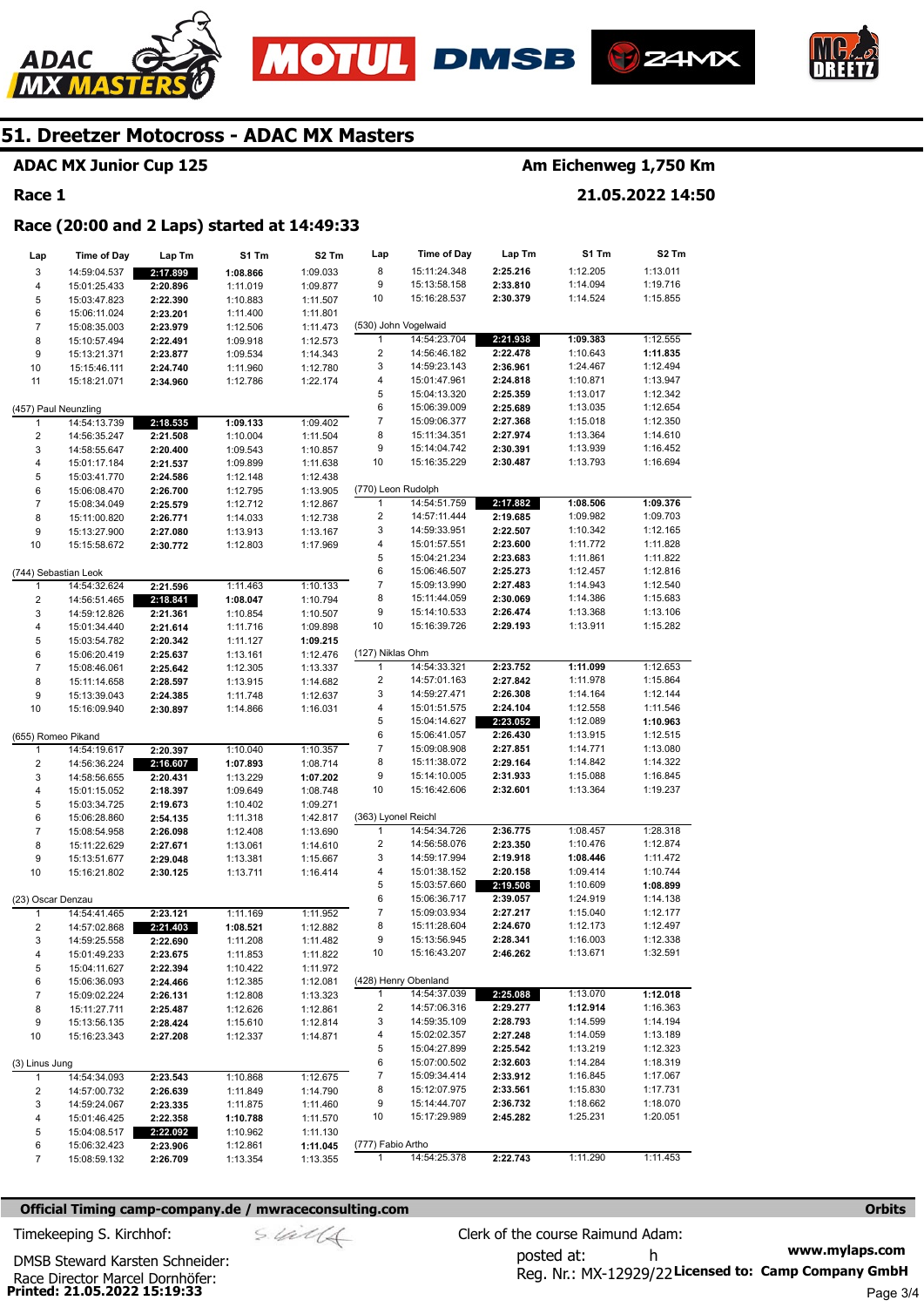







#### **ADAC MX Junior Cup 125**

#### **Race 1**

### **Am Eichenweg 1,750 Km**

#### **21.05.2022 14:50**

#### **Race (20:00 and 2 Laps) started at 14:49:33**

| Lap                  | Time of Day                  | Lap Tm               | S1 Tm                | S2 Tm                | Lap                 | <b>Time of Day</b>           | Lap Tm               | S1 Tm    | S2 Tm    |
|----------------------|------------------------------|----------------------|----------------------|----------------------|---------------------|------------------------------|----------------------|----------|----------|
| 2                    | 14:56:50.130                 | 2:24.752             | 1:13.736             | 1:11.016             | 8                   | 15:10:46.243                 | 2:38.770             | 1:25.096 | 1:13.674 |
| 3                    | 14:59:12.137                 | 2:22.007             | 1:09.949             | 1:12.058             |                     |                              |                      |          |          |
| 4                    | 15:01:37.881                 | 2:25.744             | 1:11.030             | 1:14.714             | (681) Jamie Heinen  |                              |                      |          |          |
| 5                    | 15:04:01.709                 | 2:23.828             | 1:10.709             | 1:13.119             | 1                   | 14:55:12.474                 | 3:09.381             | 1:43.309 | 1:26.072 |
| 6                    | 15:06:28.236                 | 2:26.527             | 1:12.319             | 1:14.208             | 2                   | 14:59:22.388                 | 4:09.914             | 2:56.001 | 1:13.913 |
| $\overline{7}$       | 15:09:55.232                 | 3:26.996             | 2:11.533             | 1:15.463             | 3                   | 15:01:54.703                 | 2:32.315             | 1:16.485 | 1:15.830 |
| 8                    | 15:12:25.757                 | 2:30.525             | 1:15.557             | 1:14.968             | 4                   | 15:04:20.758                 | 2:26.055             | 1:12.649 | 1:13.406 |
| 9                    | 15:14:58.573                 | 2:32.816             | 1:15.495             | 1:17.321             | 5<br>6              | 15:06:49.178<br>15:10:06.346 | 2:28.420<br>3:17.168 | 1:14.368 | 1:14.052 |
| 10                   | 15:17:35.779                 | 2:37.206             | 1:16.561             | 1:20.645             |                     |                              |                      |          |          |
| (88) Tom Schröder    |                              |                      |                      |                      | (612) Joosep Pärn   |                              |                      |          |          |
| $\mathbf{1}$         | 14:54:29.371                 | 2:30.498             | 1:14.298             | 1:16.200             | 1                   | 14:54:27.097                 | 2:20.161             | 1:09.704 | 1:10.457 |
| $\boldsymbol{2}$     | 14:57:00.251                 | 2:30.880             | 1:15.414             | 1:15.466             | 2                   | 14:58:04.330                 | 3:37.233             | 1:10.094 | 2:27.139 |
| 3                    | 14:59:33.675                 | 2:33.424             | 1:16.909             | 1:16.515             |                     |                              |                      |          |          |
| 4                    | 15:02:07.589                 | 2:33.914             | 1:16.383             | 1:17.531             | (513) Hannes Lüders |                              |                      |          |          |
| 5                    | 15:04:40.904                 | 2:33.315             | 1:15.796             | 1:17.519             | 1                   | 14:54:46.539                 | 2:41.778             | 1:26.429 | 1:15.349 |
| 6<br>$\overline{7}$  | 15:07:16.421                 | 2:35.517             | 1:17.945             | 1:17.572             |                     |                              |                      |          |          |
| 8                    | 15:09:51.515<br>15:12:30.759 | 2:35.094<br>2:39.244 | 1:16.351<br>1:19.984 | 1:18.743<br>1:19.260 |                     |                              |                      |          |          |
| 9                    | 15:15:06.467                 | 2:35.708             | 1:16.801             | 1:18.907             |                     |                              |                      |          |          |
| 10                   | 15:17:43.623                 | 2:37.156             | 1:17.998             | 1:19.158             |                     |                              |                      |          |          |
|                      |                              |                      |                      |                      |                     |                              |                      |          |          |
|                      | (57) Neilas Pecatauskas      |                      |                      |                      |                     |                              |                      |          |          |
| 1                    | 14:54:29.699                 | 2:23.511             | 1:11.256             | 1:12.255             |                     |                              |                      |          |          |
| $\boldsymbol{2}$     | 14:57:14.593                 | 2:44.894             | 1:10.333             | 1:34.561             |                     |                              |                      |          |          |
| 3<br>4               | 14:59:41.113                 | 2:26.520<br>2:24.644 | 1:12.128             | 1:14.392             |                     |                              |                      |          |          |
| 5                    | 15:02:05.757<br>15:04:30.295 | 2:24.538             | 1:10.719<br>1:11.783 | 1:13.925<br>1:12.755 |                     |                              |                      |          |          |
| 6                    | 15:06:58.794                 | 2:28.499             | 1:13.115             | 1:15.384             |                     |                              |                      |          |          |
| $\overline{7}$       | 15:09:40.915                 | 2:42.121             | 1:21.839             | 1:20.282             |                     |                              |                      |          |          |
| 8                    | 15:12:24.289                 | 2:43.374             | 1:23.823             | 1:19.551             |                     |                              |                      |          |          |
| 9                    | 15:15:07.981                 | 2:43.692             | 1:24.589             | 1:19.103             |                     |                              |                      |          |          |
| 10                   | 15:17:44.997                 | 2:37.016             | 1:19.212             | 1:17.804             |                     |                              |                      |          |          |
| (162) Tomáš Ptáek    |                              |                      |                      |                      |                     |                              |                      |          |          |
| 1                    | 14:54:39.589                 | 2:26.640             | 1:13.411             | 1:13.229             |                     |                              |                      |          |          |
| 2                    | 14:57:05.297                 | 2:25.708             | 1:11.599             | 1:14.109             |                     |                              |                      |          |          |
| 3                    | 14:59:34.379                 | 2:29.082             | 1:12.784             | 1:16.298             |                     |                              |                      |          |          |
| 4                    | 15:02:09.464                 | 2:35.085             | 1:17.098             | 1:17.987             |                     |                              |                      |          |          |
| 5                    | 15:04:41.989                 | 2:32.525             | 1:14.848             | 1:17.677             |                     |                              |                      |          |          |
| 6                    | 15:07:17.329                 | 2:35.340             | 1:17.165             | 1:18.175             |                     |                              |                      |          |          |
| 7                    | 15:09:52.222                 | 2:34.893             | 1:16.747             | 1:18.146             |                     |                              |                      |          |          |
| 8                    | 15:12:35.968                 | 2:43.746             | 1:16.948             | 1:26.798             |                     |                              |                      |          |          |
| 9                    | 15:15:11.029                 | 2:35.061             | 1:16.194             | 1:18.867             |                     |                              |                      |          |          |
| 10                   | 15:17:48.630                 | 2:37.601             | 1:19.026             | 1:18.575             |                     |                              |                      |          |          |
|                      | (27) Ofir Casey Tzemach      |                      |                      |                      |                     |                              |                      |          |          |
| 1                    | 14:54:47.332                 | 2:22.772             | 1:10.350             | 1:12.422             |                     |                              |                      |          |          |
| $\overline{c}$       | 14:57:06.794                 | 2:19.462             | 1:08.977             | 1:10.485             |                     |                              |                      |          |          |
| 3                    | 14:59:39.296                 | 2:32.502             | 1:20.798             | 1:11.704             |                     |                              |                      |          |          |
| 4                    | 15:02:04.839                 | 2:25.543             | 1:11.445             | 1:14.098             |                     |                              |                      |          |          |
| 5                    | 15:04:28.772                 | 2:23.933             | 1:12.596             | 1:11.337             |                     |                              |                      |          |          |
| 6                    | 15:06:54.434                 | 2:25.662             | 1:12.369             | 1:13.293             |                     |                              |                      |          |          |
| 7<br>8               | 15:09:36.736<br>15:12:32.116 | 2:42.302             | 1:28.000<br>1:14.728 | 1:14.302<br>1:40.652 |                     |                              |                      |          |          |
| 9                    | 15:15:40.957                 | 2:55.380<br>3:08.841 | 1:53.462             | 1:15.379             |                     |                              |                      |          |          |
| 10                   | 15:18:11.348                 | 2:30.391             | 1:14.861             | 1:15.530             |                     |                              |                      |          |          |
|                      |                              |                      |                      |                      |                     |                              |                      |          |          |
| (120) Botond Hateier |                              |                      |                      |                      |                     |                              |                      |          |          |
| 1                    | 14:54:04.792                 | 2:13.692             | 1:05.921             | 1:07.771             |                     |                              |                      |          |          |
| 2<br>3               | 14:56:20.273<br>14:58:38.764 | 2:15.481             | 1:07.033<br>1:08.839 | 1:08.448<br>1:09.652 |                     |                              |                      |          |          |
| 4                    | 15:00:58.442                 | 2:18.491<br>2:19.678 | 1:09.310             | 1:10.368             |                     |                              |                      |          |          |
| 5                    | 15:03:23.215                 | 2:24.773             | 1:11.386             | 1:13.387             |                     |                              |                      |          |          |
| 6                    | 15:05:46.040                 | 2:22.825             | 1:11.777             | 1:11.048             |                     |                              |                      |          |          |
| 7                    | 15:08:07.473                 | 2:21.433             | 1:10.697             | 1:10.736             |                     |                              |                      |          |          |
|                      |                              |                      |                      |                      |                     |                              |                      |          |          |

#### **Official Timing camp-company.de / mwraceconsulting.com <b>Orbits and Company.de Company** orbits **Orbits Orbits**

Timekeeping S. Kirchhof:  $\le \frac{1}{2}$  Clerk of the course Raimund Adam:

**Printed: 21.05.2022 15:19:33**  Race Director Marcel Dornhöfer: DMSB Steward Karsten Schneider: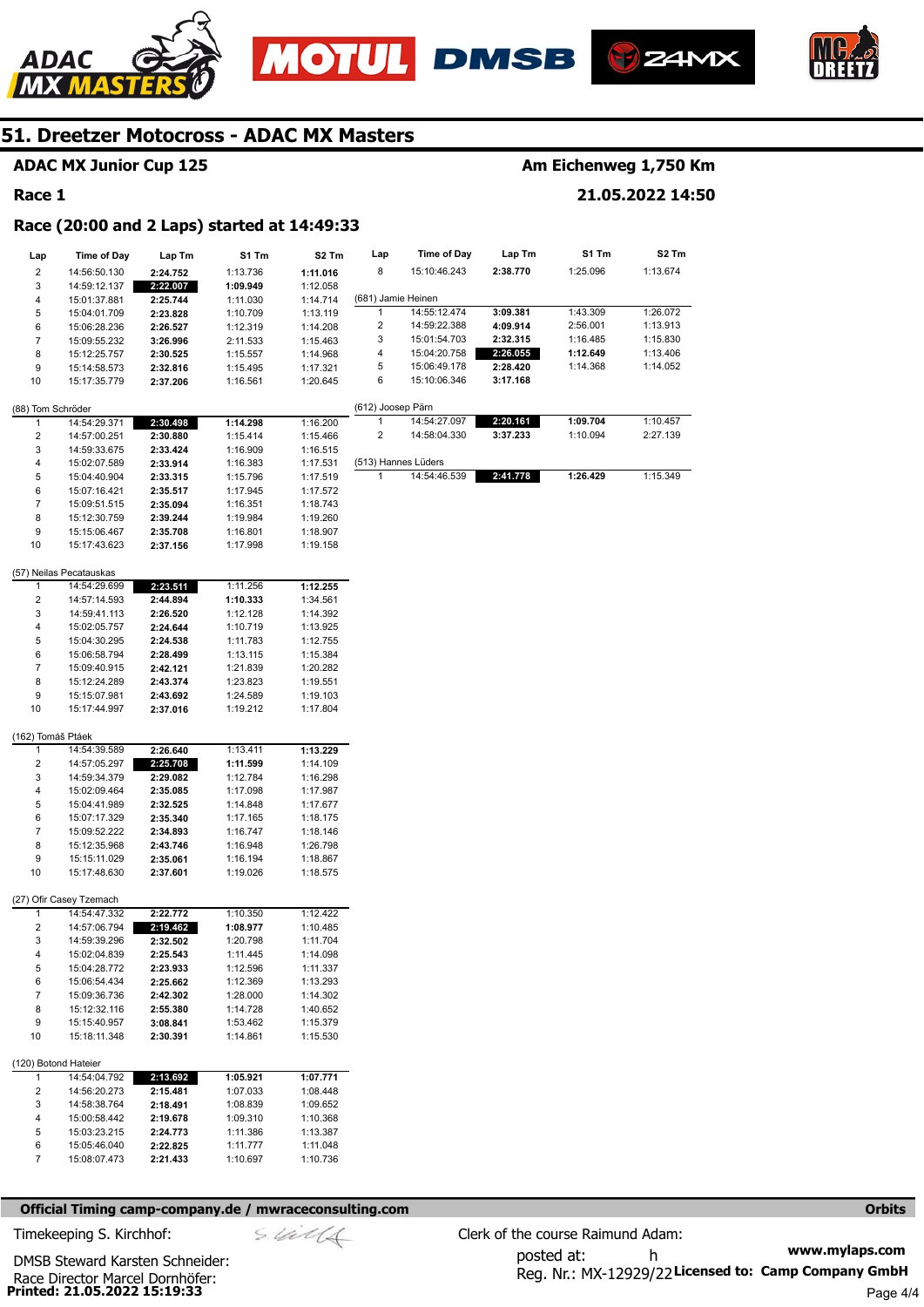#### **ADAC MX Junior Cup 125**

#### **Race 1**

## **Am Eichenweg 1,750 Km 21.05.2022 14:50**

#### **Race (20:00 and 2 Laps) started at 14:49:33**

| <b>Competitors</b>           |    | Laps |     |     |     |     |     |     |     |     |     |     |     |
|------------------------------|----|------|-----|-----|-----|-----|-----|-----|-----|-----|-----|-----|-----|
|                              |    | 0    | 1   | 2   | 3   | 4   | 5   | 6   | 7   | 8   | 9   | 10  | 11  |
| Karlis Alberts Reisulis (47) | 1  | 47   | 47  | 47  | 47  | 47  | 47  | 47  | 47  | 47  | 47  | 47  | 47  |
| Bence Pergel (214)           | 2  | 214  | 214 | 214 | 214 | 479 | 451 | 432 | 432 | 432 | 432 | 432 | 432 |
| Vítazslav Marek (479)        | 3  | 479  | 479 | 479 | 479 | 214 | 214 | 451 | 451 | 451 | 451 | 451 | 451 |
| Maximilian Werner (494)      | 4  | 494  | 494 | 494 | 494 | 451 | 494 | 214 | 214 | 214 | 214 | 214 | 214 |
| Markuss Ozolins (714)        | 5  | 714  | 451 | 451 | 451 | 494 | 432 | 494 | 494 | 494 | 494 | 494 | 494 |
| Julius Mikula (451)          | 6  | 451  | 714 | 714 | 432 | 432 | 479 | 479 | 479 | 479 | 479 | 479 | 479 |
| Saku Mansikkamäki (418)      | 7  | 418  | 202 | 202 | 714 | 202 | 202 | 202 | 422 | 422 | 422 | 422 | 422 |
| Roberts Lusis (43)           | 8  | 43   | 422 | 432 | 202 | 422 | 422 | 422 | 202 | 772 | 772 | 772 | 772 |
| Adam Máj (202)               | 9  | 202  | 120 | 422 | 422 | 714 | 714 | 772 | 772 | 202 | 202 | 202 | 202 |
| Sebastian B Lorenzen (422)   | 10 | 422  | 432 | 120 | 919 | 772 | 772 | 714 | 714 | 714 | 474 | 474 | 474 |
| Botond Hateier (120)         | 11 | 120  | 919 | 919 | 772 | 919 | 919 | 919 | 474 | 474 | 714 | 714 | 714 |
| Maximilian Ernecker (919)    | 12 | 919  | 690 | 772 | 120 | 120 | 275 | 474 | 275 | 105 | 105 | 105 | 105 |
| Tristan Uiga (690)           | 13 | 690  | 111 | 690 | 690 | 111 | 105 | 275 | 105 | 275 | 43  | 645 | 645 |
| Markuss Kokins (111)         | 14 | 111  | 772 | 111 | 43  | 690 | 120 | 105 | 919 | 43  | 645 | 275 | 275 |
| Paul Neunzling (457)         | 15 | 457  | 457 | 43  | 111 | 105 | 474 | 120 | 120 | 645 | 275 | 418 | 418 |
| Ivano Van Erp (432)          | 16 | 432  | 43  | 275 | 105 | 275 | 690 | 43  | 43  | 690 | 418 | 43  | 690 |
| Lyonel Reichl (363)          | 17 | 363  | 275 | 105 | 275 | 43  | 43  | 690 | 690 | 418 | 690 | 690 | 111 |
| Tom Schröder (88)            | 18 | 88   | 645 | 645 | 645 | 474 | 655 | 645 | 645 | 120 | 919 | 111 | 43  |
| Romeo Pikand (655)           | 19 | 655  | 105 | 457 | 474 | 655 | 645 | 418 | 418 | 919 | 111 | 919 | 919 |
| Eric Rakow (275)             | 20 | 275  | 655 | 655 | 457 | 457 | 111 | 111 | 111 | 111 | 116 | 116 | 633 |
| Richard Stephan (645)        | 21 | 645  | 418 | 474 | 655 | 645 | 418 | 457 | 457 | 116 | 633 | 633 | 116 |
| Janis Martins Reisulis (772) | 22 | 772  | 530 | 530 | 116 | 418 | 457 | 116 | 116 | 457 | 457 | 457 |     |
| John Vogelwaid (530)         | 23 | 530  | 116 | 116 | 418 | 116 | 116 | 633 | 633 | 633 | 744 | 744 |     |
| Fabio Artho (777)            | 24 | 777  | 777 | 777 | 777 | 744 | 744 | 744 | 744 | 744 | 655 | 655 |     |
| Jamie Heinen (681)           | 25 | 681  | 474 | 744 | 744 | 633 | 633 | 777 | 655 | 655 | 23  | 23  |     |
| Lucas Bruhn (105)            | 26 | 105  | 612 | 633 | 633 | 777 | 363 | 655 | 3   | 3   | 363 | 3   |     |
| Ben-Lukas Bremser (116)      | 27 | 116  | 88  | 418 | 363 | 363 | 777 | 3   | 23  | 23  | 3   | 530 |     |
| Hannes Lüders (513)          | 28 | 513  | 57  | 363 | 530 | 3   | 3   | 23  | 363 | 363 | 530 | 770 |     |
| Neilas Pecatauskas (57)      | 29 | 57   | 744 | 88  | 3   | 530 | 23  | 363 | 530 | 530 | 127 | 127 |     |
| Joosep Pärn (612)            | 30 | 612  | 127 | 3   | 23  | 23  | 530 | 530 | 127 | 127 | 770 | 363 |     |

**Official Timing camp-company.de / mwraceconsulting.com Orbits** 

## **Lapchart**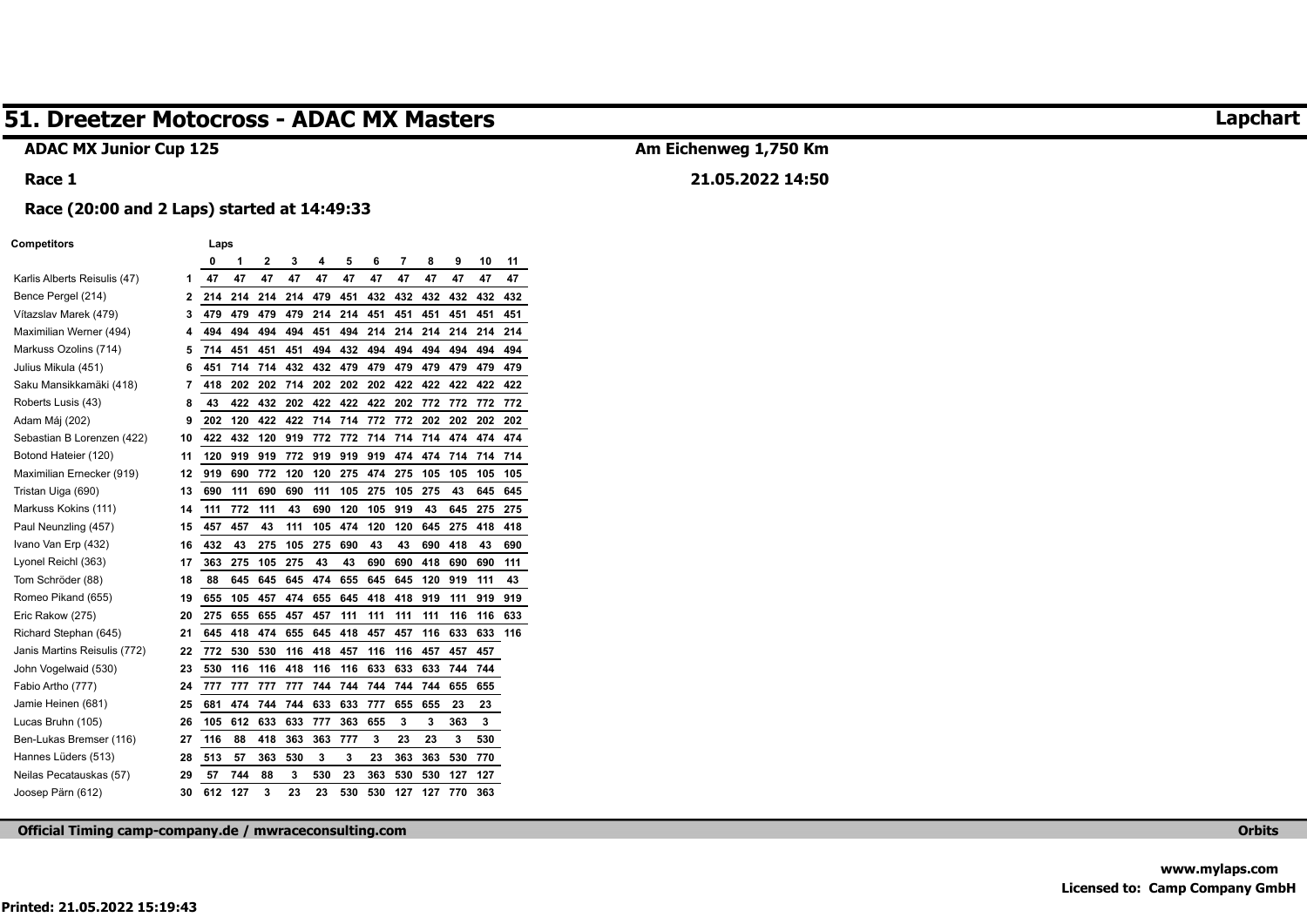





**22.05.2022 08:30** 



## **51. Dreetzer Motocross - ADAC MX Masters**

## **ADAC MX Junior Cup 125**

#### **Warm up**

No.

#### **Practice (20:00 Time) started at 8:30:03**

| Pos | No. | Name                   | <b>FNM</b>   | Nat/Hometown       | Trademark  | Entrant / Team                         | Laps | Best Tm  | Diff   | In Lap         | km/h   |
|-----|-----|------------------------|--------------|--------------------|------------|----------------------------------------|------|----------|--------|----------------|--------|
| 1   | 714 | Markuss Ozolins        | LaMSF        | LAT/ Baltezers     | <b>KTM</b> | Kosak Racing Team                      | 8    | 2:04.176 |        | 3              | 50,734 |
| 2   | 432 | Ivano Van Erp          | <b>KNMV</b>  | NLD/OSS            | Yamaha     | <b>SHR Motorsports</b>                 | 8    | 2:04.753 | 0.577  | 1              | 50,500 |
| 3   | 418 | Saku Mansikkamäki      | <b>SML</b>   | FIN/ Vantaa        | Husqvarna  | Strawberryhill Racing                  | 5    | 2:05.160 | 0.984  | 1              | 50,336 |
| 4   | 422 | Sebastian B Lorenzen   | <b>DMU</b>   | DNK/ Silkeborg     | KTM        | <b>BvZ Racing Team</b>                 | 8    | 2:05.703 | 1.527  | 2              | 50,118 |
| 5   | 214 | <b>Bence Pergel</b>    | <b>MAMS</b>  | HUN/ Esztergom-l   | <b>KTM</b> | HTS Team                               | 5    | 2:05.718 | 1.542  | 4              | 50,112 |
| 6   | 479 | Vítazslav Marek        | <b>ACCR</b>  | CZE/ Pardubice     | KTM        |                                        | 7    | 2:05.955 | 1.779  | 4              | 50,018 |
| 7   | 772 | Janis Martins Reisulis | LaMSF        | LVA/ Ragana        | <b>KTM</b> | Hamstra MX Team                        | 7    | 2:05.987 | 1.811  | 1              | 50,005 |
| 8   | 494 | Maximilian Werner      | <b>DMSB</b>  | DEU/ Jena          | <b>KTM</b> | Kosak Racing Team                      | 8    | 2:06.137 | 1.961  | 4              | 49,946 |
| 9   | 451 | Julius Mikula          | <b>ACCR</b>  | CZE/ Lužice        | <b>KTM</b> |                                        | 5    | 2:06.195 | 2.019  | 2              | 49,923 |
| 10  | 655 | Romeo Pikand           | <b>EMF</b>   | EST/ Viljandi      | Husqvarna  | Bloody Harry Energy - RGS MX Team      | 8    | 2:07.012 | 2.836  | 1              | 49,602 |
| 11  | 43  | Roberts Lusis          | LaMSF        | LVA/ Grobina       | <b>KTM</b> | Sturm STC Racing                       | 8    | 2:07.130 | 2.954  | 6              | 49,556 |
| 12  | 105 | Lucas Bruhn            | <b>DMU</b>   | DNK/ Kirke Hylling | Husqvarna  | <b>Becker Racing</b>                   | 3    | 2:07.425 | 3.249  | 2              | 49,441 |
| 13  | 474 | Magnus Gregersen       | <b>DMU</b>   | DNK/ Rødekro       | GasGas     | MG Racing-EASY MX                      | 6    | 2:07.442 | 3.266  | 1              | 49,434 |
| 14  | 633 | Jakob Frandsen         | <b>DMU</b>   | DNK/ vesløs        | <b>KTM</b> | <b>Becker Racing</b>                   | 6    | 2:07.863 | 3.687  | 1              | 49,271 |
| 15  | 202 | Adam Máj               | <b>ACCR</b>  | CZE/ Zvole         | <b>KTM</b> |                                        | 5    | 2:07.987 | 3.811  | $\overline{2}$ | 49,224 |
| 16  | 919 | Maximilian Ernecker    | AMF          | AUT/ Berg im Atte  | Husqvarna  | <b>HSV Ried</b>                        | 8    | 2:08.123 | 3.947  | $\overline{2}$ | 49,171 |
| 17  | 363 | Lyonel Reichl          | <b>FMS</b>   | CHE/ Frümsen       | Husqvarna  | MX-Handel Racing                       | 8    | 2:08.726 | 4.550  | 1              | 48,941 |
| 18  | 770 | Leon Rudolph           | <b>DMSB</b>  | DEU/ Gößnitz       | GasGas     | KMP Honda Racing / ADAC Hessen-Thürir  | 6    | 2:08.975 | 4.799  | 1              | 48,847 |
| 19  | 744 | Sebastian Leok         | EMF          | EST/ Tartu         | Husqvarna  | MX-Handel Racing                       | 8    | 2:09.185 | 5.009  | 3              | 48,767 |
| 20  | 111 | Markuss Kokins         | LaMSF        | LVA/ Tukums        | Husqvarna  | <b>MX MODULS</b>                       | 8    | 2:09.416 | 5.240  | 3              | 48,680 |
| 21  | 275 | Eric Rakow             | <b>DMSB</b>  | DEU/ Neubranden    | GasGas     | Schmicker Racing / ADAC Berlin Brander | 6    | 2:10.474 | 6.298  | 3              | 48,285 |
| 22  | 457 | Paul Neunzling         | <b>DMSB</b>  | DEU/ Pinnow        | <b>KTM</b> | ADAC Hansa MX Junior Team              | 7    | 2:10.952 | 6.776  | 3              | 48,109 |
| 23  | 612 | Joosep Pärn            | <b>SVEMO</b> | SWE/               |            |                                        | 8    | 2:11.596 | 7.420  | 5              | 47,874 |
| 24  | 27  | Ofir Casey Tzemach     | <b>HMS</b>   | ISR/ Samobor       | <b>KTM</b> | Bloody Harry Energy - RGS MX Team      | 8    | 2:11.644 | 7.468  | 3              | 47,856 |
| 25  | 530 | John Vogelwaid         | <b>DMSB</b>  | DEU/ Reutlingen    | GasGas     | MX Vogelwaid                           | 8    | 2:11.726 | 7.550  | 1              | 47,827 |
| 26  | 690 | Tristan Uiga           | EMF          | EST/Rae            | <b>KTM</b> | <b>KTL Racing</b>                      | 7    | 2:12.334 | 8.158  | 4              | 47,607 |
| 27  | 513 | Hannes Lüders          | <b>DMSB</b>  | DEU/ Bismark OT    | <b>KTM</b> | Rynopower Germany powered Kaczmare     | 7    | 2:12.538 | 8.362  | 3              | 47,534 |
| 28  | 127 | Niklas Ohm             | <b>DMSB</b>  | DEU/ Schwerin - \  | <b>KTM</b> | Rynopower Germany powered Kaczmare     | 5    | 2:13.408 | 9.232  | 2              | 47,224 |
| 29  | 23  | Oscar Denzau           | <b>DMSB</b>  | DEU/ Reinbek       | GasGas     | ADAC Hansa MX Junior Team / BvZ Raci   | 6    | 2:13.483 | 9.307  | 1              | 47,197 |
| 30  | 3   | Linus Jung             | <b>DMSB</b>  | DEU/ Hattert       | Husqvarna  | KTM Sarholz Racing Team                | 7    | 2:13.551 | 9.375  | 2              | 47,173 |
| 31  | 120 | <b>Botond Hateier</b>  | <b>MAMS</b>  | HUN/ Ács           | <b>KTM</b> | Acs motoracing team, mefo racing       | 6    | 2:13.717 | 9.541  | 6              | 47,114 |
| 32  | 777 | Fabio Artho            | <b>FMS</b>   | CHE/ Wagen         | <b>KTM</b> | Kosak Racing Team                      | 6    | 2:14.481 | 10.305 | 3              | 46,847 |
| 33  | 116 | Ben-Lukas Bremser      | <b>DMSB</b>  | DEU/ Heidenrod     | <b>KTM</b> | KTM Sarholz Racing Team                | 7    | 2:15.349 | 11.173 | 1              | 46,546 |
| 34  | 162 | Tomáš Ptáek            | <b>ACCR</b>  | CZE/ Sobiov        | <b>KTM</b> |                                        | 7    | 2:16.403 | 12.227 | 5              | 46,187 |
| 35  | 428 | Henry Obenland         | <b>DMSB</b>  | DEU/ Kupferzell    | <b>KTM</b> | Kosak Racing Team                      | 7    | 2:18.072 | 13.896 | 3              | 45,628 |
| 36  | 423 | Pemysl Zimek           | <b>ACCR</b>  | CZE/ Valašské Me:  | GasGas     |                                        | 7    | 2:18.544 | 14.368 | 1              | 45,473 |
| 37  | 88  | Tom Schröder           | <b>DMSB</b>  | DEU/ Großharrie    | <b>KTM</b> |                                        | 3    | 2:19.178 | 15.002 | 3              | 45,266 |
| 38  | 576 | Joel Franz             | <b>DMSB</b>  | DEU/ Tömmelsdor    | Yamaha     | TYK bLU cRU Yamaha Deutschland         | 6    | 2:19.404 | 15.228 | 1              | 45,192 |
| 39  | 57  | Neilas Pecatauskas     | <b>LMSF</b>  | LTU/ Dietzenbach   | <b>KTM</b> | <b>AMX Racing</b>                      | 7    | 2:21.891 | 17.715 | 3              | 44,400 |

#### **Official Timing camp-company.de / mwraceconsulting.com <b>Orbits and Company.de Company** orbits **Orbits Orbits**

**Printed: 22.05.2022 08:53:02**  Race Director Marcel Dornhöfer: DMSB Steward Karsten Schneider:

**www.mylaps.com**  Reg. Nr.: MX-12929/22 Licensed to: Camp Company GmbH posted at: h Timekeeping S. Kirchhof:  $\le \& \& \& \& \& \& \& \& \qquad \qquad$  Clerk of the course Raimund Adam: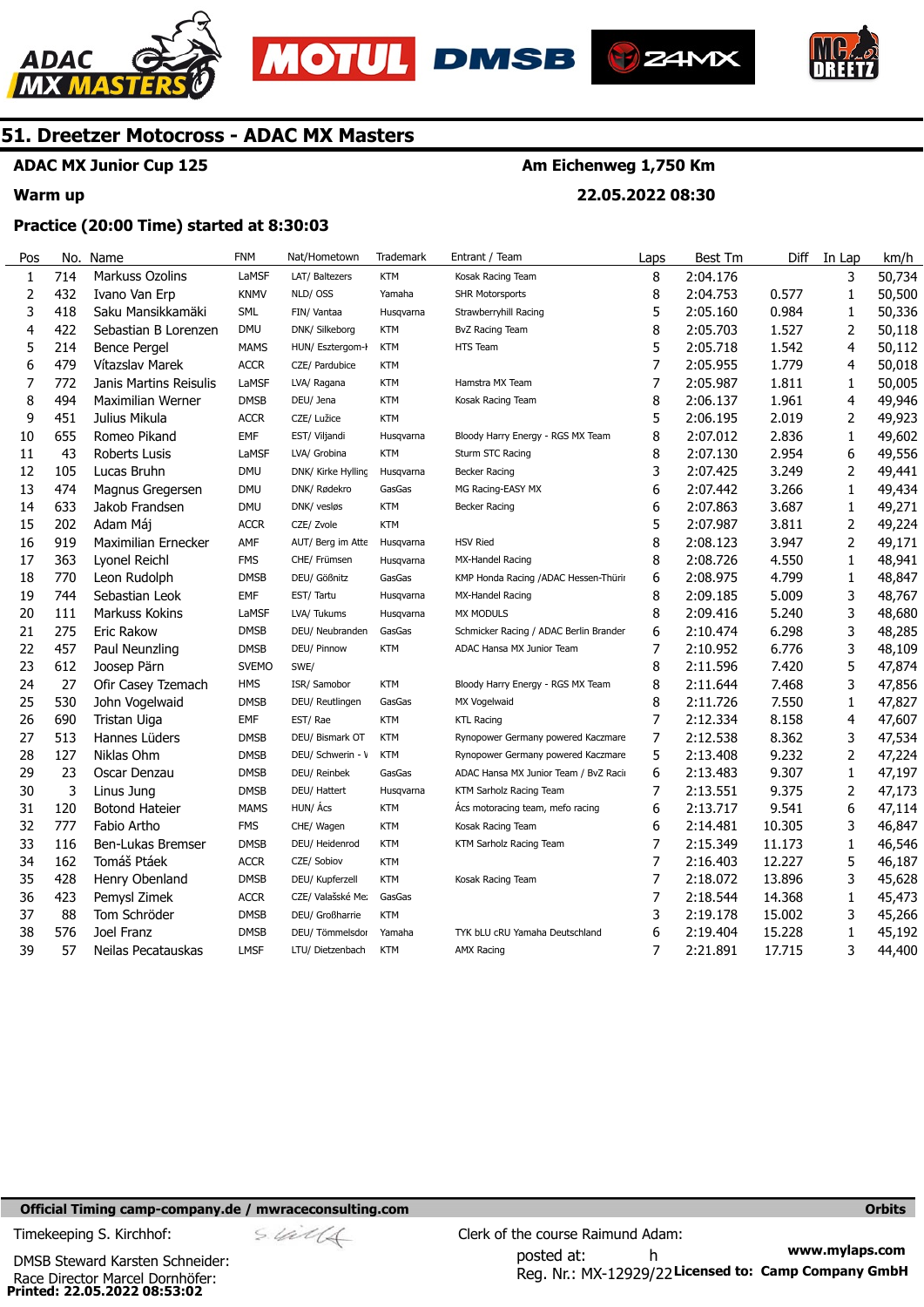







### **ADAC MX Junior Cup 125**

#### **Warm up**

## **Am Eichenweg 1,750 Km**

**22.05.2022 08:30** 

#### **Practice (20:00 Time) started at 8:30:03**

| Lap                     | <b>Time of Day</b>           | Lap Tm               | S1 Tm                | S2 Tm                | Lap                 | <b>Time of Day</b>                  | Lap Tm               | S1 Tm                | S <sub>2</sub> Tm    |
|-------------------------|------------------------------|----------------------|----------------------|----------------------|---------------------|-------------------------------------|----------------------|----------------------|----------------------|
|                         |                              |                      |                      |                      | 3                   | 8:40:29.932                         | 2:10.956             | 1:03.952             | 1:07.004             |
| (714) Markuss Ozolins   |                              |                      |                      |                      | 4                   | 8:42:36.069                         | 2:06.137             | 1:02.454             | 1:03.683             |
| 1                       | 8:34:26.914                  | 2:07.476             | 1:03.324             | 1:04.152             | 5                   | 8:45:05.221                         | 2:29.152             | 1:19.563             | 1:09.589             |
| $\overline{c}$          | 8:36:53.059                  | 2:26.145             | 1:07.448             | 1:18.697             | 6                   | 8:47:13.051                         | 2:07.830             | 1:03.443             | 1:04.387             |
| 3                       | 8:38:57.235                  | 2:04.176             | 1:01.648             | 1:02.528             | 7                   | 8:49:32.318                         | 2:19.267             | 1:10.311             | 1:08.956             |
| 4                       | 8:41:38.194                  | 2:40.959             | 1:18.311             | 1:22.648             | 8                   | 8:51:41.951                         | 2:09.633             | 1:04.128             | 1:05.505             |
| 5                       | 8:43:45.901                  | 2:07.707             | 1:02.985             | 1:04.722             |                     |                                     |                      |                      |                      |
| 6                       | 8:47:22.133                  | 3:36.232             | 2:30.376             | 1:05.856             | (451) Julius Mikula |                                     |                      |                      |                      |
| $\overline{7}$          | 8:49:46.676                  | 2:24.543             | 1:08.271             | 1:16.272             | 1                   | 8:34:31.387                         | 2:25.478             | 1:20.765             | 1:04.713             |
| 8                       | 8:51:54.812                  | 2:08.136             | 1:03.679             | 1:04.457             | 2                   | 8:36:37.582                         | 2:06.195             | 1:02.224             | 1:03.971             |
|                         |                              |                      |                      |                      | 3                   | 8:38:44.811                         | 2:07.229             | 1:03.361             | 1:03.868             |
| (432) Ivano Van Erp     |                              |                      |                      |                      | 4                   | 8:40:51.050                         | 2:06.239             | 1:03.362             | 1:02.877             |
| 1                       | 8:35:40.269                  | 2:04.753             | 1:01.097             | 1:03.656             | 5                   | 8:43:37.966                         | 2:46.916             | 1:20.434             | 1:26.482             |
| $\overline{\mathbf{c}}$ | 8:37:56.418                  | 2:16.149             | 1:07.590             | 1:08.559             |                     |                                     |                      |                      |                      |
| 3                       | 8:40:02.870                  | 2:06.452             | 1:02.856             | 1:03.596             | (655) Romeo Pikand  |                                     |                      |                      |                      |
| 4                       | 8:42:21.267                  | 2:18.397             | 1:09.528             | 1:08.869             | 1                   | 8:34:24.809                         | 2:07.012             | 1:02.240             | 1:04.772             |
| 5                       | 8:44:27.686                  | 2:06.419             | 1:02.307             | 1:04.112             | 2<br>3              | 8:36:32.944                         | 2:08.135             | 1:03.638             | 1:04.497             |
| 6                       | 8:47:28.308                  | 3:00.622             | 1:53.499             | 1:07.123             | 4                   | 8:38:48.284<br>8:41:12.526          | 2:15.340<br>2:24.242 | 1:05.163             | 1:10.177<br>1:20.237 |
| $\overline{7}$          | 8:49:33.695                  | 2:05.387             | 1:02.258             | 1:03.129             | 5                   | 8:43:27.856                         | 2:15.330             | 1:04.005<br>1:04.673 | 1:10.657             |
| 8                       | 8:52:38.499                  | 3:04.804             | 1:46.399             | 1:18.405             | 6                   | 8:45:45.188                         | 2:17.332             | 1:05.029             | 1:12.303             |
|                         | (418) Saku Mansikkamäki      |                      |                      |                      | 7                   | 8:48:42.782                         | 2:57.594             | 1:45.768             | 1:11.826             |
| 1                       | 8:34:54.537                  | 2:05.160             | 1:01.394             | 1:03.766             | 8                   | 8:51:10.139                         | 2:27.357             | 1:08.250             | 1:19.107             |
| $\boldsymbol{2}$        | 8:37:03.779                  | 2:09.242             | 1:03.240             | 1:06.002             |                     |                                     |                      |                      |                      |
| 3                       | 8:47:32.147                  | 10:28.368            | 9:20.073             | 1:08.295             | (43) Roberts Lusis  |                                     |                      |                      |                      |
| 4                       | 8:49:40.499                  | 2:08.352             | 1:03.343             | 1:05.009             | 1                   | 8:34:50.476                         | 2:08.236             | 1:02.701             | 1:05.535             |
| 5                       | 8:51:49.392                  | 2:08.893             | 1:05.293             | 1:03.600             | 2                   | 8:37:06.891                         | 2:16.415             | 1:10.386             | 1:06.029             |
|                         |                              |                      |                      |                      | 3                   | 8:39:18.422                         | 2:11.531             | 1:06.545             | 1:04.986             |
|                         | (422) Sebastian B Lorenzen   |                      |                      |                      | 4                   | 8:41:26.615                         | 2:08.193             | 1:03.725             | 1:04.468             |
| 1                       | 8:34:18.254                  | 2:07.681             | 1:03.793             | 1:03.888             | 5                   | 8:43:34.709                         | 2:08.094             | 1:03.098             | 1:04.996             |
| $\overline{2}$          | 8:36:23.957                  | 2:05.703             | 1:01.713             | 1:03.990             | 6                   | 8:45:41.839                         | 2:07.130             | 1:03.224             | 1:03.906             |
| 3                       | 8:38:33.694                  | 2:09.737             | 1:03.430             | 1:06.307             | 7                   | 8:48:00.398                         | 2:18.559             | 1:10.424             | 1:08.135             |
| 4                       | 8:40:46.355                  | 2:12.661             | 1:04.607             | 1:08.054             | 8                   | 8:50:08.569                         | 2:08.171             | 1:02.313             | 1:05.858             |
| 5                       | 8:43:23.318                  | 2:36.963             | 1:28.691             | 1:08.272             |                     |                                     |                      |                      |                      |
| 6                       | 8:45:35.324                  | 2:12.006             | 1:06.823             | 1:05.183             | (105) Lucas Bruhn   |                                     |                      |                      |                      |
| $\boldsymbol{7}$        | 8:47:44.280                  | 2:08.956             | 1:04.150             | 1:04.806             | 1                   | 8:34:33.612                         | 2:12.252             | 1:03.902             | 1:08.350             |
| 8                       | 8:50:04.892                  | 2:20.612             | 1:05.981             | 1:14.631             | 2                   | 8:36:41.037                         | 2:07.425             | 1:02.883             | 1:04.542             |
|                         |                              |                      |                      |                      | 3                   | 8:38:48.944                         | 2:07.907             | 1:03.903             | 1:04.004             |
| (214) Bence Pergel      |                              |                      |                      |                      |                     |                                     |                      |                      |                      |
| 1                       | 8:36:17.937                  | 2:35.354             | 1:16.236             | 1:19.118             |                     | (474) Magnus Gregersen              |                      |                      |                      |
| $\boldsymbol{2}$        | 8:38:25.901                  | 2:07.964             | 1:03.899             | 1:04.065             | 1                   | 8:34:48.498                         | 2:07.442             | 1:02.384             | 1:05.058             |
| 3                       | 8:40:53.202                  | 2:27.301             | 1:15.657             | 1:11.644             | 2                   | 8:37:00.680                         | 2:12.182             | 1:03.948             | 1:08.234             |
| 4                       | 8:42:58.920                  | 2:05.718             | 1:02.337             | 1:03.381             | 3                   | 8:39:08.792                         | 2:08.112             | 1:03.985             | 1:04.127             |
| 5                       | 8:46:12.060                  | 3:13.140             | 1:54.437             | 1:18.703             | 4                   | 8:41:17.855                         | 2:09.063             | 1:02.960             | 1:06.103             |
|                         |                              |                      |                      |                      | 5                   | 8:44:00.011                         | 2:42.156             | 1:16.632             | 1:25.524             |
| (479) Vítazslav Marek   |                              |                      |                      |                      | 6                   | 8:46:10.341                         | 2:10.330             | 1:05.903             | 1:04.427             |
| 1                       | 8:35:08.354                  | 2:10.663             | 1:04.191             | 1:06.472             |                     |                                     |                      |                      |                      |
| $\overline{c}$<br>3     | 8:37:19.499                  | 2:11.145<br>2:58.063 | 1:05.262             | 1:05.883             | 1                   | (633) Jakob Frandsen<br>8:34:51.788 | 2:07.863             | 1:02.602             | 1:05.261             |
| 4                       | 8:40:17.562<br>8:42:23.517   | 2:05.955             | 1:13.782<br>1:01.809 | 1:44.281<br>1:04.146 | 2                   | 8:37:06.248                         | 2:14.460             | 1:05.544             | 1:08.916             |
| 5                       | 8:44:30.366                  | 2:06.849             | 1:02.906             | 1:03.943             | 3                   | 8:39:15.440                         | 2:09.192             | 1:04.330             | 1:04.862             |
| 6                       | 8:49:53.176                  | 5:22.810             | 4:12.288             | 1:10.522             | 4                   | 8:41:40.835                         | 2:25.395             | 1:11.969             | 1:13.426             |
| $\overline{7}$          | 8:52:00.438                  | 2:07.262             | 1:03.562             | 1:03.700             | 5                   | 8:43:51.423                         | 2:10.588             | 1:04.666             | 1:05.922             |
|                         |                              |                      |                      |                      | 6                   | 8:50:47.678                         | 6:56.255             | 5:45.597             | 1:10.658             |
|                         | (772) Janis Martins Reisulis |                      |                      |                      |                     |                                     |                      |                      |                      |
| 1                       | 8:35:58.985                  | 2:05.987             | 1:01.444             | 1:04.543             | (202) Adam Máj      |                                     |                      |                      |                      |
| 2                       | 8:38:12.030                  | 2:13.045             | 1:07.701             | 1:05.344             | 1                   | 8:34:28.826                         | 2:08.109             | 1:03.073             | 1:05.036             |
| 3                       | 8:40:24.717                  | 2:12.687             | 1:07.206             | 1:05.481             | 2                   | 8:36:36.813                         | 2:07.987             | 1:04.089             | 1:03.898             |
| 4                       | 8:44:26.755                  | 4:02.038             | 2:54.886             | 1:07.152             | 3                   | 8:39:12.144                         | 2:35.331             | 1:21.915             | 1:13.416             |
| 5                       | 8:46:43.282                  | 2:16.527             | 1:09.043             | 1:07.484             | 4                   | 8:41:21.588                         | 2:09.444             | 1:03.630             | 1:05.814             |
| 6                       | 8:48:54.166                  | 2:10.884             | 1:04.604             | 1:06.280             | 5                   | 8:43:31.466                         | 2:09.878             | 1:04.583             | 1:05.295             |
| 7                       | 8:51:06.855                  | 2:12.689             | 1:05.676             | 1:07.013             |                     |                                     |                      |                      |                      |
|                         |                              |                      |                      |                      |                     | (919) Maximilian Ernecker           |                      |                      |                      |
|                         | (494) Maximilian Werner      |                      |                      |                      | 1                   | 8:34:35.272                         | 2:09.780             | 1:04.740             | 1:05.040             |
| 1                       | 8:36:05.280                  | 2:07.597             | 1:03.316             | 1:04.281             | 2                   | 8:36:43.395                         | 2:08.123             | 1:03.417             | 1:04.706             |
| 2                       | 8:38:18.976                  | 2:13.696             | 1:07.082             | 1:06.614             | 3                   | 8:39:04.578                         | 2:21.183             | 1:12.642             | 1:08.541             |
|                         |                              |                      |                      |                      |                     |                                     |                      |                      |                      |

#### **Official Timing camp-company.de / mwraceconsulting.com <b>Orbits Orbits Orbits Orbits**

**www.mylaps.com**  Reg. Nr.: MX-12929/22 Licensed to: Camp Company GmbH posted at: h Timekeeping S. Kirchhof:  $\le \neq \neq \text{C}$  Clerk of the course Raimund Adam: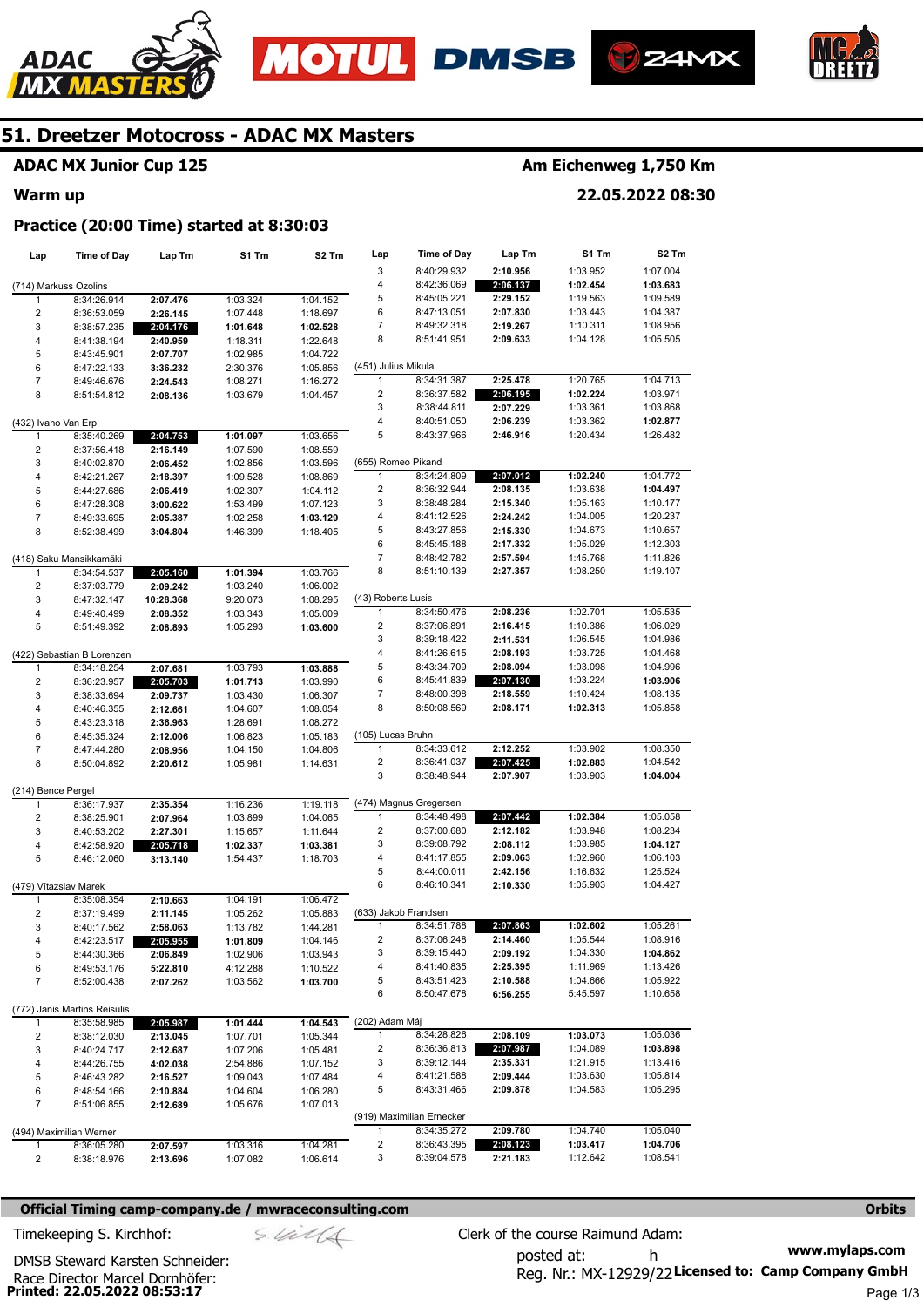







#### **ADAC MX Junior Cup 125**

#### **Warm up**

## **Am Eichenweg 1,750 Km**

**22.05.2022 08:30** 

#### **Practice (20:00 Time) started at 8:30:03**

| Lap                     | <b>Time of Day</b>         | Lap Tm               | S1 Tm    | S2 Tm    | Lap                     | <b>Time of Day</b>      | Lap Tm   | S1 Tm    | S2 Tm                |
|-------------------------|----------------------------|----------------------|----------|----------|-------------------------|-------------------------|----------|----------|----------------------|
| $\overline{\mathbf{4}}$ | 8:41:14.244                | 2:09.666             | 1:04.165 | 1:05.501 | 5                       | 8:44:20.773             | 2:11.596 | 1:05.302 | 1:06.294             |
| 5                       | 8:43:42.711                | 2:28.467             | 1:14.474 | 1:13.993 | 6                       | 8:46:33.193             | 2:12.420 | 1:06.157 | 1:06.263             |
| 6                       | 8:45:51.461                | 2:08.750             | 1:03.582 | 1:05.168 | 7                       | 8:49:08.943             | 2:35.750 | 1:17.105 | 1:18.645             |
| $\boldsymbol{7}$        | 8:48:22.797                | 2:31.336             | 1:17.807 | 1:13.529 | 8                       | 8:51:26.859             | 2:17.916 | 1:09.733 | 1:08.183             |
| 8                       | 8:50:37.837                | 2:15.040             | 1:04.760 | 1:10.280 |                         |                         |          |          |                      |
|                         |                            |                      |          |          |                         | (27) Ofir Casey Tzemach |          |          |                      |
| (363) Lyonel Reichl     |                            |                      |          |          | 1                       | 8:34:46.623             | 2:12.899 | 1:05.486 | 1:07.413             |
| $\mathbf{1}$            | 8:35:19.456                | 2:08.726             | 1:03.244 | 1:05.482 | $\overline{\mathbf{c}}$ | 8:37:01.990             | 2:15.367 | 1:07.180 | 1:08.187             |
| $\overline{2}$          | 8:37:51.722                | 2:32.266             | 1:03.905 | 1:28.361 | 3                       | 8:39:13.634             | 2:11.644 | 1:04.569 | 1:07.075             |
| 3                       | 8:40:01.935                | 2:10.213             | 1:04.501 | 1:05.712 | 4                       | 8:41:28.441             | 2:14.807 | 1:05.659 | 1:09.148             |
| $\overline{4}$          | 8:42:26.817                | 2:24.882             | 1:12.174 | 1:12.708 | 5                       | 8:44:33.196             | 3:04.755 | 1:54.015 | 1:10.740             |
| 5                       | 8:44:38.237                | 2:11.420             | 1:04.714 | 1:06.706 | 6                       | 8:46:48.906             | 2:15.710 | 1:08.475 | 1:07.235             |
| 6                       | 8:47:00.909                | 2:22.672             | 1:15.389 | 1:07.283 | 7                       | 8:49:03.855             | 2:14.949 | 1:07.396 | 1:07.553             |
| $\overline{7}$          | 8:49:10.529                | 2:09.620             | 1:03.331 | 1:06.289 | 8                       | 8:51:20.276             | 2:16.421 | 1:06.733 | 1:09.688             |
| 8                       | 8:51:34.256                | 2:23.727             | 1:12.530 | 1:11.197 |                         |                         |          |          |                      |
|                         |                            |                      |          |          | (530) John Vogelwaid    |                         |          |          |                      |
| (770) Leon Rudolph      |                            |                      |          |          | 1                       | 8:34:40.722             | 2:11.726 | 1:04.824 | 1:06.902             |
| 1                       | 8:35:46.027                | 2:08.975             | 1:03.049 | 1:05.926 | $\overline{\mathbf{c}}$ | 8:37:03.258             | 2:22.536 | 1:06.253 | 1:16.283             |
| $\overline{2}$          | 8:38:09.120                | 2:23.093             | 1:10.966 | 1:12.127 | 3                       | 8:40:13.739             | 3:10.481 | 2:02.503 | 1:07.978             |
| 3                       | 8:41:06.454                | 2:57.334             | 1:38.518 | 1:18.816 | 4                       | 8:42:29.388             | 2:15.649 | 1:07.173 | 1:08.476             |
| $\overline{4}$          | 8:43:16.144                | 2:09.690             | 1:04.660 | 1:05.030 | 5                       | 8:44:44.815             | 2:15.427 | 1:06.941 | 1:08.486             |
| 5                       | 8:48:07.957                | 4:51.813             | 3:34.478 | 1:17.335 | 6                       | 8:47:13.689             | 2:28.874 | 1:09.716 | 1:19.158             |
| 6                       | 8:50:20.188                | 2:12.231             | 1:05.442 | 1:06.789 | 7                       | 8:49:39.230             | 2:25.541 | 1:13.826 | 1:11.715             |
|                         |                            |                      |          |          | 8                       | 8:51:55.784             | 2:16.554 | 1:07.862 | 1:08.692             |
| (744) Sebastian Leok    |                            |                      |          |          |                         |                         |          |          |                      |
| 1                       | 8:36:11.092                | 2:10.466             | 1:04.011 | 1:06.455 | (690) Tristan Uiga      |                         |          |          |                      |
| $\overline{2}$          | 8:38:23.366                | 2:12.274             | 1:03.716 | 1:08.558 | 1                       | 8:34:42.203             | 2:14.830 | 1:05.257 | 1:09.573             |
| 3                       | 8:40:32.551                | 2:09.185             | 1:04.187 | 1:04.998 | $\overline{\mathbf{c}}$ | 8:36:55.892             | 2:13.689 | 1:06.024 | 1:07.665             |
| $\overline{\mathbf{4}}$ | 8:42:43.951                | 2:11.400             | 1:04.405 | 1:06.995 | 3                       | 8:39:51.934             | 2:56.042 | 1:47.443 | 1:08.599             |
| 5                       | 8:45:08.158                | 2:24.207             | 1:09.233 | 1:14.974 | 4                       | 8:42:04.268             | 2:12.334 | 1:05.432 | 1:06.902             |
| 6                       | 8:47:18.363                |                      | 1:04.912 | 1:05.293 | 5                       | 8:44:36.141             | 2:31.873 | 1:16.898 | 1:14.975             |
| $\overline{7}$          |                            | 2:10.205             |          |          | 6                       | 8:46:51.743             | 2:15.602 | 1:06.818 | 1:08.784             |
| 8                       | 8:49:55.397<br>8:52:07.184 | 2:37.034             | 1:20.219 | 1:16.815 | $\overline{7}$          | 8:50:25.082             | 3:33.339 | 2:16.467 | 1:16.872             |
|                         |                            | 2:11.787             | 1:04.698 | 1:07.089 |                         |                         |          |          |                      |
| (111) Markuss Kokins    |                            |                      |          |          | (513) Hannes Lüders     |                         |          |          |                      |
| $\mathbf{1}$            | 8:35:21.169                | 2:09.632             | 1:03.126 | 1:06.506 | 1                       | 8:35:12.910             | 2:14.893 | 1:06.815 | 1:08.078             |
| $\overline{\mathbf{c}}$ | 8:37:33.194                | 2:12.025             | 1:04.458 | 1:07.567 | $\overline{\mathbf{c}}$ | 8:37:27.248             | 2:14.338 | 1:07.014 | 1:07.324             |
| 3                       | 8:39:42.610                | 2:09.416             | 1:04.439 | 1:04.977 | 3                       | 8:39:39.786             | 2:12.538 | 1:05.544 | 1:06.994             |
| $\overline{4}$          | 8:41:54.416                |                      | 1:04.450 | 1:07.356 | 4                       | 8:44:50.839             | 5:11.053 | 3:59.429 | 1:11.624             |
| 5                       | 8:44:27.944                | 2:11.806<br>2:33.528 | 1:19.270 | 1:14.258 | 5                       | 8:47:03.640             | 2:12.801 | 1:06.081 | 1:06.720             |
| 6                       |                            |                      |          |          | 6                       | 8:49:21.005             | 2:17.365 | 1:05.332 | 1:12.033             |
| $\overline{7}$          | 8:46:38.376                | 2:10.432             | 1:05.208 | 1:05.224 | $\overline{7}$          | 8:52:30.721             | 3:09.716 | 1:36.324 | 1:33.392             |
| 8                       | 8:48:56.856                | 2:18.480             | 1:05.679 | 1:12.801 |                         |                         |          |          |                      |
|                         | 8:51:08.017                | 2:11.161             | 1:05.501 | 1:05.660 | (127) Niklas Ohm        |                         |          |          |                      |
| (275) Eric Rakow        |                            |                      |          |          | $\mathbf{1}$            | 8:35:16.295             | 2:13.454 | 1:06.221 | 1:07.233             |
| $\mathbf{1}$            | 8:35:35.090                | 2:16.273             | 1:08.769 | 1:07.504 | 2                       | 8:37:29.703             | 2:13.408 | 1:05.962 | 1:07.446             |
| $\overline{2}$          | 8:37:46.951                | 2:11.861             | 1:05.110 | 1:06.751 | 3                       | 8:41:22.513             | 3:52.810 | 2:35.707 | 1:17.103             |
| 3                       | 8:39:57.425                | 2:10.474             | 1:04.695 | 1:05.779 | 4                       | 8:43:38.809             | 2:16.296 | 1:07.820 | 1:08.476             |
| $\overline{4}$          | 8:42:10.786                | 2:13.361             | 1:05.713 | 1:07.648 | 5                       | 8:46:28.360             | 2:49.551 | 1:38.369 | 1:11.182             |
| 5                       |                            |                      |          |          |                         |                         |          |          |                      |
|                         | 8:44:30.038                | 2:19.252             | 1:05.617 | 1:13.635 | (23) Oscar Denzau       |                         |          |          |                      |
| 6                       | 8:49:06.667                | 4:36.629             | 3:26.141 | 1:10.488 | 1                       | 8:34:49.213             | 2:13.483 | 1:05.776 | 1:07.707             |
| (457) Paul Neunzling    |                            |                      |          |          | 2                       | 8:37:15.538             | 2:26.325 | 1:16.397 | 1:09.928             |
| 1                       |                            |                      |          |          | 3                       | 8:39:37.695             | 2:22.157 | 1:11.617 | 1:10.540             |
|                         | 8:35:05.146                | 2:12.982             | 1:05.034 | 1:07.948 | 4                       | 8:41:53.184             | 2:15.489 | 1:07.575 | 1:07.914             |
| 2                       | 8:37:18.010                | 2:12.864             | 1:05.921 | 1:06.943 | 5                       |                         |          |          |                      |
| 3                       | 8:39:28.962                | 2:10.952             | 1:05.205 | 1:05.747 | 6                       | 8:44:35.915             | 2:42.731 | 1:23.366 | 1:19.365             |
| 4                       | 8:41:51.973                | 2:23.011             | 1:09.510 | 1:13.501 |                         | 8:50:20.009             | 5:44.094 | 4:34.461 | 1:09.633             |
| 5                       | 8:46:09.593                | 4:17.620             | 3:04.779 | 1:12.841 |                         |                         |          |          |                      |
| 6                       | 8:48:21.081                | 2:11.488             | 1:04.655 | 1:06.833 | (3) Linus Jung          |                         |          |          |                      |
| $\overline{7}$          | 8:50:33.937                | 2:12.856             | 1:05.804 | 1:07.052 | $\mathbf{1}$            | 8:35:27.999             | 2:13.598 | 1:07.741 | 1:05.857             |
|                         |                            |                      |          |          | 2                       | 8:37:41.550             | 2:13.551 | 1:06.200 | 1:07.351<br>1:08.179 |
| (612) Joosep Pärn       |                            |                      |          |          | 3                       | 8:39:56.575             | 2:15.025 | 1:06.846 |                      |
| 1                       | 8:35:03.538                | 2:17.252             | 1:08.919 | 1:08.333 | 4                       | 8:43:43.693             | 3:47.118 | 1:07.278 | 2:39.840             |
| 2                       | 8:37:23.598                | 2:20.060             | 1:08.834 | 1:11.226 | 5                       | 8:46:01.828             | 2:18.135 | 1:08.963 | 1:09.172             |
| 3                       | 8:39:54.959                | 2:31.361             | 1:04.331 | 1:27.030 | 6                       | 8:48:17.335             | 2:15.507 | 1:07.504 | 1:08.003             |
| 4                       | 8:42:09.177                | 2:14.218             | 1:04.992 | 1:09.226 | 7                       | 8:50:34.586             | 2:17.251 | 1:08.122 | 1:09.129             |

#### **Official Timing camp-company.de / mwraceconsulting.com <b>Orbits and Company.de Company** orbits **Orbits Orbits**

Race Director Marcel Dornhöfer:<br>**Printed: 22.05.2022 08:53:17** 

DMSB Steward Karsten Schneider:

**www.mylaps.com**  Reg. Nr.: MX-12929/22 Licensed to: Camp Company GmbH posted at: h Timekeeping S. Kirchhof:  $\le \frac{1}{2}$  Clerk of the course Raimund Adam: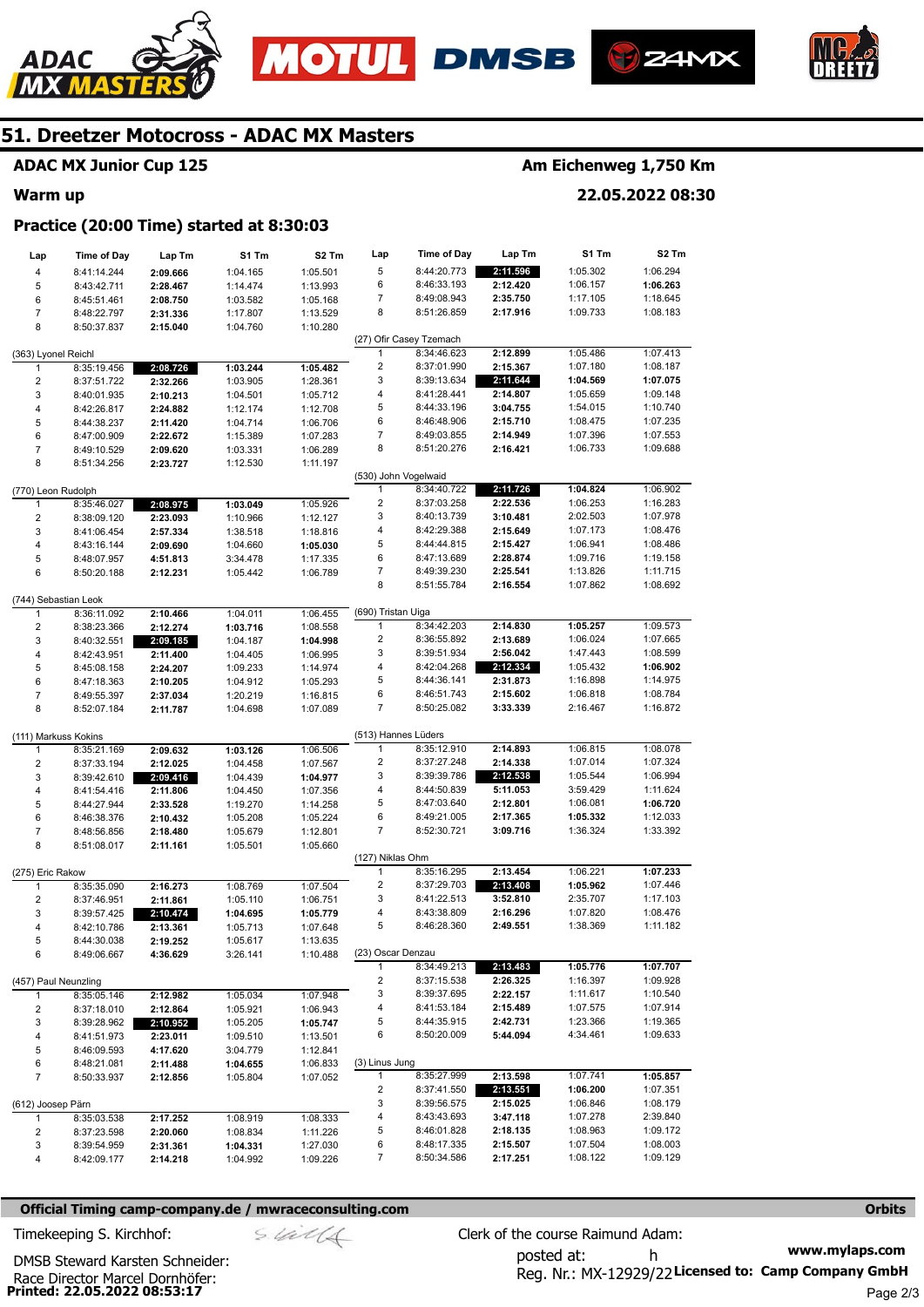





**22.05.2022 08:30** 



## **51. Dreetzer Motocross - ADAC MX Masters**

## **ADAC MX Junior Cup 125**

#### **Warm up**

#### **Practice (20:00 Time) started at 8:30:03**

| Lap                  | <b>Time of Day</b>         | Lap Tm               | S1 Tm                | S <sub>2</sub> Tm    | Lap            | <b>Time of Day</b>      | Lap Tm   | S1 Tm    | S <sub>2</sub> Tm |
|----------------------|----------------------------|----------------------|----------------------|----------------------|----------------|-------------------------|----------|----------|-------------------|
|                      |                            |                      |                      |                      |                | (57) Neilas Pecatauskas |          |          |                   |
| (120) Botond Hateier |                            |                      |                      |                      | 1              | 8:35:20.745             | 2:26.263 | 1:09.081 | 1:17.182          |
| 1                    | 8:35:55.324                | 2:16.374             | 1:06.412             | 1:09.962             | $\overline{2}$ | 8:37:46.101             | 2:25.356 | 1:12.816 | 1:12.540          |
| $\overline{2}$       | 8:38:13.138                | 2:17.814             | 1:07.333             | 1:10.481             | 3              | 8:40:07.992             | 2:21.891 | 1:09.001 | 1:12.890          |
| 3                    | 8:40:33.502                | 2:20.364             | 1:09.131             | 1:11.233             | 4              | 8:42:31.288             | 2:23.296 | 1:09.611 | 1:13.685          |
| 4                    | 8:42:48.004                | 2:14.502             | 1:05.715             | 1:08.787             | 5              | 8:44:54.991             | 2:23.703 | 1:11.202 | 1:12.501          |
| 5                    | 8:45:11.316                | 2:23.312             | 1:11.525             | 1:11.787             | 6              | 8:47:19.851             | 2:24.860 | 1:11.198 | 1:13.662          |
| 6                    | 8:47:25.033                | 2:13.717             | 1:06.921             | 1:06.796             | $\overline{7}$ | 8:50:00.705             | 2:40.854 | 1:14.351 | 1:26.503          |
| (777) Fabio Artho    |                            |                      |                      |                      |                |                         |          |          |                   |
| 1                    | 8:35:15.351                | 2:27.323             | 1:14.313             | 1:13.010             |                |                         |          |          |                   |
| 2                    | 8:38:35.672                | 3:20.321             | 2:08.629             | 1:11.692             |                |                         |          |          |                   |
| 3                    | 8:40:50.153                | 2:14.481             | 1:06.696             | 1:07.785             |                |                         |          |          |                   |
| 4                    | 8:43:34.476                | 2:44.323             | 1:21.783             | 1:22.540             |                |                         |          |          |                   |
| 5                    | 8:45:55.903                | 2:21.427             | 1:06.866             | 1:14.561             |                |                         |          |          |                   |
| 6                    | 8:48:11.141                | 2:15.238             | 1:07.023             | 1:08.215             |                |                         |          |          |                   |
|                      | (116) Ben-Lukas Bremser    |                      |                      |                      |                |                         |          |          |                   |
| 1                    | 8:36:02.080                | 2:15.349             | 1:05.228             | 1:10.121             |                |                         |          |          |                   |
| 2                    | 8:38:37.516                | 2:35.436             | 1:08.231             | 1:27.205             |                |                         |          |          |                   |
| 3                    | 8:41:50.040                | 3:12.524             | 2:02.908             | 1:09.616             |                |                         |          |          |                   |
| 4                    | 8:44:05.535                | 2:15.495             | 1:07.295             | 1:08.200             |                |                         |          |          |                   |
| 5                    | 8:46:21.243                | 2:15.708             | 1:08.788             | 1:06.920             |                |                         |          |          |                   |
| 6                    | 8:49:23.561                | 3:02.318             | 1:54.033             | 1:08.285             |                |                         |          |          |                   |
| 7                    | 8:51:41.364                | 2:17.803             | 1:09.000             | 1:08.803             |                |                         |          |          |                   |
|                      |                            |                      |                      |                      |                |                         |          |          |                   |
| (162) Tomáš Ptáek    |                            |                      |                      |                      |                |                         |          |          |                   |
| 1                    | 8:35:26.898                | 2:20.217             | 1:08.200             | 1:12.017             |                |                         |          |          |                   |
| 2                    | 8:37:52.472                | 2:25.574             | 1:11.199             | 1:14.375             |                |                         |          |          |                   |
| 3<br>4               | 8:40:09.434                | 2:16.962             | 1:07.139             | 1:09.823             |                |                         |          |          |                   |
| 5                    | 8:45:14.666                | 5:05.232             | 3:54.534             | 1:10.698             |                |                         |          |          |                   |
| 6                    | 8:47:31.069<br>8:49:57.723 | 2:16.403             | 1:07.937<br>1:13.332 | 1:08.466<br>1:13.322 |                |                         |          |          |                   |
| $\overline{7}$       | 8:52:21.492                | 2:26.654<br>2:23.769 | 1:10.204             | 1:13.565             |                |                         |          |          |                   |
|                      |                            |                      |                      |                      |                |                         |          |          |                   |
| (428) Henry Obenland |                            |                      |                      |                      |                |                         |          |          |                   |
| 1                    | 8:35:11.081                | 2:33.750             | 1:05.440             | 1:28.310             |                |                         |          |          |                   |
| 2                    | 8:37:31.983                | 2:20.902             | 1:08.300             | 1:12.602             |                |                         |          |          |                   |
| 3                    | 8:39:50.055                | 2:18.072             | 1:08.154             | 1:09.918             |                |                         |          |          |                   |
| 4                    | 8:42:09.981                | 2:19.926             | 1:07.441             | 1:12.485             |                |                         |          |          |                   |
| 5                    | 8:44:43.078                | 2:33.097             | 1:20.064             | 1:13.033             |                |                         |          |          |                   |
| 6                    | 8:47:02.709                | 2:19.631             | 1:10.283             | 1:09.348             |                |                         |          |          |                   |
| $\overline{7}$       | 8:51:05.183                | 4:02.474             | 2:50.490             | 1:11.984             |                |                         |          |          |                   |
| (423) Pemysl Zimek   |                            |                      |                      |                      |                |                         |          |          |                   |
| 1                    | 8:35:42.565                | 2:18.544             | 1:07.193             | 1:11.351             |                |                         |          |          |                   |
| $\overline{c}$       | 8:38:24.790                | 2:42.225             | 1:23.317             | 1:18.908             |                |                         |          |          |                   |
| 3                    | 8:40:44.505                | 2:19.715             | 1:08.988             | 1:10.727             |                |                         |          |          |                   |
| 4                    | 8:44:30.694                | 3:46.189             | 2:26.008             | 1:20.181             |                |                         |          |          |                   |
| 5                    | 8:46:54.313                | 2:23.619             | 1:10.926             | 1:12.693             |                |                         |          |          |                   |
| 6<br>$\overline{7}$  | 8:49:48.342<br>8:52:20.060 | 2:54.029<br>2:31.718 | 1:25.761<br>1:10.974 | 1:28.268<br>1:20.744 |                |                         |          |          |                   |
|                      |                            |                      |                      |                      |                |                         |          |          |                   |

| (88) Tom Schröder |             |          |          |
|-------------------|-------------|----------|----------|
|                   | 8:35:33.630 | 2:20.273 | 1:10.145 |
| $\mathcal{P}$     | 8:37:54.104 | 2:20.474 | 1:08.976 |
| 3                 | 8:40:13.282 | 2:19.178 | 1:08.824 |

|  | (576) Joel Franz |
|--|------------------|
|  |                  |

|   | 8:34:44.421 | 2:19.404 | 1:07.185 | 1:12.219 |
|---|-------------|----------|----------|----------|
| 2 | 8:37:11.591 | 2:27.170 | 1:13.087 | 1:14.083 |
| 3 | 8:39:56.916 | 2:45.325 | 1:19.152 | 1:26.173 |
| 4 | 8:45:00.448 | 5:03.532 | 3:49.554 | 1:13.978 |
| 5 | 8:47:47.076 | 2:46.628 | 1:20.192 | 1:26.436 |
| 6 | 8:52:45.978 | 4:58.902 | 3:39.203 | 1:19.699 |
|   |             |          |          |          |

#### **Official Timing camp-company.de / mwraceconsulting.com <b>Orbits and Company.de Company** orbits **Orbits Orbits**

**1:10.128**  1:11.498 1:10.354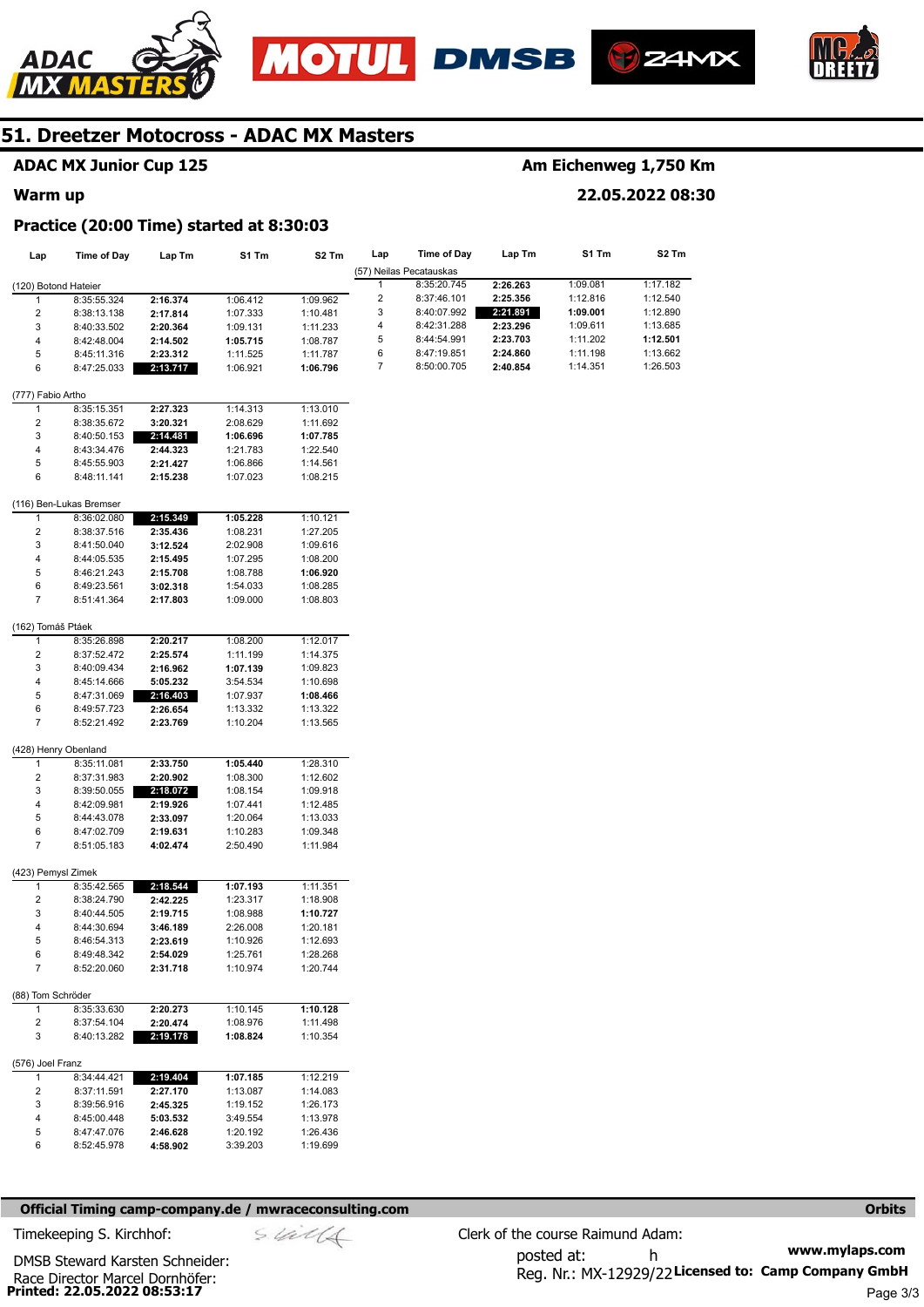







## **ADAC MX Junior Cup 125**

**Race 2** 

## **Am Eichenweg 1,750 Km**

**22.05.2022 10:30** 

#### **Race (20:00 and 2 Laps) started at 10:34:54**

| Pos            |     | No. Name                      | <b>FNM</b>   | Nat/Hometown            | Trademark  | Entrant / Team                   | Laps           | <b>Total Tm</b> | Diff       | Best Tm In Lap Points |                |                         |
|----------------|-----|-------------------------------|--------------|-------------------------|------------|----------------------------------|----------------|-----------------|------------|-----------------------|----------------|-------------------------|
| 1              | 451 | <b>Julius Mikula</b>          | <b>ACCR</b>  | CZE/ Lužice             | <b>KTM</b> |                                  | 11             | 26:14.655       |            | 2:08.535              | $\mathbf{1}$   | 25                      |
| $\overline{2}$ | 432 | <b>Ivano Van Erp</b>          | <b>KNMV</b>  | NLD/OSS                 | Yamaha     | <b>SHR Motorsports</b>           | 11             | 26:15.117       | 0.462      | 2:09.514              | 2              | 22                      |
| 3              | 479 | <b>Vítazslav Marek</b>        | <b>ACCR</b>  | CZE/ Pardubice          | <b>KTM</b> |                                  | 11             | 26:43.458       | 28.803     | 2:09.903              | 2              | 20                      |
| $\overline{4}$ | 714 | <b>Markuss Ozolins</b>        | LaMSF        | LAT/ Baltezers          | <b>KTM</b> | Kosak Racing Team                | 11             | 26:47.950       | 33.295     | 2:10.718              | 1              | 18                      |
| 5              | 772 | <b>Janis Martins Reisulis</b> | LaMSF        | LVA/ Ragana             | <b>KTM</b> | Hamstra MX Team                  | 11             | 26:55.156       | 40.501     | 2:10.534              | $\mathbf{1}$   | 16                      |
| 6              | 214 | <b>Bence Pergel</b>           | <b>MAMS</b>  | HUN/ Esztergom-Kertvard | <b>KTM</b> | <b>HTS Team</b>                  | 11             | 27:00.958       | 46.303     | 2:10.930              | 3              | 15                      |
| $\overline{7}$ | 474 | <b>Magnus Gregersen</b>       | <b>DMU</b>   | DNK/ Rødekro            | GasGas     | MG Racing-EASY MX                | 11             | 27:02.695       | 48.040     | 2:11.833              | $\overline{2}$ | 14                      |
| 8              | 418 | Saku Mansikkamäki             | SML          | FIN/ Vantaa             | Husqvarna  | Strawberryhill Racing            | 11             | 27:06.609       | 51.954     | 2:11.178              | $\mathbf{1}$   | 13                      |
| 9              | 919 | <b>Maximilian Ernecker</b>    | AMF          | AUT/ Berg im Attergau   | Husgvarna  | <b>HSV Ried</b>                  | 11             | 27:10.046       | 55.391     | 2:10.634              | $\mathbf{1}$   | 12                      |
| 10             | 275 | <b>Eric Rakow</b>             | <b>DMSB</b>  | DEU/ Neubrandenburg     | GasGas     | Schmicker Racing / ADAC Berlin I | 11             | 27:11.117       | 56.462     | 2:12.940              | $\overline{2}$ | 11                      |
| 11             | 43  | <b>Roberts Lusis</b>          | LaMSF        | LVA/ Grobina            | <b>KTM</b> | Sturm STC Racing                 | 11             | 27:14.768       | 1:00.113   | 2:13.468              | 2              | 10                      |
| 12             | 645 | <b>Richard Stephan</b>        | <b>DMSB</b>  | DEU/ Großräschen        | <b>KTM</b> | <b>GST Berlin</b>                | 11             | 27:16.728       | 1:02.073   | 2:12.737              | $\mathbf{1}$   | 9                       |
| 13             | 202 | Adam Máj                      | <b>ACCR</b>  | CZE/ Zvole              | <b>KTM</b> |                                  | 11             | 27:18.981       | 1:04.326   | 2:13.582              | 2              | 8                       |
| 14             | 633 | <b>Jakob Frandsen</b>         | <b>DMU</b>   | DNK/ vesløs             | <b>KTM</b> | Becker Racing                    | 11             | 27:34.467       | 1:19.812   | 2:13.947              | $\mathbf{1}$   | $\overline{7}$          |
| 15             | 690 | <b>Tristan Uiga</b>           | EMF          | EST/Rae                 | <b>KTM</b> | <b>KTL Racing</b>                | 11             | 27:46.654       | 1:31.999   | 2:13.594              | 2              | 6                       |
| 16             | 494 | <b>Maximilian Werner</b>      | <b>DMSB</b>  | DEU/ Jena               | <b>KTM</b> | Kosak Racing Team                | 11             | 27:52.521       | 1:37.866   | 2:10.235              | $\mathbf{1}$   | 5                       |
| 17             | 111 | <b>Markuss Kokins</b>         | LaMSF        | LVA/ Tukums             | Husqvarna  | <b>MX MODULS</b>                 | 11             | 27:58.089       | 1:43.434   | 2:15.745              | $\overline{2}$ | $\overline{\mathbf{4}}$ |
| 18             | 457 | <b>Paul Neunzling</b>         | <b>DMSB</b>  | DEU/ Pinnow             | <b>KTM</b> | ADAC Hansa MX Junior Team        | 11             | 28:10.604       | 1:55.949   | 2:17.712              | $\overline{2}$ | 3                       |
| 19             | 116 | <b>Ben-Lukas Bremser</b>      | <b>DMSB</b>  | DEU/ Heidenrod          | <b>KTM</b> | KTM Sarholz Racing Team          | 11             | 28:12.553       | 1:57.898   | 2:15.605              | $\overline{2}$ | $\overline{2}$          |
| 20             | 422 | <b>Sebastian B Lorenzen</b>   | DMU          | DNK/ Silkeborg          | <b>KTM</b> | BvZ Racing Team                  | 11             | 28:17.976       | 2:03.321   | 2:15.497              | 11             | $\mathbf{1}$            |
| 21             | 744 | <b>Sebastian Leok</b>         | <b>EMF</b>   | EST/Tartu               | Husgvarna  | MX-Handel Racing                 | 11             | 28:36.381       | 2:21.726   | 2:16.996              | $\overline{2}$ | $\pmb{0}$               |
| 22             | 3   | <b>Linus Jung</b>             | <b>DMSB</b>  | DEU/ Hattert            | Husqvarna  | KTM Sarholz Racing Team          | 11             | 28:44.740       | 2:30.085   | 2:18.889              | $\overline{2}$ | $\pmb{0}$               |
| 23             | 162 | <b>Tomáš Ptáek</b>            | <b>ACCR</b>  | CZE/ Sobiov             | <b>KTM</b> |                                  | 10             | 26:20.778       | 1 Lap      | 2:18.769              | $\overline{2}$ | $\mathbf 0$             |
| 24             | 428 | <b>Henry Obenland</b>         | <b>DMSB</b>  | DEU/ Kupferzell         | <b>KTM</b> | Kosak Racing Team                | 10             | 26:22.152       | 1 Lap      | 2:19.133              | $\overline{2}$ | $\pmb{0}$               |
| 25             | 27  | <b>Ofir Casey Tzemach</b>     | <b>HMS</b>   | ISR/ Samobor            | <b>KTM</b> | Bloody Harry Energy - RGS MX Ti  | 10             | 26:22.157       | 1 Lap      | 2:19.407              | 3              | $\pmb{0}$               |
| 26             | 120 | <b>Botond Hateier</b>         | <b>MAMS</b>  | HUN/ Ács                | <b>KTM</b> | Ács motoracing team, mefo racin  | 10             | 26:24.484       | 1 Lap      | 2:19.750              | $\mathbf{1}$   | $\pmb{0}$               |
| 27             | 655 | <b>Romeo Pikand</b>           | EMF          | EST/ Viljandi           | Husqvarna  | Bloody Harry Energy - RGS MX Ti  | 10             | 26:27.346       | 1 Lap      | 2:15.896              | 3              | 0                       |
| 28             | 513 | <b>Hannes Lüders</b>          | <b>DMSB</b>  | DEU/ Bismark OT Berkau  | <b>KTM</b> | Rynopower Germany powered Ka     | 10             | 26:27.406       | 1 Lap      | 2:19.813              | $\overline{4}$ | $\pmb{0}$               |
| 29             | 530 | John Vogelwaid                | <b>DMSB</b>  | DEU/ Reutlingen         | GasGas     | MX Vogelwaid                     | 10             | 26:35.433       | 1 Lap      | 2:20.554              | 5              | $\pmb{0}$               |
| 30             | 363 | <b>Lyonel Reichl</b>          | <b>FMS</b>   | CHE/ Frümsen            | Husqvarna  | MX-Handel Racing                 | 10             | 26:54.834       | 1 Lap      | 2:20.307              | $\overline{2}$ | $\pmb{0}$               |
| 31             | 23  | <b>Oscar Denzau</b>           | <b>DMSB</b>  | DEU/ Reinbek            | GasGas     | ADAC Hansa MX Junior Team / B    | 10             | 26:56.302       | 1 Lap      | 2:19.606              | $\mathbf{1}$   | $\pmb{0}$               |
| 32             | 88  | <b>Tom Schröder</b>           | <b>DMSB</b>  | DEU/ Großharrie         | <b>KTM</b> |                                  | 10             | 27:21.351       | 1 Lap      | 2:24.409              | $\mathbf{1}$   | $\pmb{0}$               |
| 33             | 127 | Niklas Ohm                    | <b>DMSB</b>  | DEU/ Schwerin - Wüstma  | <b>KTM</b> | Rynopower Germany powered Ka     | 10             | 27:30.667       | 1 Lap      | 2:20.419              | $\mathbf{1}$   | $\pmb{0}$               |
| 34             | 423 | <b>Pemysl Zimek</b>           | <b>ACCR</b>  | CZE/ Valašské Mezi      | GasGas     |                                  | 10             | 28:26.463       | 1 Lap      | 2:30.639              | $\mathbf{1}$   | $\mathbf 0$             |
| 35             | 777 | <b>Fabio Artho</b>            | <b>FMS</b>   | CHE/ Wagen              | <b>KTM</b> | Kosak Racing Team                | 5              | 15:26.485       | 6 Laps     | 2:20.435              | $\overline{2}$ | $\mathbf 0$             |
| 36             | 576 | <b>Joel Franz</b>             | <b>DMSB</b>  | DEU/ Tömmelsdorf        | Yamaha     | TYK bLU cRU Yamaha Deutschlar    | 5              | 16:20.829       | 6 Laps     | 2:34.895              | $\overline{2}$ | 0                       |
| 37             | 57  | <b>Neilas Pecatauskas</b>     | <b>LMSF</b>  | LTU/ Dietzenbach        | <b>KTM</b> | <b>AMX Racing</b>                | 3              | 10:11.321       | 8 Laps     | 2:28.702              | 2              | $\pmb{0}$               |
| 38             | 612 | Joosep Pärn                   | <b>SVEMO</b> | SWE/                    |            |                                  | 3              | 13:24.902       | 8 Laps     | 2:18.869              | 1              | 0                       |
| 39             | 770 | <b>Leon Rudolph</b>           | <b>DMSB</b>  | DEU/ Gößnitz            | GasGas     | KMP Honda Racing /ADAC Hesse     | $\overline{2}$ | 7:02.247        | 9 Laps     | 2:18.148              | $\overline{2}$ | 0                       |
| Not classified |     |                               |              |                         |            |                                  |                |                 |            |                       |                |                         |
| <b>DNS</b>     | 105 | <b>Lucas Bruhn</b>            | <b>DMU</b>   | DNK/ Kirke Hyllinge     | Husqvarna  | Becker Racing                    |                |                 | <b>DNS</b> |                       | 0              | 0                       |
|                |     |                               |              |                         |            |                                  |                |                 |            |                       |                |                         |

#### **Announcements**

**Printed: 22.05.2022 11:04:38** 

These results are provisional until the conclusion of any judicial and technical matters! Weather: cloudy 13 degrees, dry track #451 holeshot Local Live Timing smartphone: WLAN: TIMEKEEPING Browser: 192.168.50.20 Started: 40 Classified: 40 Not classified: 0

| <b>Margin of Victory</b>                                           | Ø km/h                                                 | <b>Best Lap Tm</b> | km/h                                      | Best Lap by                                             |
|--------------------------------------------------------------------|--------------------------------------------------------|--------------------|-------------------------------------------|---------------------------------------------------------|
| 0.462                                                              | 44,010                                                 | 2:08.535           | 49,014                                    | 451 - Julius Mikula                                     |
|                                                                    |                                                        |                    |                                           |                                                         |
|                                                                    | Official Timing camp-company.de / mwraceconsulting.com |                    |                                           | <b>Orbits</b>                                           |
| Timekeeping S. Kirchhof:                                           | sulls                                                  |                    | Clerk of the course Raimund Adam:         |                                                         |
| DMSB Steward Karsten Schneider:<br>Race Director Marcel Dornhöfer: |                                                        |                    | posted at:<br>h.<br>Reg. Nr.: MX 12929/22 | www.mylaps.com<br><b>Licensed to: Camp Company GmbH</b> |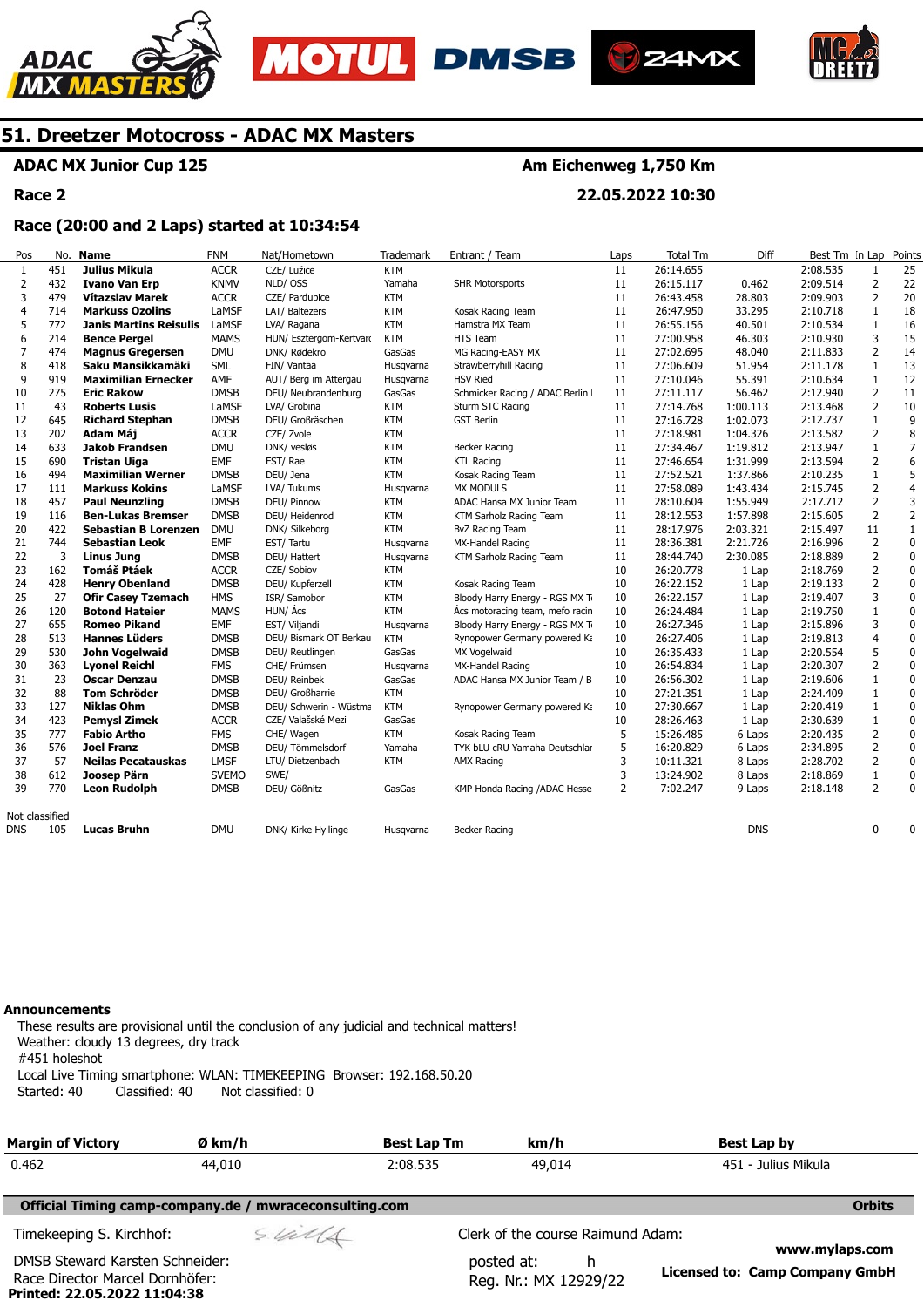







## **ADAC MX Junior Cup 125**

#### **Race 2**

## **Am Eichenweg 1,750 Km**

**22.05.2022 10:30** 

#### **Race (20:00 and 2 Laps) started at 10:34:54**

| Lap                     | <b>Time of Day</b>           | Lap Tm   | S1 Tm    | S2 Tm    | Lap                     | <b>Time of Day</b>        | Lap Tm   | S1 Tm    | S2 Tm    |
|-------------------------|------------------------------|----------|----------|----------|-------------------------|---------------------------|----------|----------|----------|
|                         |                              |          |          |          | (214) Bence Pergel      |                           |          |          |          |
| (451) Julius Mikula     |                              |          |          |          | $\mathbf{1}$            | 10:39:21.782              | 2:11.299 | 1:05.306 | 1:05.993 |
| 1                       | 10:39:08.020                 | 2:08.535 | 1:03.624 | 1:04.911 | $\overline{\mathbf{c}}$ | 10:41:33.100              | 2:11.318 | 1:05.580 | 1:05.738 |
| $\overline{\mathbf{c}}$ | 10:41:18.755                 | 2:10.735 | 1:05.471 | 1:05.264 | 3                       | 10:43:44.030              | 2:10.930 | 1:05.719 | 1:05.211 |
| 3                       | 10:43:29.591                 | 2:10.836 | 1:04.923 | 1:05.913 | 4                       | 10:45:57.668              | 2:13.638 | 1:06.373 | 1:07.265 |
| 4                       | 10:45:42.156                 | 2:12.565 | 1:06.416 | 1:06.149 | 5                       | 10:48:12.726              | 2:15.058 | 1:07.278 | 1:07.780 |
| 5                       | 10:47:53.484                 | 2:11.328 | 1:05.242 | 1:06.086 | 6                       | 10:50:27.815              | 2:15.089 | 1:07.160 | 1:07.929 |
| 6                       | 10:50:06.319                 | 2:12.835 | 1:06.186 | 1:06.649 | $\overline{7}$          | 10:52:44.234              | 2:16.419 | 1:08.035 | 1:08.384 |
| $\overline{7}$          | 10:52:18.137                 | 2:11.818 | 1:05.519 | 1:06.299 | 8                       | 10:55:01.351              | 2:17.117 | 1:08.095 | 1:09.022 |
| 8                       | 10:54:28.974                 | 2:10.837 | 1:04.857 | 1:05.980 | 9                       | 10:57:18.545              | 2:17.194 | 1:07.813 | 1:09.381 |
| 9                       | 10:56:41.517                 | 2:12.543 | 1:05.730 | 1:06.813 | 10                      | 10:59:36.049              | 2:17.504 | 1:08.218 | 1:09.286 |
| 10                      | 10:58:54.902                 | 2:13.385 | 1:05.988 | 1:07.397 | 11                      | 11:01:55.151              | 2:19.102 | 1:08.012 | 1:11.090 |
| 11                      | 11:01:08.848                 | 2:13.946 | 1:07.059 | 1:06.887 |                         |                           |          |          |          |
|                         |                              |          |          |          |                         | (474) Magnus Gregersen    |          |          |          |
| (432) Ivano Van Erp     |                              |          |          |          | $\mathbf{1}$            | 10:39:24.016              | 2:12.536 | 1:06.180 | 1:06.356 |
| $\mathbf{1}$            | 10:39:19.418                 | 2:11.107 | 1:04.617 | 1:06.490 | $\overline{\mathbf{c}}$ | 10:41:35.849              | 2:11.833 | 1:05.561 | 1:06.272 |
| $\overline{\mathbf{c}}$ | 10:41:28.932                 | 2:09.514 | 1:04.511 | 1:05.003 | 3                       | 10:43:48.518              | 2:12.669 | 1:05.897 | 1:06.772 |
| 3                       | 10:43:39.965                 | 2:11.033 | 1:04.849 | 1:06.184 | 4                       | 10:46:02.429              | 2:13.911 | 1:06.787 | 1:07.124 |
| 4                       | 10:45:52.089                 |          | 1:05.263 | 1:06.861 | 5                       | 10:48:17.046              | 2:14.617 | 1:07.345 | 1:07.272 |
|                         |                              | 2:12.124 |          |          | 6                       | 10:50:32.747              | 2:15.701 | 1:08.248 | 1:07.453 |
| 5                       | 10:48:03.766                 | 2:11.677 | 1:05.525 | 1:06.152 | 7                       |                           | 2:17.674 | 1:09.180 | 1:08.494 |
| 6                       | 10:50:15.827                 | 2:12.061 | 1:04.661 | 1:07.400 |                         | 10:52:50.421              |          |          |          |
| $\overline{7}$          | 10:52:26.055                 | 2:10.228 | 1:05.111 | 1:05.117 | 8                       | 10:55:06.879              | 2:16.458 | 1:08.312 | 1:08.146 |
| 8                       | 10:54:37.010                 | 2:10.955 | 1:05.204 | 1:05.751 | 9                       | 10:57:21.733              | 2:14.854 | 1:07.249 | 1:07.605 |
| 9                       | 10:56:47.721                 | 2:10.711 | 1:04.738 | 1:05.973 | 10                      | 10:59:38.759              | 2:17.026 | 1:07.905 | 1:09.121 |
| 10                      | 10:58:58.010                 | 2:10.289 | 1:04.891 | 1:05.398 | 11                      | 11:01:56.888              | 2:18.129 | 1:08.991 | 1:09.138 |
| 11                      | 11:01:09.310                 | 2:11.300 | 1:05.555 | 1:05.745 |                         |                           |          |          |          |
|                         |                              |          |          |          |                         | (418) Saku Mansikkamäki   |          |          |          |
|                         | (479) Vítazslav Marek        |          |          |          | 1                       | 10:39:20.322              | 2:11.178 | 1:05.160 | 1:06.018 |
| $\mathbf{1}$            | 10:39:17.519                 | 2:10.101 | 1:03.958 | 1:06.143 | $\overline{\mathbf{c}}$ | 10:41:33.791              | 2:13.469 | 1:05.428 | 1:08.041 |
| $\overline{\mathbf{c}}$ | 10:41:27.422                 | 2:09.903 | 1:04.262 | 1:05.641 | 3                       | 10:43:46.276              | 2:12.485 | 1:05.895 | 1:06.590 |
| 3                       | 10:43:38.410                 | 2:10.988 | 1:04.932 | 1:06.056 | 4                       | 10:46:01.130              | 2:14.854 | 1:06.827 | 1:08.027 |
| $\overline{\mathbf{4}}$ | 10:45:52.989                 | 2:14.579 | 1:07.068 | 1:07.511 | 5                       | 10:48:16.059              | 2:14.929 | 1:07.153 | 1:07.776 |
| 5                       | 10:48:05.341                 | 2:12.352 | 1:06.038 | 1:06.314 | 6                       | 10:50:31.882              | 2:15.823 | 1:07.918 | 1:07.905 |
| 6                       | 10:50:18.184                 | 2:12.843 | 1:06.166 | 1:06.677 | 7                       | 10:52:49.696              | 2:17.814 | 1:09.432 | 1:08.382 |
| $\overline{7}$          | 10:52:32.228                 | 2:14.044 | 1:05.900 | 1:08.144 | 8                       | 10:55:08.452              | 2:18.756 | 1:09.303 | 1:09.453 |
| 8                       | 10:54:47.796                 | 2:15.568 | 1:07.715 | 1:07.853 | 9                       | 10:57:26.929              | 2:18.477 | 1:08.853 | 1:09.624 |
| 9                       | 10:57:03.028                 | 2:15.232 | 1:05.866 | 1:09.366 | 10                      | 10:59:43.980              | 2:17.051 | 1:07.548 | 1:09.503 |
| 10                      | 10:59:18.564                 | 2:15.536 | 1:06.500 | 1:09.036 | 11                      | 11:02:00.802              | 2:16.822 | 1:08.151 | 1:08.671 |
| 11                      | 11:01:37.651                 | 2:19.087 | 1:09.019 | 1:10.068 |                         |                           |          |          |          |
|                         |                              |          |          |          |                         | (919) Maximilian Ernecker |          |          |          |
|                         | (714) Markuss Ozolins        |          |          |          | $\mathbf{1}$            | 10:39:16.969              | 2:10.634 | 1:04.671 | 1:05.963 |
| $\mathbf{1}$            | 10:39:13.765                 | 2:10.718 | 1:04.820 | 1:05.898 | $\overline{\mathbf{c}}$ | 10:41:29.521              | 2:12.552 | 1:05.932 | 1:06.620 |
| $\overline{\mathbf{c}}$ | 10:41:26.027                 | 2:12.262 | 1:05.821 | 1:06.441 | 3                       | 10:43:44.810              | 2:15.289 | 1:07.124 | 1:08.165 |
| 3                       | 10:43:41.440                 |          | 1:06.917 |          | 4                       | 10:45:59.669              | 2:14.859 | 1:07.602 | 1:07.257 |
|                         |                              | 2:15.413 |          | 1:08.496 | 5                       | 10:48:14.820              | 2:15.151 | 1:07.621 | 1:07.530 |
| $\overline{\mathbf{4}}$ | 10:45:54.086                 | 2:12.646 | 1:05.444 | 1:07.202 |                         |                           |          |          |          |
| 5                       | 10:48:06.952                 | 2:12.866 | 1:06.947 | 1:05.919 | 6                       | 10:50:30.575              | 2:15.755 | 1:08.612 | 1:07.143 |
| 6                       | 10:50:22.005                 | 2:15.053 | 1:07.411 | 1:07.642 | 7                       | 10:52:48.578              | 2:18.003 | 1:09.237 | 1:08.766 |
| $\boldsymbol{7}$        | 10:52:37.823                 | 2:15.818 | 1:08.327 | 1:07.491 | 8                       | 10:55:05.976              | 2:17.398 | 1:08.962 | 1:08.436 |
| 8                       | 10:54:53.085                 | 2:15.262 | 1:07.571 | 1:07.691 | 9                       | 10:57:24.179              | 2:18.203 | 1:07.749 | 1:10.454 |
| 9                       | 10:57:08.360                 | 2:15.275 | 1:07.178 | 1:08.097 | 10                      | 10:59:42.524              | 2:18.345 | 1:08.887 | 1:09.458 |
| 10                      | 10:59:24.543                 | 2:16.183 | 1:07.269 | 1:08.914 | 11                      | 11:02:04.239              | 2:21.715 | 1:09.762 | 1:11.953 |
| 11                      | 11:01:42.143                 | 2:17.600 | 1:08.293 | 1:09.307 |                         |                           |          |          |          |
|                         |                              |          |          |          | (275) Eric Rakow        |                           |          |          |          |
|                         | (772) Janis Martins Reisulis |          |          |          | $\mathbf{1}$            | 10:39:24.470              | 2:14.442 | 1:06.289 | 1:08.153 |
| $\mathbf{1}$            | 10:39:18.601                 | 2:10.534 | 1:04.635 | 1:05.899 | 2                       | 10:41:37.410              | 2:12.940 | 1:06.178 | 1:06.762 |
| 2                       | 10:41:30.737                 | 2:12.136 | 1:06.360 | 1:05.776 | 3                       | 10:43:50.496              | 2:13.086 | 1:05.708 | 1:07.378 |
| 3                       | 10:43:43.171                 | 2:12.434 | 1:05.542 | 1:06.892 | 4                       | 10:46:05.770              | 2:15.274 | 1:07.234 | 1:08.040 |
| 4                       | 10:45:57.318                 | 2:14.147 | 1:06.492 | 1:07.655 | 5                       | 10:48:22.300              | 2:16.530 | 1:07.962 | 1:08.568 |
| 5                       | 10:48:11.346                 | 2:14.028 | 1:06.834 | 1:07.194 | 6                       | 10:50:37.658              | 2:15.358 | 1:07.731 | 1:07.627 |
| 6                       | 10:50:25.976                 | 2:14.630 | 1:07.020 | 1:07.610 | 7                       | 10:52:53.135              | 2:15.477 | 1:07.141 | 1:08.336 |
| $\overline{7}$          | 10:52:40.782                 | 2:14.806 | 1:07.174 | 1:07.632 | 8                       | 10:55:09.933              | 2:16.798 | 1:07.853 | 1:08.945 |
| 8                       | 10:54:58.379                 | 2:17.597 | 1:08.810 | 1:08.787 | 9                       | 10:57:29.604              | 2:19.671 | 1:09.721 | 1:09.950 |
| 9                       |                              | 2:14.884 | 1:07.083 |          | 10                      | 10:59:46.776              | 2:17.172 | 1:08.605 | 1:08.567 |
|                         | 10:57:13.263                 |          |          | 1:07.801 | 11                      | 11:02:05.310              | 2:18.534 | 1:09.467 | 1:09.067 |
| 10                      | 10:59:31.563                 | 2:18.300 | 1:08.136 | 1:10.164 |                         |                           |          |          |          |
| 11                      | 11:01:49.349                 | 2:17.786 | 1:08.452 | 1:09.334 |                         |                           |          |          |          |
|                         |                              |          |          |          | (43) Roberts Lusis      |                           |          |          |          |

#### **Official Timing camp-company.de / mwraceconsulting.com <b>Orbits and Company.de Company** orbits **Orbits Orbits**

**www.mylaps.com**  Reg. Nr.: MX-12929/22 Licensed to: Camp Company GmbH posted at: h Timekeeping S. Kirchhof:  $\frac{1}{2}$  Clerk of the course Raimund Adam: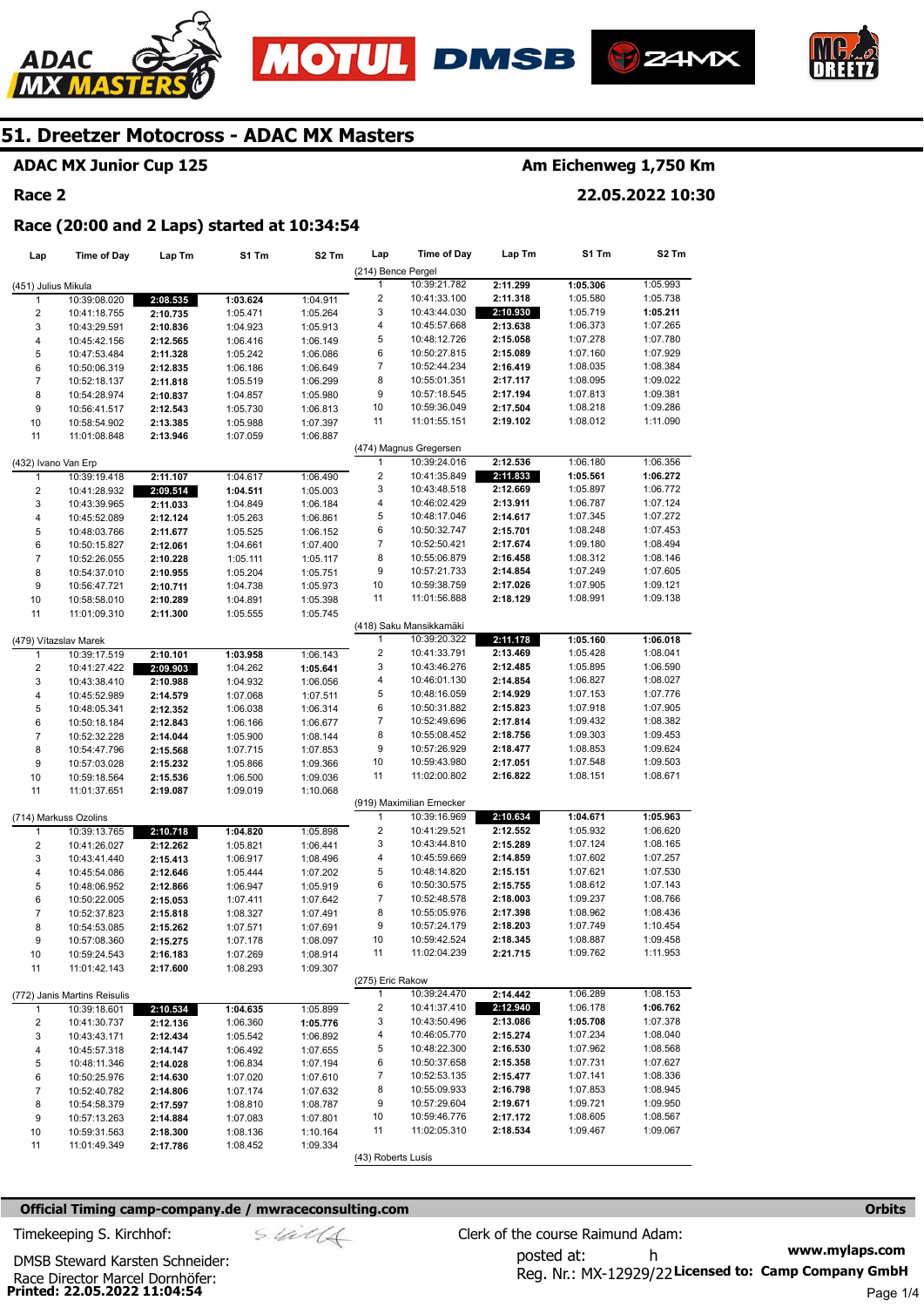





#### **ADAC MX Junior Cup 125**

#### **Race 2**

ADAC

#### **Am Eichenweg 1,750 Km**

**22.05.2022 10:30** 

#### **Race (20:00 and 2 Laps) started at 10:34:54**

| Lap                     | <b>Time of Day</b>           | Lap Tm               | S1 Tm                | S <sub>2</sub> Tm    | Lap                     | <b>Time of Day</b>                   | Lap Tm               | S1 Tm                | S2 Tm                |
|-------------------------|------------------------------|----------------------|----------------------|----------------------|-------------------------|--------------------------------------|----------------------|----------------------|----------------------|
| $\mathbf{1}$            | 10:39:28.496                 | 2:15.958             | 1:08.166             | 1:07.792             | $\overline{2}$          | 10:41:27.882                         | 2:13.027             | 1:06.054             | 1:06.973             |
| $\overline{\mathbf{c}}$ | 10:41:41.964                 | 2:13.468             | 1:06.907             | 1:06.561             | 3                       | 10:43:41.820                         | 2:13.938             | 1:07.298             | 1:06.640             |
| 3                       | 10:43:55.488                 | 2:13.524             | 1:06.227             | 1:07.297             | 4                       | 10:45:56.357                         | 2:14.537             | 1:06.996             | 1:07.541             |
| 4                       | 10:46:11.128                 | 2:15.640             | 1:07.764             | 1:07.876             | 5                       | 10:48:11.734                         | 2:15.377             | 1:06.763             | 1:08.614             |
| 5                       | 10:48:26.422                 | 2:15.294             | 1:07.022             | 1:08.272             | 6                       | 10:50:26.569                         | 2:14.835             | 1:07.697             | 1:07.138             |
| 6                       | 10:50:41.582                 | 2:15.160             | 1:08.111             | 1:07.049             | $\boldsymbol{7}$        | 10:52:42.572                         | 2:16.003             | 1:07.946             | 1:08.057             |
| $\overline{7}$          | 10:52:56.972                 | 2:15.390             | 1:07.697             | 1:07.693             | 8                       | 10:54:58.949                         | 2:16.377             | 1:08.419             | 1:07.958             |
| 8                       | 10:55:15.068                 | 2:18.096             | 1:09.308             | 1:08.788             | 9                       | 10:57:31.035                         | 2:32.086             | 1:07.465             | 1:24.621             |
| 9                       | 10:57:33.160                 | 2:18.092             | 1:08.845             | 1:09.247             | 10                      | 11:00:23.845                         | 2:52.810             | 1:40.047             | 1:12.763             |
| 10                      | 10:59:51.225                 | 2:18.065             | 1:08.764             | 1:09.301             | 11                      | 11:02:46.714                         | 2:22.869             | 1:10.462             | 1:12.407             |
| 11                      | 11:02:08.961                 | 2:17.736             | 1:08.690             | 1:09.046             |                         |                                      |                      |                      |                      |
|                         |                              |                      |                      |                      | 1                       | (111) Markuss Kokins<br>10:39:45.622 |                      | 1:08.185             | 1:09.287             |
|                         | (645) Richard Stephan        |                      |                      |                      | $\overline{\mathbf{c}}$ | 10:42:01.367                         | 2:17.472<br>2:15.745 | 1:06.747             | 1:08.998             |
| 1                       | 10:39:27.645<br>10:41:42.792 | 2:12.737             | 1:05.399             | 1:07.338             | 3                       | 10:44:17.478                         | 2:16.111             | 1:08.064             | 1:08.047             |
| $\overline{\mathbf{c}}$ |                              | 2:15.147             | 1:06.733             | 1:08.414             | 4                       | 10:46:34.936                         | 2:17.458             | 1:08.983             | 1:08.475             |
| 3<br>4                  | 10:43:56.697<br>10:46:13.563 | 2:13.905             | 1:06.885             | 1:07.020<br>1:08.413 | 5                       | 10:48:52.361                         | 2:17.425             | 1:09.073             | 1:08.352             |
| 5                       | 10:48:28.756                 | 2:16.866<br>2:15.193 | 1:08.453<br>1:06.390 | 1:08.803             | 6                       | 10:51:10.151                         | 2:17.790             | 1:09.000             | 1:08.790             |
| 6                       | 10:50:45.526                 | 2:16.770             | 1:07.274             | 1:09.496             | $\overline{7}$          | 10:53:28.465                         | 2:18.314             | 1:09.349             | 1:08.965             |
| $\overline{7}$          | 10:53:01.911                 | 2:16.385             | 1:07.117             | 1:09.268             | 8                       | 10:55:47.881                         | 2:19.416             | 1:10.106             | 1:09.310             |
| 8                       | 10:55:19.354                 | 2:17.443             | 1:08.654             | 1:08.789             | 9                       | 10:58:08.597                         | 2:20.716             | 1:09.992             | 1:10.724             |
| 9                       | 10:57:36.509                 | 2:17.155             | 1:08.893             | 1:08.262             | 10                      | 11:00:30.009                         | 2:21.412             | 1:10.392             | 1:11.020             |
| 10                      | 10:59:53.679                 | 2:17.170             | 1:08.003             | 1:09.167             | 11                      | 11:02:52.282                         | 2:22.273             | 1:11.321             | 1:10.952             |
| 11                      | 11:02:10.921                 | 2:17.242             | 1:08.562             | 1:08.680             |                         |                                      |                      |                      |                      |
|                         |                              |                      |                      |                      | (457) Paul Neunzling    |                                      |                      |                      |                      |
| (202) Adam Máj          |                              |                      |                      |                      | 1                       | 10:39:40.510                         | 2:17.728             | 1:09.175             | 1:08.553             |
| 1                       | 10:39:26.250                 | 2:14.169             | 1:06.780             | 1:07.389             | $\overline{\mathbf{c}}$ | 10:41:58.222                         | 2:17.712             | 1:07.619             | 1:10.093             |
| $\overline{\mathbf{c}}$ | 10:41:39.832                 | 2:13.582             | 1:07.232             | 1:06.350             | 3                       | 10:44:18.599                         | 2:20.377             | 1:09.590             | 1:10.787             |
| 3                       | 10:43:54.408                 | 2:14.576             | 1:07.783             | 1:06.793             | 4                       | 10:46:38.550                         | 2:19.951             | 1:09.964             | 1:09.987             |
| 4                       | 10:46:10.526                 | 2:16.118             | 1:07.208             | 1:08.910             | 5                       | 10:48:58.337                         | 2:19.787             | 1:09.983             | 1:09.804             |
| 5                       | 10:48:27.900                 | 2:17.374             | 1:08.612             | 1:08.762             | 6                       | 10:51:16.645                         | 2:18.308             | 1:09.157             | 1:09.151             |
| 6                       | 10:50:44.689                 | 2:16.789             | 1:07.934             | 1:08.855             | $\overline{7}$          | 10:53:36.503                         | 2:19.858             | 1:09.447             | 1:10.411             |
| $\overline{7}$          | 10:53:01.147                 | 2:16.458             | 1:07.712             | 1:08.746             | 8                       | 10:55:56.271                         | 2:19.768             | 1:09.715             | 1:10.053             |
| 8                       | 10:55:17.842                 | 2:16.695             | 1:08.641             | 1:08.054             | 9                       | 10:58:16.974                         | 2:20.703             | 1:10.359             | 1:10.344             |
| 9                       | 10:57:35.716                 | 2:17.874             | 1:08.112             | 1:09.762             | 10                      | 11:00:39.883                         | 2:22.909             | 1:10.509             | 1:12.400             |
| 10                      | 10:59:54.317                 | 2:18.601             | 1:09.794             | 1:08.807             | 11                      | 11:03:04.797                         | 2:24.914             | 1:11.531             | 1:13.383             |
| 11                      | 11:02:13.174                 | 2:18.857             | 1:09.328             | 1:09.529             |                         |                                      |                      |                      |                      |
|                         |                              |                      |                      |                      |                         | (116) Ben-Lukas Bremser              |                      |                      |                      |
|                         | (633) Jakob Frandsen         |                      |                      |                      | 1                       | 10:39:48.277                         | 2:20.856             | 1:10.156             | 1:10.700             |
| 1                       | 10:39:36.085                 | 2:13.947             | 1:05.693             | 1:08.254             | $\overline{\mathbf{c}}$ | 10:42:03.882                         | 2:15.605             | 1:07.744             | 1:07.861             |
| $\overline{\mathbf{c}}$ | 10:41:50.626                 | 2:14.541             | 1:06.319             | 1:08.222             | 3<br>4                  | 10:44:22.618<br>10:46:42.715         | 2:18.736<br>2:20.097 | 1:09.703<br>1:09.630 | 1:09.033<br>1:10.467 |
| 3                       | 10:44:05.625                 | 2:14.999             | 1:06.869             | 1:08.130             | 5                       | 10:49:03.013                         | 2:20.298             | 1:11.289             | 1:09.009             |
| 4<br>5                  | 10:46:21.281<br>10:48:38.048 | 2:15.656             | 1:08.027<br>1:08.155 | 1:07.629             | 6                       | 10:51:20.977                         | 2:17.964             | 1:08.841             | 1:09.123             |
| 6                       | 10:50:53.794                 | 2:16.767<br>2:15.746 | 1:08.097             | 1:08.612<br>1:07.649 | $\overline{7}$          | 10:53:38.724                         | 2:17.747             | 1:08.732             | 1:09.015             |
| $\boldsymbol{7}$        | 10:53:09.886                 | 2:16.092             | 1:06.757             | 1:09.335             | 8                       | 10:55:58.425                         | 2:19.701             | 1:09.760             | 1:09.941             |
| 8                       | 10:55:30.116                 | 2:20.230             | 1:10.036             | 1:10.194             | 9                       | 10:58:18.513                         | 2:20.088             | 1:10.048             | 1:10.040             |
| 9                       | 10:57:47.944                 | 2:17.828             | 1:07.783             | 1:10.045             | 10                      | 11:00:42.085                         | 2:23.572             | 1:12.372             | 1:11.200             |
| 10                      | 11:00:07.937                 | 2:19.993             | 1:09.862             | 1:10.131             | 11                      | 11:03:06.746                         | 2:24.661             | 1:12.667             | 1:11.994             |
| 11                      | 11:02:28.660                 | 2:20.723             | 1:09.834             | 1:10.889             |                         |                                      |                      |                      |                      |
|                         |                              |                      |                      |                      |                         | (422) Sebastian B Lorenzen           |                      |                      |                      |
| (690) Tristan Uiga      |                              |                      |                      |                      | 1                       | 10:39:56.590                         | 2:15.888             | 1:07.994             | 1:07.894             |
| 1                       | 10:39:30.498                 | 2:14.422             | 1:06.850             | 1:07.572             | $\overline{\mathbf{c}}$ | 10:42:14.299                         | 2:17.709             | 1:08.350             | 1:09.359             |
| 2                       | 10:41:44.092                 | 2:13.594             | 1:06.360             | 1:07.234             | 3                       | 10:44:52.097                         | 2:37.798             | 1:08.276             | 1:29.522             |
| 3                       | 10:43:59.397                 | 2:15.305             | 1:07.279             | 1:08.026             | 4                       | 10:47:09.504                         | 2:17.407             | 1:08.045             | 1:09.362             |
| 4                       | 10:46:17.225                 | 2:17.828             | 1:08.639             | 1:09.189             | 5                       | 10:49:26.277                         | 2:16.773             | 1:09.446             | 1:07.327             |
| 5                       | 10:48:34.397                 | 2:17.172             | 1:08.750             | 1:08.422             | 6                       | 10:51:44.037                         | 2:17.760             | 1:10.298             | 1:07.462             |
| 6                       | 10:50:50.739                 | 2:16.342             | 1:08.118             | 1:08.224             | 7                       | 10:54:02.672                         | 2:18.635             | 1:09.178             | 1:09.457             |
| 7                       | 10:53:08.845                 | 2:18.106             | 1:08.148             | 1:09.958             | 8                       | 10:56:22.682                         | 2:20.010             | 1:09.886             | 1:10.124             |
| 8                       | 10:55:32.532                 | 2:23.687             | 1:10.640             | 1:13.047             | 9                       | 10:58:40.018                         | 2:17.336             | 1:09.451             | 1:07.885             |
| 9                       | 10:57:54.021                 | 2:21.489             | 1:09.736             | 1:11.753             | 10                      | 11:00:56.672                         | 2:16.654             | 1:06.711             | 1:09.943             |
| 10                      | 11:00:16.455                 | 2:22.434             | 1:10.662             | 1:11.772             | 11                      | 11:03:12.169                         | 2:15.497             | 1:07.256             | 1:08.241             |
| 11                      | 11:02:40.847                 | 2:24.392             | 1:12.140             | 1:12.252             |                         |                                      |                      |                      |                      |
|                         |                              |                      |                      |                      |                         | (744) Sebastian Leok                 |                      |                      |                      |
|                         | (494) Maximilian Werner      |                      |                      |                      | $\mathbf{1}$            | 10:39:49.895                         | 2:20.485             | 1:10.517             | 1:09.968             |
| 1                       | 10:39:14.855                 | 2:10.235             | 1:04.474             | 1:05.761             | $\overline{\mathbf{c}}$ | 10:42:06.891                         | 2:16.996             | 1:07.592             | 1:09.404             |

#### **Official Timing camp-company.de / mwraceconsulting.com <b>Orbits and Company.de Company** orbits **Orbits Orbits**

$$
\mathcal{S}\mathcal{U}\mathcal{U}
$$

**www.mylaps.com**  Reg. Nr.: MX-12929/22 Licensed to: Camp Company GmbH posted at: h Timekeeping S. Kirchhof:  $\le \frac{1}{2}$  Clerk of the course Raimund Adam:

**Printed: 22.05.2022 11:04:54**  Race Director Marcel Dornhöfer: DMSB Steward Karsten Schneider:

Page 2/4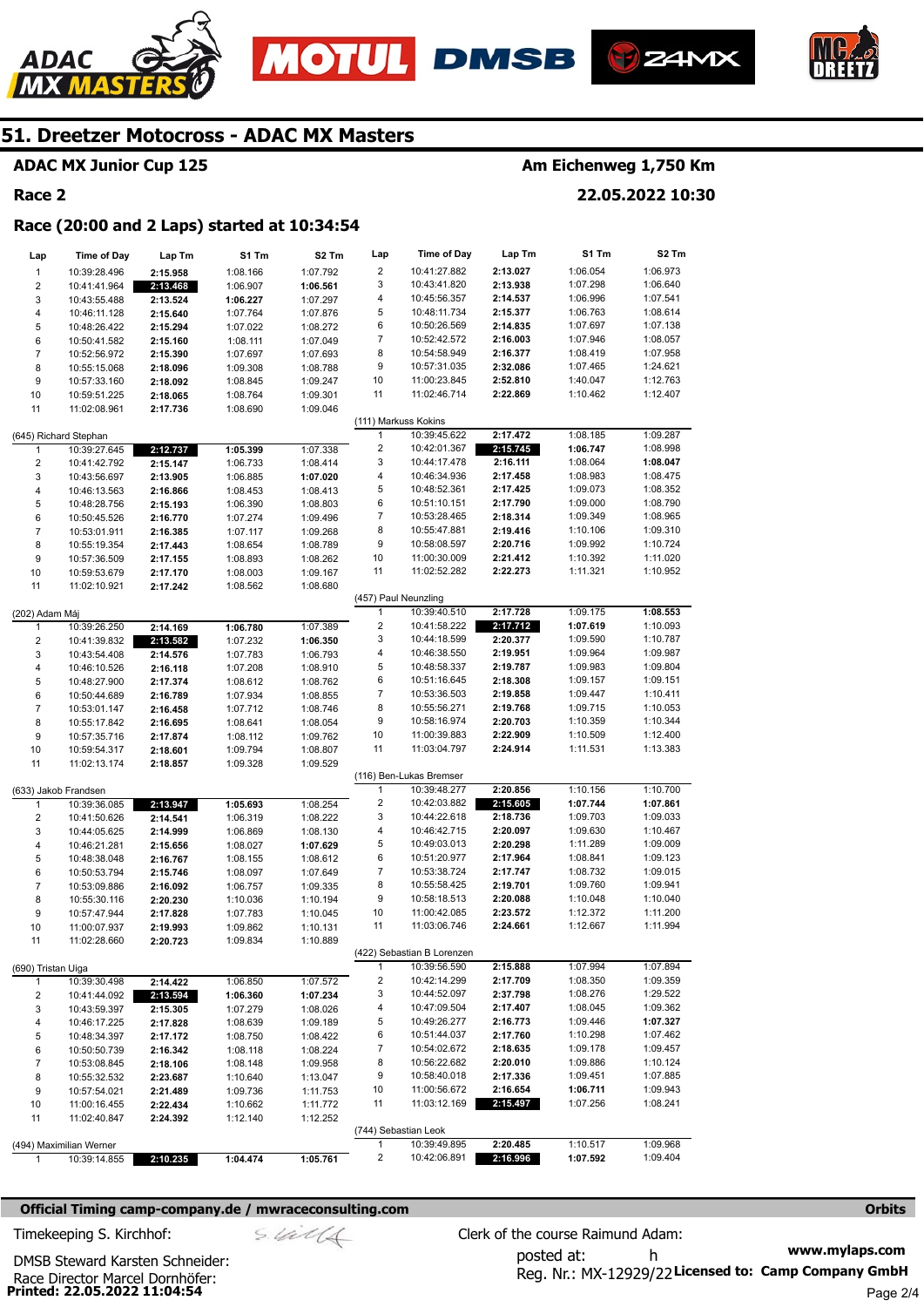





#### **ADAC MX Junior Cup 125**

#### **Race 2**

ADAC

## **Am Eichenweg 1,750 Km**

**22.05.2022 10:30** 

#### **Race (20:00 and 2 Laps) started at 10:34:54**

| Lap                                     | <b>Time of Day</b>           | Lap Tm               | S1 Tm                | S <sub>2</sub> Tm    | Lap                     | <b>Time of Day</b>           | Lap Tm               | S1 Tm                | S2 Tm                |
|-----------------------------------------|------------------------------|----------------------|----------------------|----------------------|-------------------------|------------------------------|----------------------|----------------------|----------------------|
| 3                                       | 10:44:24.568                 | 2:17.677             | 1:08.411             | 1:09.266             | $\overline{7}$          | 10:54:02.219                 | 2:20.800             | 1:10.542             | 1:10.258             |
| $\overline{\mathbf{4}}$                 | 10:46:43.978                 | 2:19.410             | 1:09.924             | 1:09.486             | 8                       | 10:56:23.415                 | 2:21.196             | 1:09.703             | 1:11.493             |
| 5                                       | 10:49:04.649                 | 2:20.671             | 1:10.977             | 1:09.694             | 9                       | 10:58:50.991                 | 2:27.576             | 1:14.653             | 1:12.923             |
| 6                                       | 10:51:25.572                 | 2:20.923             | 1:11.987             | 1:08.936             | 10                      | 11:01:18.677                 | 2:27.686             | 1:12.962             | 1:14.724             |
| $\overline{7}$                          | 10:53:45.474                 | 2:19.902             | 1:10.080             | 1:09.822             |                         |                              |                      |                      |                      |
| 8                                       | 10:56:22.757                 | 2:37.283             | 1:25.684             | 1:11.599             | (655) Romeo Pikand      |                              |                      |                      |                      |
| 9                                       | 10:58:46.123                 | 2:23.366             | 1:12.211             | 1:11.155             | $\mathbf{1}$            | 10:40:09.006                 | 2:33.932             | 1:09.227             | 1:24.705             |
| 10                                      | 11:01:08.098                 | 2:21.975             | 1:09.870             | 1:12.105             | $\overline{\mathbf{c}}$ | 10:42:26.881                 | 2:17.875             | 1:08.278             | 1:09.597             |
| 11                                      | 11:03:30.574                 | 2:22.476             | 1:10.633             | 1:11.843             | 3                       | 10:44:42.777                 | 2:15.896             | 1:07.581             | 1:08.315             |
|                                         |                              |                      |                      |                      | 4                       | 10:47:03.784                 | 2:21.007             | 1:08.975             | 1:12.032             |
| (3) Linus Jung                          |                              |                      |                      |                      | 5                       | 10:49:23.072                 | 2:19.288             | 1:10.127             | 1:09.161             |
| 1                                       | 10:39:53.702                 | 2:23.621             | 1:09.769             | 1:13.852             | 6                       | 10:51:42.849                 | 2:19.777             | 1:09.389             | 1:10.388             |
| $\overline{\mathbf{c}}$                 | 10:42:12.591                 | 2:18.889             | 1:09.583             | 1:09.306             | 7                       | 10:54:03.434                 | 2:20.585             | 1:09.932             | 1:10.653             |
| 3                                       | 10:44:32.850                 | 2:20.259             | 1:10.504             | 1:09.755             | 8                       | 10:56:25.101                 | 2:21.667             | 1:10.681             | 1:10.986             |
| $\overline{\mathbf{4}}$                 | 10:46:55.064                 | 2:22.214             | 1:10.286             | 1:11.928             | 9                       | 10:58:52.400                 | 2:27.299             | 1:12.254             | 1:15.045             |
| 5                                       | 10:49:15.406                 | 2:20.342             | 1:10.166             | 1:10.176             | 10                      | 11:01:21.539                 | 2:29.139             | 1:13.416             | 1:15.723             |
| 6                                       | 10:51:36.076                 | 2:20.670             | 1:10.168             | 1:10.502             |                         |                              |                      |                      |                      |
| $\overline{7}$                          | 10:53:56.842                 | 2:20.766             | 1:10.168             | 1:10.598             | (513) Hannes Lüders     |                              |                      |                      |                      |
| 8                                       | 10:56:19.133                 | 2:22.291             | 1:11.097             | 1:11.194             | 1                       | 10:39:47.633                 | 2:21.566             | 1:12.295             | 1:09.271             |
| 9                                       | 10:58:43.125                 | 2:23.992             | 1:12.016             | 1:11.976             | $\overline{2}$          | 10:42:08.675                 | 2:21.042<br>2:20.171 | 1:11.309             | 1:09.733<br>1:10.496 |
| 10                                      | 11:01:07.280                 | 2:24.155             | 1:12.652             | 1:11.503             | 3                       | 10:44:28.846                 |                      | 1:09.675<br>1:09.790 | 1:10.023             |
| 11                                      | 11:03:38.933                 | 2:31.653             | 1:12.405             | 1:19.248             | 4<br>5                  | 10:46:48.659<br>10:49:11.152 | 2:19.813<br>2:22.493 | 1:10.628             | 1:11.865             |
|                                         |                              |                      |                      |                      | 6                       | 10:51:33.720                 | 2:22.568             | 1:10.439             | 1:12.129             |
| (162) Tomáš Ptáek                       | 10:39:42.034                 | 2:20.501             | 1:08.330             | 1:12.171             | $\overline{7}$          | 10:53:57.038                 | 2:23.318             | 1:11.234             | 1:12.084             |
| $\mathbf{1}$<br>$\overline{\mathbf{c}}$ |                              |                      | 1:07.608             | 1:11.161             | 8                       | 10:56:29.440                 | 2:32.402             | 1:18.382             | 1:14.020             |
| 3                                       | 10:42:00.803<br>10:44:20.482 | 2:18.769             | 1:08.844             |                      | 9                       | 10:58:56.310                 | 2:26.870             | 1:11.653             | 1:15.217             |
| $\overline{\mathbf{4}}$                 | 10:46:41.594                 | 2:19.679<br>2:21.112 | 1:10.220             | 1:10.835<br>1:10.892 | 10                      | 11:01:21.599                 | 2:25.289             | 1:12.141             | 1:13.148             |
| 5                                       | 10:49:05.622                 | 2:24.028             | 1:10.963             | 1:13.065             |                         |                              |                      |                      |                      |
| 6                                       | 10:51:29.300                 | 2:23.678             | 1:11.669             | 1:12.009             |                         | (530) John Vogelwaid         |                      |                      |                      |
| 7                                       | 10:53:52.424                 | 2:23.124             | 1:10.176             | 1:12.948             | 1                       | 10:39:55.352                 | 2:24.261             | 1:11.103             | 1:13.158             |
| 8                                       | 10:56:18.291                 | 2:25.867             | 1:12.839             | 1:13.028             | $\overline{\mathbf{c}}$ | 10:42:17.453                 | 2:22.101             | 1:11.704             | 1:10.397             |
| 9                                       | 10:58:46.901                 | 2:28.610             | 1:13.142             | 1:15.468             | 3                       | 10:44:38.704                 | 2:21.251             | 1:10.433             | 1:10.818             |
| 10                                      | 11:01:14.971                 | 2:28.070             | 1:12.492             | 1:15.578             | 4                       | 10:47:01.654                 | 2:22.950             | 1:11.573             | 1:11.377             |
|                                         |                              |                      |                      |                      | 5                       | 10:49:22.208                 | 2:20.554             | 1:09.574             | 1:10.980             |
|                                         | (428) Henry Obenland         |                      |                      |                      | 6                       | 10:51:48.935                 | 2:26.727             | 1:13.265             | 1:13.462             |
| 1                                       | 10:39:45.346                 | 2:20.455             | 1:10.630             | 1:09.825             | $\overline{7}$          | 10:54:13.347                 | 2:24.412             | 1:11.537             | 1:12.875             |
| 2                                       | 10:42:04.479                 | 2:19.133             | 1:09.313             | 1:09.820             | 8                       | 10:56:37.026                 | 2:23.679             | 1:11.636             | 1:12.043             |
| 3                                       | 10:44:26.050                 | 2:21.571             | 1:10.523             | 1:11.048             | 9                       | 10:59:02.741                 | 2:25.715             | 1:12.223             | 1:13.492             |
| 4                                       | 10:46:46.011                 | 2:19.961             | 1:10.986             | 1:08.975             | 10                      | 11:01:29.626                 | 2:26.885             | 1:12.622             | 1:14.263             |
| 5                                       | 10:49:09.284                 | 2:23.273             | 1:10.853             | 1:12.420             |                         |                              |                      |                      |                      |
| 6                                       | 10:51:32.184                 | 2:22.900             | 1:10.775             | 1:12.125             | (363) Lyonel Reichl     |                              |                      |                      |                      |
| $\overline{7}$                          | 10:53:55.044                 | 2:22.860             | 1:11.000             | 1:11.860             | $\mathbf{1}$            | 10:39:59.454                 | 2:21.332             | 1:09.694             | 1:11.638             |
| 8                                       | 10:56:21.791                 | 2:26.747             | 1:11.966             | 1:14.781             | $\overline{\mathbf{c}}$ | 10:42:19.761                 | 2:20.307             | 1:09.147             | 1:11.160             |
| 9                                       | 10:58:49.322                 | 2:27.531             | 1:14.326             | 1:13.205             | 3                       | 10:44:40.922                 | 2:21.161             | 1:11.139             | 1:10.022             |
| 10                                      | 11:01:16.345                 | 2:27.023             | 1:12.531             | 1:14.492             | 4                       | 10:47:03.156                 | 2:22.234             | 1:10.355             | 1:11.879             |
|                                         |                              |                      |                      |                      | 5                       | 10:49:31.606                 | 2:28.450             | 1:10.050             | 1:18.400             |
|                                         | (27) Ofir Casey Tzemach      |                      |                      |                      | 6                       | 10:51:59.365                 | 2:27.759             | 1:12.449             | 1:15.310             |
| 1                                       | 10:39:50.342                 | 2:24.766             | 1:12.743             | 1:12.023             | 7                       | 10:54:25.265                 | 2:25.900             | 1:12.965             | 1:12.935             |
| 2                                       | 10:42:10.107                 | 2:19.765             | 1:09.725             | 1:10.040             |                         | 10:56:52.572<br>10:59:20.175 | 2:27.307<br>2:27.603 | 1:12.564<br>1:12.995 | 1:14.743<br>1:14.608 |
| 3                                       | 10:44:29.514                 | 2:19.407             | 1:09.154             | 1:10.253             | 9<br>10                 | 11:01:49.027                 |                      | 1:12.432             | 1:16.420             |
| 4<br>5                                  | 10:46:51.540                 | 2:22.026             | 1:12.028<br>1:11.253 | 1:09.998<br>1:10.365 |                         |                              | 2:28.852             |                      |                      |
|                                         | 10:49:13.158                 | 2:21.618             |                      |                      | (23) Oscar Denzau       |                              |                      |                      |                      |
| 6<br>$\overline{7}$                     | 10:51:34.435                 | 2:21.277             | 1:10.498<br>1:11.150 | 1:10.779<br>1:12.408 | $\mathbf{1}$            | 10:39:37.121                 | 2:19.606             | 1:08.415             | 1:11.191             |
| 8                                       | 10:53:57.993                 | 2:23.558<br>2:23.266 | 1:11.542             | 1:11.724             | $\overline{c}$          | 10:41:57.359                 | 2:20.238             | 1:09.031             | 1:11.207             |
| 9                                       | 10:56:21.259<br>10:58:50.215 | 2:28.956             | 1:15.937             | 1:13.019             | 3                       | 10:44:30.858                 | 2:33.499             | 1:22.883             | 1:10.616             |
| 10                                      | 11:01:16.350                 | 2:26.135             | 1:12.203             | 1:13.932             | 4                       | 10:47:21.459                 | 2:50.601             | 1:11.172             | 1:39.429             |
|                                         |                              |                      |                      |                      | 5                       | 10:49:46.346                 | 2:24.887             | 1:12.500             | 1:12.387             |
| (120) Botond Hateier                    |                              |                      |                      |                      | 6                       | 10:52:08.980                 | 2:22.634             | 1:11.638             | 1:10.996             |
| 1                                       | 10:39:52.952                 | 2:19.750             | 1:09.503             | 1:10.247             | 7                       | 10:54:32.898                 | 2:23.918             | 1:11.462             | 1:12.456             |
| 2                                       | 10:42:13.465                 | 2:20.513             | 1:10.809             | 1:09.704             | 8                       | 10:56:58.019                 | 2:25.121             | 1:11.610             | 1:13.511             |
| 3                                       | 10:44:36.429                 | 2:22.964             | 1:10.235             | 1:12.729             | 9                       | 10:59:24.336                 | 2:26.317             | 1:12.286             | 1:14.031             |
| 4                                       | 10:46:56.677                 | 2:20.248             | 1:08.931             | 1:11.317             | 10                      | 11:01:50.495                 | 2:26.159             | 1:12.654             | 1:13.505             |
| 5                                       | 10:49:17.980                 | 2:21.303             | 1:10.720             | 1:10.583             |                         |                              |                      |                      |                      |
| 6                                       | 10:51:41.419                 | 2:23.439             | 1:12.333             | 1:11.106             | (88) Tom Schröder       |                              |                      |                      |                      |

#### **Official Timing camp-company.de / mwraceconsulting.com <b>Orbits and Company.de Company** orbits **Orbits Orbits**

$$
= 4i\ell/4
$$

**www.mylaps.com**  Reg. Nr.: MX-12929/22 Licensed to: Camp Company GmbH posted at: h Timekeeping S. Kirchhof:  $\frac{1}{2}$  Clerk of the course Raimund Adam:

**Printed: 22.05.2022 11:04:54**  Race Director Marcel Dornhöfer: DMSB Steward Karsten Schneider: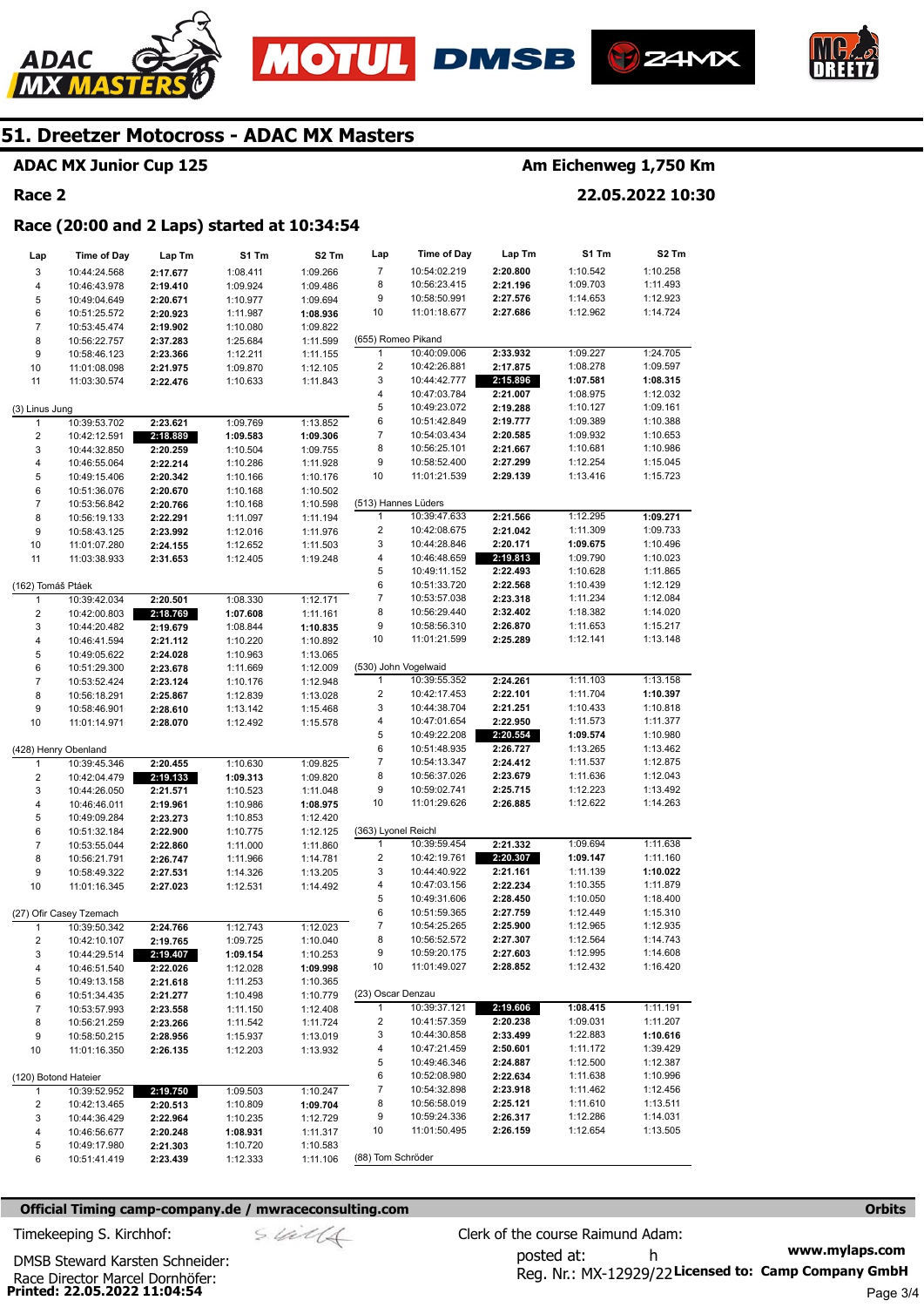







## **51. Dreetzer Motocross - ADAC MX Masters**

|                         | <b>ADAC MX Junior Cup 125</b>               |                      |                      |                      |     |                    |        |       | Am Eichenweg 1,750 Km |
|-------------------------|---------------------------------------------|----------------------|----------------------|----------------------|-----|--------------------|--------|-------|-----------------------|
| Race 2                  |                                             |                      |                      |                      |     |                    |        |       | 22.05.2022 10:30      |
|                         | Race (20:00 and 2 Laps) started at 10:34:54 |                      |                      |                      |     |                    |        |       |                       |
| Lap                     | <b>Time of Day</b>                          | Lap Tm               | S1 Tm                | S2 Tm                | Lap | <b>Time of Day</b> | Lap Tm | S1 Tm | S2 Tm                 |
| $\mathbf{1}$            | 10:39:52.390                                | 2:24.409             | 1:11.052             | 1:13.357             |     |                    |        |       |                       |
| 2                       | 10:42:20.817                                | 2:28.427             | 1:11.574             | 1:16.853             |     |                    |        |       |                       |
| 3                       | 10:44:48.556                                | 2:27.739             | 1:14.160             | 1:13.579             |     |                    |        |       |                       |
| 4                       | 10:47:17.392                                | 2:28.836             | 1:13.801             | 1:15.035             |     |                    |        |       |                       |
| 5                       | 10:49:44.259                                | 2:26.867             | 1:13.940             | 1:12.927             |     |                    |        |       |                       |
| 6                       | 10:52:11.145                                | 2:26.886             | 1:12.916             | 1:13.970             |     |                    |        |       |                       |
| 7                       | 10:54:41.773                                | 2:30.628             | 1:14.479             | 1:16.149             |     |                    |        |       |                       |
| 8                       | 10:57:12.260                                |                      |                      |                      |     |                    |        |       |                       |
|                         |                                             | 2:30.487             | 1:14.834             | 1:15.653             |     |                    |        |       |                       |
| 9<br>10                 | 10:59:43.267<br>11:02:15.544                | 2:31.007<br>2:32.277 | 1:14.647<br>1:15.604 | 1:16.360<br>1:16.673 |     |                    |        |       |                       |
| (127) Niklas Ohm        |                                             |                      |                      |                      |     |                    |        |       |                       |
| 1                       | 10:39:54.583                                | 2:20.419             | 1:09.442             | 1:10.977             |     |                    |        |       |                       |
| 2                       | 10:42:16.505                                | 2:21.922             | 1:10.910             | 1:11.012             |     |                    |        |       |                       |
| 3                       | 10:44:37.689                                |                      | 1:09.888             | 1:11.296             |     |                    |        |       |                       |
| 4                       | 10:47:07.503                                | 2:21.184             |                      |                      |     |                    |        |       |                       |
|                         |                                             | 2:29.814             | 1:13.583             | 1:16.231             |     |                    |        |       |                       |
| 5                       | 10:50:15.402                                | 3:07.899             | 1:53.556             | 1:14.343             |     |                    |        |       |                       |
| 6                       | 10:52:39.957                                | 2:24.555             | 1:12.303             | 1:12.252             |     |                    |        |       |                       |
| $\boldsymbol{7}$        | 10:55:07.706                                | 2:27.749             | 1:13.144             | 1:14.605             |     |                    |        |       |                       |
| 8                       | 10:57:33.981                                | 2:26.275             | 1:12.012             | 1:14.263             |     |                    |        |       |                       |
| 9                       | 11:00:00.379                                | 2:26.398             | 1:13.607             | 1:12.791             |     |                    |        |       |                       |
| 10                      | 11:02:24.860                                | 2:24.481             | 1:12.199             | 1:12.282             |     |                    |        |       |                       |
| (423) Pemysl Zimek      |                                             |                      |                      |                      |     |                    |        |       |                       |
| 1                       | 10:40:04.435                                | 2:30.639             | 1:15.096             | 1:15.543             |     |                    |        |       |                       |
| 2                       | 10:42:35.700                                | 2:31.265             | 1:15.514             | 1:15.751             |     |                    |        |       |                       |
| 3                       | 10:45:18.391                                | 2:42.691             | 1:13.519             | 1:29.172             |     |                    |        |       |                       |
| 4                       | 10:47:50.478                                | 2:32.087             | 1:15.584             | 1:16.503             |     |                    |        |       |                       |
| 5                       | 10:50:25.419                                |                      |                      |                      |     |                    |        |       |                       |
| 6                       |                                             | 2:34.941             | 1:18.701             | 1:16.240             |     |                    |        |       |                       |
| 7                       | 10:53:00.209<br>10:55:38.518                | 2:34.790             | 1:16.669             | 1:18.121<br>1:19.102 |     |                    |        |       |                       |
| 8                       |                                             | 2:38.309             | 1:19.207             |                      |     |                    |        |       |                       |
|                         | 10:58:12.907                                | 2:34.389             | 1:15.906             | 1:18.483             |     |                    |        |       |                       |
| 9<br>10                 | 11:00:46.089<br>11:03:20.656                | 2:33.182<br>2:34.567 | 1:16.719<br>1:17.437 | 1:16.463<br>1:17.130 |     |                    |        |       |                       |
|                         |                                             |                      |                      |                      |     |                    |        |       |                       |
| (777) Fabio Artho       |                                             |                      |                      |                      |     |                    |        |       |                       |
| 1                       | 10:40:09.937                                | 2:21.136             | 1:09.610             | 1:11.526             |     |                    |        |       |                       |
| 2                       | 10:42:30.372                                | 2:20.435             | 1:09.475             | 1:10.960             |     |                    |        |       |                       |
| 3                       | 10:45:14.675                                | 2:44.303             | 1:09.622             | 1:34.681             |     |                    |        |       |                       |
| 4                       | 10:47:38.881                                | 2:24.206             | 1:11.236             | 1:12.970             |     |                    |        |       |                       |
| 5                       | 10:50:20.678                                | 2:41.797             | 1:27.743             | 1:14.054             |     |                    |        |       |                       |
| (576) Joel Franz        |                                             |                      |                      |                      |     |                    |        |       |                       |
| 1                       | 10:40:13.542                                | 2:36.137             | 1:16.100             | 1:20.037             |     |                    |        |       |                       |
| $\overline{\mathbf{c}}$ | 10:42:48.437                                | 2:34.895             | 1:16.184             | 1:18.711             |     |                    |        |       |                       |
| 3                       | 10:45:25.054                                | 2:36.617             | 1:18.425             | 1:18.192             |     |                    |        |       |                       |
| 4                       | 10:48:16.478                                | 2:51.424             | 1:21.525             | 1:29.899             |     |                    |        |       |                       |
| 5                       | 10:51:15.022                                | 2:58.544             | 1:31.200             | 1:27.344             |     |                    |        |       |                       |
|                         | (57) Neilas Pecatauskas                     |                      |                      |                      |     |                    |        |       |                       |
| 1                       | 10:40:03.577                                | 2:30.792             | 1:13.503             | 1:17.289             |     |                    |        |       |                       |
| 2                       | 10:42:32.279                                | 2:28.702             | 1:12.732             | 1:15.970             |     |                    |        |       |                       |
| 3                       | 10:45:05.514                                | 2:33.235             | 1:15.983             | 1:17.252             |     |                    |        |       |                       |
| (612) Joosep Pärn       |                                             |                      |                      |                      |     |                    |        |       |                       |
| $\mathbf{1}$            | 10:39:50.974                                | 2:18.869             | 1:08.851             | 1:10.018             |     |                    |        |       |                       |
| 2                       | 10:42:11.278                                | 2:20.304             | 1:10.655             | 1:09.649             |     |                    |        |       |                       |
| 3                       | 10:48:19.095                                | 6:07.817             | 1:09.607             | 4:58.210             |     |                    |        |       |                       |
| (770) Leon Rudolph      |                                             |                      |                      |                      |     |                    |        |       |                       |
| 1                       | 10:39:38.292                                | 2:18.299             | 1:07.417             | 1:10.882             |     |                    |        |       |                       |
| 2                       | 10:41:56.440                                | 2:18.148             | 1:08.216             | 1:09.932             |     |                    |        |       |                       |

#### **Official Timing camp-company.de / mwraceconsulting.com <b>Orbits Orbits Orbits Orbits**

Timekeeping S. Kirchhof:  $\le \frac{1}{2}$  Clerk of the course Raimund Adam:

**Printed: 22.05.2022 11:04:54**  Race Director Marcel Dornhöfer: DMSB Steward Karsten Schneider: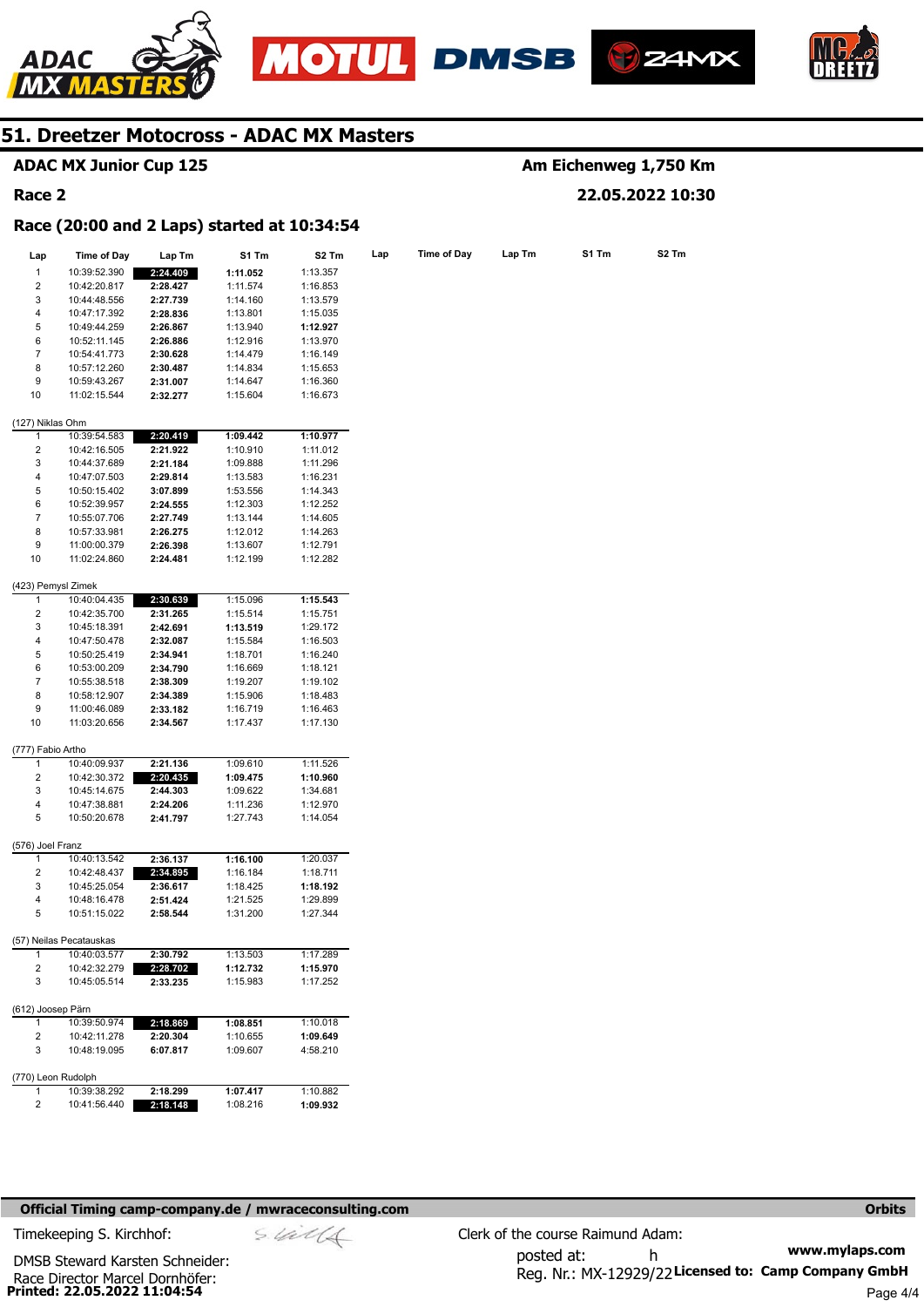#### **ADAC MX Junior Cup 125**

#### **Race 2**

## **Am Eichenweg 1,750 Km 22.05.2022 10:30**

#### **Race (20:00 and 2 Laps) started at 10:34:54**

#### **Competitors Laps**

|                              |    | 0   | 1   | 2   | 3   | 4   | 5   | 6   | 7   | 8   | 9   | 10  | 11  |
|------------------------------|----|-----|-----|-----|-----|-----|-----|-----|-----|-----|-----|-----|-----|
| Julius Mikula (451)          | 1  | 451 | 451 | 451 | 451 | 451 | 451 | 451 | 451 | 451 | 451 | 451 | 451 |
| Markuss Ozolins (714)        | 2  | 714 | 714 | 714 | 479 | 432 | 432 | 432 | 432 | 432 | 432 | 432 | 432 |
| Maximilian Werner (494)      | 3  | 494 | 494 | 479 | 432 | 479 | 479 | 479 | 479 | 479 | 479 | 479 | 479 |
| Maximilian Ernecker (919)    | 4  | 919 | 919 | 494 | 714 | 714 | 714 | 714 | 714 | 714 | 714 | 714 | 714 |
| Vítazslav Marek (479)        | 5  | 479 | 479 | 432 | 494 | 494 | 772 | 772 | 772 | 772 | 772 | 772 | 772 |
| Janis Martins Reisulis (772) | 6  | 772 | 772 | 919 | 772 | 772 | 494 | 494 | 494 | 494 | 214 | 214 | 214 |
| Ivano Van Erp (432)          | 7  | 432 | 432 | 772 | 214 | 214 | 214 | 214 | 214 | 214 | 474 | 474 | 474 |
| Saku Mansikkamäki (418)      | 8  | 418 | 418 | 214 | 919 | 919 | 919 | 919 | 919 | 919 | 919 | 919 | 418 |
| Eric Rakow (275)             | 9  | 275 | 214 | 418 | 418 | 418 | 418 | 418 | 418 | 474 | 418 | 418 | 919 |
| Bence Pergel (214)           | 10 | 214 | 474 | 474 | 474 | 474 | 474 | 474 | 474 | 418 | 275 | 275 | 275 |
| Magnus Gregersen (474)       | 11 | 474 | 275 | 275 | 275 | 275 | 275 | 275 | 275 | 275 | 494 | 43  | 43  |
| Adam Máj (202)               | 12 | 202 | 202 | 202 | 202 | 202 | 43  | 43  | 43  | 43  | 43  | 645 | 645 |
| Roberts Lusis (43)           | 13 | 43  | 645 | 43  | 43  | 43  | 202 | 202 | 202 | 202 | 202 | 202 | 202 |
| Richard Stephan (645)        | 14 | 645 | 43  | 645 | 645 | 645 | 645 | 645 | 645 | 645 | 645 | 633 | 633 |
| Tristan Uiga (690)           | 15 | 690 | 690 | 690 | 690 | 690 | 690 | 690 | 690 | 633 | 633 | 690 | 690 |
| Oscar Denzau (23)            | 16 | 23  | 633 | 633 | 633 | 633 | 633 | 633 | 633 | 690 | 690 | 494 | 494 |
| Leon Rudolph (770)           | 17 | 770 | 23  | 770 | 111 | 111 | 111 | 111 | 111 | 111 | 111 | 111 | 111 |
| Tomáš Ptáek (162)            | 18 | 162 | 770 | 23  | 457 | 457 | 457 | 457 | 457 | 457 | 457 | 457 | 457 |
| Jakob Frandsen (633)         | 19 | 633 | 457 | 457 | 162 | 162 | 116 | 116 | 116 | 116 | 116 | 116 | 116 |
| Paul Neunzling (457)         | 20 | 457 | 162 | 162 | 116 | 116 | 744 | 744 | 744 | 162 | 422 | 422 | 422 |
| Henry Obenland (428)         | 21 | 428 | 428 | 111 | 744 | 744 | 162 | 162 | 162 | 3   | 3   | 3   | 744 |
| Ofir Casey Tzemach (27)      | 22 | 27  | 111 | 116 | 428 | 428 | 428 | 428 | 428 | 27  | 744 | 744 | 3   |
| Hannes Lüders (513)          | 23 | 513 | 513 | 428 | 513 | 513 | 513 | 513 | 3   | 428 | 162 | 162 |     |
| Ben-Lukas Bremser (116)      | 24 | 116 | 116 | 744 | 27  | 27  | 27  | 27  | 513 | 422 | 428 | 428 |     |
| Tom Schröder (88)            | 25 | 88  | 744 | 513 | 23  | 3   | 3   | 3   | 27  | 744 | 27  | 27  |     |
| Markuss Kokins (111)         | 26 | 111 | 27  | 27  | 3   | 120 | 120 | 120 | 120 | 120 | 120 | 120 |     |
| Sebastian Leok (744)         | 27 | 744 | 612 | 612 | 120 | 530 | 530 | 655 | 422 | 655 | 655 | 655 |     |
| Linus Jung (3)               | 28 | 3   | 88  | 3   | 127 | 363 | 655 | 422 | 655 | 513 | 513 | 513 |     |
| John Vogelwaid (530)         | 29 | 530 | 120 | 120 | 530 | 655 | 422 | 530 | 530 | 530 | 530 | 530 |     |
| Joosep Pärn (612)            | 30 | 612 | 3   | 422 | 363 | 127 | 363 | 363 | 363 | 363 | 363 | 363 |     |

**Official Timing camp-company.de / mwraceconsulting.com Orbits** 

**Lapchart**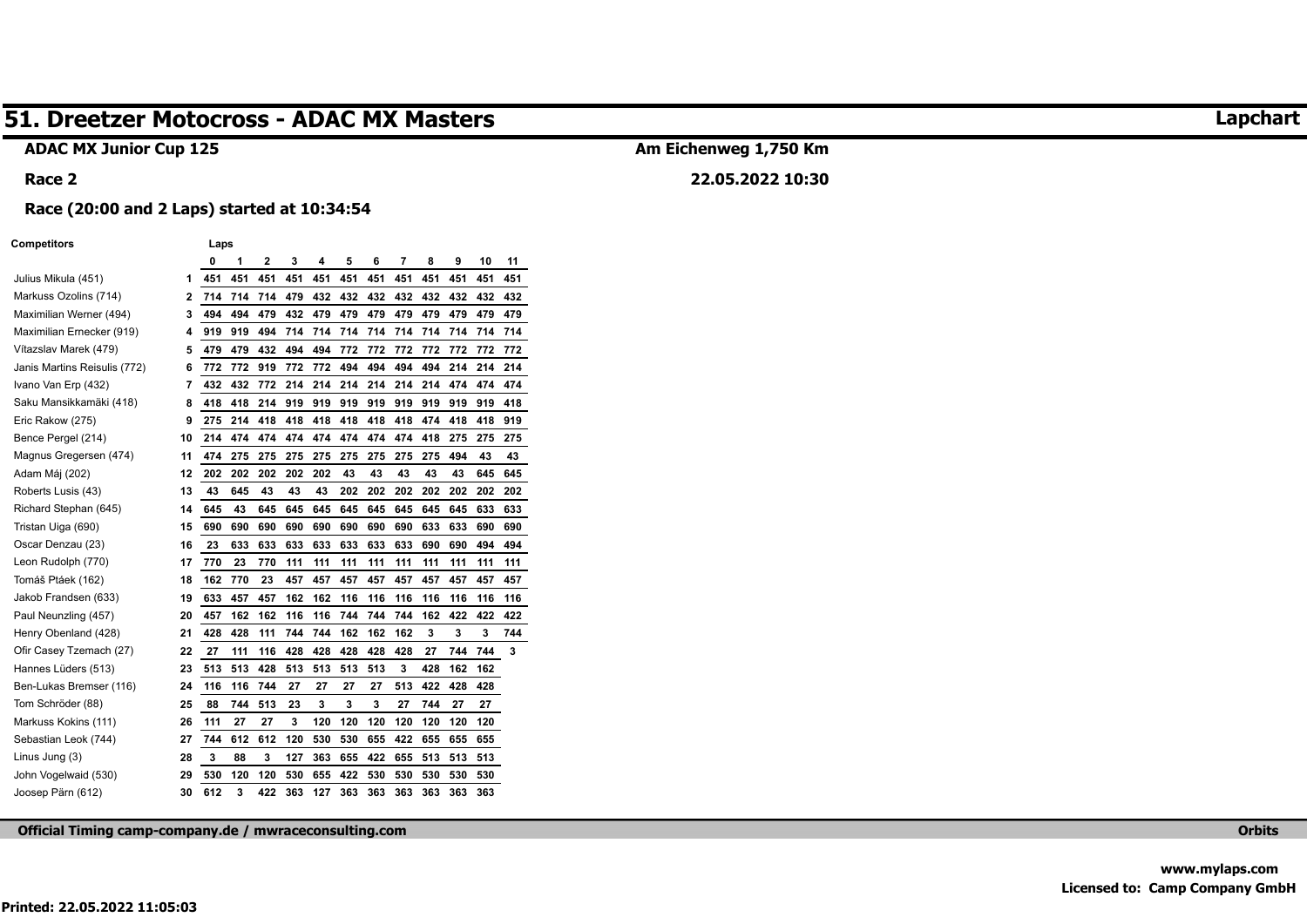







### **ADAC MX Junior Cup 125**

**Race 3** 

## **Am Eichenweg 1,750 Km**

**22.05.2022 15:00** 

#### **Race (20:00 and 2 Laps) started at 14:59:02**

| Pos | No. | <b>Name</b>                   | <b>FNM</b>   | Nat/Hometown            | Trademark  | Entrant / Team                   | Laps | Total Tm  | Diff     | Best Tm In Lap |                | Points         |
|-----|-----|-------------------------------|--------------|-------------------------|------------|----------------------------------|------|-----------|----------|----------------|----------------|----------------|
| 1   | 432 | <b>Ivano Van Erp</b>          | <b>KNMV</b>  | NLD/OSS                 | Yamaha     | <b>SHR Motorsports</b>           | 11   | 26:17.917 |          | 2:08.342       | 3              | 25             |
| 2   | 494 | <b>Maximilian Werner</b>      | <b>DMSB</b>  | DEU/ Jena               | <b>KTM</b> | Kosak Racing Team                | 11   | 26:34.012 | 16.095   | 2:09.839       | 1              | 22             |
| 3   | 451 | Julius Mikula                 | <b>ACCR</b>  | CZE/ Lužice             | <b>KTM</b> |                                  | 11   | 26:35.157 | 17.240   | 2:10.723       | $\mathbf{1}$   | 20             |
| 4   | 479 | Vítazslav Marek               | <b>ACCR</b>  | CZE/ Pardubice          | <b>KTM</b> |                                  | 11   | 26:58.431 | 40.514   | 2:11.648       | 1              | 18             |
| 5   | 43  | <b>Roberts Lusis</b>          | LaMSF        | LVA/ Grobina            | <b>KTM</b> | Sturm STC Racing                 | 11   | 26:59.064 | 41.147   | 2:13.389       | $\mathbf{1}$   | 16             |
| 6   | 474 | <b>Magnus Gregersen</b>       | <b>DMU</b>   | DNK/ Rødekro            | GasGas     | MG Racing-EASY MX                | 11   | 27:08.854 | 50.937   | 2:12.138       | 3              | 15             |
| 7   | 772 | <b>Janis Martins Reisulis</b> | LaMSF        | LVA/ Ragana             | <b>KTM</b> | Hamstra MX Team                  | 11   | 27:15.307 | 57,390   | 2:13.432       | 3              | 14             |
| 8   | 714 | <b>Markuss Ozolins</b>        | LaMSF        | LAT/ Baltezers          | <b>KTM</b> | Kosak Racing Team                | 11   | 27:22.097 | 1:04.180 | 2:13.408       | $\mathbf{1}$   | 13             |
| 9   | 275 | <b>Eric Rakow</b>             | <b>DMSB</b>  | DEU/ Neubrandenburg     | GasGas     | Schmicker Racing / ADAC Berlin I | 11   | 27:23.652 | 1:05.735 | 2:12.344       | 1              | 12             |
| 10  | 418 | Saku Mansikkamäki             | <b>SML</b>   | FIN/ Vantaa             | Husqvarna  | Strawberryhill Racing            | 11   | 27:24.976 | 1:07.059 | 2:13.183       | $\mathbf{1}$   | 11             |
| 11  | 422 | <b>Sebastian B Lorenzen</b>   | <b>DMU</b>   | DNK/ Silkeborg          | <b>KTM</b> | BvZ Racing Team                  | 11   | 27:26.109 | 1:08.192 | 2:12.648       | 3              | 10             |
| 12  | 202 | Adam Máj                      | <b>ACCR</b>  | CZE/ Zvole              | <b>KTM</b> |                                  | 11   | 27:50.538 | 1:32.621 | 2:16.107       | $\overline{4}$ | 9              |
| 13  | 633 | <b>Jakob Frandsen</b>         | <b>DMU</b>   | DNK/ vesløs             | <b>KTM</b> | <b>Becker Racing</b>             | 11   | 27:55.320 | 1:37.403 | 2:16.590       | 5              | 8              |
| 14  | 690 | Tristan Uiga                  | EMF          | EST/Rae                 | <b>KTM</b> | <b>KTL Racing</b>                | 11   | 27:57.436 | 1:39.519 | 2:16.573       | $\overline{2}$ | $\overline{7}$ |
| 15  | 111 | <b>Markuss Kokins</b>         | LaMSF        | LVA/ Tukums             | Husqvarna  | <b>MX MODULS</b>                 | 11   | 27:58.709 | 1:40.792 | 2:18.318       | $\mathbf{1}$   | 6              |
| 16  | 612 | Joosep Pärn                   | <b>SVEMO</b> | SWE/                    |            |                                  | 11   | 28:10.110 | 1:52.193 | 2:17.446       | 1              | 5              |
| 17  | 120 | <b>Botond Hateier</b>         | <b>MAMS</b>  | HUN/ Ács                | KTM        | Ács motoracing team, mefo racin  | 11   | 28:23.110 | 2:05.193 | 2:15.974       | $\overline{4}$ | $\overline{4}$ |
| 18  | 770 | <b>Leon Rudolph</b>           | <b>DMSB</b>  | DEU/ Gößnitz            | GasGas     | KMP Honda Racing / ADAC Hesse    | 11   | 28:30.300 | 2:12.383 | 2:18.987       | 3              | 3              |
| 19  | 744 | <b>Sebastian Leok</b>         | EMF          | EST/Tartu               | Husqvarna  | MX-Handel Racing                 | 11   | 28:31.958 | 2:14.041 | 2:18.043       | $\overline{2}$ | $\overline{2}$ |
| 20  | 645 | <b>Richard Stephan</b>        | <b>DMSB</b>  | DEU/ Großräschen        | <b>KTM</b> | <b>GST Berlin</b>                | 10   | 26:18.369 | 1 Lap    | 2:16.520       | 5              | $\mathbf{1}$   |
| 21  | 513 | <b>Hannes Lüders</b>          | <b>DMSB</b>  | DEU/ Bismark OT Berkau  | <b>KTM</b> | Rynopower Germany powered Ka     | 10   | 26:23.209 | 1 Lap    | 2:19.622       | 3              | $\pmb{0}$      |
| 22  | 363 | <b>Lyonel Reichl</b>          | <b>FMS</b>   | CHE/ Frümsen            | Husgvarna  | MX-Handel Racing                 | 10   | 26:24.089 | 1 Lap    | 2:18.980       | 3              | $\mathbf 0$    |
| 23  | 3   | <b>Linus Jung</b>             | <b>DMSB</b>  | DEU/ Hattert            | Husqvarna  | KTM Sarholz Racing Team          | 10   | 26:27.401 | 1 Lap    | 2:20.968       | $\overline{2}$ | $\mathbf 0$    |
| 24  | 919 | <b>Maximilian Ernecker</b>    | AMF          | AUT/ Berg im Attergau   | Husqvarna  | <b>HSV Ried</b>                  | 10   | 26:30.472 | 1 Lap    | 2:16.957       | 3              | $\mathbf 0$    |
| 25  | 23  | <b>Oscar Denzau</b>           | <b>DMSB</b>  | DEU/ Reinbek            | GasGas     | ADAC Hansa MX Junior Team / B    | 10   | 26:34.162 | 1 Lap    | 2:21.865       | $\overline{2}$ | 0              |
| 26  | 27  | <b>Ofir Casey Tzemach</b>     | <b>HMS</b>   | ISR/ Samobor            | <b>KTM</b> | Bloody Harry Energy - RGS MX Ti  | 10   | 26:35.464 | 1 Lap    | 2:22.018       | 5              | 0              |
| 27  | 655 | <b>Romeo Pikand</b>           | EMF          | EST/ Viljandi           | Husqvarna  | Bloody Harry Energy - RGS MX Ti  | 10   | 26:44.033 | 1 Lap    | 2:19.100       | 3              | $\mathbf 0$    |
| 28  | 457 | <b>Paul Neunzling</b>         | <b>DMSB</b>  | DEU/ Pinnow             | <b>KTM</b> | ADAC Hansa MX Junior Team        | 10   | 26:51.101 | 1 Lap    | 2:21.897       | $\overline{2}$ | $\pmb{0}$      |
| 29  | 530 | John Vogelwaid                | <b>DMSB</b>  | DEU/ Reutlingen         | GasGas     | MX Vogelwaid                     | 10   | 27:01.125 | 1 Lap    | 2:21.601       | $\overline{2}$ | 0              |
| 30  | 428 | <b>Henry Obenland</b>         | <b>DMSB</b>  | DEU/ Kupferzell         | <b>KTM</b> | Kosak Racing Team                | 10   | 27:11.133 | 1 Lap    | 2:20.831       | $\overline{4}$ | $\mathbf 0$    |
| 31  | 88  | <b>Tom Schröder</b>           | <b>DMSB</b>  | DEU/ Großharrie         | <b>KTM</b> |                                  | 10   | 27:13.063 | 1 Lap    | 2:24.173       | 3              | 0              |
| 32  | 162 | <b>Tomáš Ptáek</b>            | <b>ACCR</b>  | CZE/ Sobiov             | <b>KTM</b> |                                  | 10   | 27:28.425 | 1 Lap    | 2:23.157       | $\overline{2}$ | $\mathbf 0$    |
| 33  | 777 | <b>Fabio Artho</b>            | <b>FMS</b>   | CHE/ Wagen              | <b>KTM</b> | Kosak Racing Team                | 10   | 28:09.292 | 1 Lap    | 2:21.784       | 2              | $\mathbf 0$    |
| 34  | 423 | <b>Pemysl Zimek</b>           | <b>ACCR</b>  | CZE/ Valašské Mezi      | GasGas     |                                  | 10   | 28:11.860 | 1 Lap    | 2:25.253       | 2              | 0              |
| 35  | 214 | <b>Bence Pergel</b>           | <b>MAMS</b>  | HUN/ Esztergom-Kertvaro | <b>KTM</b> | HTS Team                         | 8    | 20:05.845 | 3 Laps   | 2:11.296       | 1              | $\pmb{0}$      |
| 36  | 576 | <b>Joel Franz</b>             | <b>DMSB</b>  | DEU/ Tömmelsdorf        | Yamaha     | TYK bLU cRU Yamaha Deutschlar    | 3    | 11:02.996 | 8 Laps   | 2:36.568       | 1              | 0              |
| 37  | 127 | <b>Niklas Ohm</b>             | <b>DMSB</b>  | DEU/ Schwerin - Wüstma  | <b>KTM</b> | Rynopower Germany powered Ka     |      | 2:44.070  | 11 Laps  |                | 0              | 0              |
| 38  | 116 | <b>Ben-Lukas Bremser</b>      | <b>DMSB</b>  | DEU/ Heidenrod          | <b>KTM</b> | KTM Sarholz Racing Team          |      | 3:05.151  | 11 Laps  |                | $\Omega$       | 0              |
|     |     |                               |              |                         |            |                                  |      |           |          |                |                |                |

#### **Announcements**

**Printed: 22.05.2022 15:29:19** 

These results are provisional until the conclusion of any judicial and technical matters! Weather: cloudy 16 degrees, dry track #451 holeshot Started: 38 Classified: 38 Not classified: 0

| <b>Margin of Victory</b>                                           | Ø km/h                                                 | <b>Best Lap Tm</b> | km/h                                     | Best Lap by                                      |
|--------------------------------------------------------------------|--------------------------------------------------------|--------------------|------------------------------------------|--------------------------------------------------|
| 16.095                                                             | 43,919                                                 | 2:08.342           | 49,088                                   | 432 - Ivano Van Erp                              |
|                                                                    | Official Timing camp-company.de / mwraceconsulting.com |                    |                                          | <b>Orbits</b>                                    |
| Timekeeping S. Kirchhof:                                           | sulls                                                  |                    | Clerk of the course Raimund Adam:        |                                                  |
| DMSB Steward Karsten Schneider:<br>Race Director Marcel Dornhöfer: |                                                        |                    | posted at:<br>h<br>Reg. Nr.: MX 12929/22 | www.mylaps.com<br>Licensed to: Camp Company GmbH |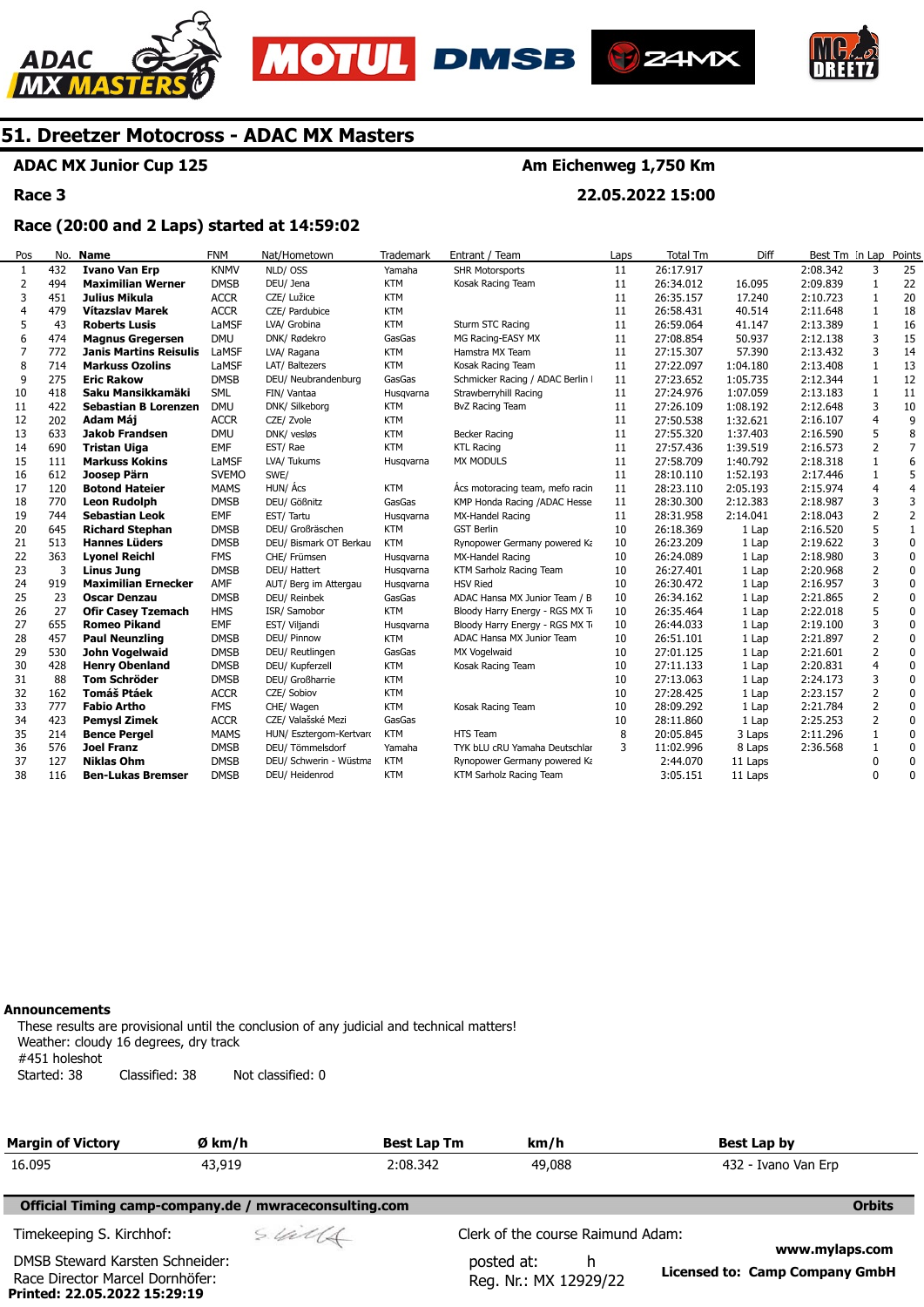







### **ADAC MX Junior Cup 125**

#### **Race 3**

## **Am Eichenweg 1,750 Km**

**22.05.2022 15:00** 

#### **Race (20:00 and 2 Laps) started at 14:59:02**

| Lap                     | <b>Time of Day</b>           | Lap Tm               | S1 Tm                | S2 Tm                | Lap                     | <b>Time of Day</b>           | Lap Tm               | S1 Tm                | S <sub>2</sub> Tm    |
|-------------------------|------------------------------|----------------------|----------------------|----------------------|-------------------------|------------------------------|----------------------|----------------------|----------------------|
|                         |                              |                      |                      |                      |                         | (474) Magnus Gregersen       |                      |                      |                      |
| (432) Ivano Van Erp     |                              |                      |                      |                      | 1                       | 15:03:39.565                 | 2:14.982             | 1:07.365             | 1:07.617             |
| 1                       | 15:03:22.761                 | 2:11.459             | 1:04.682             | 1:06.777             | 2                       | 15:05:54.639                 | 2:15.074             | 1:07.897             | 1:07.177             |
| $\overline{\mathbf{c}}$ | 15:05:32.718                 | 2:09.957             | 1:05.065             | 1:04.892             | 3                       | 15:08:06.777                 | 2:12.138             | 1:05.056             | 1:07.082             |
| 3                       | 15:07:41.060                 | 2:08.342             | 1:04.178             | 1:04.164             | 4                       | 15:10:20.116                 | 2:13.339             | 1:06.479             | 1:06.860             |
| $\overline{\mathbf{4}}$ | 15:09:50.288                 | 2:09.228             | 1:03.821             | 1:05.407             | 5                       | 15:12:35.642                 | 2:15.526             | 1:08.699             | 1:06.827             |
| 5                       | 15:12:00.077                 | 2:09.789             | 1:04.300             | 1:05.489             | 6                       | 15:14:48.976                 | 2:13.334             | 1:06.594             | 1:06.740             |
| 6                       | 15:14:11.520                 | 2:11.443             | 1:05.596             | 1:05.847             | 7                       | 15:17:03.842                 | 2:14.866             | 1:06.949             | 1:07.917             |
| $\boldsymbol{7}$        | 15:16:22.473                 | 2:10.953             | 1:04.980             | 1:05.973             | 8                       | 15:19:20.140                 | 2:16.298             | 1:07.716             | 1:08.582             |
| 8                       | 15:18:34.887                 | 2:12.414             | 1:06.770             | 1:05.644             | 9                       | 15:21:36.831                 | 2:16.691             | 1:08.089             | 1:08.602             |
| 9                       | 15:20:49.964                 | 2:15.077             | 1:09.145             | 1:05.932             | 10                      | 15:23:53.763                 | 2:16.932             | 1:09.545             | 1:07.387             |
| 10                      | 15:23:04.911                 | 2:14.947             | 1:07.614             | 1:07.333             | 11                      | 15:26:11.057                 | 2:17.294             | 1:07.673             | 1:09.621             |
| 11                      | 15:25:20.120                 | 2:15.209             | 1:07.881             | 1:07.328             |                         |                              |                      |                      |                      |
|                         |                              |                      |                      |                      |                         | (772) Janis Martins Reisulis |                      |                      |                      |
|                         | (494) Maximilian Werner      |                      |                      |                      | 1                       | 15:03:41.562                 | 2:26.546             | 1:05.320             | 1:21.226             |
| 1                       | 15:03:21.608                 | 2:09.839             | 1:05.201             | 1:04.638             | $\overline{\mathbf{c}}$ | 15:05:56.494                 | 2:14.932             | 1:08.166             | 1:06.766             |
| $\overline{\mathbf{c}}$ | 15:05:34.134                 | 2:12.526             | 1:06.751             | 1:05.775             | 3                       | 15:08:09.926                 | 2:13.432             | 1:06.628             | 1:06.804             |
| 3                       | 15:07:44.630                 | 2:10.496             | 1:05.543             | 1:04.953             | 4                       | 15:10:23.452                 | 2:13.526             | 1:05.823             | 1:07.703             |
| 4                       | 15:09:56.583                 | 2:11.953             | 1:05.900             | 1:06.053             | 5                       | 15:12:38.954                 | 2:15.502             | 1:07.796             | 1:07.706             |
| 5                       | 15:12:08.690                 | 2:12.107             | 1:06.526             | 1:05.581             | 6                       | 15:14:54.554                 | 2:15.600             | 1:06.956             | 1:08.644             |
| 6                       | 15:14:21.917                 | 2:13.227             | 1:06.575             | 1:06.652             | 7                       | 15:17:10.975                 | 2:16.421             | 1:07.702             | 1:08.719             |
| $\overline{7}$          | 15:16:36.145                 | 2:14.228             | 1:07.702             | 1:06.526             | 8                       | 15:19:27.938                 | 2:16.963             | 1:08.635             | 1:08.328             |
| 8                       | 15:18:51.570                 | 2:15.425             | 1:08.064             | 1:07.361             | 9                       | 15:21:44.278                 | 2:16.340             | 1:07.827             | 1:08.513             |
| 9                       | 15:21:05.642                 | 2:14.072             | 1:07.618             | 1:06.454             | 10                      | 15:23:58.972                 | 2:14.694             | 1:07.469             | 1:07.225             |
| 10                      | 15:23:19.889                 | 2:14.247             | 1:07.789             | 1:06.458             | 11                      | 15:26:17.510                 | 2:18.538             | 1:07.937             | 1:10.601             |
| 11                      | 15:25:36.215                 | 2:16.326             | 1:08.000             | 1:08.326             |                         |                              |                      |                      |                      |
|                         |                              |                      |                      |                      |                         | (714) Markuss Ozolins        |                      |                      |                      |
| (451) Julius Mikula     |                              |                      |                      |                      | 1                       | 15:03:31.155                 | 2:13.408             | 1:05.705             | 1:07.703             |
| $\mathbf{1}$            | 15:03:20.786                 | 2:10.723             | 1:05.266             | 1:05.457             | $\overline{\mathbf{c}}$ | 15:05:46.298                 | 2:15.143             | 1:05.967             | 1:09.176             |
| $\overline{\mathbf{c}}$ | 15:05:32.441                 | 2:11.655             | 1:06.000             | 1:05.655             | 3<br>4                  | 15:08:01.649                 | 2:15.351             | 1:06.096<br>1:08.235 | 1:09.255<br>1:08.571 |
| 3                       | 15:07:43.583                 | 2:11.142             | 1:05.828             | 1:05.314             |                         | 15:10:18.455                 | 2:16.806             | 1:08.884             |                      |
| 4                       | 15:09:54.696                 | 2:11.113             | 1:05.475             | 1:05.638             | 5                       | 15:12:36.660<br>15:14:53.272 | 2:18.205             | 1:07.908             | 1:09.321<br>1:08.704 |
| 5                       | 15:12:07.685                 | 2:12.989             | 1:06.492             | 1:06.497             | 6<br>7                  | 15:17:10.142                 | 2:16.612<br>2:16.870 | 1:08.296             | 1:08.574             |
| 6                       | 15:14:19.342                 | 2:11.657             | 1:06.035             | 1:05.622             | 8                       | 15:19:26.879                 | 2:16.737             | 1:07.712             | 1:09.025             |
| $\overline{7}$          | 15:16:33.469                 | 2:14.127             | 1:07.764             | 1:06.363             | 9                       | 15:21:47.388                 | 2:20.509             | 1:10.001             | 1:10.508             |
| 8<br>9                  | 15:18:53.731                 | 2:20.262             | 1:06.017             | 1:14.245             | 10                      | 15:24:05.011                 | 2:17.623             | 1:09.122             | 1:08.501             |
| 10                      | 15:21:06.546<br>15:23:21.636 | 2:12.815             | 1:06.786<br>1:07.696 | 1:06.029<br>1:07.394 | 11                      | 15:26:24.300                 | 2:19.289             | 1:08.796             | 1:10.493             |
| 11                      | 15:25:37.360                 | 2:15.090<br>2:15.724 | 1:07.651             | 1:08.073             |                         |                              |                      |                      |                      |
|                         |                              |                      |                      |                      | (275) Eric Rakow        |                              |                      |                      |                      |
|                         | (479) Vítazslav Marek        |                      |                      |                      | 1                       | 15:03:31.680                 | 2:12.344             | 1:05.950             | 1:06.394             |
| $\mathbf{1}$            | 15:03:27.847                 | 2:11.648             | 1:04.741             | 1:06.907             | $\overline{\mathbf{c}}$ | 15:05:57.976                 | 2:26.296             | 1:18.691             | 1:07.605             |
| $\overline{\mathbf{c}}$ | 15:05:39.569                 | 2:11.722             | 1:05.106             | 1:06.616             | 3                       | 15:08:11.298                 | 2:13.322             | 1:06.602             | 1:06.720             |
| 3                       | 15:07:52.712                 | 2:13.143             | 1:05.743             | 1:07.400             | 4                       | 15:10:23.662                 | 2:12.364             | 1:05.451             | 1:06.913             |
| 4                       | 15:10:05.280                 | 2:12.568             | 1:05.839             | 1:06.729             | 5                       | 15:12:39.552                 | 2:15.890             | 1:08.933             | 1:06.957             |
| 5                       | 15:12:18.615                 | 2:13.335             | 1:06.321             | 1:07.014             | 6                       | 15:14:56.748                 | 2:17.196             | 1:08.586             | 1:08.610             |
| 6                       | 15:14:32.074                 | 2:13.459             | 1:05.449             | 1:08.010             | 7                       | 15:17:11.770                 | 2:15.022             | 1:07.989             | 1:07.033             |
| $\overline{7}$          | 15:16:48.435                 | 2:16.361             | 1:07.823             | 1:08.538             | 8                       | 15:19:28.611                 | 2:16.841             | 1:09.339             | 1:07.502             |
| 8                       | 15:19:05.603                 | 2:17.168             | 1:07.816             | 1:09.352             | 9                       | 15:21:48.123                 | 2:19.512             | 1:10.539             | 1:08.973             |
| 9                       | 15:21:23.612                 | 2:18.009             | 1:08.579             | 1:09.430             | 10                      | 15:24:05.757                 | 2:17.634             | 1:09.406             | 1:08.228             |
| 10                      | 15:23:43.217                 | 2:19.605             | 1:09.390             | 1:10.215             | 11                      | 15:26:25.855                 | 2:20.098             | 1:08.994             | 1:11.104             |
| 11                      | 15:26:00.634                 | 2:17.417             | 1:08.471             | 1:08.946             |                         |                              |                      |                      |                      |
|                         |                              |                      |                      |                      |                         | (418) Saku Mansikkamäki      |                      |                      |                      |
| (43) Roberts Lusis      |                              |                      |                      |                      | 1                       | 15:03:34.815                 | 2:13.183             | 1:06.384             | 1:06.799             |
| $\mathbf{1}$            | 15:03:33.305                 | 2:13.389             | 1:06.236             | 1:07.153             | $\overline{2}$          | 15:05:49.385                 | 2:14.570             | 1:07.244             | 1:07.326             |
| 2                       | 15:05:47.163                 | 2:13.858             | 1:06.535             | 1:07.323             | 3                       | 15:08:03.483                 | 2:14.098             | 1:06.660             | 1:07.438             |
| 3                       | 15:08:00.801                 | 2:13.638             | 1:06.496             | 1:07.142             | 4                       | 15:10:19.300                 | 2:15.817             | 1:07.758             | 1:08.059             |
| 4                       | 15:10:15.379                 | 2:14.578             | 1:07.598             | 1:06.980             | 5                       | 15:12:37.658                 | 2:18.358             | 1:08.688             | 1:09.670             |
| 5                       | 15:12:30.000                 | 2:14.621             | 1:06.896             | 1:07.725             | 6                       | 15:14:55.306                 | 2:17.648             | 1:09.165             | 1:08.483             |
| 6                       | 15:14:43.904                 | 2:13.904             | 1:06.546             | 1:07.358             | 7                       | 15:17:13.178                 | 2:17.872             | 1:07.773             | 1:10.099             |
| $\overline{7}$          | 15:16:58.122                 | 2:14.218             | 1:07.128             | 1:07.090             | 8                       | 15:19:30.844                 | 2:17.666             | 1:08.627             | 1:09.039             |
| 8                       | 15:19:14.099                 | 2:15.977             | 1:08.422             | 1:07.555             | 9                       | 15:21:49.435                 | 2:18.591             | 1:09.848             | 1:08.743             |
| 9                       | 15:21:29.371                 | 2:15.272             | 1:07.224             | 1:08.048             | 10                      | 15:24:07.122                 | 2:17.687             | 1:08.776             | 1:08.911             |
| 10                      | 15:23:44.415                 | 2:15.044             | 1:07.072             | 1:07.972             | 11                      | 15:26:27.179                 | 2:20.057             | 1:08.910             | 1:11.147             |
| 11                      | 15:26:01.267                 | 2:16.852             | 1:08.461             | 1:08.391             |                         |                              |                      |                      |                      |
|                         |                              |                      |                      |                      |                         | (422) Sebastian B Lorenzen   |                      |                      |                      |

#### **Official Timing camp-company.de / mwraceconsulting.com <b>Orbits and Company.de Company** orbits **Orbits Orbits**

**www.mylaps.com**  Reg. Nr.: MX-12929/22 Licensed to: Camp Company GmbH posted at: h Timekeeping S. Kirchhof:  $\le \frac{1}{2}$  Clerk of the course Raimund Adam:

**Printed: 22.05.2022 15:29:34**  Race Director Marcel Dornhöfer: DMSB Steward Karsten Schneider: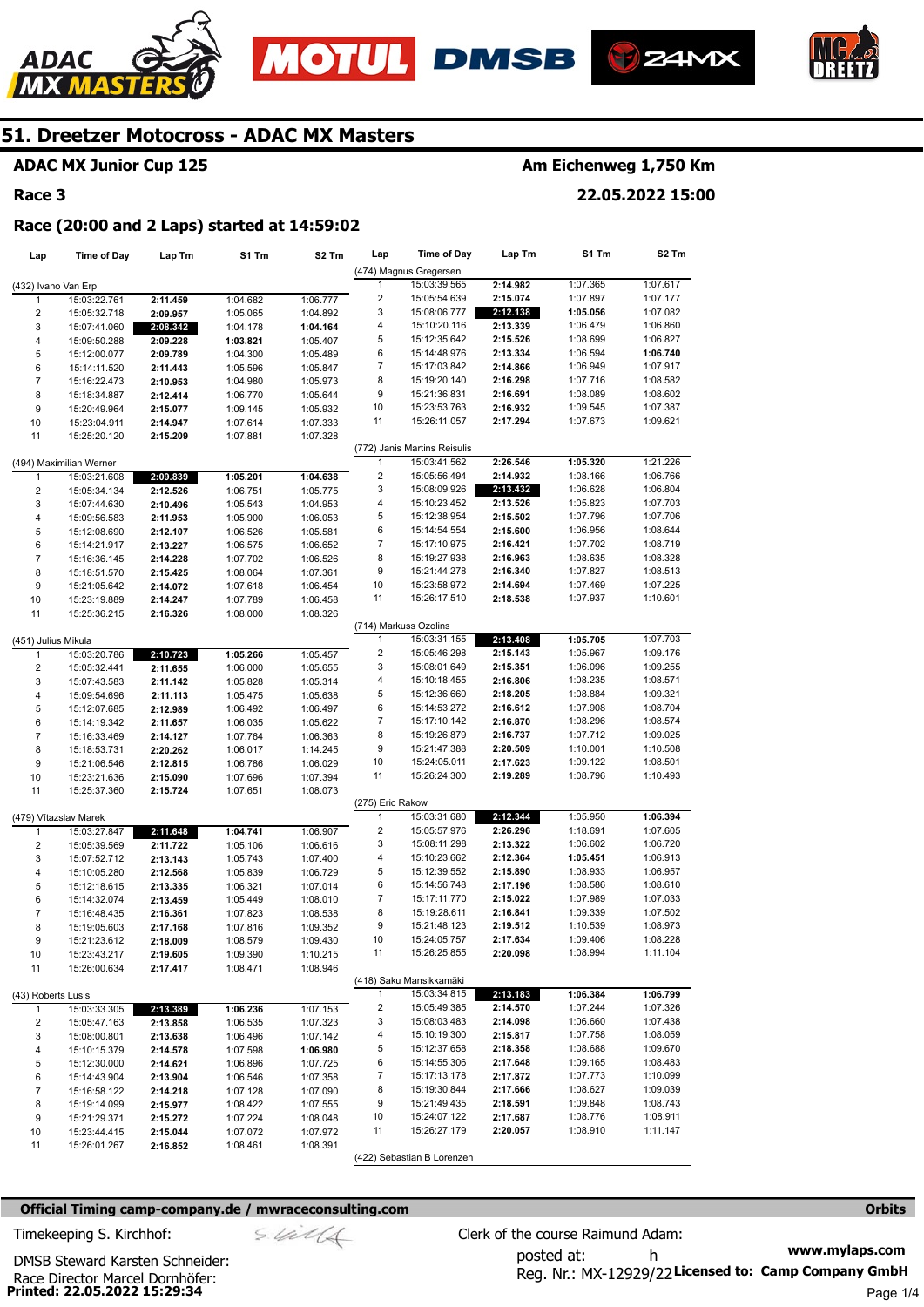





#### **ADAC MX Junior Cup 125**

#### **Race 3**

ADAC

#### **Am Eichenweg 1,750 Km**

**22.05.2022 15:00** 

#### **Race (20:00 and 2 Laps) started at 14:59:02**

| Lap                 | <b>Time of Day</b>           | Lap Tm               | S1 Tm                | S2 Tm                | Lap                     | <b>Time of Day</b>           | Lap Tm               | S1 Tm                | S2 Tm                |
|---------------------|------------------------------|----------------------|----------------------|----------------------|-------------------------|------------------------------|----------------------|----------------------|----------------------|
| $\mathbf{1}$        | 15:03:40.941                 | 2:17.640             | 1:09.635             | 1:08.005             | $\overline{\mathbf{c}}$ | 15:06:04.943                 | 2:20.422             | 1:09.907             | 1:10.515             |
| 2                   | 15:05:55.986                 | 2:15.045             | 1:08.327             | 1:06.718             | 3                       | 15:08:23.854                 | 2:18.911             | 1:09.028             | 1:09.883             |
| 3                   | 15:08:08.634                 | 2:12.648             | 1:06.179             | 1:06.469             | 4                       | 15:10:45.317                 | 2:21.463             | 1:11.748             | 1:09.715             |
| 4                   | 15:10:22.335                 | 2:13.701             | 1:06.107             | 1:07.594             | 5                       | 15:13:05.417                 | 2:20.100             | 1:10.267             | 1:09.833             |
| 5                   | 15:12:38.745                 | 2:16.410             | 1:07.140             | 1:09.270             | 6                       | 15:15:28.607                 | 2:23.190             | 1:11.392             | 1:11.798             |
| 6                   | 15:14:58.480                 | 2:19.735             | 1:09.924             | 1:09.811             | 7                       | 15:17:48.023                 | 2:19.416             | 1:08.276             | 1:11.140             |
| 7                   | 15:17:15.386                 | 2:16.906             | 1:09.757             | 1:07.149             | 8                       | 15:20:10.331                 | 2:22.308             | 1:10.560             | 1:11.748             |
| 8                   | 15:19:32.040                 | 2:16.654             | 1:08.020             | 1:08.634             | 9                       | 15:22:30.595                 | 2:20.264             | 1:09.915             | 1:10.349             |
| 9                   | 15:21:50.199                 | 2:18.159             | 1:09.846             | 1:08.313             | 10                      | 15:24:52.847                 | 2:22.252             | 1:10.489             | 1:11.763             |
| 10                  | 15:24:09.260                 | 2:19.061             | 1:09.605             | 1:09.456             | 11                      | 15:27:12.313                 | 2:19.466             | 1:08.975             | 1:10.491             |
| 11                  | 15:26:28.312                 | 2:19.052             | 1:10.866             | 1:08.186             |                         |                              |                      |                      |                      |
|                     |                              |                      |                      |                      | (120) Botond Hateier    |                              |                      |                      |                      |
| (202) Adam Máj      |                              |                      |                      |                      | $\mathbf{1}$            | 15:03:40.385                 | 2:18.145             | 1:08.736             | 1:09.409             |
| 1                   | 15:03:45.345                 | 2:17.153             | 1:08.323             | 1:08.830             | $\overline{\mathbf{c}}$ | 15:06:01.566                 | 2:21.181             | 1:12.217             | 1:08.964             |
| 2                   | 15:06:04.177                 | 2:18.832             | 1:09.736             | 1:09.096             | 3                       | 15:08:20.790                 | 2:19.224             | 1:10.039             | 1:09.185             |
| 3                   | 15:08:21.853                 | 2:17.676             | 1:08.766             | 1:08.910             | 4                       | 15:10:36.764                 | 2:15.974             | 1:07.625             | 1:08.349             |
| 4                   | 15:10:37.960                 | 2:16.107             | 1:07.411             | 1:08.696             | 5                       | 15:12:55.562                 | 2:18.798             | 1:10.381             | 1:08.417             |
| 5                   | 15:12:56.478                 | 2:18.518             | 1:10.321             | 1:08.197             | 6                       | 15:15:13.101                 | 2:17.539             | 1:08.328             | 1:09.211             |
| 6                   | 15:15:14.880                 | 2:18.402             | 1:08.560             | 1:09.842             | 7                       | 15:17:50.710                 | 2:37.609             | 1:09.787             | 1:27.822             |
| $\overline{7}$      | 15:17:34.043                 | 2:19.163             | 1:09.629             | 1:09.534             | 8                       | 15:20:12.430                 | 2:21.720             | 1:11.037             | 1:10.683             |
| 8                   | 15:19:52.691                 | 2:18.648             | 1:09.681             | 1:08.967             | 9                       | 15:22:34.606                 | 2:22.176             | 1:11.055             | 1:11.121             |
| 9                   | 15:22:11.759                 | 2:19.068             | 1:09.359             | 1:09.709             | 10                      | 15:24:59.882                 | 2:25.276             | 1:13.231             | 1:12.045             |
| 10                  | 15:24:31.613                 | 2:19.854             | 1:09.701             | 1:10.153             | 11                      | 15:27:25.313                 | 2:25.431             | 1:12.405             | 1:13.026             |
| 11                  | 15:26:52.741                 | 2:21.128             | 1:10.304             | 1:10.824             |                         |                              |                      |                      |                      |
|                     |                              |                      |                      |                      | (770) Leon Rudolph      | 15:03:49.636                 | 2:21.848             |                      |                      |
|                     | (633) Jakob Frandsen         |                      |                      |                      | 1<br>$\mathbf 2$        | 15:06:09.588                 |                      | 1:11.129             | 1:10.719             |
| $\mathbf{1}$        | 15:03:51.683                 | 2:20.728             | 1:10.585             | 1:10.143             |                         |                              | 2:19.952             | 1:10.140             | 1:09.812             |
| 2                   | 15:06:10.443                 | 2:18.760             | 1:09.188             | 1:09.572             | 3<br>4                  | 15:08:28.575<br>15:10:49.260 | 2:18.987<br>2:20.685 | 1:09.067<br>1:09.403 | 1:09.920<br>1:11.282 |
| 3                   | 15:08:29.191                 | 2:18.748             | 1:09.039             | 1:09.709             | 5                       | 15:13:12.070                 | 2:22.810             | 1:12.470             | 1:10.340             |
| 4                   | 15:10:47.203                 | 2:18.012             | 1:09.189             | 1:08.823             | 6                       | 15:15:35.052                 | 2:22.982             | 1:11.757             | 1:11.225             |
| 5                   | 15:13:03.793                 | 2:16.590             | 1:08.786             | 1:07.804             | 7                       | 15:17:57.964                 | 2:22.912             | 1:11.472             | 1:11.440             |
| 6<br>$\overline{7}$ | 15:15:22.822                 | 2:19.029             | 1:10.414             | 1:08.615             | 8                       | 15:20:22.538                 | 2:24.574             | 1:12.425             | 1:12.149             |
| 8                   | 15:17:42.151<br>15:19:59.169 | 2:19.329             | 1:10.505<br>1:08.240 | 1:08.824<br>1:08.778 | 9                       | 15:22:47.354                 | 2:24.816             | 1:12.932             | 1:11.884             |
| 9                   | 15:22:17.696                 | 2:17.018<br>2:18.527 | 1:09.404             | 1:09.123             | 10                      | 15:25:09.252                 | 2:21.898             | 1:11.378             | 1:10.520             |
| 10                  | 15:24:36.450                 | 2:18.754             | 1:09.759             | 1:08.995             | 11                      | 15:27:32.503                 | 2:23.251             | 1:11.900             | 1:11.351             |
| 11                  | 15:26:57.523                 | 2:21.073             | 1:10.976             | 1:10.097             |                         |                              |                      |                      |                      |
|                     |                              |                      |                      |                      |                         | (744) Sebastian Leok         |                      |                      |                      |
| (690) Tristan Uiga  |                              |                      |                      |                      | 1                       | 15:04:00.742                 | 2:23.170             | 1:12.061             | 1:11.109             |
| 1                   | 15:03:49.038                 | 2:18.779             | 1:09.891             | 1:08.888             | $\overline{\mathbf{c}}$ | 15:06:18.785                 | 2:18.043             | 1:09.430             | 1:08.613             |
| 2                   | 15:06:05.611                 | 2:16.573             | 1:08.749             | 1:07.824             | 3                       | 15:08:40.827                 | 2:22.042             | 1:10.869             | 1:11.173             |
| 3                   | 15:08:25.101                 | 2:19.490             | 1:10.671             | 1:08.819             | 4                       | 15:10:59.629                 | 2:18.802             | 1:09.111             | 1:09.691             |
| 4                   | 15:10:43.896                 | 2:18.795             | 1:09.977             | 1:08.818             | 5                       | 15:13:19.681                 | 2:20.052             | 1:10.006             | 1:10.046             |
| 5                   | 15:13:03.201                 | 2:19.305             | 1:10.947             | 1:08.358             | 6                       | 15:15:39.012                 | 2:19.331             | 1:10.116             | 1:09.215             |
| 6                   | 15:15:21.800                 | 2:18.599             | 1:10.724             | 1:07.875             | 7                       | 15:18:00.200                 | 2:21.188             | 1:09.915             | 1:11.273             |
| $\overline{7}$      | 15:17:38.704                 | 2:16.904             | 1:07.411             | 1:09.493             | 8                       | 15:20:24.734                 | 2:24.534             | 1:12.276             | 1:12.258             |
| 8                   | 15:19:58.036                 | 2:19.332             | 1:09.263             | 1:10.069             | 9                       | 15:22:48.560                 | 2:23.826             | 1:12.367             | 1:11.459             |
| 9                   | 15:22:19.256                 | 2:21.220             | 1:09.782             | 1:11.438             | 10                      | 15:25:11.826                 | 2:23.266             | 1:11.216             | 1:12.050             |
| 10                  | 15:24:39.945                 | 2:20.689             | 1:10.397             | 1:10.292             | 11                      | 15:27:34.161                 | 2:22.335             | 1:11.805             | 1:10.530             |
| 11                  | 15:26:59.639                 | 2:19.694             | 1:09.902             | 1:09.792             |                         |                              |                      |                      |                      |
|                     |                              |                      |                      |                      |                         | (645) Richard Stephan        |                      |                      |                      |
|                     | (111) Markuss Kokins         |                      |                      |                      | 1                       | 15:04:03.265                 | 2:25.140             | 1:12.994             | 1:12.146             |
| 1                   | 15:03:43.967                 | 2:18.318             | 1:08.851             | 1:09.467             | $\overline{\mathbf{c}}$ | 15:06:48.040                 | 2:44.775             | 1:23.623             | 1:21.152             |
| 2                   | 15:06:03.582                 | 2:19.615             | 1:10.235             | 1:09.380             | 3                       | 15:09:05.270                 | 2:17.230             | 1:08.818             | 1:08.412             |
| 3                   | 15:08:22.661                 | 2:19.079             | 1:09.147             | 1:09.932             | 4                       | 15:11:22.176                 | 2:16.906             | 1:08.293             | 1:08.613             |
| 4                   | 15:10:42.966                 | 2:20.305             | 1:10.328             | 1:09.977             | 5                       | 15:13:38.696                 | 2:16.520             | 1:08.324             | 1:08.196             |
| 5                   | 15:13:02.392                 | 2:19.426             | 1:10.312             | 1:09.114             | 6                       | 15:15:58.816                 | 2:20.120             | 1:10.259             | 1:09.861             |
| 6                   | 15:15:21.209                 | 2:18.817             | 1:09.525             | 1:09.292             | 7                       | 15:18:18.723                 | 2:19.907             | 1:09.902             | 1:10.005             |
| 7                   | 15:17:41.148                 | 2:19.939             | 1:10.785             | 1:09.154             | 8                       | 15:20:37.971                 | 2:19.248             | 1:08.948             | 1:10.300             |
| 8                   | 15:20:01.358                 | 2:20.210             | 1:10.926             | 1:09.284             | 9                       | 15:22:59.343                 | 2:21.372             | 1:11.868             | 1:09.504             |
| 9                   | 15:22:20.971                 | 2:19.613             | 1:09.950             | 1:09.663             | 10                      | 15:25:20.572                 | 2:21.229             | 1:10.530             | 1:10.699             |
| 10                  | 15:24:40.611                 | 2:19.640             | 1:10.146             | 1:09.494             |                         |                              |                      |                      |                      |
| 11                  | 15:27:00.912                 | 2:20.301             | 1:10.757             | 1:09.544             |                         | (513) Hannes Lüders          |                      |                      |                      |
|                     |                              |                      |                      |                      | $\mathbf{1}$            | 15:03:54.658                 | 2:22.633             | 1:10.836             | 1:11.797             |
|                     | (612) Joosep Pärn            |                      |                      |                      | 2                       | 15:06:16.039                 | 2:21.381             | 1:10.719             | 1:10.662             |
| $\mathbf{1}$        | 15:03:44.521                 | 2:17.446             | 1:08.716             | 1:08.730             | 3                       | 15:08:35.661                 | 2:19.622             | 1:10.145             | 1:09.477             |

#### **Official Timing camp-company.de / mwraceconsulting.com <b>Orbits and Company.de Company** orbits **Orbits Orbits**

**Printed: 22.05.2022 15:29:34**  Race Director Marcel Dornhöfer:

DMSB Steward Karsten Schneider:

$$
\mathcal{S}\mathcal{U}\mathcal{U}
$$

**www.mylaps.com**  Reg. Nr.: MX-12929/22 Licensed to: Camp Company GmbH posted at: h Timekeeping S. Kirchhof:  $\le \& \& \& \& \& \& \& \& \qquad$  Clerk of the course Raimund Adam: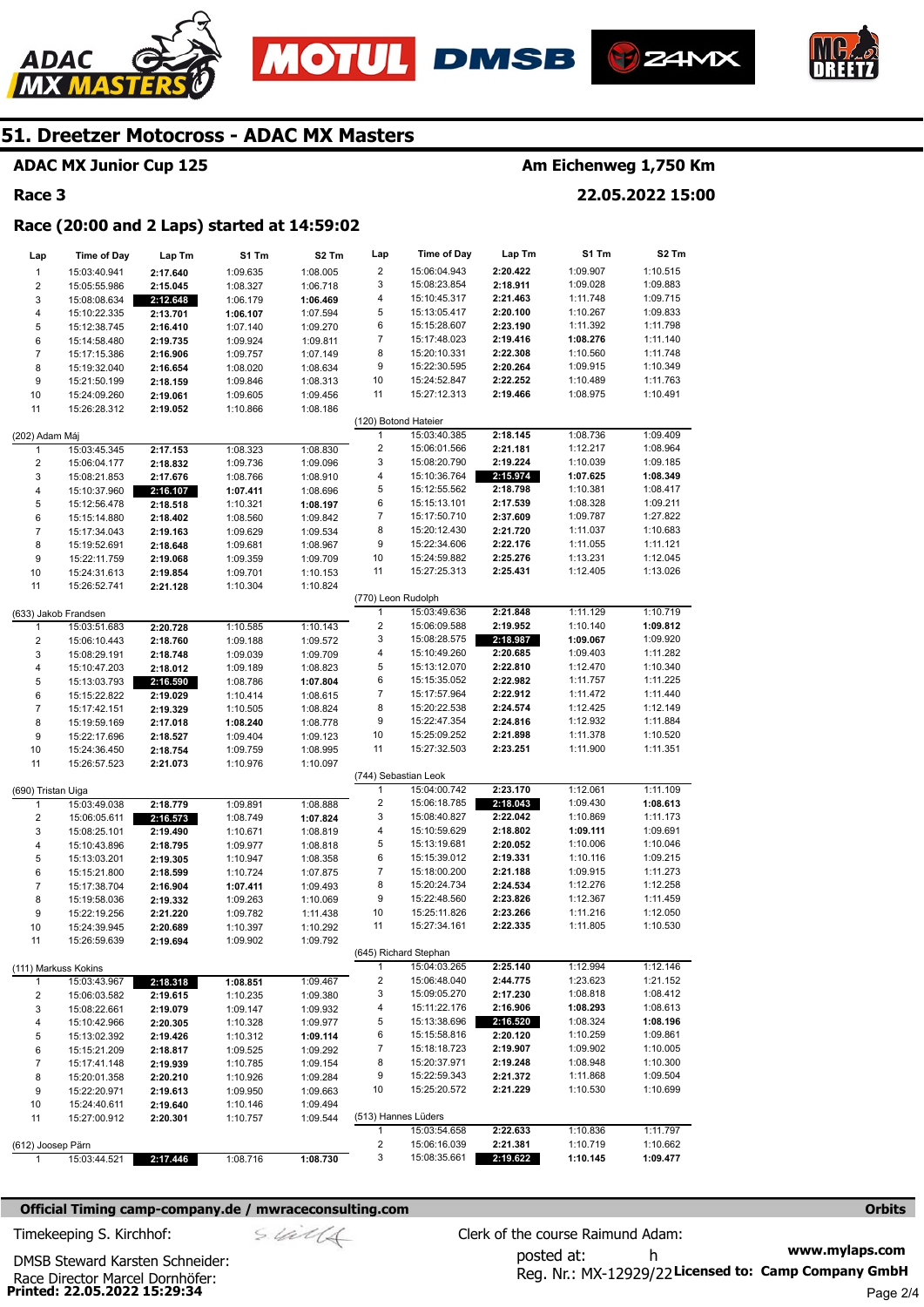







#### **ADAC MX Junior Cup 125**

#### **Race 3**

## **Am Eichenweg 1,750 Km**

**22.05.2022 15:00** 

#### **Race (20:00 and 2 Laps) started at 14:59:02**

| Lap                     | <b>Time of Day</b>           | Lap Tm               | S1 Tm                | S2 Tm                | Lap                    | <b>Time of Day</b>           | Lap Tm               | S1 Tm                | S2 Tm                |
|-------------------------|------------------------------|----------------------|----------------------|----------------------|------------------------|------------------------------|----------------------|----------------------|----------------------|
| 4                       | 15:10:56.986                 | 2:21.325             | 1:10.172             | 1:11.153             | 10                     | 15:25:37.667                 | 2:25.647             | 1:12.575             | 1:13.072             |
| 5                       | 15:13:21.536                 | 2:24.550             | 1:11.288             | 1:13.262             |                        |                              |                      |                      |                      |
| 6                       | 15:15:45.799                 | 2:24.263             | 1:11.666             | 1:12.597             | (655) Romeo Pikand     |                              |                      |                      |                      |
| $\overline{7}$          | 15:18:08.244                 | 2:22.445             | 1:10.697             | 1:11.748             | 1                      | 15:04:01.934                 | 2:24.829             | 1:12.922             | 1:11.907             |
| 8                       | 15:20:31.460                 | 2:23.216             | 1:11.631             | 1:11.585             | 2                      | 15:06:24.494                 | 2:22.560             | 1:12.255             | 1:10.305             |
| 9                       | 15:22:57.737                 | 2:26.277             | 1:11.234             | 1:15.043             | 3                      | 15:08:43.594                 | 2:19.100             | 1:08.622             | 1:10.478             |
| 10                      | 15:25:25.412                 | 2:27.675             | 1:13.904             | 1:13.771             | 4                      | 15:11:07.174                 | 2:23.580             | 1:10.699             | 1:12.881             |
|                         |                              |                      |                      |                      | 5                      | 15:13:31.518                 | 2:24.344             | 1:10.878             | 1:13.466             |
| (363) Lyonel Reichl     |                              |                      |                      |                      | 6                      | 15:15:55.501                 | 2:23.983             | 1:11.563             | 1:12.420             |
| 1                       | 15:03:51.234                 | 2:21.384             | 1:09.667             | 1:11.717             | 7                      | 15:18:20.597                 | 2:25.096             | 1:11.615             | 1:13.481             |
| 2                       | 15:06:12.519                 | 2:21.285             | 1:09.410             | 1:11.875             | 8                      | 15:20:47.129                 | 2:26.532             | 1:12.882             | 1:13.650             |
| 3                       | 15:08:31.499                 | 2:18.980             | 1:07.938             | 1:11.042             | 9                      | 15:23:14.480                 | 2:27.351             | 1:14.214             | 1:13.137             |
| 4                       | 15:10:55.207                 | 2:23.708             | 1:11.161             | 1:12.547             | 10                     | 15:25:46.236                 | 2:31.756             | 1:15.629             | 1:16.127             |
| 5                       | 15:13:29.582                 | 2:34.375             | 1:22.315             | 1:12.060             |                        |                              |                      |                      |                      |
| 6                       | 15:15:51.991                 | 2:22.409             | 1:12.266             | 1:10.143             | (457) Paul Neunzling   |                              |                      |                      |                      |
| $\boldsymbol{7}$        | 15:18:13.397                 | 2:21.406             | 1:10.602             | 1:10.804             | 1                      | 15:04:04.907                 | 2:24.740             | 1:12.991             | 1:11.749             |
| 8                       | 15:20:37.298                 | 2:23.901             | 1:12.073             | 1:11.828             | 2<br>3                 | 15:06:26.804<br>15:08:49.484 | 2:21.897<br>2:22.680 | 1:10.294<br>1:11.795 | 1:11.603             |
| 9<br>10                 | 15:23:01.467                 | 2:24.169             | 1:12.107             | 1:12.062             | 4                      | 15:11:14.290                 | 2:24.806             | 1:12.456             | 1:10.885<br>1:12.350 |
|                         | 15:25:26.292                 | 2:24.825             | 1:12.970             | 1:11.855             | 5                      | 15:13:38.238                 | 2:23.948             | 1:11.605             | 1:12.343             |
| (3) Linus Jung          |                              |                      |                      |                      | 6                      | 15:16:01.350                 | 2:23.112             | 1:09.947             | 1:13.165             |
| $\mathbf{1}$            | 15:03:56.457                 | 2:23.325             | 1:11.426             | 1:11.899             | 7                      | 15:18:27.453                 | 2:26.103             | 1:12.530             | 1:13.573             |
| $\overline{\mathbf{c}}$ | 15:06:17.425                 | 2:20.968             | 1:10.545             | 1:10.423             | 8                      | 15:20:55.023                 | 2:27.570             | 1:14.411             | 1:13.159             |
| 3                       | 15:08:40.350                 | 2:22.925             | 1:10.960             | 1:11.965             | 9                      | 15:23:24.643                 | 2:29.620             | 1:13.684             | 1:15.936             |
| 4                       | 15:11:04.622                 | 2:24.272             | 1:12.070             | 1:12.202             | 10                     | 15:25:53.304                 | 2:28.661             | 1:13.118             | 1:15.543             |
| 5                       | 15:13:28.612                 | 2:23.990             | 1:11.657             | 1:12.333             |                        |                              |                      |                      |                      |
| 6                       | 15:15:49.838                 | 2:21.226             | 1:09.657             | 1:11.569             |                        | (530) John Vogelwaid         |                      |                      |                      |
| 7                       | 15:18:12.402                 | 2:22.564             | 1:10.320             | 1:12.244             | 1                      | 15:03:53.993                 | 2:24.695             | 1:12.488             | 1:12.207             |
| 8                       | 15:20:37.723                 | 2:25.321             | 1:13.583             | 1:11.738             | 2                      | 15:06:15.594                 | 2:21.601             | 1:10.260             | 1:11.341             |
| 9                       | 15:23:03.496                 | 2:25.773             | 1:13.495             | 1:12.278             | 3                      | 15:08:41.451                 | 2:25.857             | 1:12.016             | 1:13.841             |
| 10                      | 15:25:29.604                 | 2:26.108             | 1:12.968             | 1:13.140             | 4                      | 15:11:06.196                 | 2:24.745             | 1:12.501             | 1:12.244             |
|                         |                              |                      |                      |                      | 5                      | 15:13:32.393                 | 2:26.197             | 1:13.339             | 1:12.858             |
|                         | (919) Maximilian Ernecker    |                      |                      |                      | 6                      | 15:15:57.442                 | 2:25.049             | 1:13.233             | 1:11.816             |
| 1                       | 15:03:55.153                 | 2:20.358             | 1:10.227             | 1:10.131             | 7                      | 15:18:37.170                 | 2:39.728             | 1:13.950             | 1:25.778             |
| $\overline{\mathbf{c}}$ | 15:06:13.889                 | 2:18.736             | 1:09.832             | 1:08.904             | 8                      | 15:21:06.215                 | 2:29.045             | 1:14.710             | 1:14.335             |
| 3                       | 15:08:30.846                 | 2:16.957             | 1:08.489             | 1:08.468             | 9                      | 15:23:35.278                 | 2:29.063             | 1:15.549             | 1:13.514             |
| 4                       | 15:10:49.165                 | 2:18.319             | 1:09.317             | 1:09.002             | 10                     | 15:26:03.328                 | 2:28.050             | 1:12.772             | 1:15.278             |
| 5                       | 15:13:23.358                 | 2:34.193             | 1:20.874             | 1:13.319             |                        |                              |                      |                      |                      |
| 6                       | 15:15:47.359                 | 2:24.001             | 1:12.410             | 1:11.591             |                        | (428) Henry Obenland         |                      |                      |                      |
| $\overline{7}$          | 15:18:11.960                 | 2:24.601             | 1:11.560             | 1:13.041             | 1                      | 15:04:02.840                 | 2:27.061             | 1:13.431             | 1:13.630             |
| 8                       | 15:20:35.574                 | 2:23.614             | 1:12.020             | 1:11.594             | 2<br>3                 | 15:06:25.776<br>15:08:47.147 | 2:22.936<br>2:21.371 | 1:10.454<br>1:11.027 | 1:12.482<br>1:10.344 |
| 9<br>10                 | 15:23:03.172                 | 2:27.598             | 1:13.284             | 1:14.314             | 4                      | 15:11:07.978                 | 2:20.831             | 1:10.126             | 1:10.705             |
|                         | 15:25:32.675                 | 2:29.503             | 1:14.371             | 1:15.132             | 5                      | 15:13:32.643                 | 2:24.665             | 1:12.069             | 1:12.596             |
| (23) Oscar Denzau       |                              |                      |                      |                      | 6                      | 15:15:56.058                 | 2:23.415             | 1:11.807             | 1:11.608             |
| 1                       | 15:03:57.942                 | 2:27.085             | 1:13.407             | 1:13.678             | 7                      | 15:18:20.960                 | 2:24.902             | 1:11.963             | 1:12.939             |
| $\overline{\mathbf{c}}$ | 15:06:19.807                 | 2:21.865             | 1:09.927             | 1:11.938             | 8                      | 15:21:05.256                 | 2:44.296             | 1:27.009             | 1:17.287             |
| 3                       | 15:08:44.462                 | 2:24.655             | 1:11.477             | 1:13.178             | 9                      | 15:23:34.502                 | 2:29.246             | 1:14.298             | 1:14.948             |
| 4                       | 15:11:08.612                 | 2:24.150             | 1:10.614             | 1:13.536             | 10                     | 15:26:13.336                 | 2:38.834             | 1:20.168             | 1:18.666             |
| 5                       | 15:13:33.174                 | 2:24.562             | 1:11.765             | 1:12.797             |                        |                              |                      |                      |                      |
| 6                       | 15:15:58.812                 | 2:25.638             | 1:13.090             | 1:12.548             | (88) Tom Schröder      |                              |                      |                      |                      |
| $\overline{7}$          | 15:18:23.386                 | 2:24.574             | 1:11.676             | 1:12.898             | 1                      | 15:04:07.733                 | 2:28.419             | 1:15.529             | 1:12.890             |
| 8                       | 15:20:45.917                 | 2:22.531             | 1:11.429             | 1:11.102             | 2                      | 15:06:32.651                 | 2:24.918             | 1:11.333             | 1:13.585             |
| 9                       | 15:23:09.906                 | 2:23.989             | 1:11.195             | 1:12.794             | 3                      | 15:08:56.824                 | 2:24.173             | 1:12.505             | 1:11.668             |
| 10                      | 15:25:36.365                 | 2:26.459             | 1:11.898             | 1:14.561             | 4                      | 15:11:23.461                 | 2:26.637             | 1:13.630             | 1:13.007             |
|                         |                              |                      |                      |                      | 5                      | 15:13:50.259                 | 2:26.798             | 1:12.157             | 1:14.641             |
|                         | (27) Ofir Casey Tzemach      |                      |                      |                      | 6                      | 15:16:18.578                 | 2:28.319             | 1:13.967             | 1:14.352             |
| 1                       | 15:04:04.565                 | 2:25.462             | 1:13.102             | 1:12.360             | 7                      | 15:18:48.737                 | 2:30.159             | 1:16.014             | 1:14.145             |
| 2                       | 15:06:27.651                 | 2:23.086             | 1:12.105             | 1:10.981             | 8                      | 15:21:15.850                 | 2:27.113             | 1:14.068             | 1:13.045             |
| 3                       | 15:08:49.964                 | 2:22.313             | 1:12.011             | 1:10.302             | 9                      | 15:23:44.032                 | 2:28.182             | 1:13.356             | 1:14.826             |
| 4                       | 15:11:12.395                 | 2:22.431             | 1:10.673             | 1:11.758             | 10                     | 15:26:15.266                 | 2:31.234             | 1:15.177             | 1:16.057             |
| 5                       | 15:13:34.413                 | 2:22.018             | 1:11.165             | 1:10.853             |                        |                              |                      |                      |                      |
| 6                       | 15:16:00.241                 | 2:25.828             | 1:12.816             | 1:13.012             | (162) Tomáš Ptáek<br>1 | 15:04:00.368                 | 2:23.615             | 1:11.808             | 1:11.807             |
| 7                       | 15:18:24.225                 | 2:23.984             | 1:12.116             | 1:11.868             | 2                      | 15:06:23.525                 | 2:23.157             | 1:10.081             | 1:13.076             |
| 8<br>9                  | 15:20:47.788<br>15:23:12.020 | 2:23.563<br>2:24.232 | 1:12.448<br>1:12.376 | 1:11.115<br>1:11.856 | 3                      | 15:08:47.845                 | 2:24.320             | 1:11.981             | 1:12.339             |
|                         |                              |                      |                      |                      |                        |                              |                      |                      |                      |

#### **Official Timing camp-company.de / mwraceconsulting.com <b>Orbits and Company.de Company** orbits **Orbits Orbits**

$$
\mathcal{S} \mathcal{U} \mathcal{U} \mathcal{U}
$$

**www.mylaps.com**  Reg. Nr.: MX-12929/22 Licensed to: Camp Company GmbH posted at: h Timekeeping S. Kirchhof:  $\le \frac{1}{2}$  Clerk of the course Raimund Adam:

**Printed: 22.05.2022 15:29:34**  Race Director Marcel Dornhöfer: DMSB Steward Karsten Schneider: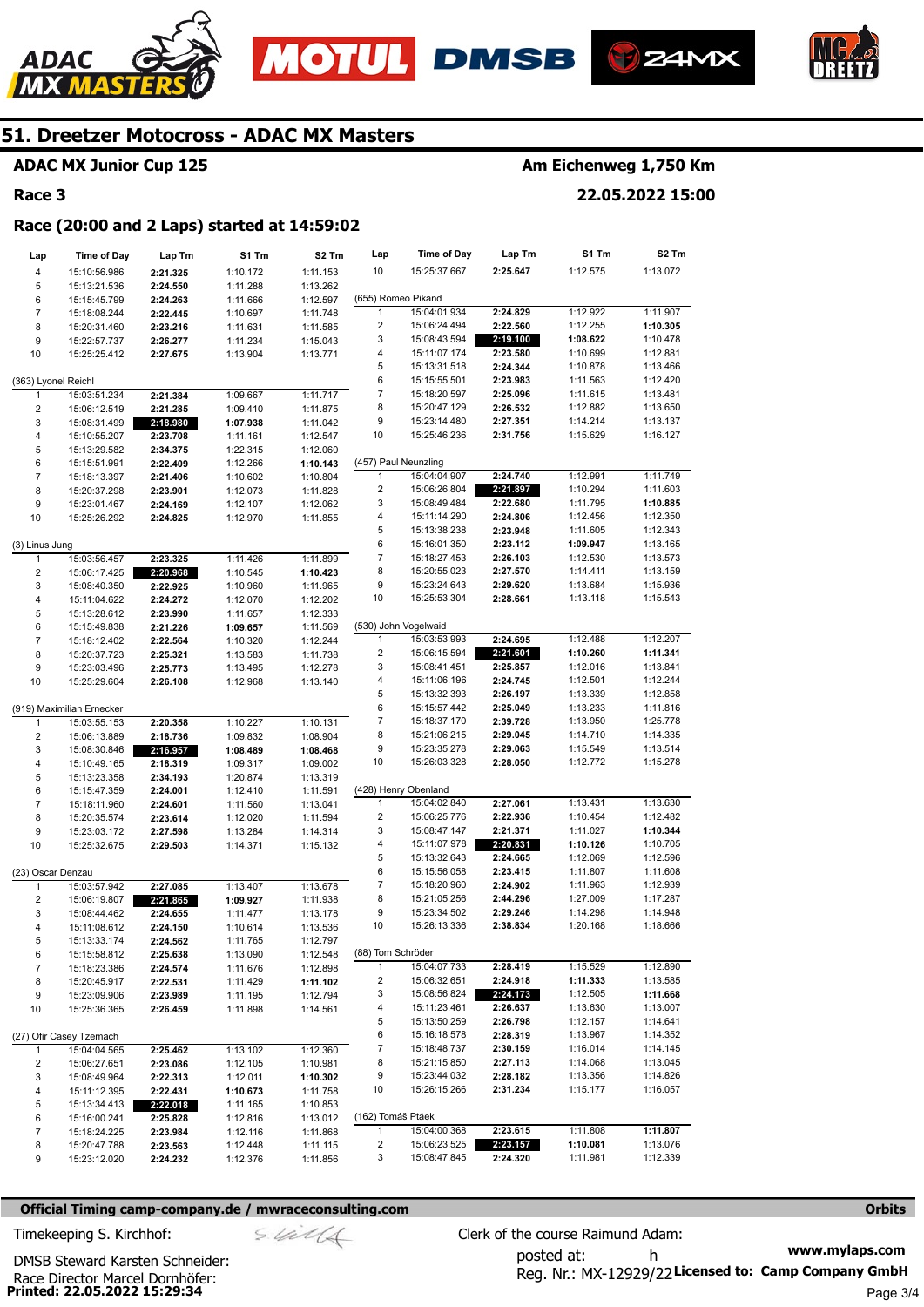

**ADAC MX Junior Cup 125** 





**Am Eichenweg 1,750 Km** 



## **51. Dreetzer Motocross - ADAC MX Masters**

| Race 3            |                                             |          |          |                   |     |                    |        |       | 22.05.2022 15:00 |
|-------------------|---------------------------------------------|----------|----------|-------------------|-----|--------------------|--------|-------|------------------|
|                   | Race (20:00 and 2 Laps) started at 14:59:02 |          |          |                   |     |                    |        |       |                  |
| Lap               | <b>Time of Day</b>                          | Lap Tm   | S1 Tm    | S <sub>2</sub> Tm | Lap | <b>Time of Day</b> | Lap Tm | S1 Tm | S2 Tm            |
| 4                 | 15:11:13.245                                | 2:25.400 | 1:11.541 | 1:13.859          |     |                    |        |       |                  |
| 5                 | 15:13:39.320                                | 2:26.075 | 1:11.965 | 1:14.110          |     |                    |        |       |                  |
| 6                 | 15:16:03.895                                | 2:24.575 | 1:11.493 | 1:13.082          |     |                    |        |       |                  |
| $\overline{7}$    | 15:18:48.272                                | 2:44.377 | 1:29.827 | 1:14.550          |     |                    |        |       |                  |
| 8                 | 15:21:27.340                                | 2:39.068 | 1:24.446 | 1:14.622          |     |                    |        |       |                  |
| 9                 | 15:23:57.829                                | 2:30.489 | 1:14.621 | 1:15.868          |     |                    |        |       |                  |
| 10                | 15:26:30.628                                | 2:32.799 | 1:15.727 | 1:17.072          |     |                    |        |       |                  |
| (777) Fabio Artho |                                             |          |          |                   |     |                    |        |       |                  |
| 1                 | 15:04:16.438                                | 2:42.523 | 1:30.093 | 1:12.430          |     |                    |        |       |                  |
| 2                 | 15:06:38.222                                | 2:21.784 | 1:09.929 | 1:11.855          |     |                    |        |       |                  |
| 3                 | 15:09:01.744                                | 2:23.522 | 1:11.761 | 1:11.761          |     |                    |        |       |                  |
| 4                 | 15:11:25.328                                | 2:23.584 | 1:12.477 | 1:11.107          |     |                    |        |       |                  |
| 5                 | 15:14:10.462                                | 2:45.134 | 1:30.935 | 1:14.199          |     |                    |        |       |                  |
| 6                 | 15:16:40.828                                | 2:30.366 | 1:14.606 | 1:15.760          |     |                    |        |       |                  |
| $\overline{7}$    | 15:19:10.147                                | 2:29.319 | 1:12.097 | 1:17.222          |     |                    |        |       |                  |
| 8                 | 15:22:03.390                                | 2:53.243 | 1:37.357 | 1:15.886          |     |                    |        |       |                  |
| 9                 | 15:24:37.471                                | 2:34.081 | 1:15.186 | 1:18.895          |     |                    |        |       |                  |
| 10                | 15:27:11.495                                | 2:34.024 | 1:16.829 | 1:17.195          |     |                    |        |       |                  |
|                   | (423) Pemysl Zimek                          |          |          |                   |     |                    |        |       |                  |
| 1                 | 15:04:09.208                                | 2:26.147 | 1:12.996 | 1:13.151          |     |                    |        |       |                  |
| 2                 | 15:06:34.461                                | 2:25.253 | 1:12.894 | 1:12.359          |     |                    |        |       |                  |
| 3                 | 15:09:17.837                                | 2:43.376 | 1:29.010 | 1:14.366          |     |                    |        |       |                  |
| 4                 | 15:11:47.883                                | 2:30.046 | 1:14.501 | 1:15.545          |     |                    |        |       |                  |
| 5                 | 15:14:17.170                                | 2:29.287 | 1:14.217 | 1:15.070          |     |                    |        |       |                  |
| 6                 | 15:16:51.526                                | 2:34.356 | 1:17.005 | 1:17.351          |     |                    |        |       |                  |
| 7                 | 15:19:25.209                                | 2:33.683 | 1:16.153 | 1:17.530          |     |                    |        |       |                  |
| 8                 | 15:21:59.195                                | 2:33.986 | 1:17.101 | 1:16.885          |     |                    |        |       |                  |
| 9                 | 15:24:34.732                                | 2:35.537 | 1:17.791 | 1:17.746          |     |                    |        |       |                  |
| 10                | 15:27:14.063                                | 2:39.331 | 1:20.358 | 1:18.973          |     |                    |        |       |                  |
| 1                 | (214) Bence Pergel<br>15:03:25.092          | 2:11.296 | 1:04.783 | 1:06.513          |     |                    |        |       |                  |
| 2                 | 15:05:37.063                                | 2:11.971 | 1:05.270 | 1:06.701          |     |                    |        |       |                  |
| 3                 | 15:07:49.923                                | 2:12.860 | 1:05.919 | 1:06.941          |     |                    |        |       |                  |
| 4                 | 15:10:03.274                                | 2:13.351 | 1:06.109 | 1:07.242          |     |                    |        |       |                  |
| 5                 | 15:12:16.493                                | 2:13.219 | 1:07.121 | 1:06.098          |     |                    |        |       |                  |
| 6                 | 15:14:31.529                                | 2:15.036 | 1:06.297 | 1:08.739          |     |                    |        |       |                  |
| $\overline{7}$    | 15:16:50.427                                | 2:18.898 | 1:09.335 | 1:09.563          |     |                    |        |       |                  |
| 8                 | 15:19:08.048                                | 2:17.621 | 1:08.266 | 1:09.355          |     |                    |        |       |                  |
| (576) Joel Franz  |                                             |          |          |                   |     |                    |        |       |                  |
| 1                 | 15:04:22.049                                | 2:36.568 | 1:16.907 | 1:19.661          |     |                    |        |       |                  |
| 2                 | 15:07:04.480                                | 2:42.431 | 1:18.238 | 1:24.193          |     |                    |        |       |                  |
| 3                 | 15:10:05.199                                | 3:00.719 | 1:27.134 | 1:33.585          |     |                    |        |       |                  |

#### **Official Timing camp-company.de / mwraceconsulting.com <b>Orbits Orbits Orbits Orbits**

**Printed: 22.05.2022 15:29:34**  Race Director Marcel Dornhöfer: DMSB Steward Karsten Schneider: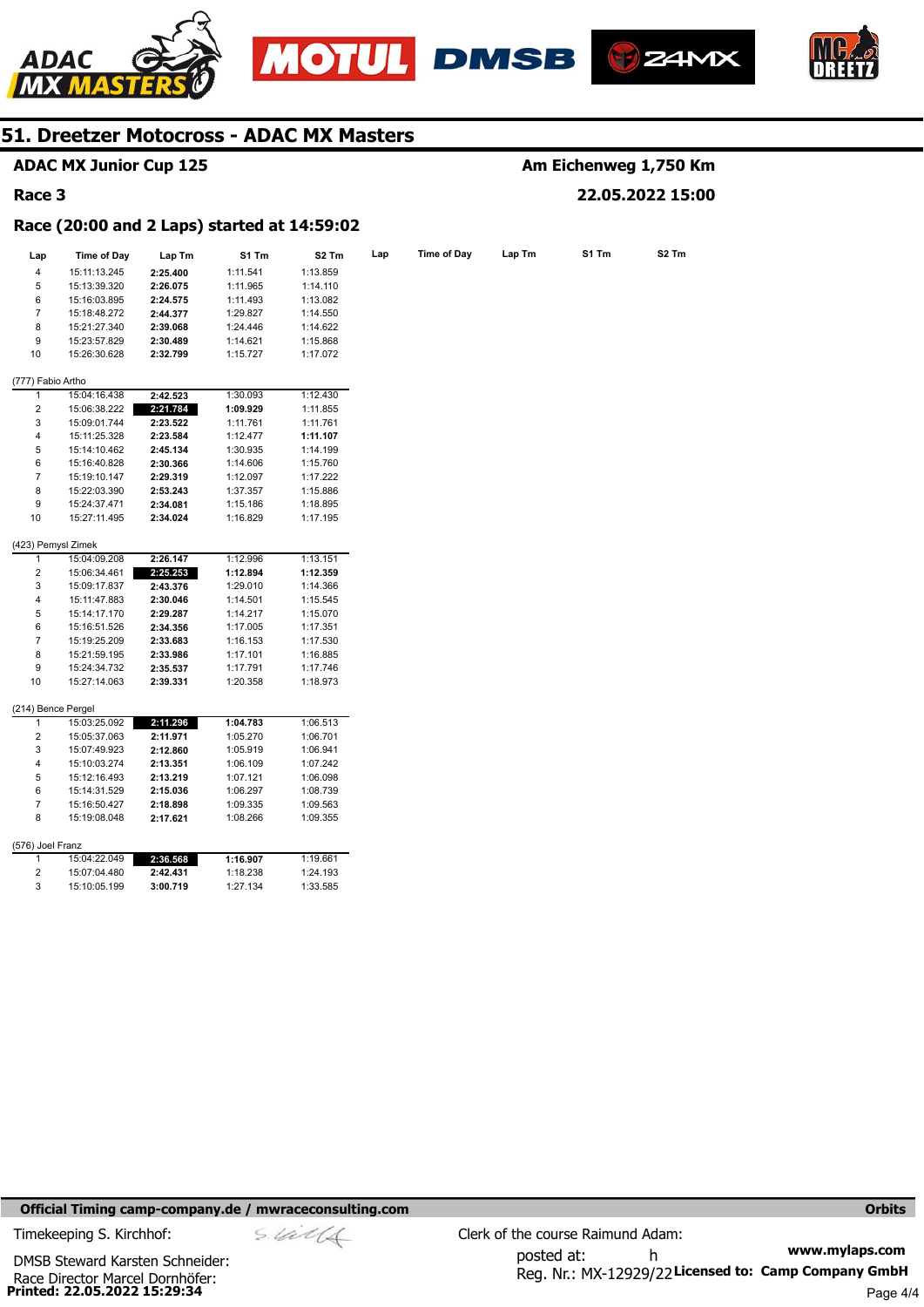#### **ADAC MX Junior Cup 125**

#### **Race 3**

## **Am Eichenweg 1,750 Km**

## **22.05.2022 15:00**

#### **Race (20:00 and 2 Laps) started at 14:59:02**

#### **Competitors Laps**

|                              |    | 0   | 1   | 2   | 3   | 4   | 5   | 6   | 7   | 8   | 9   | 10  | 11  |
|------------------------------|----|-----|-----|-----|-----|-----|-----|-----|-----|-----|-----|-----|-----|
| Julius Mikula (451)          | 1  | 451 | 451 | 451 | 432 | 432 | 432 | 432 | 432 | 432 | 432 | 432 | 432 |
| Ivano Van Erp (432)          | 2  | 432 | 494 | 432 | 451 | 451 | 451 | 451 | 451 | 494 | 494 | 494 | 494 |
| Maximilian Werner (494)      | 3  | 494 | 432 | 494 | 494 | 494 | 494 | 494 | 494 | 451 | 451 | 451 | 451 |
| Bence Pergel (214)           | 4  | 214 | 214 | 214 | 214 | 214 | 214 | 214 | 479 | 479 | 479 | 479 | 479 |
| Janis Martins Reisulis (772) | 5  | 772 | 479 | 479 | 479 | 479 | 479 | 479 | 214 | 214 | 43  | 43  | 43  |
| Vítazslav Marek (479)        | 6  | 479 | 714 | 714 | 43  | 43  | 43  | 43  | 43  | 43  | 474 | 474 | 474 |
| Markuss Ozolins (714)        | 7  | 714 | 275 | 43  | 714 | 714 | 474 | 474 | 474 | 474 | 772 | 772 | 772 |
| Eric Rakow (275)             | 8  | 275 | 43  | 418 | 418 | 418 | 714 | 714 | 714 | 714 | 714 | 714 | 714 |
| Roberts Lusis (43)           | 9  | 43  | 418 | 474 | 474 | 474 | 418 | 772 | 772 | 772 | 275 | 275 | 275 |
| Saku Mansikkamäki (418)      | 10 | 418 | 474 | 422 | 422 | 422 | 422 | 418 | 275 | 275 | 418 | 418 | 418 |
| Botond Hateier (120)         | 11 | 120 | 120 | 772 | 772 | 772 | 772 | 275 | 418 | 418 | 422 | 422 | 422 |
| Sebastian B Lorenzen (422)   | 12 | 422 | 422 | 275 | 275 | 275 | 275 | 422 | 422 | 422 | 202 | 202 | 202 |
| Magnus Gregersen (474)       | 13 | 474 | 772 | 120 | 120 | 120 | 120 | 120 | 202 | 202 | 633 | 633 | 633 |
| Markuss Kokins (111)         | 14 | 111 | 111 | 111 | 202 | 202 | 202 | 202 | 690 | 690 | 690 | 690 | 690 |
| Joosep Pärn (612)            | 15 | 612 | 612 | 202 | 111 | 111 | 111 | 111 | 111 | 633 | 111 | 111 | 111 |
| Leon Rudolph (770)           | 16 | 770 | 202 | 612 | 612 | 690 | 690 | 690 | 633 | 111 | 612 | 612 | 612 |
| Adam Máj (202)               | 17 | 202 | 690 | 690 | 690 | 612 | 633 | 633 | 612 | 612 | 120 | 120 | 120 |
| John Vogelwaid (530)         | 18 | 530 | 770 | 770 | 770 | 633 | 612 | 612 | 120 | 120 | 770 | 770 | 770 |
| Lyonel Reichl (363)          | 19 | 363 | 363 | 633 | 633 | 919 | 770 | 770 | 770 | 770 | 744 | 744 | 744 |
| Tristan Uiga (690)           | 20 | 690 | 633 | 363 | 919 | 770 | 744 | 744 | 744 | 744 | 513 | 645 |     |
| Oscar Denzau (23)            | 21 | 23  | 530 | 919 | 363 | 363 | 513 | 513 | 513 | 513 | 645 | 513 |     |
| Jakob Frandsen (633)         | 22 | 633 | 513 | 530 | 513 | 513 | 919 | 919 | 919 | 919 | 363 | 363 |     |
| Hannes Lüders (513)          | 23 | 513 | 919 | 513 | 3   | 744 | 3   | 3   | 3   | 363 | 919 | 3   |     |
| Linus Jung (3)               | 24 | 3   | 3   | 3   | 744 | 3   | 363 | 363 | 363 | 3   | 3   | 919 |     |
| Fabio Artho (777)            | 25 | 777 | 23  | 744 | 530 | 530 | 655 | 655 | 645 | 645 | 23  | 23  |     |
| Maximilian Ernecker (919)    | 26 | 919 | 162 | 23  | 655 | 655 | 530 | 428 | 655 | 23  | 27  | 27  |     |
| Henry Obenland (428)         | 27 | 428 | 744 | 162 | 23  | 428 | 428 | 530 | 428 | 655 | 655 | 655 |     |
| Tomáš Ptáek (162)            | 28 | 162 | 655 | 655 | 428 | 23  | 23  | 23  | 23  | 27  | 457 | 457 |     |
| Romeo Pikand (655)           | 29 | 655 | 428 | 428 | 162 | 27  | 27  | 645 | 27  | 457 | 428 | 530 |     |
| Sebastian Leok (744)         | 30 | 744 | 645 | 457 | 457 | 162 | 457 | 27  | 457 | 428 | 530 | 428 |     |

**Official Timing camp-company.de / mwraceconsulting.com Orbits** 

**Printed: 22.05.2022 15:29:42** 

**Lapchart**